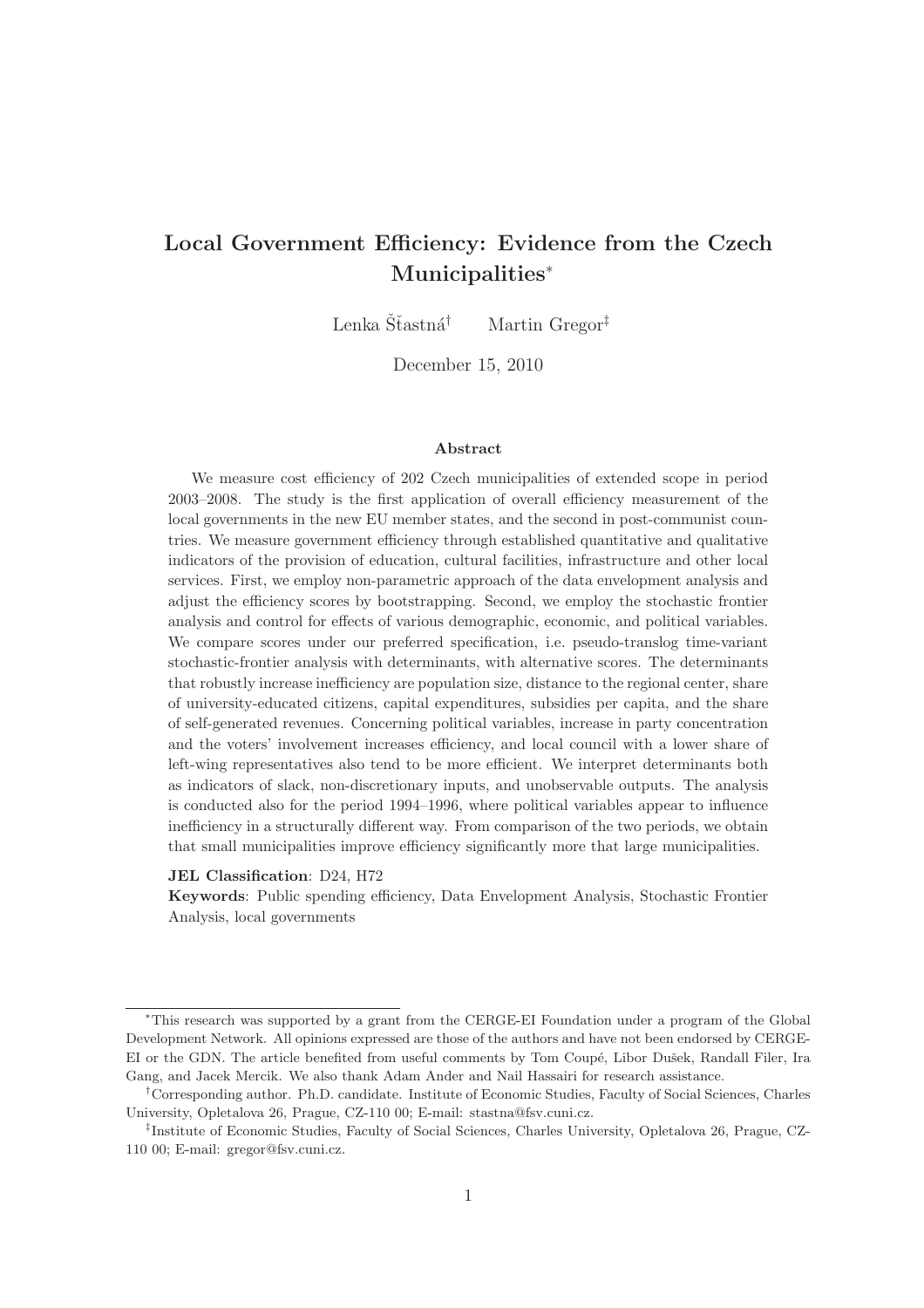### 1 Introduction

Efficiency of local public spending is a topic of recent interest in public and urban economics. For practitioners, robust efficiency measures serve as performance benchmarks that help to discipline and improve local public management; for academic economists, the production function approach embedded in the efficiency measures allows to measure and explain the government's bias to the production of publicly irrelevant outputs, and separate between competing explanations why the local governments increase public spending.

In the last two decades, measuring efficiency in local governments became widespread particularly within individual European countries. Recent evidence is available from Belgium (Vanden Eeckaut et al. 1993; De Borger, Kerstens 1996; De Borger et al. 1994; for Flanders, see Geys and Moesen 2009a, 2009b), Finland (Loikkanen, Susiluoto 2005), Germany (Geys et al. 2010; Kalb 2010), Italy (Boetti et al. 2010), Norway (Borge et al. 2008), Portugal (Afonso, Fernandes 2006, 2008), and Spain (Arcelus et al. 2007, Balaguer-Coll et al. 2007; Gimenez, Prior 2007). Out of Europe, recent studies cover, inter alia, the large U.S. cities (Grossman et al. 1999; Moore et al. 2005), Canadian municipalities (Pollanen 2005) as well as Australian municipalities (Worthington, Dollery 2002).

There are three reasons to measure efficiency of local governments rather than central governments: (i) Unlike cross-country comparisons of public sector efficiency, single-country studies feature relatively consistent statistics and suffer less from unobserved heterogeneity, hence more likely comply with the restrictive assumption of a homogenous production function. (ii) Municipalities implement many "state-delegated" powers assigned by the central government, where the only room for manoeuvre is on the cost side. (iii) At the local level, policies are more means-focused than ends-focused also because of the absence of many instruments that address the main socio-economic (distributive) conflicts, such as income taxation, and therefore are more related to the provision of (local) public goods.

We empirically asses cost efficiency of 202 municipalities of extended scope in the Czech Republic over the period 2003–2008. This period features institutional and territorial stability, unlike the reform years 2000–2002. By measuring efficiency comprehensively instead by sectorspecific scores, we avoid an issue of fungibility of spending and misclassification into spending categories that is quite frequent at the local level. To our knowledge, our study is a first comprehensive local government efficiency exercise in the new EU members states, and the second in the post-communist region (cf. Hauner 2008). The analysis of determinants allows us to assess whether patterns of efficiency in municipalities of a post-communist country differ from those in the culturally and institutionally not so distant Western European countries (e.g., Belgium, Finland, or Germany); it also permits to briefly observe the evolution in performance and efficiency from 1990s to 2000s.

We apply both parametric and non-parametric efficiency measurement methods, and also explain why the most refined parametric method (stochastic frontier analysis with a timevariant Pseudo-Translog specification and determinants) is, at least in our setting, preferred to the best non-parametric method (data envelopment analysis with variable returns to scale and bias corrected by bootstrapping). We end up with efficiency scores and compare with alternative methodologies. For each individual municipality, our procedure allows to iso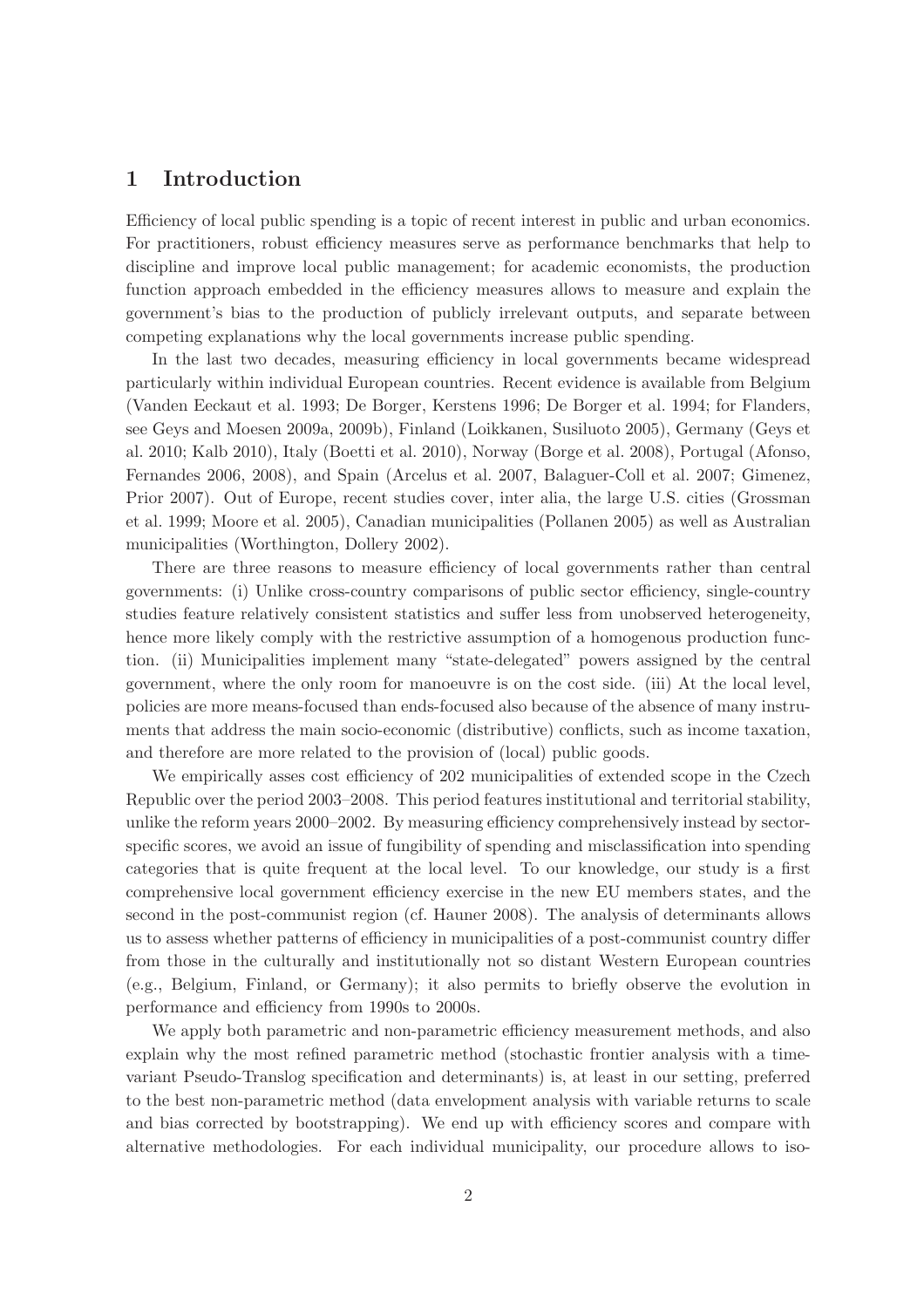late away separately (i) the effect of including determinants and (ii) the effect of assuming stochastic parametric versus deterministic non-parametric methodology, which is crucial for the interpretation of individual scores and benchmarking.

This analysis of the slack is conditional on the proper definition of the relevant set of outputs; we focus on basic services and maintenance of infrastructure, including also selected quality indicators. As is typical in the literature, the efficiency scores thus have to be interpreted as the provision of observable core services. In the parametric approach, we employ and control for effects of various demographic, economic, and political variables. Important ones are population size, distance to the regional center, education, fiscal capacity, and local political competition. We interpret determinants both as effects upon the slack and the presence of non-discretionary inputs and unobservable outputs.

With a preferred method, we replicate the analysis also for the period 1994–1996, with a few changes. The effect of determinants is quite similar, with exception of political variables that appear to influence inefficiency in a structurally different way. From comparison of the two periods, we also obtain that small municipalities improve efficiency significantly more that large municipalities. As a result, initially low differences between efficiency scores, especially between medium-size and large municipalities, have magnified over time.

The paper proceeds as follows. Section 2 briefly outlines the methodology on estimation of efficiency scores, and Section 3 presents the dataset. Section 4 gives the non-parametric results with year-specific scores and their averages. The key Section 5 delivers the parametric results for panel data with determinants, evaluates the role of determinants, and compares the available methods. Section 6 analyzes efficiency in 1990s. Section 7 concludes.

# 2 Methodology

Although discretion exists in many variables in the researcher's menu of choices, a key decision in an efficiency estimation is always whether cost efficiency of decision-making units will be measured in the class of non-parametric or parametric methods. A non-parametric approach generates the best practice frontier by tightly enveloping the data, where this envelopment is achieved by solving a sequence of linear programs. The main advantage of the non-parametric approach is the absence of the apriori specification of the functional form of the frontier. Two main techniques stand out within the non-parametric approach, Data Envelopment Analysis (DEA) and Free Disposal Hull Analysis (FDH). DEA, initiated by Farrel (1957) and made widespread by Charnes et al. (1978), assumes that the production frontier is convex, while FDH, suggested by Deprins et al. (1984), drops the convexity assumption. These methods are fully deterministic, and the entire deviation from the frontier is interpreted as inefficiency.

The parametric approaches establish the best practice frontier on the basis of a specific functional form applied in an econometric estimation. Moreover, the deviations from the best practice frontier derived from parametric methods can be interpreted in two different ways. While deterministic approaches interpret the whole deviation from the best practice frontier as inefficiency (corrected OLS method), stochastic frontier models proposed by Aigner et al. (1977) and Meeusen and van den Brock (1977) decompose the deviation from the frontier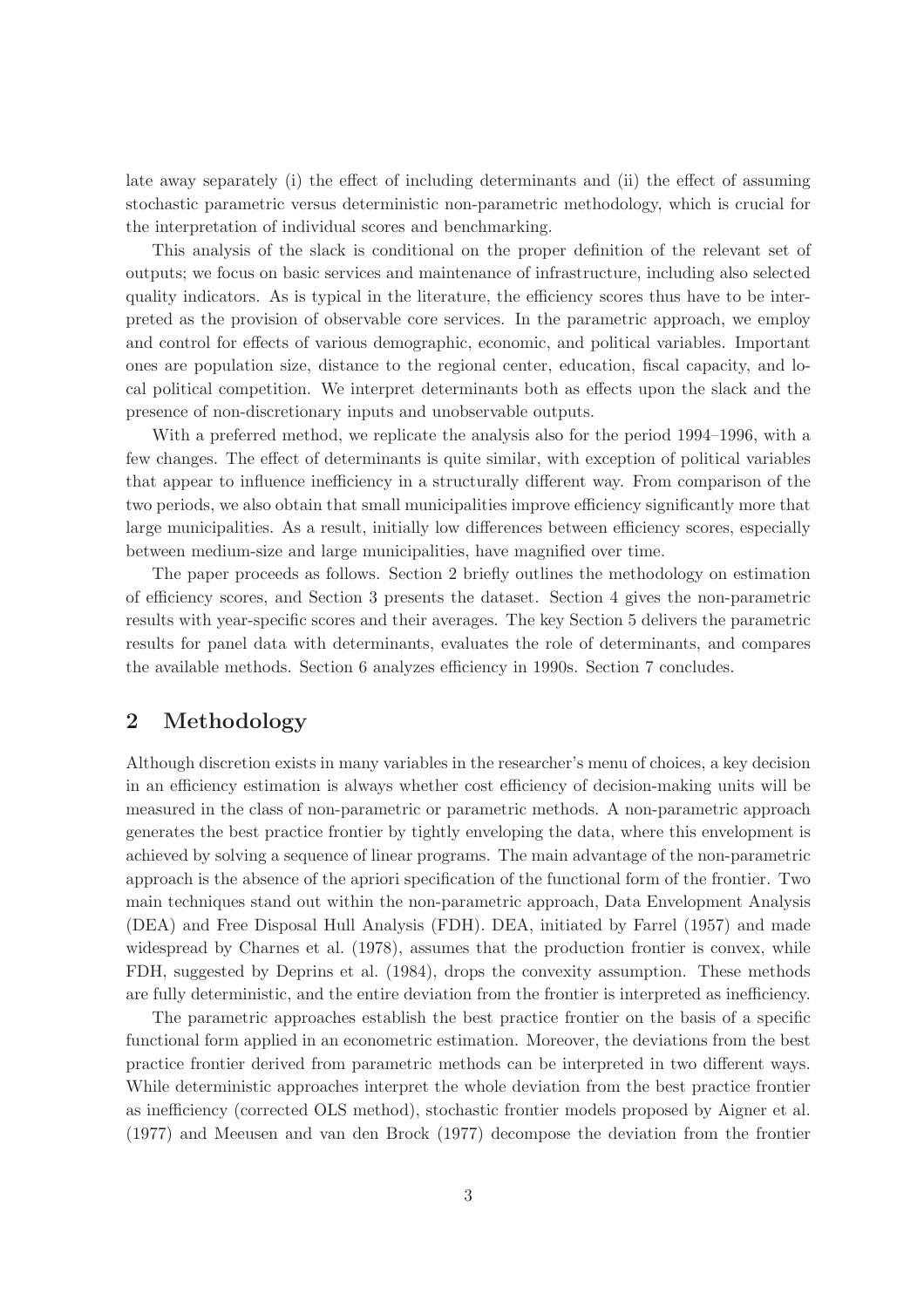into an inefficiency part and a stochastic term. In addition, environmental variables can be easily treated with a stochastic frontier, whereas two-stage DEA models (e.g., OLS and Tobit censored regression) ignore serial correlation of efficiency scores(Simar, Wilson 2007).

We can examine efficiency from an input or an output perspective. Input-oriented efficiency measures how inputs can be contracted given output levels, while output-oriented efficiency keeps input fixed and explores a possible output expansion. The choice of the orientation is not entirely arbitrary; the orientation is better put on the side that is more subject to a discretionary choice. In the case of Czech municipalities, the policy-makers municipalities more likely influence spending levels (inputs) than the size of infrastructure, number of public facilities and amount of population (outputs), hence input-oriented efficiency is more appropriate.

### 2.1 Data Envelopment Analysis

Data Envelopment Analysis (DEA) determines the most efficient municipalities in the sample. These form the "best practice frontier" in a multi-dimensional space defined by inputs and outputs. The relative efficiency of municipalities lying under this best practice frontier is computed by their deviations from the frontier. The exact procedure is described in Section A.1 in Appendix.

Either of three restrictions on the returns to scales applies: Constant returns to scale (CRS) are reasonable if a proportional increase in inputs is expected to result in a proportional increase in outputs. With sufficiently high fixed costs of operation, smaller municipalities will tend to have higher average costs for outputs and larger municipalities exploiting scale economies will tend to have lower average costs. Hence, it can be more appropriate in our case to select variable returns to scale (VRS) or non-increasing returns to scale (NIRS). We compute efficiency estimates under all three returns-to-scale assumptions to illustrate differences and potential drawbacks of each particular assumption (see also Banker et al. 1996; Simar, Wilson 2002).

Given that DEA is by definition a deterministic method, the efficiency estimates are subject to uncertainty due to sampling variation. To allow for statistical inference, we apply homogenous bootstrap by Simar and Wilson (2000). The technique is described in Section A.3 in Appendix.

### 2.2 Stochastic Frontier Analysis

Stochastic frontier analysis (SFA) estimates the frontier parametrically, allowing for the error term, and possibly introducing also environmental variables in the estimation. As it represents our preferred method, we introduce the analysis in more details (see also Aigner et al. 1977). We consider input-oriented efficiency where the dependent variable is the level of spending, and independent variables are output levels. The method assumes a given functional form for the relationship between costs y and outputs  $x$ , usually Cobb-Douglas or Translog. For a municipality i, a stochastic frontier production function model is given as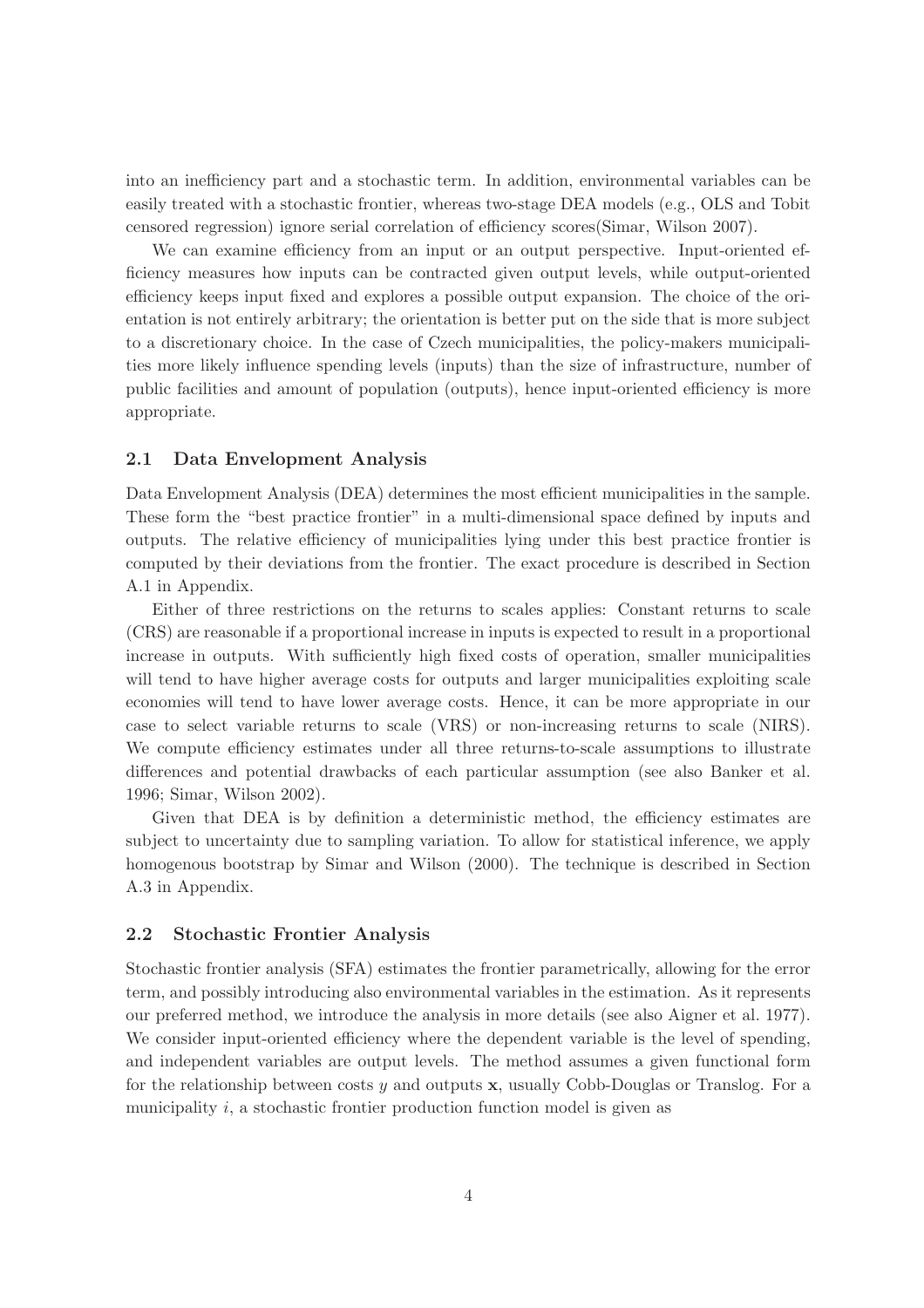$$
y_i = f(\mathbf{x}_i) + \epsilon_i, \quad \epsilon_i = v_i + u_i.
$$
\n<sup>(1)</sup>

In contrast to DEA, a deviation from the frontier is not interpreted entirely as an inefficiency. The statistical error  $\epsilon_i$  is rather decomposed into noise  $v_i$  which is assumed to be i.i.d.,  $v_i \sim N(0, \sigma_v^2)$ , and a non-negative inefficiency term  $u_i$  having usually half-normal or truncated normal distribution.<sup>1</sup> It is also assumed that  $cov(u_i, v_i) = 0$  and  $u_i$  and  $v_i$  are independent of the regressors.

The Cobb-Douglas functional form for the costs writes

$$
\ln y = \beta_0 + \sum_{p=1}^{P} \beta_p \ln x_p,
$$
\n(2)

while Translog generalizes Cobb-Douglas form by adding cross-products,

$$
\ln y = \beta_0 + \sum_{p=1}^{P} \beta_p \ln x_p + \frac{1}{2} \sum_{p=1}^{P} \sum_{q=1}^{P} \beta_{pq} \ln x_p \ln x_q.
$$
 (3)

Battese and Coeli (1992) extend the original cross-sectional version of SFA in Eq. (1) to panel data. The model is expressed as

$$
y_{i,t} = f(\mathbf{x}_{i,t}) + \epsilon_{i,t} \quad \epsilon_{i,t} = v_{i,t} + u_{i,t},\tag{4}
$$

where  $y_{i,t}$  denotes costs of municipality i in time  $t = T, T + 1, \ldots$  and  $\mathbf{x}_{i,t}$  is vector of outputs of municipality i in time t. Statistical noise is assumed to be i.i.d.,  $v_{i,t} \sim N(0, \sigma_v^2)$ , and independent of  $u_{i,t}$ . Technical efficiency  $u_{i,t}$  may vary over time

$$
u_{i,t} = u_i \exp[\eta(t - T)],\tag{5}
$$

where  $\eta$  is parameter to be estimated, and  $u_{i,t}$  is assumed to be i.i.d. as truncations of zero of  $N(\mu, \sigma_u^2)$ . The model is estimated by maximum likelihood.<sup>2</sup> Like Battese and Corra (1977), we introduce parameter  $\gamma := \sigma_u^2/(\sigma_u^2 + \sigma_v^2)$  that conveniently represents the magnitude of technical efficiency in the error term; if  $\gamma = 0$ , then all deviations from the frontier are due to noise, while  $\gamma = 1$  represents the opposite case when all deviations are attributed to technical inefficiency.

$$
E[u_i|\epsilon_i] = \frac{\sigma \lambda}{1 + \lambda^2} \Big[ \frac{\phi(\epsilon_i \lambda/\sigma)}{\Phi(-\epsilon_i \lambda/\sigma)} - \frac{\epsilon_i \lambda}{\sigma} \Big],
$$

<sup>1</sup>Exponential or gamma distributions are chosen less commonly, and the resulting ranking is moreover argued to be quite robust to the choice of the distribution (Coelli et al. 2005).

<sup>&</sup>lt;sup>2</sup>SFA estimation relies on decomposing observable  $\epsilon_{i,t}$  into its two components which is based on considering the expected value of  $u_{i,t}$  conditional upon  $\epsilon_{i,t}$ . Jondrow et al. (1992) derive the conditional distribution (halfnormal) and under this formulation, the expected mean value of inefficiency is:

where  $\lambda = \sigma_u/\sigma_v$ ,  $\phi(\cdot)$  and  $\Phi(\cdot)$  are, respectively, the probability density function and cumulative distribution function of the standard normal distribution,  $f(u|\epsilon)$  is distributed as  $N^+$  ( $-\epsilon \gamma, \gamma \sigma_v^2$ ). If  $\lambda \to +\infty$ , the deterministic frontier results (i.e., one-sided error component dominates the symmetric error component in the determination of  $\epsilon$ ). If  $\lambda \to 0$ , there is no inefficiency in the disturbance, and the model can be efficiently estimated by OLS.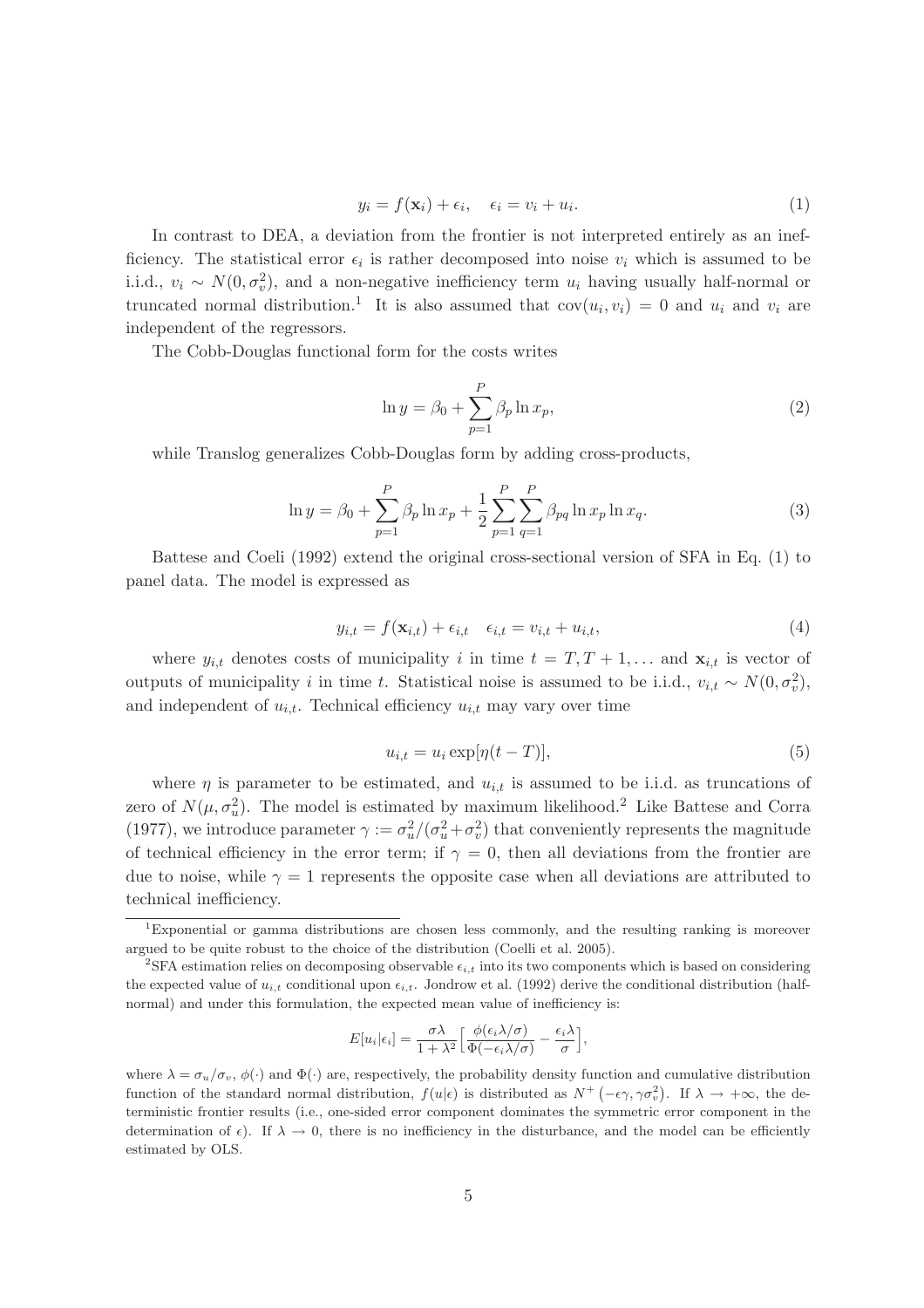In Stochastic Frontier Analysis, environmental or background variables may be included by computing the efficiency scores in the first step and then regressing them on environmental variables in the second step. The second-stage efficiency model is expressed as

$$
u_{i,t} = \delta \mathbf{z}_{i,t} + w_{i,t},\tag{6}
$$

where  $z_{i,t}$  is a vector of environmental variables of municipality i in time t,  $\delta$  is a vector of parameters to be estimated, and  $w_{i,t}$  is random noise. A shortcoming is inconsistency of assumptions in the two stages that leads to biased results: In the first stage, inefficiencies are assumed to be identically distributed, while in the second-stage, the predicted efficiencies to have a functional relationship with the environmental variables. Therefore, we estimate efficiency and its determinants in a single-stage (Kumbhakar et al. 1991; Reifschneider, Stevenson 1991; Huang, Liu 1994; Battese, Coelli 1995). We follow simultaneous estimation technique by Battese and Coelli (1995) who expand Huang and Liu's (1994) model for panel data context. Eqs. (4) and (6) are estimated simultaneously, and additionally, it is assumed that  $v_{i,t} \sim N(0, \sigma_v^2)$ ,  $v_{i,t}$  is i.i.d. and independently distributed of  $u_{i,t}$ ,  $u_{i,t}$  is obtained by truncation at zero of  $N(\delta \mathbf{z}_{i,t}, \sigma_u^2)$ ,  $u_{i,t} \geq 0$ . Hence, environmental variables influence the mean of the truncated normal distribution of  $u_{i,t}$ .

### 3 Data

### 3.1 Municipalities

This section covers the institutional context for the municipalities analyzed, describes inputs and outputs, and provides descriptive statistics. To begin with, notice that time span in our sample, 2003–2008, corresponds to an exceptionally stable period, both from the economic and institutional point of view. In contrast, the preceding years 2000–2002 marked a major reform of the territorial public administration. The tax-allocation formula affecting the sources of municipalities was virtually unchanged in the period analyzed, with a minor parametric reform implemented as late as in the year 2008.

By international comparison, the Czech Republic is characterized by extreme territorial fragmentation (Hemmings 2006). Each municipality exercises both independent competencies and specific delegated powers, and the scale of operation is increased for delegated powers. The reason is that the extent of delegated powers differs with municipality administrative type. Out of 6243 municipalities, 1226 run population registration, 617 provide building permits, 388 are municipalities of the "second type", and 205 are municipalities of extended scope or "third type".

Our subject of analysis are municipalities of extended scope. These third-type municipalities constitute a specific administrative tier in the Czech government. Their origin goes back to a reform initiated in 2000 whose primary aim was to delegate a wide range of responsibilities to 14 new regional governments (NUTS 3 level) from the national level. In the second stage of the reform, 76 territorial districts were dissolved, and major part (approx. 80%) of their agenda passed to the 205 municipalities of extended scope; the minor part of former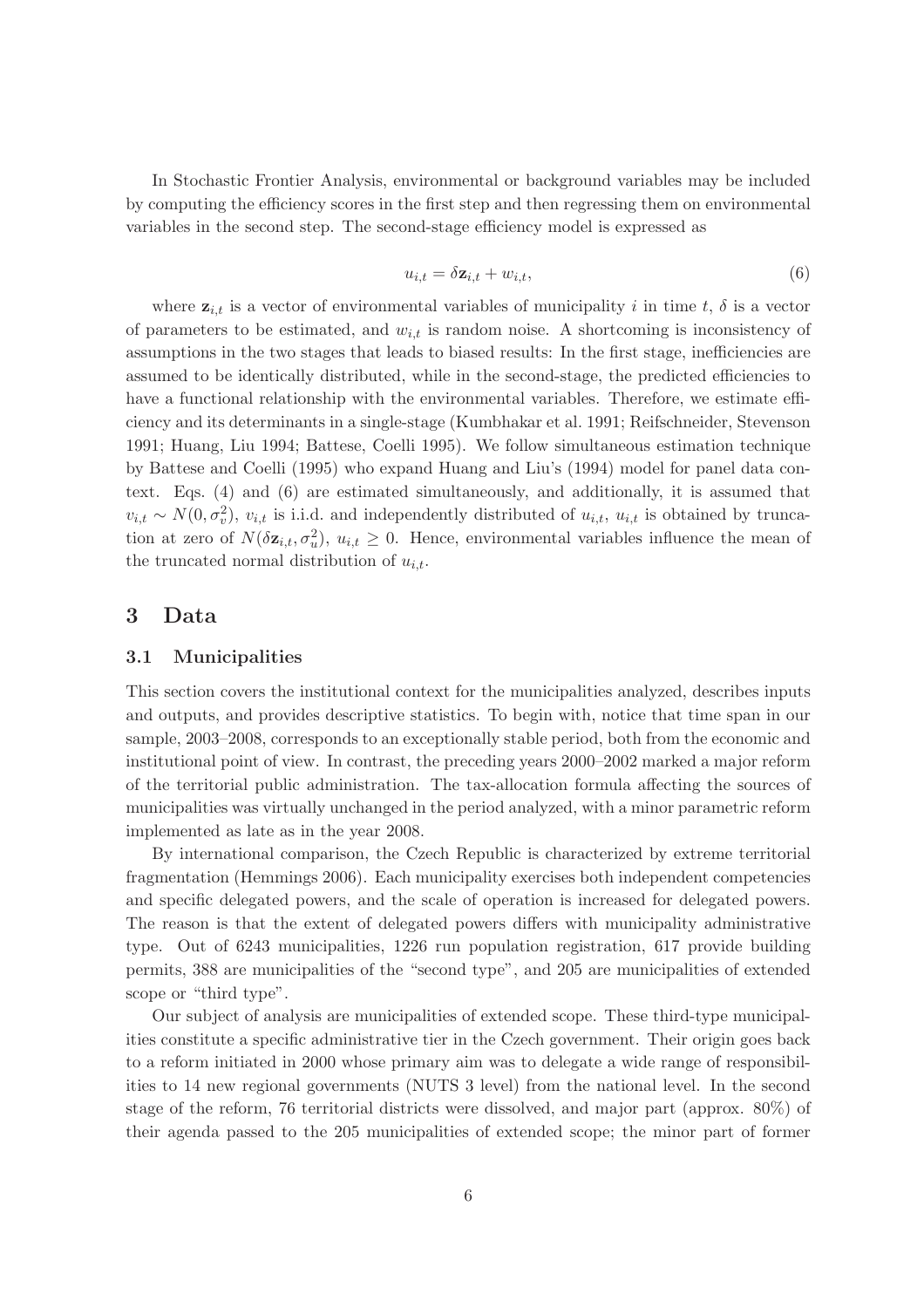district services rests now with the 14 regions.<sup>3</sup>

Each municipality of extended scope administers a district comprising, on average, 30 other municipalities. Nevertheless, the third-type municipality always consists of the central town in the district,<sup>4</sup> so population of municipality of extended scope constitutes a relatively large share of total population in the district; mean size of population in the municipality of extended scope is 19,497 and mean population size of the district is 40,712.

Independent competencies of a municipality include provision of primary schools and kindergartens, primary health care, local police, fire brigade, public utilities, territorial planning, maintenance of local roads, and garbage collection. Delegated responsibilities of the municipalities of extended scope encompass mainly administration of population register, issuance of identity cards, travel documents, driving licenses, water and waste management, environmental protection, management of forestry, local transportation provision, roads maintenance, social benefits payments, and social care services. The large extent of delegated responsibilities is one of the motives for input-oriented analysis. However, in some fields, the room for discretion is negligible not only on the output side, but also on the input side. Especially for mandatory social transfers, the municipality is only an administrative intermediary disbursing funds allocated by the central government to beneficiaries. In the subsequent subsection, we attempt to isolate away non-discretionary inputs and outputs.

The revenues of municipalities consist of tax revenues (in 2008, 44%), non-tax revenues  $(11\%)$ , capital incomes (7%) and subsidies/grants (38%). Most of the tax revenue is via a formula-based allocation of personal income tax, corporate income tax and value-added tax. The allocation is a per-capita payment based on population size with 17 brackets (until 2008). In municipalities, a small share of the total tax allocation is based on local incomes of the self employed and the employed. In addition, there is some leeway for local revenue through real-estate taxes (though within statutory limits) and fees. Grants are generally earmarked, and a non-earmarked grant is also provided to cover the cost of providing central-government services. There is regulation on debt, and revenues are also raised through sales of assets and flows from off-budget accounts (Hemmings 2006).

Homogeneity is definitely key in efficiency estimation. In some within-country studies (Afonso, Fernandez 2008), concern for homogeneity motivated even clustering district into subsamples. Even though we can identify and isolate away outliers and also control for determinants, a sufficiently homogeneous sample of municipalities is still necessary to eliminate the risk of omitted variable bias and the resulting misspecification. Therefore, we opt for municipalities with the extended powers: the range of responsibilities is similar, the districts administered are of a similar size, the municipalities constitute regional centers, and the sample is large enough even for single-year cross-sectional analysis. In addition, the municipalities of extended scope have much more discretion over spending than regions. Untied municipal revenue in the form of tax and capital revenue accounts for over 70% of revenue, with earmarked grants accounting for the remainder. In contrast, a little under 40% of revenues of

<sup>&</sup>lt;sup>3</sup>The transfer of agenda from the former districts also explains why some statistics are still being collected and provided only at the level of the non-existent administrative districts.

<sup>4</sup>Figure A1 in Appendix shows geographical division of the Czech Republic into the districts administered by the municipalities of extended scope.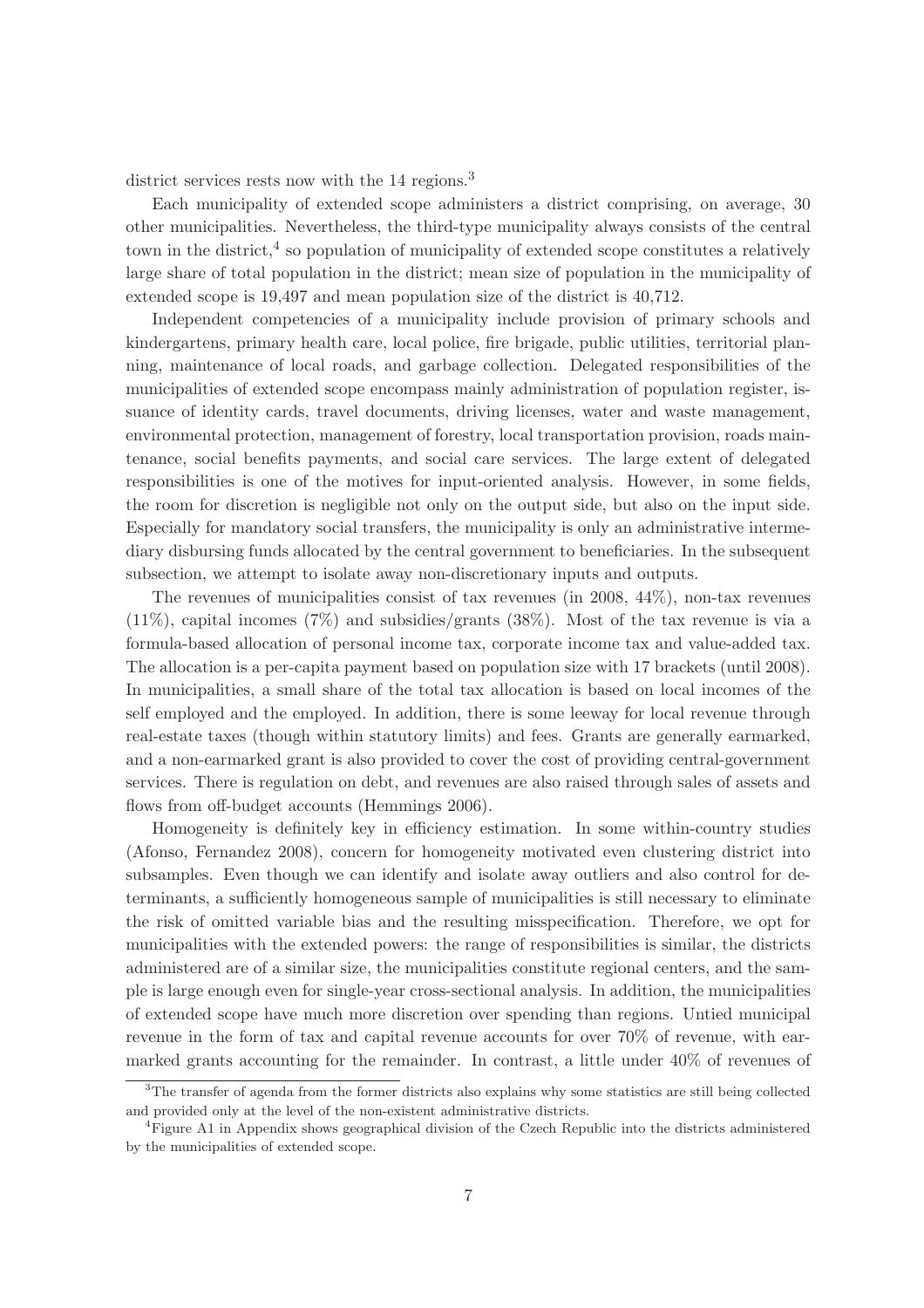the regional governments are untied (Hemmings 2006).

For the purpose of homogeneity, we exclude the capital city of Prague, which is not only extremely large (with 1.2 milion inhabitants, four times the second largest city), but also constitutes one of the 14 regions of the Czech Republic, hence exercises an idiosyncratic mix of public services. From the sample, we eliminate also three other largest cities in the Czech Republic, i.e., Brno (371,000), Ostrava (308,000) and Plzen (170,000). They substantially exceed levels of population in the rest of the sample, where median is 12,212, mean is 19,497, and maximal size is 101,268. The analysis is thus employed for 202 municipalities of extended scope with population ranging from around 3,000 up to 101,000. The full list of municipalities is provided in Table A1 in the Appendix.

### 3.2 Inputs

The crucial task in the computation of efficiency is to properly define outputs and inputs. Following the majority of the literature (see six of out eight recent studies in Table A2), we approximate inputs by *Total current spending*. This is even more appropriate given that capital spending is highly volatile and subject to co-financing with EU Structural Funds. Our source is the complete database of municipality budgets ARIS provided by the Ministry of Finance.<sup>5</sup> In the year 2008, the current expenditures represented 78% of total expenditures (if mandatory expenditures were included) and 72% of total in the absence of mandatory expenditures.

To provide a look into the budget composition, we aggregated data on current expenditures into 10 groups: Administration; Agriculture; Culture and sports; Education; Environment protection; Health; Housing and regional development; Industry and infrastructure; Public safety; Social and labor market policy. Table 1 provides summary statistics of individual expenditure groups. We excluded two groups of large mandatory payments: social transfers payments and subsidies on education. The former are purely non-discretionary formulaallocated grants that are earmarked and monitored in use, and the latter are temporary transfers to municipalities in years 2003 and 2004 associated with financing of the primary schools.<sup>6</sup> The last column in Table 1 shows the share of each expenditure group in the average budget after the exclusion. Prices are adjusted by CPI inflation and expressed in base year 2003.

<sup>5</sup> Available at: http://www.mfcr.cz/cps/rde/xchg/mfcr/hs.xsl/aris.html

 $6$ Since the year 2005, the state subsidies to primary schools are directly transferred to schools without involvement of the municipality budgets.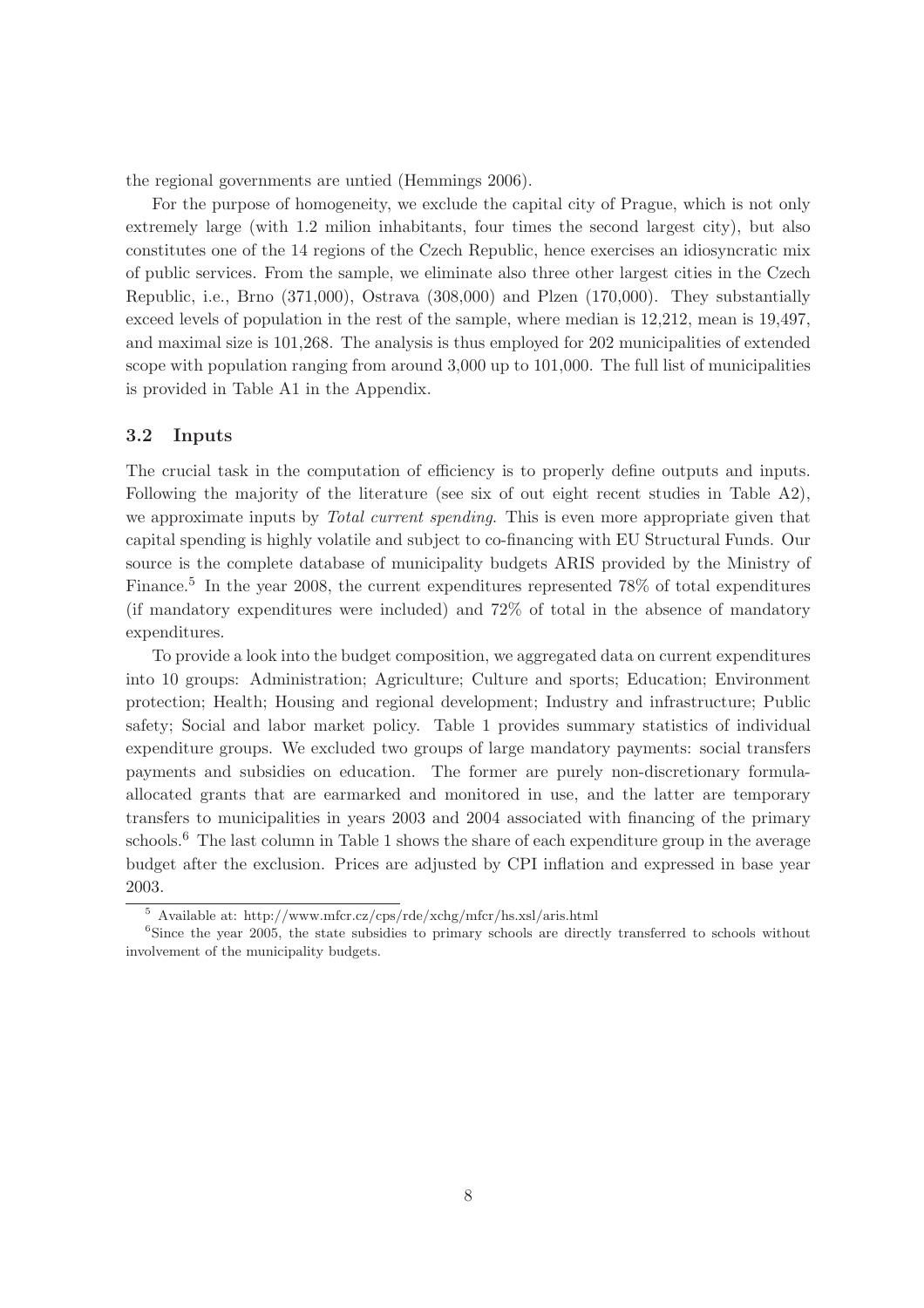|                                  | Mean    | Min      | Max       | Share $(\%)$ |
|----------------------------------|---------|----------|-----------|--------------|
| Administration                   | 73,782  | 18,608   | 413,069   | 32.06        |
| Agriculture                      | 1,604   | $\theta$ | 34,134    | 0.7          |
| Culture and sports               | 29,433  | $\theta$ | 282,169   | 12.79        |
| Education: discretionary         | 24,410  | 2,802    | 156,127   | 10.61        |
| Environmental protection         | 20,246  | $\theta$ | 175,700   | 8.80         |
| Health                           | 2,663   | $\theta$ | 62,300    | 1.16         |
| Housing and regional development | 31,320  | 722      | 219,797   | 13.61        |
| Industry and infrastructure      | 27,177  | $\left($ | 385,696   | 11.81        |
| Public safety                    | 9,719   | $\left($ | 122,909   | 4.22         |
| Social care: discretionary       | 9,860   | $\theta$ | 107,973   | 4.29         |
| Total after exclusion            | 230.163 | 36.451   | 1,498,326 | 100.00       |

Table 1. Expenditures: summary statistics

Source: ARIS database, Ministry of Finance; own calculations. Note: Thousands (Czech koruna), N=1212.

To account for diverse cost conditions in municipalities, we alternatively work with the wage-adjusted inputs. Thereby, we assume that the labor cost difference across regions may serve as a good proxy for the overall cost difference. Wage adjustment input is particularly useful in DEA where alternative ways to include wage in the production process are less convenient. The wage variable nevertheless contains sizeable imperfections: since data on gross wages are unavailable on the municipal level, we first collect wages for the 76 territorial districts for the period 2003–2005, and in 2006–2008 use wage growth in 14 regions to approximate for the district wages.

### 3.3 Outputs

Our preference for a comprehensive approach to efficiency is motivated by issues of fungibility of spending and misclassifications into expenditure categories. Moreover, we can swiftly disregard that some expenditure items may relate to various classes of outputs. At the same time, a single output variable may be relevant for different classes of outputs. Our variable selection is driven primarily by literature in the field (see Table A2 in the Appendix), by the country specifics of the local public sector in the Czech Republic, data availability, and by the attempt to match each specific expenditure group with a group-specific set of output variables. As agriculture and health spending is negligible in municipalities budgets, we do not seek outputs specific to these expenditure groups. In the end, we select the following 19 output variables, listed also in Table 2.

Administration Administration expenditures are related to size of Population of the district administered by the municipality. This reflects that a municipality with extended powers carries out many administrative services for the district as the whole. Social care expenditures reflect support for retirements homes and homes for disabled, hence we include Old population (population above 65 years of age) and the number of Homes for disabled among outputs.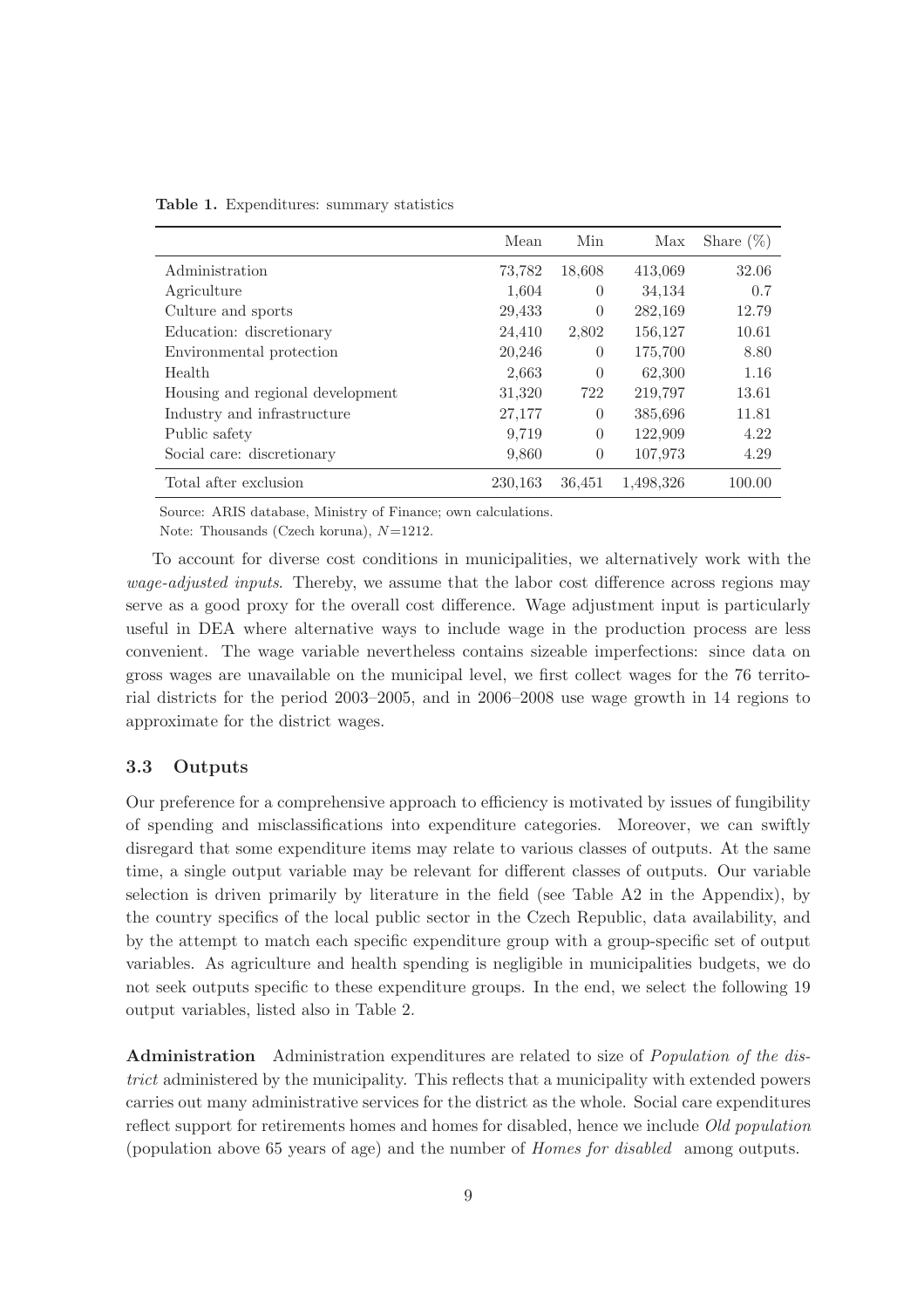Cultural facilities Expenditures on culture and sports comprise subsidies for theaters, municipal museums and galleries, libraries, sport clubs, sport events and costs on monuments preservation. The numbers of theaters, cinemas, children's centers and libraries are all summed into a variable of *Cultural facilities*; the facilities may be both private and public. Additionally, we include the number of Municipal museums and galleries (hence, in public ownership only), the number of *Objects in municipal monuments reserve* and the size of Sporting and recreational area.

Education Municipalities finance mostly primary schools and kindergartens, while grammar schools are financed mostly by the regional government. As a quantitative output, we include the number of Pupils in primary schools and kindergartens in a municipality. To evaluate the quality of education, we include the percentage of *Pupils who enter the upper* secondary schools at the age of 11 or 13. Thereby, we exploit that children with higher skills and better education have an option to enrol for a six-year or eight-year program in the upper secondary schools with more demanding classwork.

Environment Environmental protection primarily deals with waste collection, air, soil and ground water protection, and nature preservation. Municipal waste corresponds to expenditures on waste collection. Pollution area is a variable that includes environmentally harming areas such as built-up area and arable land, Nature reserves is linked to spending on nature preservations, and the size of Urban green areas reflects spending on parks maintenance.

Housing and industry For housing and regional development we selected Built-up area and the number of *New dwellings* completed. The built-up area corresponds to the extra provision of services of municipal utilities and the new dwellings represent the effect of municipal financial support for housing construction. Industry and infrastructure spending contains support of businesses, costs on municipal roads maintenance, support of public transportation and costs of water resources management. As corresponding outputs we use the number of Businesses, the size of Municipal roads (close to traditionally measured surface of roads) and the number of Bus stations.

Public safety Expenditures on public safety involve municipal police and fire brigade services which we proxy by Built-up area served and Municipal police dummy.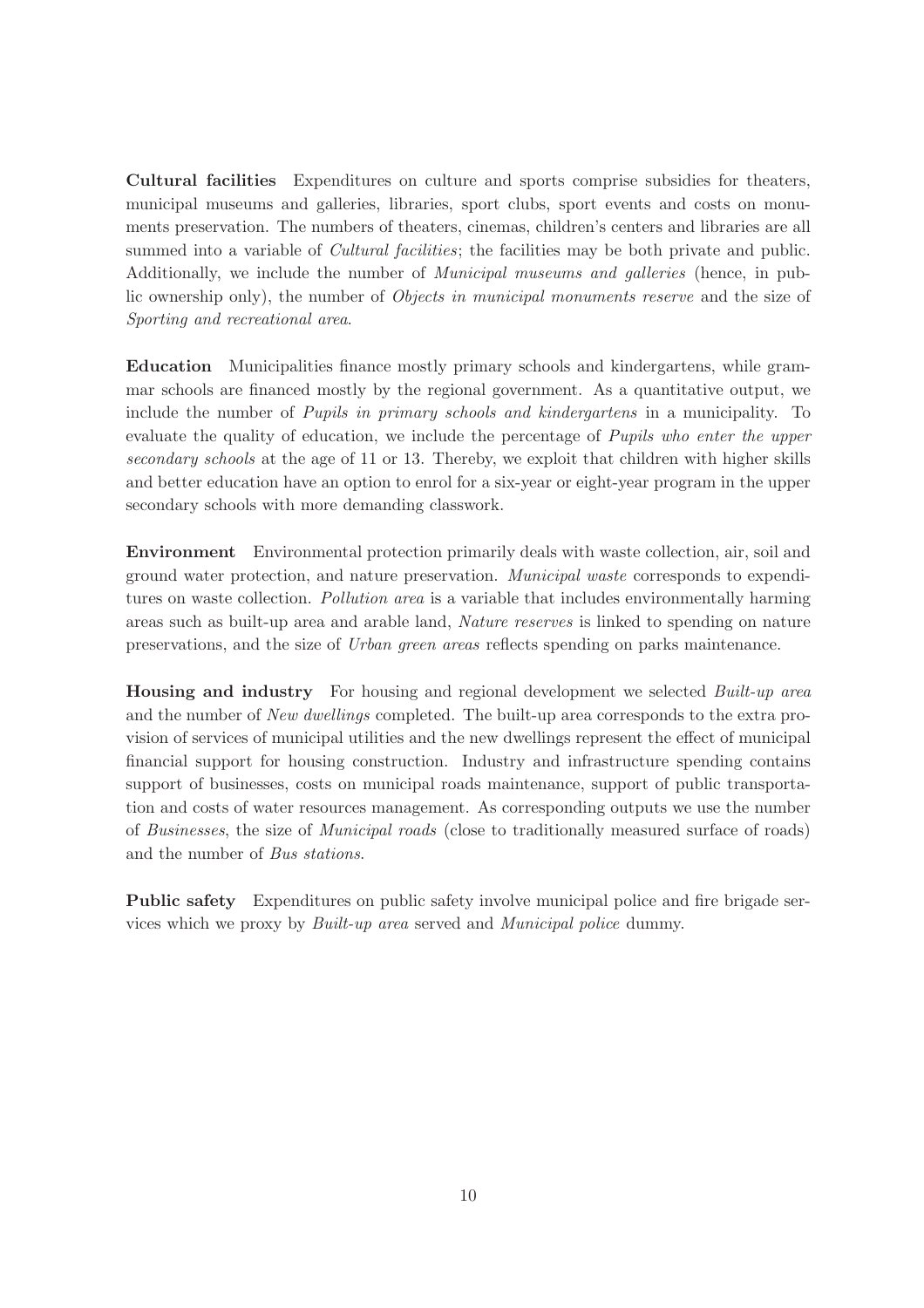|  |  | Table 2. Outputs: summary statistics |  |
|--|--|--------------------------------------|--|
|--|--|--------------------------------------|--|

|                                             | Mean   | Min            | Max     | Source      |
|---------------------------------------------|--------|----------------|---------|-------------|
| Pupils in primary schools and kindergartens | 2,154  | 81.96          | 11,944  | ПE          |
| Pupils entering secondary schools $(\%)$    | 11.31  | $\theta$       | 33.70   | ПE          |
| Cultural facilities                         | 11.43  | 1              | 69      | CZSO        |
| Municipal museums and galleries             | 0.41   | $\theta$       | 3       | <b>MGA</b>  |
| Objects in monuments reserve                | 25.83  | $\theta$       | 254     | NIM         |
| Sporting and recreational area (ha)         | 35.12  | 2.35           | 273.6   | CZSO        |
| Municipal waste (tons)                      | 14,942 | 16.19          | 124,836 | MЕ          |
| Nature reserves                             | 10.67  | $\theta$       | 48      | ANCLP       |
| Pollution area (ha)                         | 2281   | 14.75          | 8,746   | CZSO        |
| Urban green area (ha)                       | 51.37  | 3.09           | 351.7   | CZSO        |
| Built-up area (ha)                          | 156.9  | 17.57          | 726.0   | CZSO        |
| New dwellings                               | 39.47  | $\theta$       | 600     | CZSO        |
| <b>Businesses</b>                           | 4,440  | 521            | 33,084  | CZSO        |
| Municipal roads (ha)                        | 52.85  | 6.62           | 202.6   | CZSO        |
| Bus stations                                | 30.71  | 4              | 112     | <b>IDOS</b> |
| Population in district.                     | 40,712 | 9,175          | 160,720 | CZSO        |
| Old population                              | 2,744  | 380            | 17,297  | CZSO        |
| Homes for disabled                          | 0.41   | $\theta$       | 4       | CZSO        |
| Municipal police                            | 0.87   | $\overline{0}$ | 1       | CZSO        |

Sources:  $\text{ANCLP} = \text{Agency}$  for Nature Conservation and Landscape Protection,  $\text{MGA} = \text{Museums}$ and Galleries Association,  $CZSO = Czech$  Statistical Office, IDOS = Transportation timetables, IIE  $=$  Institute for Information on Education,  $ME =$  Ministry of Environment, NIM= National Institute of Monuments. Note:  $N = 1212$ .

As a very preliminary analysis, we carry out individual pre-analyses for each expenditure group, shown in Table 3. In simple pooled OLS, we regress the group-relevant outputs on group expenditures and realize that  $R^2$  falls within the range 0.70–0.90 in all but two cases; for Housing and Social care, we cannot find better outputs to increase  $R^2$  above 0.45. Although the variable of municipal museums and galleries has negative significant coefficient, we keep it among outputs. Small municipalities, i.e. those having lower spending, are more likely to have municipal museums than big municipalities, where many private museums and galleries operate and survive more easily. Similarly, we observe negative coefficient for new dwellings which may reflect some specific characteristic of a municipality where housing construction is more developed, hence we also keep it among outputs.

When selecting outputs, we also consider tradeoff between relevance and dimensionality. Irrelevant outputs can bias efficiency scores but a high number of (especially highly correlated) outputs artificially makes many municipalities fully efficient. In addition, efficiency analysis suffers from misspecification if the model omits relevant variables or if it includes irrelevant variables. Omission of relevant variables leads to underestimation of the mean efficiency,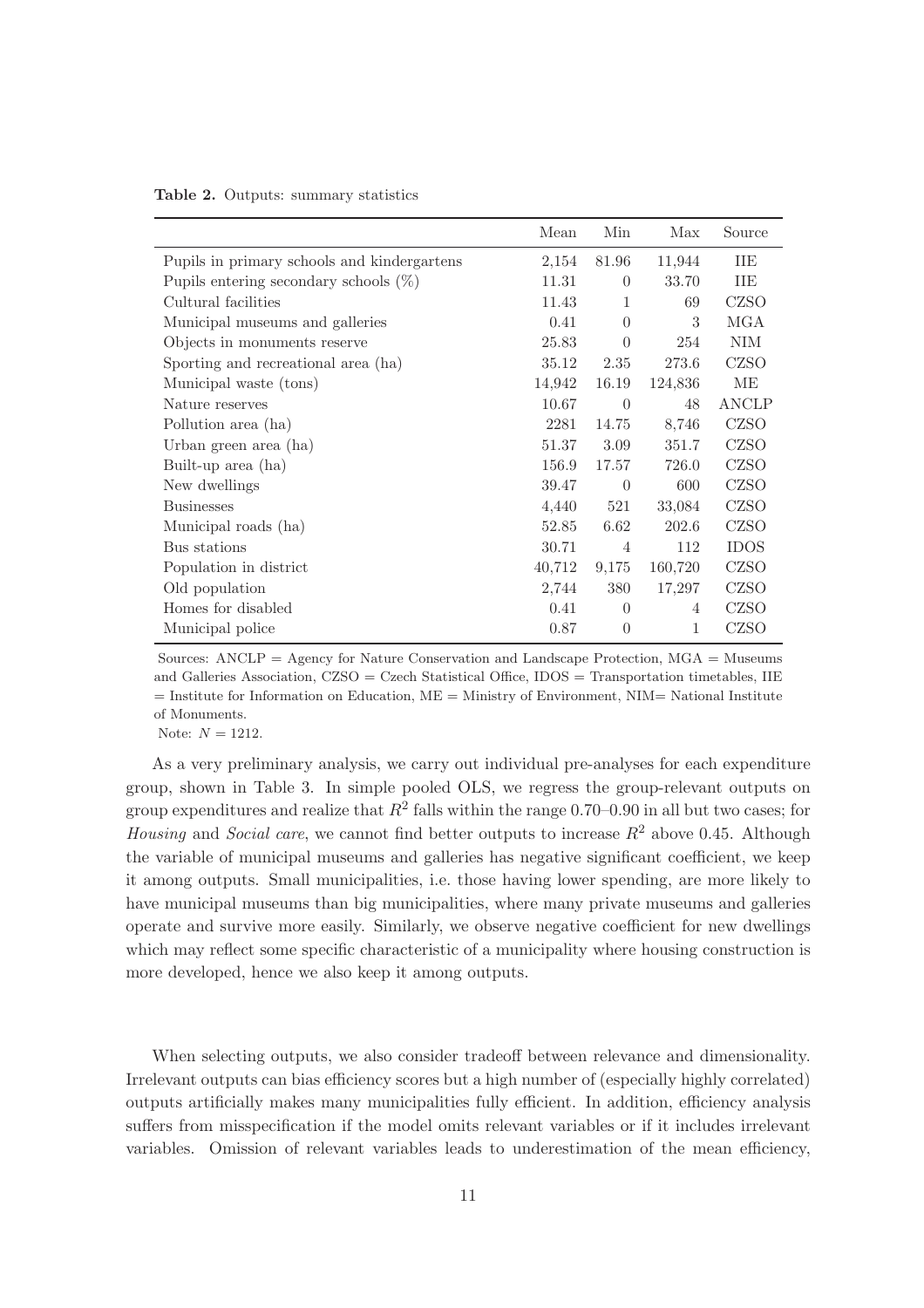| Education                                   |                | Housing            |                  |  |
|---------------------------------------------|----------------|--------------------|------------------|--|
| Constant                                    | $-582.7$       | Constant           | $-688.2$         |  |
| Pupils in primary schools and kindergartens | $11.36$ ***    | Built-up area      | $218.6$ ***      |  |
| Pupils entering secondary schools           | 94.84 *        | New dwellings      | $***$<br>$-39.6$ |  |
| $R^2$                                       | 0.902          | $R^2$              | 0.438            |  |
| Culture                                     |                | Environment        |                  |  |
| Constant                                    | $-3,\!446$ *** | Constant           | $-8,820$         |  |
| Cultural facilities                         | $2,587$ ***    | Municipal waste    | 0.727            |  |
| Municipal museums and galleries             | $-7,334$ ***   | Nature reserves    | $***$<br>275.5   |  |
| Objects in monuments reserve                | $66.24$ ***    | Pollution area     | $***$<br>3.617   |  |
| Sporting and recreational area              | $162.8$ ***    | Urban green area   | 149.3<br>$***$   |  |
| $R^2$                                       | 0.731          | $R^2$              | 0.785            |  |
| Industry and infrastructure                 |                | Public safety      |                  |  |
| Constant                                    | $-16,088$ ***  | Constant           | $-6,693$ ***     |  |
| <b>Businesses</b>                           | $8.962$ ***    | Built-up area      | $***$<br>87.29   |  |
| Municipal roads                             | $33.62*$       | Municipal police   | $***$<br>3,372   |  |
| Bus stations                                | $77.52$ **     |                    |                  |  |
| $\mathbb{R}^2$                              | 0.880          | $R^2$              | 0.700            |  |
| Administration                              |                | Social care        |                  |  |
| Constant                                    | 1,120          | Constant           | 1,665            |  |
| Population in district                      | $1.807$ ***    | Old population     | $***$<br>2.507   |  |
|                                             |                | Homes for disabled | $***$<br>2,496   |  |
| $R^2$                                       | 0.818          | $R^2$              | 0.402            |  |

Table 3. Outputs relevant for the individual expenditure groups (pooled OLS)

while the inclusion of irrelevant variables leads to overestimation, and the effect of omission of relevant inputs on efficiency is more adverse compared to the inclusion of irrelevant ones (Galagedera, Silvapulle 2003).

If we err on the side of caution and include a larger set of outputs, the problem of dimensionality emerges. As a given set of observations is projected in an increasing number of orthogonal directions, the Euclidean distance between the observations necessarily must increase. Moreover, for a given sample size, increasing the number of dimensions results in more observations lying on the boundaries of the estimated production set (Simar, Wilson 2008). When dimensionality is large, unless a very large quantity of data is available, the results will have a large bias, large variance and very wide confidence intervals.

Banker et al. (1989) argues that the total number of observations should be at least three times as much as the total number of inputs and outputs. Additional tests show that the ratio of observations and dimensionality should be even higher (Pedraja-Chaparro et al. 1999). On the basis of convergence rates for DEA estimators, Simar and Wilson (2008) also conclude that a much larger sample size is needed. In our case, we would have 202 (or 1212) observations and 20 inputs and outputs in total, therefore some reduction is reasonable.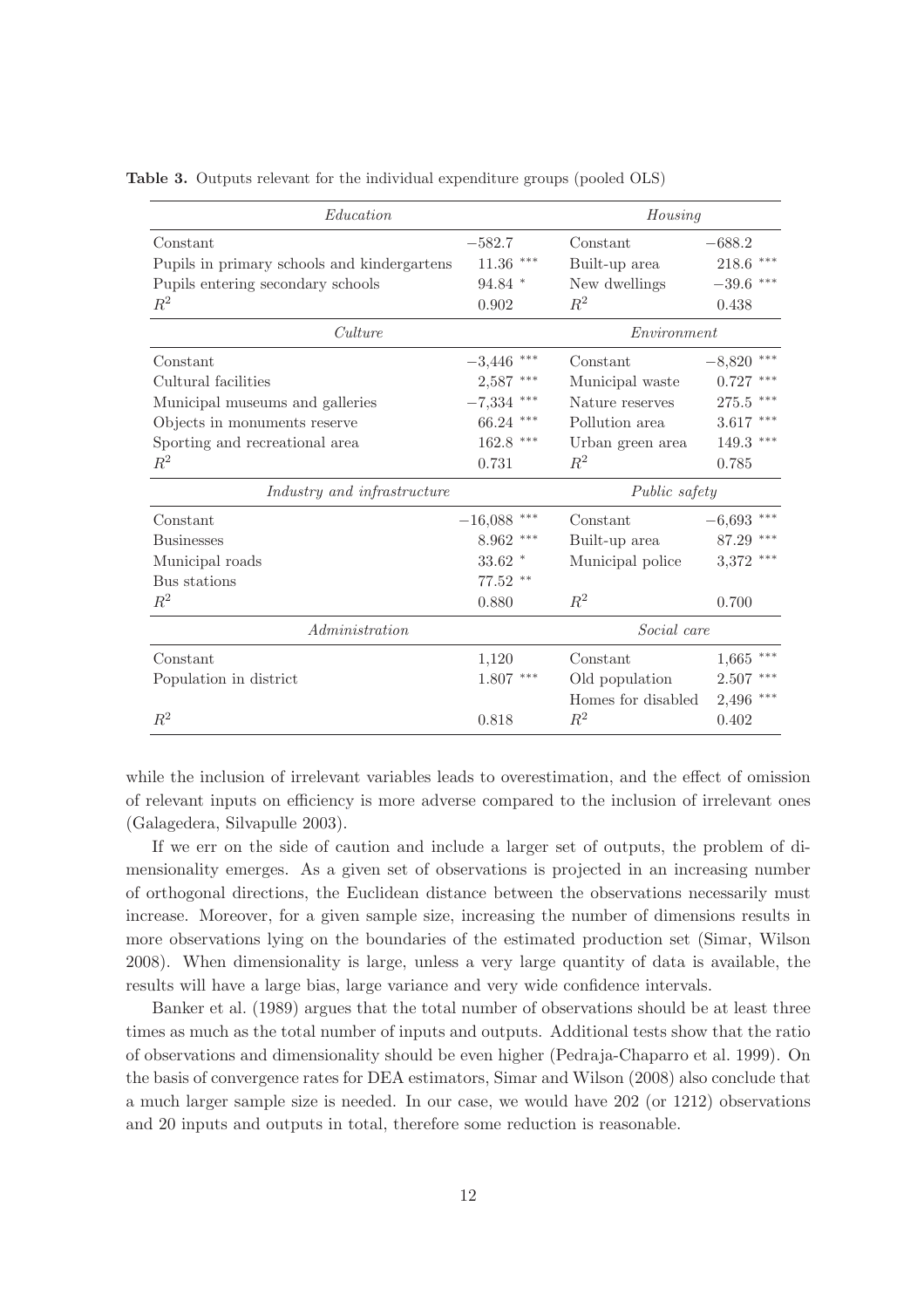The recent literature offers several methods how to decrease dimensionality. Geys and Moesen (2009a) seek the most representative output per each expenditure group and construct the set of outputs from a few pre-selected variables. Borge et al. (2008) apply fixed national cost weights upon 20 indicators; Afonso and Fernandez (2008) normalize to averages. Most often, however, discrimination among outputs tends to diminish importance of outputs that are largely correlated with others. Two procedures stand out in the literature. Jenkins and Anderson (2003) propose a variable-reduction procedure that decides which of the original correlated variables can be entirely omitted with the least loss of information. In contrast, principal component analysis decreases dimensionality by produces uncorrelated linear combinations of the original outputs. Adler and Yazhemsky (2010) apply Monte Carlo simulation to generalize that principal components analysis provides a more powerful tool with consistently more accurate results. Adler and Yazhemsky (2010) also suggest that the most cautious approach would be to drop PCs one-by-one until a reasonable level of discrimination is achieved or until you have reached the rule-of-thumb of at least 80% (or 76% under VRS) of the variance of the original data.

If we included all output variables as outputs, the model would have  $20(19+1)$  dimensions. This dimensionality would not only bring wide confidence intervals, but is also unnecessary, as many variables contain largely identical information related to the municipality size. Table A4 shows the correlation matrix of output variables, where population of a municipality is very highly correlated with the number of pupils  $(0.993)$ , the number of old people  $(0.988)$ , the number of businesses (0.967), built-up area (0.935), the length of municipal roads (0.916), district population (0.898), municipal waste (0.846), cultural facilities (0.831), and urban green area (0.827).

Therefore, we follow principal components analysis and use the 80-percent rule. Table 4 shows weights of the output variables that are aggregated into the first six principal components. Six components suffice to explain 80.28% of the variance in the original outputs. The first component PC1 explains more than 51.6% of the variance and represents the size effect of a municipality, as it mainly contains information of variables which are highly correlated with population; note that correlation between population in the municipality and PC1 is 0.976. PC2 represents mostly cultural outputs, PC3 is for environmental amenities, PC4 is quality of educating and raising children, and PC5 is safety. For some observations, the values of components can be negative.

To get positive output data, we apply an affine transformation which does not affect results either for SFA or DEA (Ali, Seiford 1990; Pastor 1996). Specifically, for each municipality i, we transform the original value of a component k,  $Y_{k,i}$ ,  $\forall k \in \{1,\ldots,6\}$ . We obtain the transformed value  $Y'_{k,i} = Y_{k,i} + B_k$ , where  $B_k = |\min\{Y_{k,i}\}_{i=1}^N| + 1$  which will ensure strictly positive output data.

In the next step, we try to identify atypical observations which can be outliers and therefore distort our efficiency estimates. Outliers play a relatively important role in determining efficiency scores of other observations in the sample. By distorting efficiency frontier, some virtually efficient observations may be regarded as inefficient. To obtain robust scores, it is thus necessary to identify and potentially remove the outliers. Out of several ways how to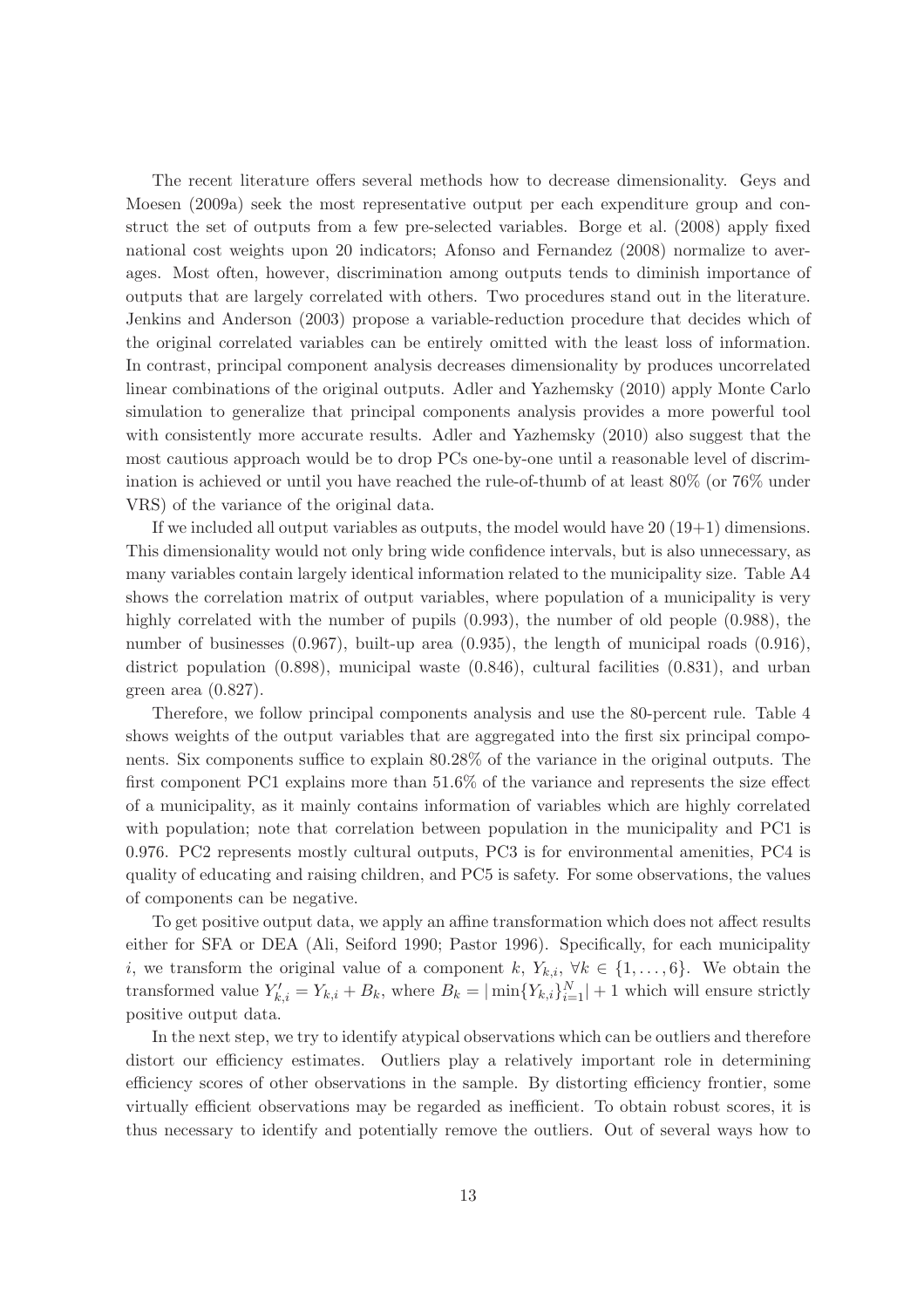|                                             | PC1       | PC2      | PC <sub>3</sub> | PC4       | PC5      | ${\rm PC6}$ |
|---------------------------------------------|-----------|----------|-----------------|-----------|----------|-------------|
| Eigenvalue                                  | 9.799     | 1.385    | 1.280           | 1.089     | 0.906    | 0.795       |
| Proportion                                  | $0.516\,$ | 0.073    | 0.067           | 0.057     | 0.048    | 0.042       |
| Cumulative                                  | 0.516     | 0.589    | 0.656           | 0.713     | 0.761    | 0.803       |
| Pupils in primary schools and kindergartens | 0.308     | $-0.126$ | $-0.040$        | 0.041     | $-0.004$ | $0.021\,$   |
| Pupils entering the upper secondary schools | $-0.041$  | 0.292    | 0.149           | 0.615     | $-0.559$ | $-0.297$    |
| Cultural facilities                         | 0.272     | 0.076    | $-0.130$        | 0.033     | $-0.034$ | $\,0.093\,$ |
| Municipal museums and galleries             | $-0.070$  | 0.339    | $-0.471$        | 0.332     | 0.227    | 0.579       |
| Objects in monuments reserve                | 0.132     | 0.546    | 0.253           | $-0.076$  | $-0.028$ | 0.135       |
| Sport in and recreational area              | 0.203     | 0.283    | $-0.024$        | $-0.133$  | 0.210    | $-0.407$    |
| Municipal waste                             | 0.269     | $-0.171$ | $-0.045$        | 0.088     | $-0.100$ | 0.084       |
| Nature reserves                             | 0.079     | 0.141    | 0.648           | $-0.212$  | 0.166    | 0.292       |
| Pollute area                                | 0.219     | 0.361    | $-0.237$        | $-0.184$  | 0.097    | $-0.158$    |
| Urban green area                            | 0.256     | $-0.169$ | $-0.111$        | 0.012     | 0.077    | $-0.232$    |
| Built-up area                               | 0.305     | 0.002    | $-0.036$        | 0.014     | $-0.042$ | 0.041       |
| New dwellings                               | 0.217     | 0.139    | 0.140           | $-0.052$  | $-0.346$ | 0.179       |
| <b>Businesses</b>                           | 0.308     | $-0.064$ | $0.015\,$       | 0.037     | $-0.083$ | 0.047       |
| Municipal roads                             | 0.251     | 0.218    | $-0.209$        | $-0.110$  | 0.111    | $-0.219$    |
| Bus stations                                | 0.241     | $-0.151$ | $-0.025$        | $0.159\,$ | $-0.071$ | 0.296       |
| Population in district                      | 0.288     | $-0.107$ | 0.171           | 0.002     | 0.007    | 0.125       |
| Old population                              | 0.311     | $-0.079$ | $-0.024$        | 0.029     | $-0.072$ | 0.021       |
| Homes for disabled                          | 0.179     | $-0.286$ | 0.015           | 0.136     | 0.061    | $-0.015$    |
| Municipal police                            | 0.079     | 0.003    | 0.296           | 0.581     | 0.619    | $-0.158$    |

Table 4. Principal component analysis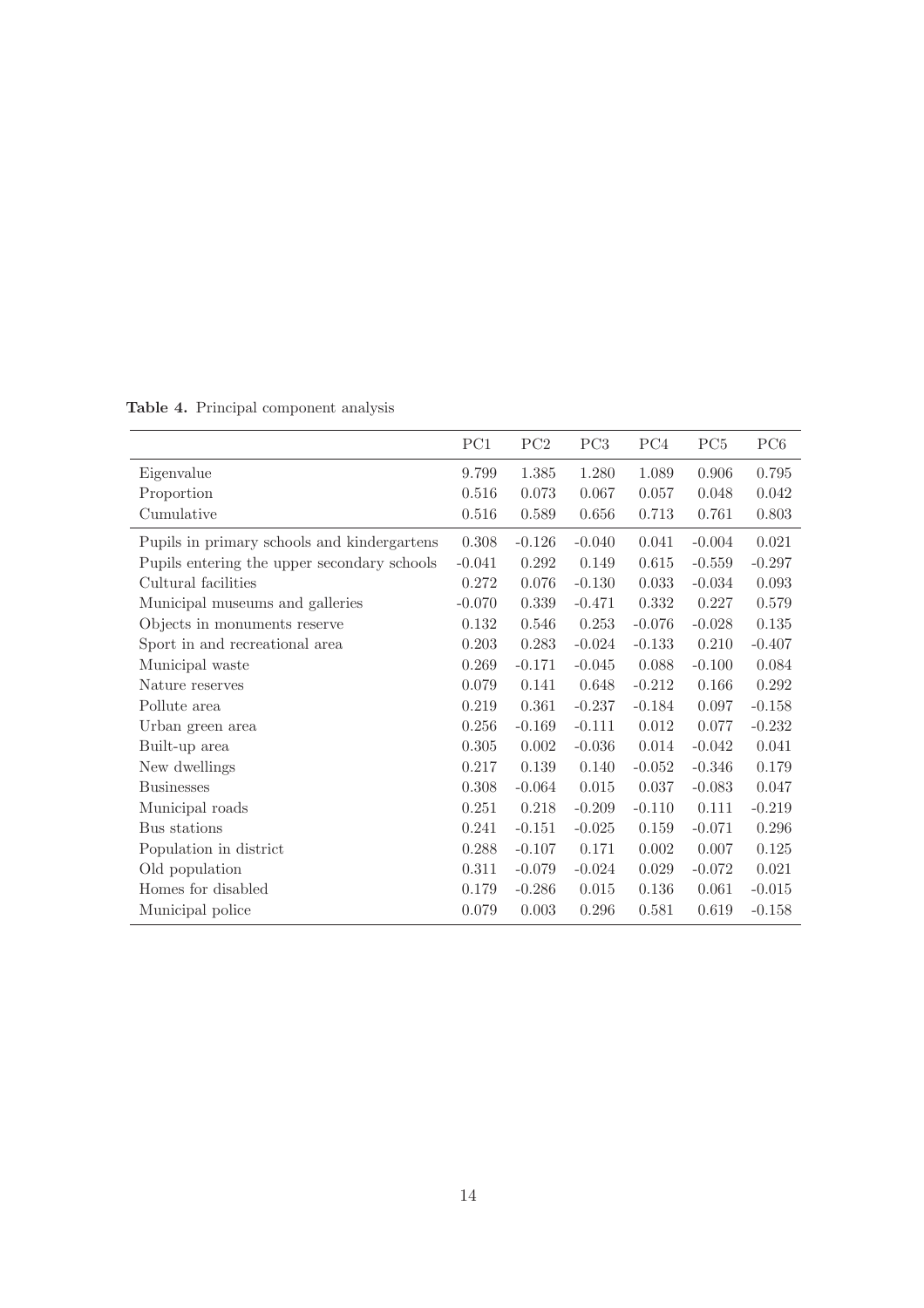deal with outliers, we apply both Wilson's method (Wilson 1993) and order-m frontiers by Cazals et al. (2002). A full description of the methods follows in Section A.2 in Appendix.

Firstly, we estimate Wilson statistics (Wilson 1993) to observe maximally 10 potential outliers for each year. We construct log-ratio plot of the statistics and define from 5 to 10 potential outliers with only small variance across years. When closely scrutinized, we find out that all of them are bigger cities representing regional centers with atypically high outputs. We decide to keep these data in the sample, as there are no errors in the data and these observations are atypical only because of size. We also perform an additional test for outlier detection based on order-m frontiers (Czasals et al. 2002) that scrutinizes superefficient observations. We construct order-m efficiency scores for  $m = 25, 50, 100, 150,$  and find no super-efficient observation with a low DEA score, hence our super-efficient values do not distort efficiency rankings.

### 3.4 Determinants

The idea to test for effects of various demographic, economic and political variables upon efficiency scores. The determinants may represent either (i) a direct effect of operational environment on pure inefficiency (either technical or allocative), or the presence of (ii) nondiscretionary inputs and (iii) unobservable outputs. Non-discretionary inputs represent production in a more or less favorable environment, e.g., stocks of human capital and other competitiveness indicators. Unobservable outputs are typically associated with service quality; given that we focus on core services with largely quantitative characteristics, extra value added of services may be produced based on the characteristics of the municipalities, such as the municipality size and the level of income. We cannot neglect the hidden inputs or outputs; once the selection of inputs and outputs is imperfect, missing inputs and extra outputs may be misinterpreted as budgetary slack in terms of low effort, over-employment and large private rents.

Unfortunately, a single determinant may theoretically bring in several effects, and extra analysis is required to discriminate between the effects. Moreover, there is vague boundary between the very definition of the effects. For instance, explaining inefficiency by slack stemming from less effort can be alternatively interpreted as lower amount of human capital, which is not slack, but lacking input. Sometimes, like in the case of education variable, we can suspect the presence of hidden inputs and hidden outputs at the same time, where each predicts the opposite sign of the education variable. Thus, our interest is restricted mainly to finding if the overall effect is robust across specifications, and based on the sign we may conclude which of the effects dominates.

In line with the literature, and based on the data available, we control for the following determinants:

Population Economies of scale and agglomeration externalities typically make the larger municipalities more efficient; moreover, small governments are less efficient than the central government due to fiscal vulnerability, or the absence of sufficient experience among local staff (Prud'homme 1995). Small governments may also be captured by local interest groups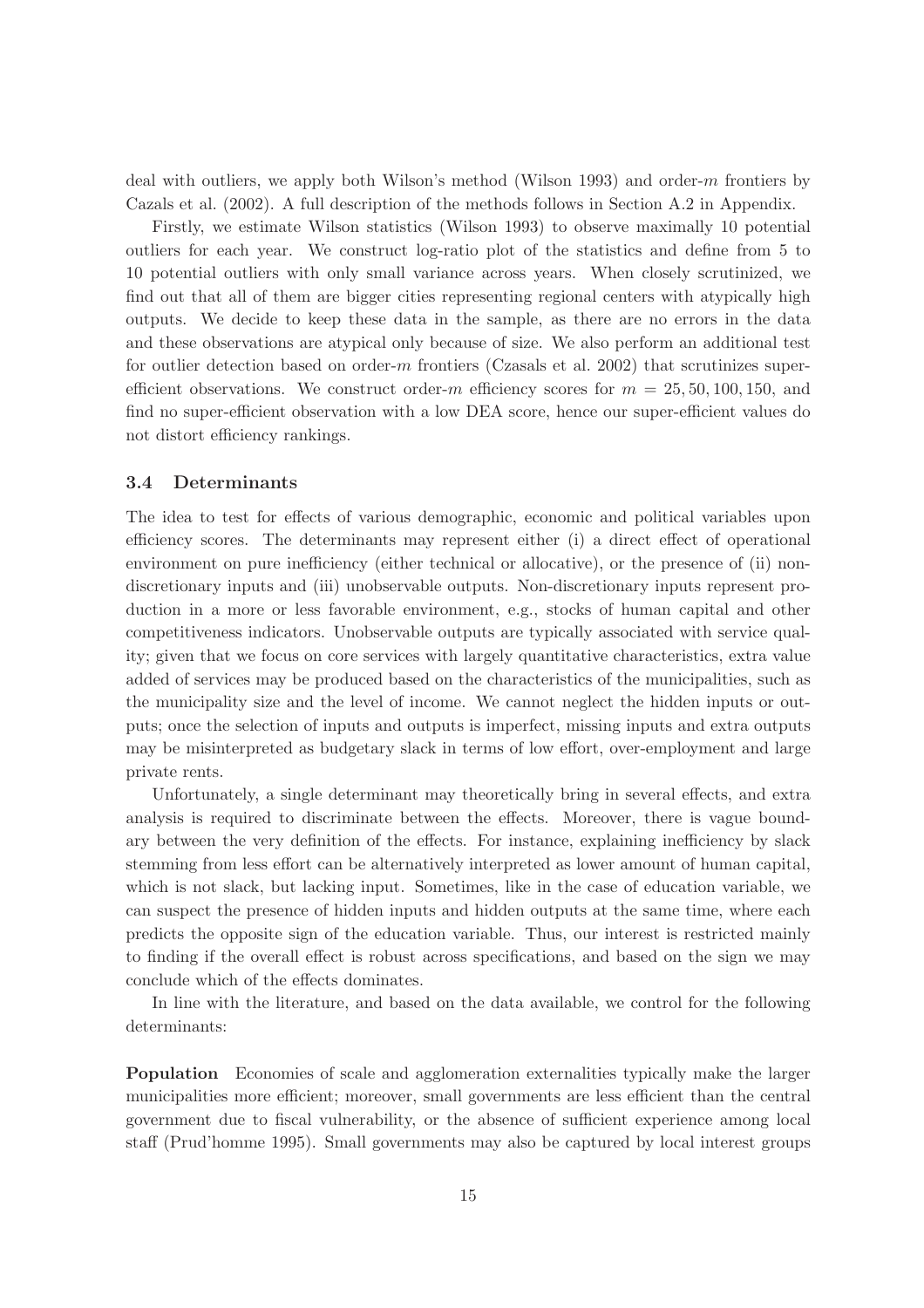(Bardhan, Mookherjee 2000), or prone to moral hazard if dependent on transfers from the central government (Rodden 2003). On the other hand, higher electoral control typical at the local level reduces incentives for incumbents for rent-seeking (Seabright 1996) and yardstick competition disciplines local representatives not to waste resources. In addition, the scale economies and agglomeration externalities may be larger in the private than public sector, hence the relative cost of public sector (e.g., reservation wage) increases in a large municipality. We introduce dummies for population sizes of the municipalities around three thresholds: 10,000; 20,000 and 50,000. This construction reflects that population variable as such is highly correlated with the first component. Another point is that the three thresholds are also used in tax-revenue sharing schemes, consisting of 17 population thresholds in total.

Geography The smaller is geographical distance between the municipality and the regional center, the higher is (yardstick) competition between municipalities, and also more direct access to local public goods provided by the region. Both yardstick competition and the level of consumption spillovers suggest that distance increases costs hence reduces input-oriented efficiency; evidence for the effect is, inter alia, in Loikkanen and Susiluoto (2005). We measure distance in time to reach the regional center; for municipalities located in the center, we measure distance to the closest neighboring regional center. The spatial interdependence between efficiency scores can also be analyzed in the direct way, but based on the preliminary spatial analysis of groups of expenditures (Stastná 2009), we leave this topic to future research.

Education Municipalities with a higher share of University graduates may be more efficient either by disposing with more qualified labor, or through voters' higher and more competent control (De Borger, Kerstens 1996). Yet, university graduates may also raise productivity in the private sector, and raise reservation wage for the public sector. In addition, wealth or income effect cannot be identified directly, and education thus may involve also the income effect that leads to demand for (unobservable) high-quality services. The effect of education is thus ambiguous. We are also aware of reverse causality; the characteristics that make a municipality cost-efficient may also attract the mobile (high-skilled) citizens. A good message is at least that correlation of the variable with the output variable *Pupils entering secondary* schools is only 0.027, hence the effect of graduate education is not captured in the output variable. This point is particularly relevant in the Czech context where the parent's education is the strongest determinant of a pupil's achievement.

Fiscal capacity Low fiscal capacity may serve as a hard-budget constraint that reduces public sector wages, lowers operating surpluses and induces fiscal stress, in which case efficiency goes up. This finding is in line with earlier analyses of overall efficiency in Belgium (De Borger et al. 1994; De Borger and Kerstens 1996), and Spain (Balaguer-Coll et al. 2007).

We introduce three dimensions of fiscal capacity. The extent how municipality is dependent on *Self-generated revenues* is the direct measure of hard-budget constraint. Balaguer-Coll et al. (2007) speak in this case of "patrimonial revenues" and relate them to lower willingness to save. Next, we study whether the past Government debt implying larger interest and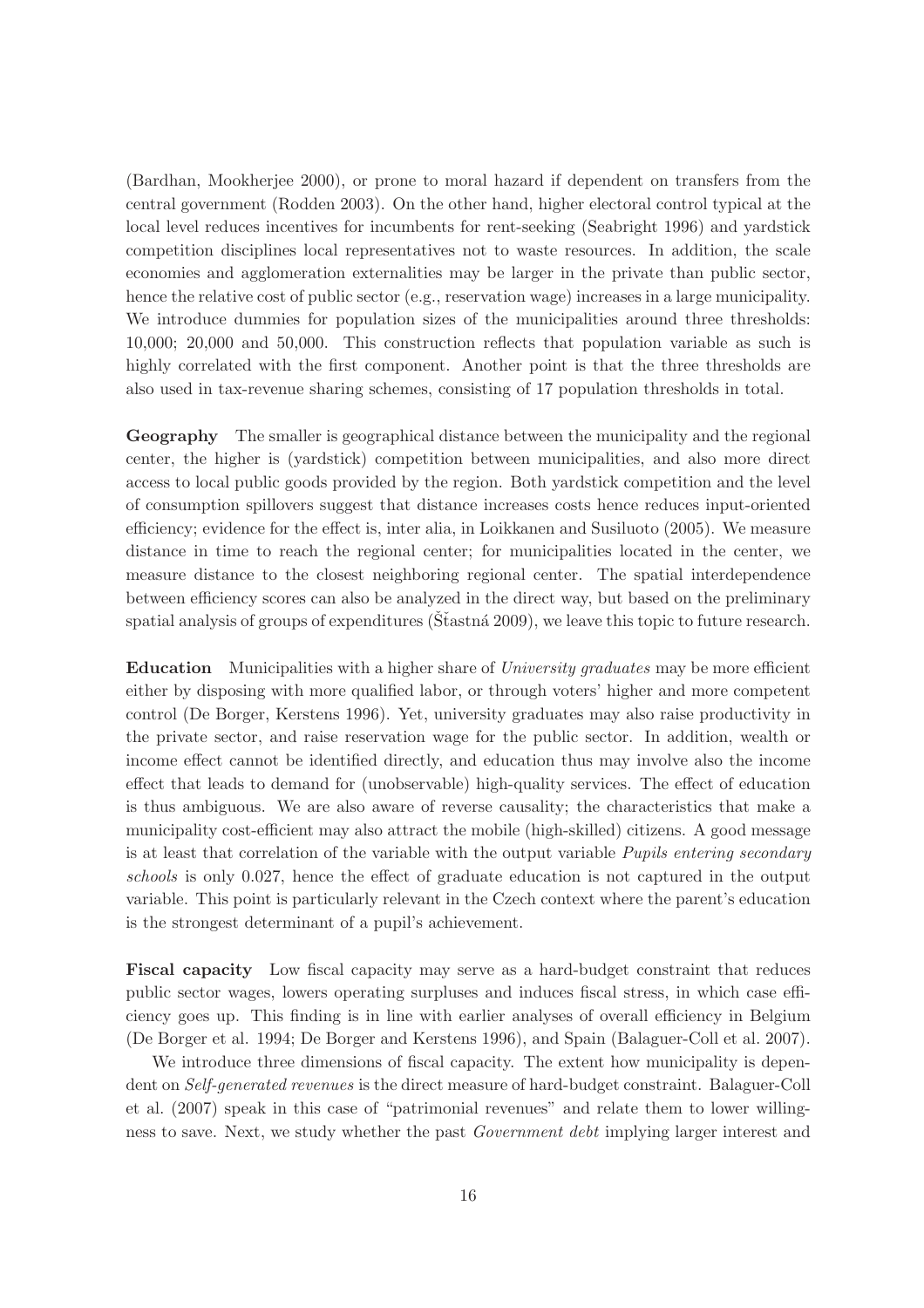amortization payments serve as fiscal hardship that improves efficiency. Geys and Moesen (2009a) find that high debt repayments rather impinges on municipal efficiency; the idea is that past fiscal mismanagement persists over time. The last fiscal variable is Capital spending. A hypothesis is that fiscal vulnerability, in this case high capital investment in a given year, pushes for cost savings on the current expenditures (Athanassopoulos, Triantis 1998).

By including Subsidies from the upper levels of government among determinants, we answer the question whether the grants fully translate into a larger provision of public goods or if municipalities receiving higher grants tend to be less efficient (Hines, Thaler 1995). Empirical evidence supports that the option of sharing expenditures in a broader constituency induces slack, hence the "flypaper effect" is rather significant (e.g. Kalb 2010; De Borger et al. 1994; De Borger, Kerstens 1996; Loikkanen, Susiluoto 2005).

Politics Political characteristics of a municipality may largely influence its efficiency. By weak-government hypothesis, high *Political concentration* reflecting low party fragmentation should decrease narrowly focused spending, hence should improve efficiency. Some evidence nevertheless suggests that single-party municipal governments in particular are inefficient (Geys et al. 2010; Borge et al. 2008). In Czech municipalities, concentration could be measured either in the council or in the executive board led by the mayor. The members of the executive board, including the mayor and the deputy mayor, are elected from the members of the local council and represent the majority coalition. We dispose only with data on seats in the municipality council, hence our concentration index (i.e., Laakso-Taagepera or Hirschmann-Herfindahl index) exhibits downward bias relative to concentration of the executive power in the coalition.

Electoral year may be related to larger spending into additional (unobservable) outputs, hence to inefficiency. At the same time, local elections take place in the same year like national election, hence effects are confounded with the national political business cycle. Wage growth in the electoral year is nevertheless average, namely third largest in the sample out of six years.

Additionally, we consider political ideology, albeit it is not easy to identify ideology on the local level. We prefer to measure the share of municipal-council representatives from Left-wing parliamentary parties (Social Democrats and Communists) out of representatives from all parliamentary parties. Geys et al. (2010) find that the high share of left-wing parties is associated with higher efficiency. We expect the opposite; the left-wing parties in the Czech Republic have an older and less educated electorate, and this should represent less monitoring and higher level of the social services, which are in our dataset unobservable output variables. Moreover, ideological variable may also represent (un)willingness to introduce high-powered incentives in the public sector.

Finally, we include two variables that are related to the interest in monitoring and shaping local politics. The first is the share of seats of Parliamentary parties in the municipality council. The second is voters' involvement measured by Turnout in municipal elections (see Geys et al. 2010; Borge et al. 2008). While the former is expected to increase costs, the latter should improve efficiency.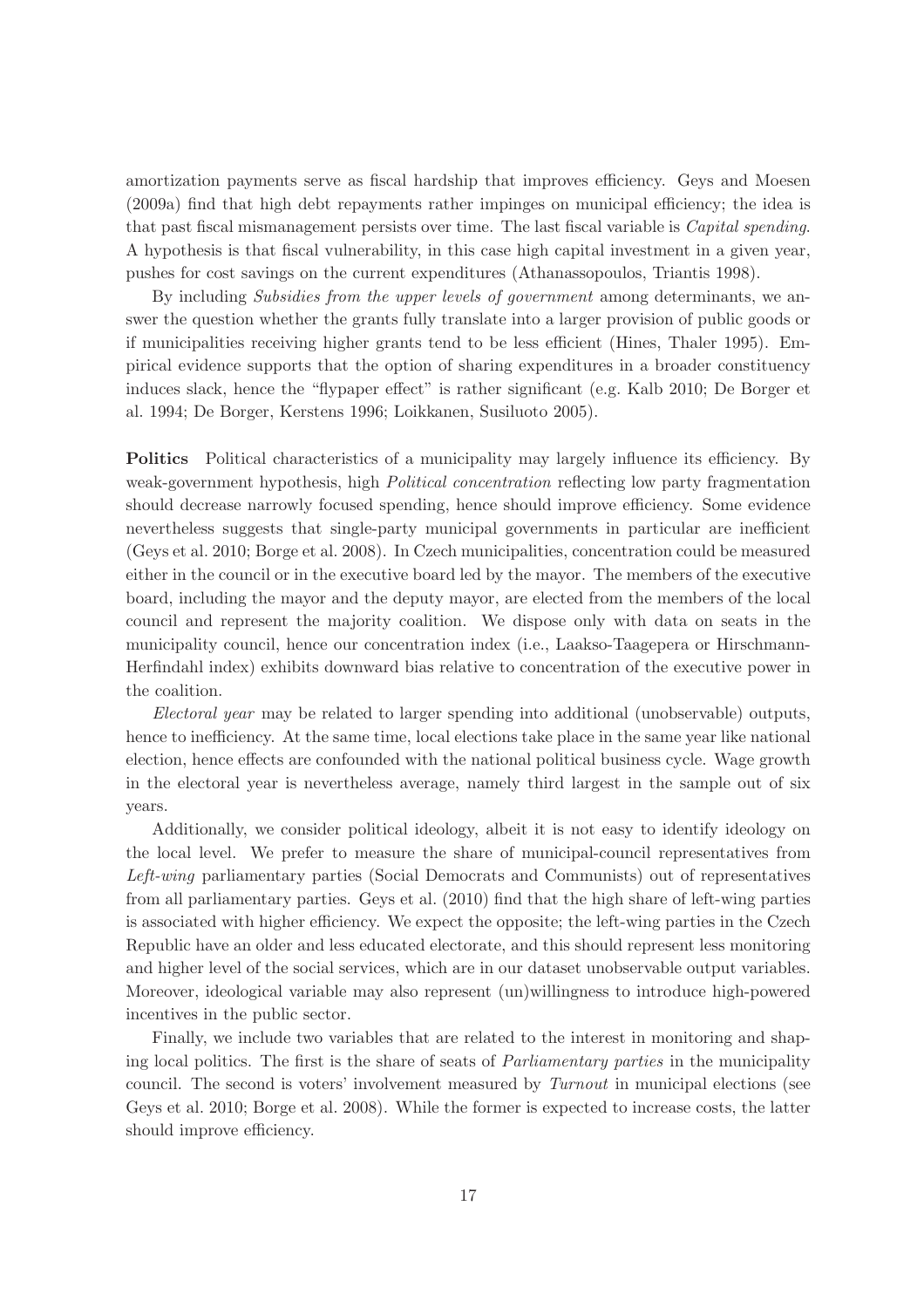Table 5 presents statistics of potential determinants; more information about the data follows in Table A5 in the Appendix. Correlation matrix of the determinants in Table A6 features generally very low degrees of correlation. Only two patterns stand out. In small municipalities (below 10,000 inhabitants), we find less university-educated people (−0.378), less votes for parliamentary hence more votes for local parties (−0.331) and bigger voters' turnout (0.661). In contrast, large municipalities (above 50,000 inhabitants) attract better educated citizens (0.385), lead to more concentrated political competition (0.233) of parliamentary rather then local parties  $(0.197)$ , and local elections have lower turnout  $(-0.395)$ .

|                                 | Mean    | Std. Dev. | Min      | Max    |
|---------------------------------|---------|-----------|----------|--------|
| Pop < 10,000                    | 0.398   | 0.490     | $\Omega$ | 1      |
| Pop $10,000-20,000$             | 0.315   | 0.465     | $\Omega$ |        |
| Pop > 50,000                    | 0.086   | 0.280     | $\Omega$ |        |
| University graduates $(\%)$     | 6.154   | 1.589     | 2.540    | 12.20  |
| Subsidies per capita            | 3,856.3 | 3,451.8   | 73       | 25,511 |
| Capital expenditures per capita | 5,473.2 | 3,293.6   | 481      | 37,567 |
| Lagged debt dummy               | 0.446   | 0.497     | $\Omega$ | 1      |
| Self-generated revenues $(\%)$  | 18.06   | 5.534     | 6.39     | 43.77  |
| Distance from regional center   | 37.84   | 16.40     | 11       | 101    |
| Voters' turnout                 | 42.38   | 7.413     | 21.69    | 60.55  |
| Political concentration         | 0.218   | 0.053     | 0.107    | 0.539  |
| Left-wing share                 | 0.447   | 0.127     | $\Omega$ | 1      |
| Parliamentary parties $(\%)$    | 0.721   | 0.156     | 0.220    |        |
| Electoral year dummy            | 0.167   | 0.373     | $\theta$ | 1      |

Table 5. Determinants: descriptive statistics

Source: Czech Statistical Office, Ministry of Finance.

Note:  $N = 1212$ . Nominal data adjusted for inflation, base year 2003.

### 4 Non-parametric efficiency

#### 4.1 General results

This section presents cross-sectional results computed by Data Envelopment Analysis in the years 2003–2008. We allow for constant (CRS), variable (VRS) and non-increasing returns to scale (NIRS). Figure 1 presents the distributions of efficiency scores where we average yearspecific municipality scores over the 2003–2008 period. As outputs do not vary too much over time, averaging scores computed for each year can smooth errors on the input side. Unlike the upper three panels, the bottom three panels in Figure 1 adjust for wage differences.

The distribution of CRS scores substantially differs from that of VRS and NIRS. On the other hand, distributions of VRS and NIRS scores are very similar, hence municipalities very rarely operate on the part of production function with increasing returns to scale. Wage adjustment does not introduce major differences in either case; the distributions with adjust-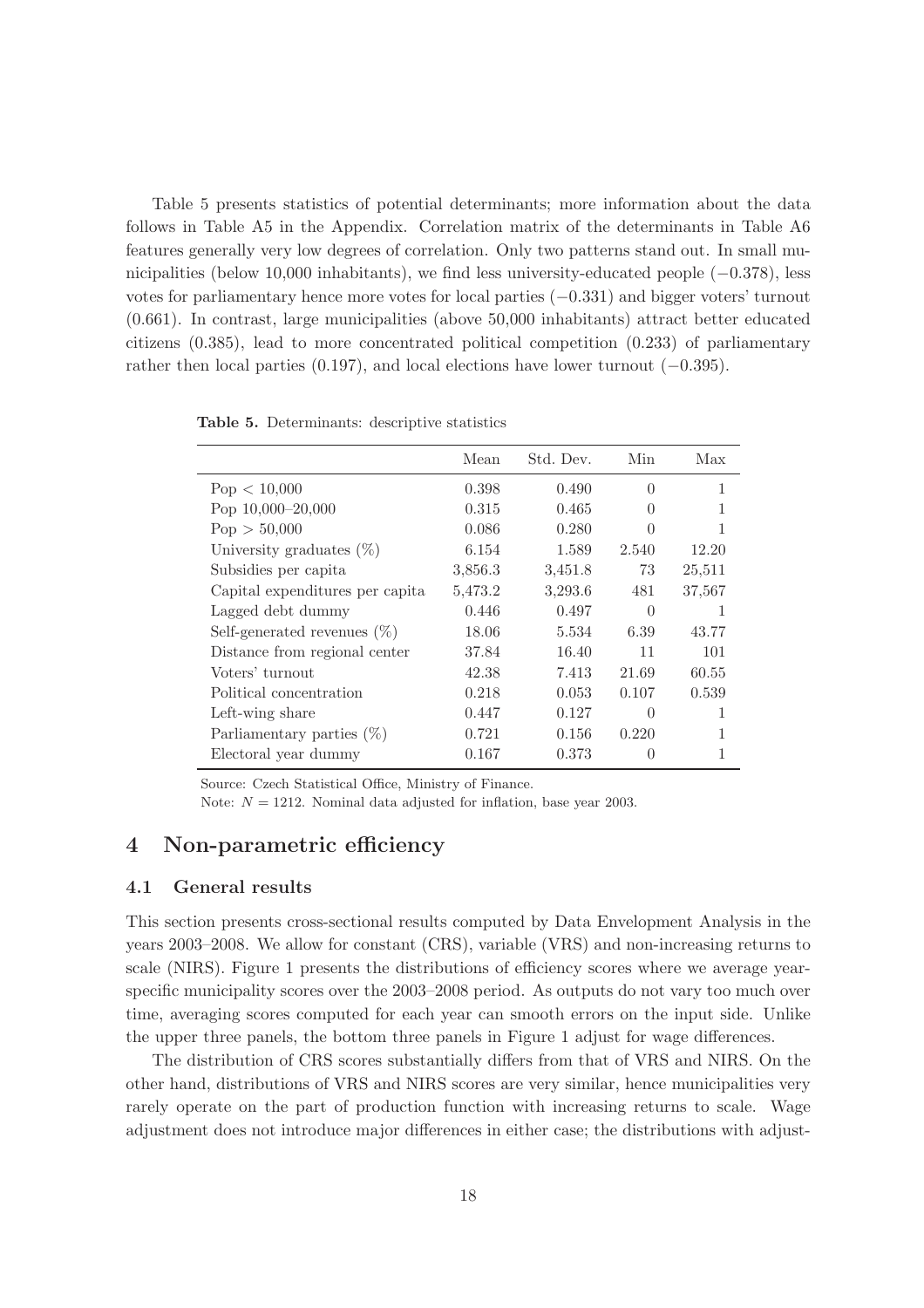

Figure 1. Distributions of DEA efficiency scores: 2003–2008 averages

ment are only a bit smoother suggesting that some extreme efficiency scores can be attributed to relatively (un)favorable wage conditions in the municipality.

Concerning the case without adjustment, the mean value of CRS score is 0.52 and minimum is 0.22. There is only single observation which is fully efficient under CRS for the whole period. For VRS, both mean value  $(0.79 > 0.52)$  and minimum  $(0.39 > 0.22)$  increase, as by construction of the VRS frontier, the observations are closer to the VRS frontier. The amount of fully efficient municipalities under VRS varies from 52 in 2005 to 61 in 2007 and there are 30 municipalities which stay fully efficient over the whole period. The Appendix offers descriptive statistics for individual years (Table A7), individual CRS and VRS averaged scores in the case without adjustment (Table A8) and with adjustment for wage differences (Table A9).

### 4.2 Population subgroups

To obtain a further insight into the differences of efficiency scores under different scale assumptions, it may be useful to explore how these differences vary across subgroups of municipalities defined by population size. Table 6 presents summary statistics and correlations for scores of municipalities if divided into four groups. We use again 2003–2008 averages and the results presented are without wage adjustment. The pattern of correlations is similar for the case with wage adjustment.

CRS scores are highly correlated with the size of population levels if measured in the full sample  $(-0.869)$ . This only confirms the finding of VRS that large municipalities operate on the part of production function with decreasing returns to scale. However, size is not very indicative of efficiency if we look at within-group differences. For the two groups of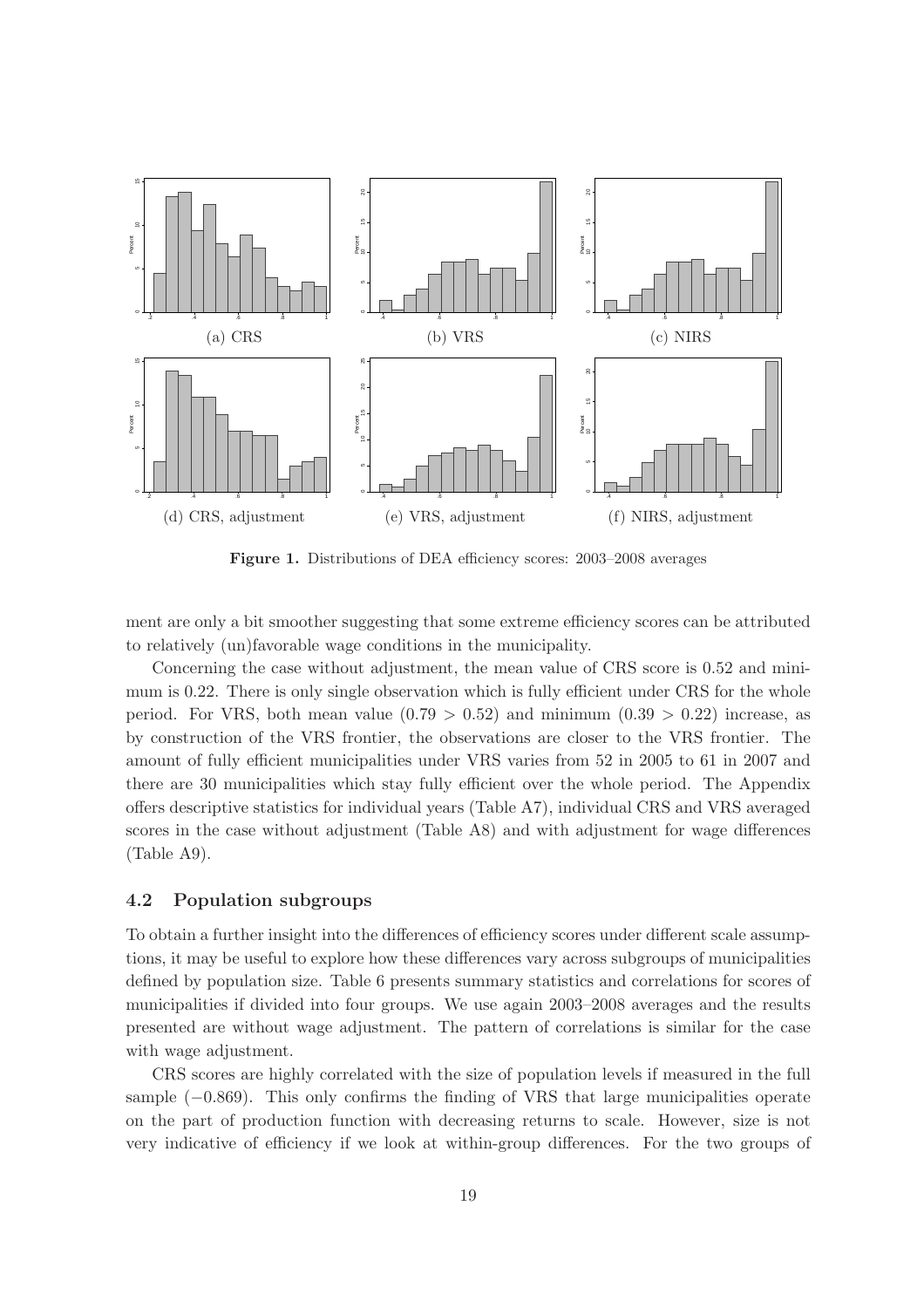|                     |      |       |       |              | Correlation |                    |              |              |
|---------------------|------|-------|-------|--------------|-------------|--------------------|--------------|--------------|
|                     | Obs. | Mean  | Min   | Max          | Population  | CRS                | <b>NIRS</b>  | VRS          |
| <b>Below 10,000</b> |      |       |       |              |             |                    |              |              |
| CRS                 | 482  | 0.712 | 0.235 | $\mathbf{1}$ | $-0.556***$ | $\mathbf{1}$       |              |              |
| <b>NIRS</b>         | 482  | 0.815 | 0.279 | $\mathbf{1}$ | $-0.299***$ | $0.688***$         | $\mathbf{1}$ |              |
| <b>VRS</b>          | 482  | 0.816 | 0.279 | $\mathbf{1}$ | $-0.304***$ | $0.690***$         | $0.999***$   | $\mathbf{1}$ |
| $10 - 20,000$       |      |       |       |              |             |                    |              |              |
| CRS                 | 382  | 0.452 | 0.223 | 0.780        | $-0.508***$ | 1                  |              |              |
| <b>NIRS</b>         | 382  | 0.727 | 0.283 | $\mathbf{1}$ | $-0.149***$ | $0.457***$         | $\mathbf{1}$ |              |
| <b>VRS</b>          | 382  | 0.727 | 0.290 | $\mathbf{1}$ | $-0.149***$ | $0.457***$         | $\mathbf{1}$ | 1            |
| $20 - 50,000$       |      |       |       |              |             |                    |              |              |
| CRS                 | 244  | 0.338 | 0.145 | 0.612        | $-0.244***$ | $\mathbf{1}$       |              |              |
| <b>NIRS</b>         | 244  | 0.755 | 0.336 | $\mathbf{1}$ | $0.155***$  | $0.522***$         | $\mathbf{1}$ |              |
| <b>VRS</b>          | 244  | 0.755 | 0.336 | 1            | $0.155***$  | $0.522***$         | $\mathbf{1}$ | 1            |
| Above $50,000$      |      |       |       |              |             |                    |              |              |
| CRS                 | 104  | 0.293 | 0.167 | 0.446        | $-0.220**$  | 1                  |              |              |
| <b>NIRS</b>         | 104  | 0.934 | 0.524 | $\mathbf{1}$ | $0.527***$  | $0.216**$          | $\mathbf{1}$ |              |
| <b>VRS</b>          | 104  | 0.934 | 0.524 | 1            | $0.527***$  | $0.216^{\ast\ast}$ | $\mathbf{1}$ | 1            |
| Full sample         |      |       |       |              |             |                    |              |              |
| CRS                 | 1212 | 0.519 | 0.145 | $\mathbf{1}$ | $-0.869***$ | 1                  |              |              |
| <b>NIRS</b>         | 1212 | 0.785 | 0.279 | $\mathbf{1}$ | $-0.048*$   | $0.294***$         | $\mathbf{1}$ |              |
| <b>VRS</b>          | 1212 | 0.786 | 0.279 | 1            | $-0.050*$   | $0.296***$         | $0.999***$   | $\mathbf 1$  |

Table 6. Correlations of DEA efficiency scores in subgroups of municipalities

above-average-sized municipalities, the correlations are  $-0.244$  and  $-0.220$ . In other words, these municipalities form a cloud of observations far from the CRS frontier where the position of each municipality within this cloud is almost unaffected by its population. These results suggest to use variable returns to scale assumption. However, in the presence of variable returns, a municipality is assessed only to peers that have comparable mix of outputs. If an output mix is unique to the municipality, there are no comparable peers, and the municipality is automatically assigned full efficiency. In particular for a small group of large municipalities, their efficiency is driven up by the lack of appropriate benchmark. Indeed, within the group of large municipalities, the correlation between size and VRS score is 0.527.

When correlations between VRS (or NIRS) scores and population are further scrutinized, we can see that in the full sample and within the groups of below-average-sized municipalities, the correlation is low or even absent, as VRS scores manage to correct for the size effects. Thus, the lack of appropriate benchmark presents a problem only for the large municipalities.

Finally, to discriminate between CRS and VRS, we analyze correlations of the efficiency scores. In groups of municipalities with population below 50,000, the two methods produce similar results, but differ significantly for large municipalities. In other words, the scale assumption really matters for large municipalities which are biased downward by the CRS but potentially biased upward by VRS. The next subsection however shows that the lack of comparable peers may be to some extent addressed in VRS by bootstrapping.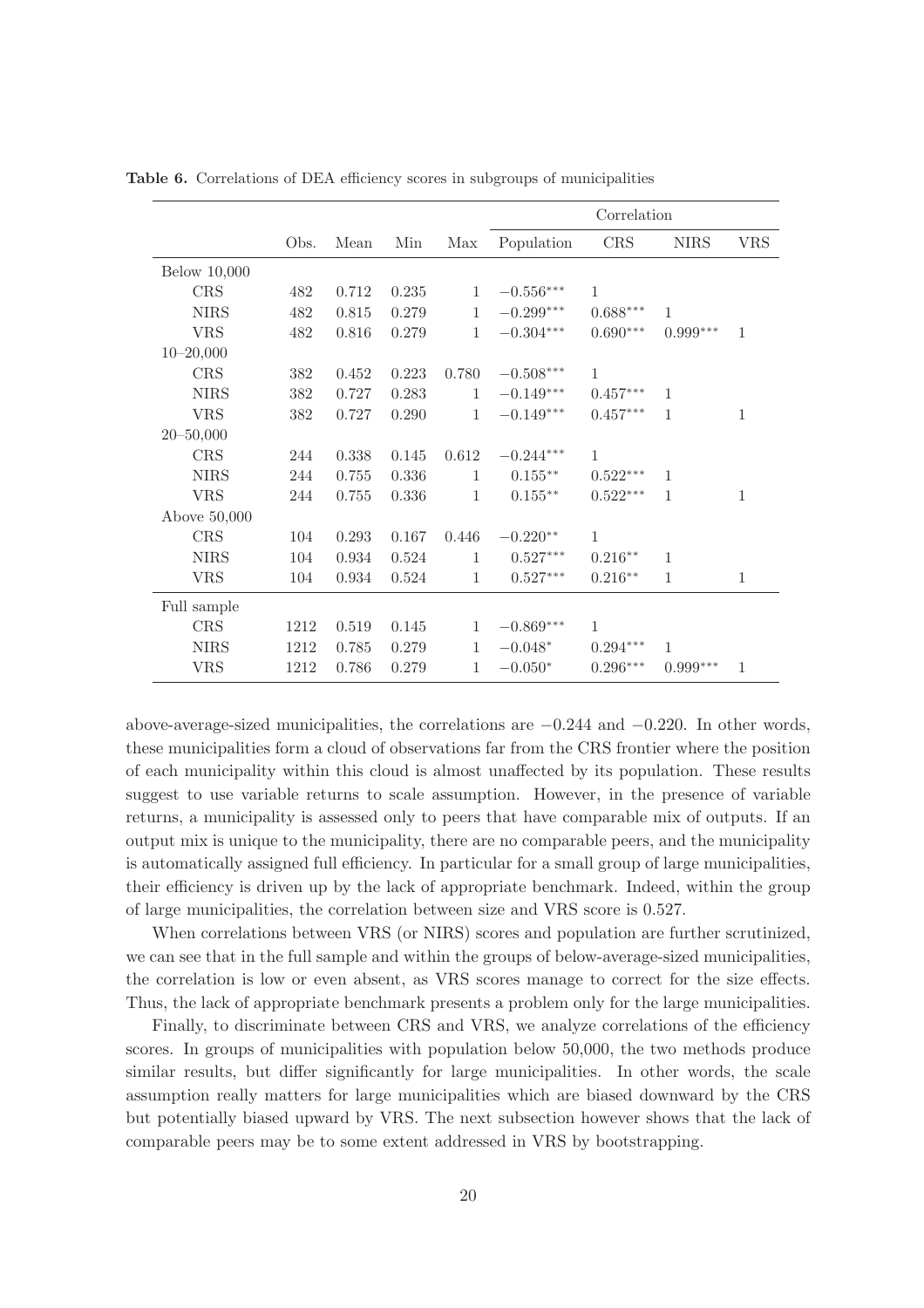#### 4.3 Bias-corrected scores

Our next step is to bootstrap VRS efficiency scores to allow for statistical inference. The original DEA scores are biased by construction (see Section A.3) and bootstrapping helps us to correct for the bias and construct confidence intervals for each efficiency score. To apply homogenous bootstrap as developed by Simar and Wilson (1998), the independence assumption has to hold. For this purpose, we employ graphical test of independence developed by Fisher and Switzer (1985) and described in Wilson (2003). The  $\chi$ -plot for the VRS efficiency scores in 2008 reveals that all observations are inside the required interval, hence the independence assumption holds.<sup>7</sup>

We apply homogeneous bootstrap by an algorithm described in Simar and Wilson (1998) with 2,000 bootstrap replications. Figure 2 shows the distribution of bias-corrected efficiency scores averaged over the period 2003–2008 compared to the original VRS estimates and Table 7 offers summary statistics.<sup>8</sup> The distribution of bias-corrected scores is denser but otherwise has a very similar pattern as the original distribution. An expected change is that the originally fully efficient municipalities are shifted to lower percentiles. Generally, municipalities with the lack of comparable observations, i.e. large municipalities in our context, have larger bias and wider confidence intervals. Hence, correction for bias does not help us to deal effectively with the large municipalities. The decrease in efficiency scores of large municipalities also explains why bias-corrected VRS scores correlate with CRS scores more than the original VRS scores (cf. Table 8).

|     |                                                   | Mean Min |                   | Max  |
|-----|---------------------------------------------------|----------|-------------------|------|
| (a) | VRS                                               |          | $0.786$ $0.387$   |      |
|     | (b) VRS, adjustment                               |          | 0.784 0.385       | $-1$ |
|     | $(c)$ VRS, bias-corrected                         |          | 0.694 0.364 0.879 |      |
| (d) | VRS, adjustment, bias-corrected 0.692 0.362 0.892 |          |                   |      |

Table 7. VRS and bias-corrected VRS efficiency scores (2003–2008 averages): summary statistics

Figure 3 illustrates the size of confidence intervals of the bias-corrected VRS efficiency scores averaged over 2003–2008 in the case without adjustment. (These correspond to Panel (c) in Fig. 2.) The municipalities are ordered by their original VRS efficiency scores. Apparently, the originally fully efficient observations have large confidence intervals. Yet, the ranking of municipalities does not change substantially, as is expressed by the Spearman's correlation coefficients of 0.954 (no adjustment) and 0.949 (wage adjustment). Figure 3 also helps to identify municipalities with atypical values of input-output combinations which have wide intervals even for relatively small scores.

Table 8 summarizes the correlations between six alternative specifications for non-parametric efficiency. We prefer the bias-corrected VRS specification with wage adjustment (denoted

<sup>&</sup>lt;sup>7</sup>Results of the test are available per request.

<sup>8</sup>The analysis runs in R software with FEAR package (Wilson 2008). The detailed data on bias-corrected efficiency scores are available in Table A10 in Appendix, and individual data on confidence intervals can be provided upon request.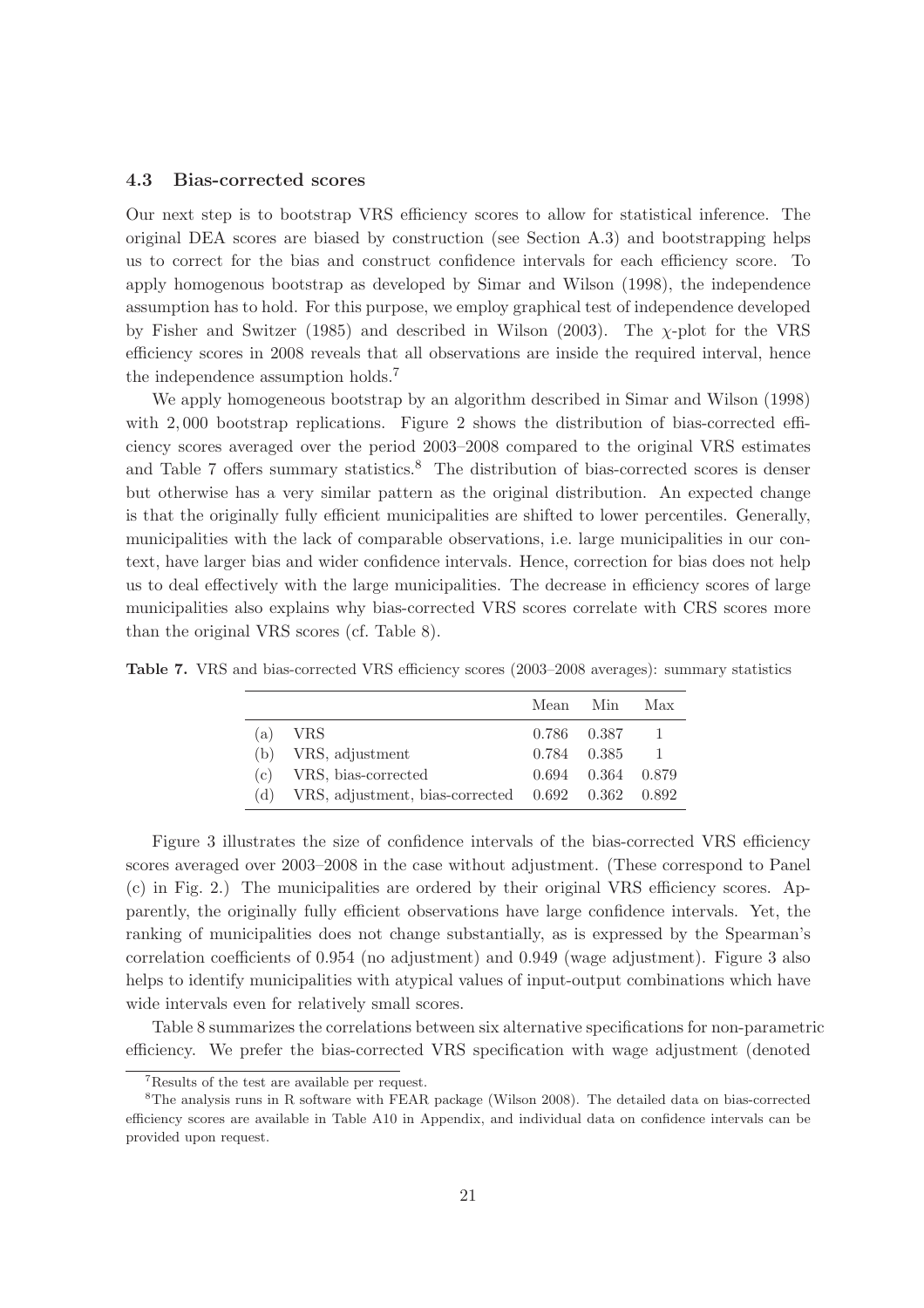

Figure 2. Distributions of the original VRS and the bias-corrected VRS efficiency scores: 2003–2008 averages



Figure 3. Bias-corrected scores and their confidence intervals: 2003–2008 averages

VRS BC). For robustness check, it is nevertheless illustrative to observe two facts. First, the presence or absence of wage adjustment does not change rankings substantially (correlations 0.98, 0.964, 0.93). Second, correlations between methods differing only in returns to scale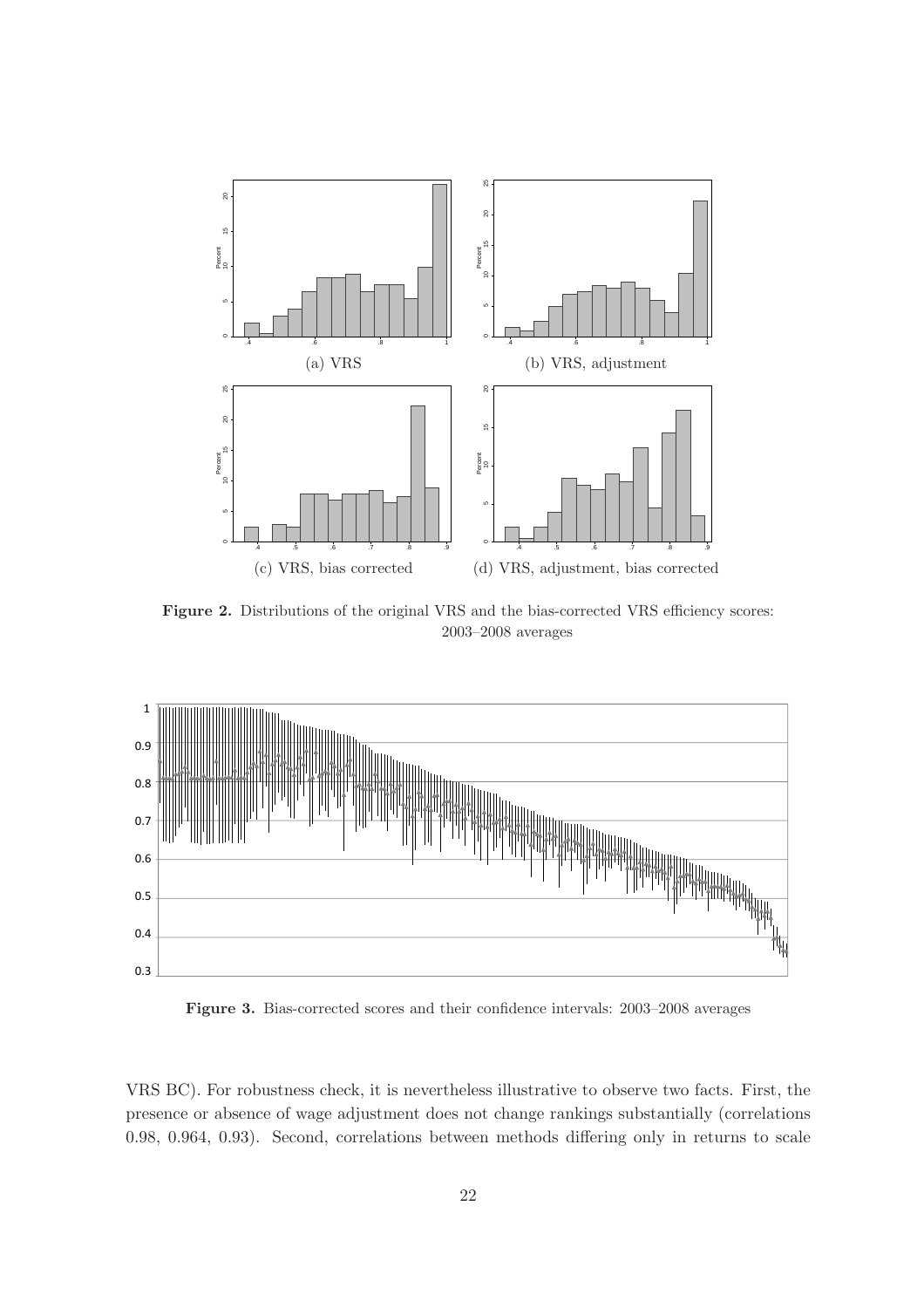assumption are larger in the case with wage adjustment (0.345, 0.408, 0.95) than without adjustment (0.296, 0.359, 0.949). This is another reason for incorporating relative wages in the analysis.

|                    |                      | No adjustment |       |        | Wage adjustment |            |        |
|--------------------|----------------------|---------------|-------|--------|-----------------|------------|--------|
|                    |                      | <b>CRS</b>    | VRS   | VRS BC | <b>CRS</b>      | <b>VRS</b> | VRS BC |
|                    | CRS                  |               |       |        |                 |            |        |
| No adjustment      | ${\rm VRS}$          | 0.296         |       |        |                 |            |        |
|                    | VRS, bias-corr. (BC) | 0.359         | 0.949 |        |                 |            |        |
|                    | CRS                  | 0.980         | 0.300 | 0.362  |                 |            |        |
| Wage<br>adjustment | VRS                  | 0.313         | 0.964 | 0.910  | 0.345           |            |        |
|                    | VRS, bias-corr. (BC) | 0.374         | 0.910 | 0.930  | 0.408           | 0.950      |        |

Table 8. Spearman rank correlations of DEA efficiency scores

### 5 Parametric efficiency

### 5.1 Results without determinants

This section computes efficiency scores using Stochastic Frontier Analysis.<sup>9</sup> Unlike DEA, where year-specific scores are obtained only as cross-sectional estimates, SFA estimates the time-profile of the scores endogenously in a single panel. In addition, determinants can be conveniently included. We consider various specifications: Cobb-Douglas or a more flexible Translog cost function, time-variant or time-invariant efficiency, and efficiency with determinants and without determinants. Furthermore, we treat wage differentials in three ways: (i) no adjustment, (ii) spending adjusted by wage differences exactly as in DEA, and (iii) wages included directly into the cost function. Since wage differentials influence costs directly, we disregard the option when the wage is a part of the vector of determinants. In total, we cope with four dimensions of modeling. We first assess time variance, the inclusion of wage differences, and then discuss the appropriate functional form. Finally, we examine the effect of determinants.

Our baseline estimates for Cobb-Douglas production are in Table 9. First and foremost, coefficients of principal components suggest that the components may be irrelevant explanatory variables. Albeit PC1 is always significant and positively affects total costs, most of the other components have insignificant positive or even negative effect on costs. Our reading is that either we have constructed irrelevant outputs or another functional specification (Translog) is required. As expected, the wage positively affects costs. Concerning other parameters, the variance of the inefficiency in total error variance is relatively large, and statistical noise accounts only for  $1 - \gamma \approx 15\%$  of the total variance. Significance of parameter  $\mu$  confirms that assumption of truncated-normal distribution is more appropriate than half-normal distribution.

<sup>&</sup>lt;sup>9</sup>We use software *Frontier 4.1* developed by Coelli (1996) for parametric estimation.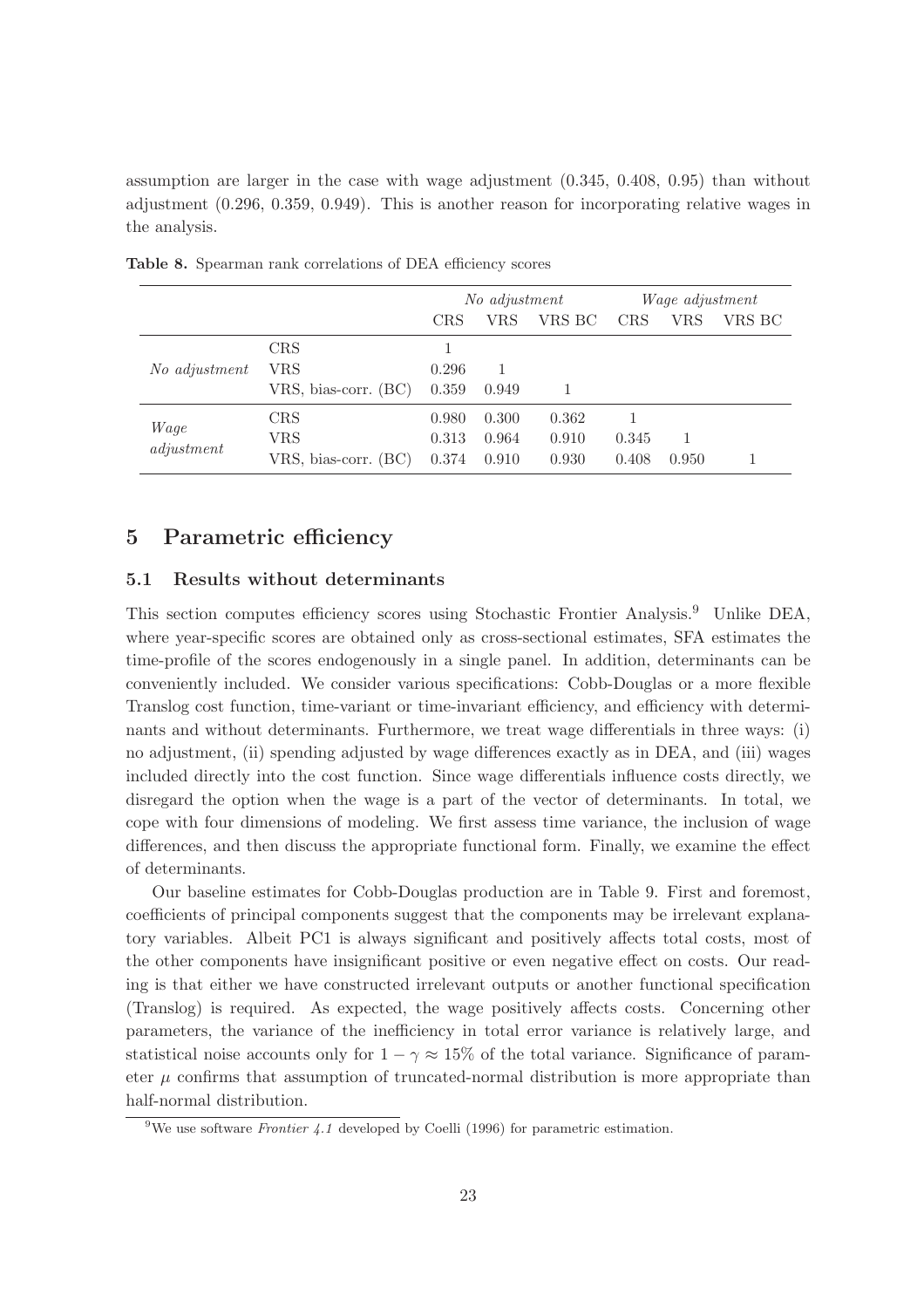Importantly, the parameter  $\eta$  is significant, so efficiency does change over time. In the case without any wage variable, the parameter is negative and significant, which suggests that efficiency decreases over time. Once we control for wages, the sign is exactly opposite, i.e. the efficiency increases over time. Inclusion of wages in the panel data estimation is thus crucial as the real wages increase over time and this effect translates into an increase in spending. As a result, we abandon all time-invariant models that abstract away from wage differences.

|                    |                       | No adjustment |                      | Wage in outputs       | Wage adjustment |                       |  |
|--------------------|-----------------------|---------------|----------------------|-----------------------|-----------------|-----------------------|--|
|                    | TI                    | TV            | TI                   | TV                    | TI              | TV                    |  |
| $\beta_0$          | $10.391$ ***          | $10.408$ ***  | $8.045***$           | $5.600***$            | $8.200***$      | $7.510***$            |  |
| PC <sub>1</sub>    | $1.164$ ***           | $1.161$ ***   | $1.144***$           | $1.135$ ***           | $1.042$ ***     | $1.061$ ***           |  |
| PC2                | $-0.169$ ***          | $-0.160$ ***  | $-0.151$ ***         | $-0.133$ ***          | $-0.163$ ***    | $-0.071$ <sup>†</sup> |  |
| PC <sub>3</sub>    | 0.000                 | 0.013         | 0.008                | $-0.058$              | $-0.112*$       | $-0.074$              |  |
| PC4                | $0.049$ <sup>†</sup>  | 0.038         | $0.048$ <sup>†</sup> | 0.040                 | $-0.020$        | 0.036                 |  |
| PC <sub>5</sub>    | $-0.045$ <sup>†</sup> | $-0.037$      | 0.000                | $-0.042$ <sup>†</sup> | $-0.026$        | $-0.017$              |  |
| PC6                | $-0.124*$             | $-0.149**$    | $-0.171$             | $-0.140*$             | $-0.286$ ***    | $-0.061$              |  |
| Wage               |                       |               | $0.247***$           | $0.504$ ***           |                 |                       |  |
| $\sigma^2$         | $0.077$ ***           | $0.079$ ***   | $0.064$ ***          | $0.074$ ***           | $0.096$ ***     | $0.081$ ***           |  |
| $\gamma$           | $0.858***$            | $0.858$ ***   | $0.834$ ***          | $0.855***$            | $0.875$ ***     | $0.861$ ***           |  |
| $\mu$              | $0.515***$            | $0.520$ ***   | $0.462$ ***          | $0.504$ ***           | $0.579$ ***     | $0.529$ ***           |  |
| $\eta$             |                       | $-0.007*$     |                      | $0.016$ ***           |                 | $0.038$ ***           |  |
| Log likelihood     | 648.8                 | 652.7         | 655.0                | 667.2                 | 560.4           | 656.7                 |  |
| LR one-sided error | $1136$ ***            | $1144$ ***    | $1137***$            | $1161$ ***            | $1045$ ***      | 1237 ***              |  |

Table 9. Baseline SFA results: Cobb-Douglas function, no determinants

Note: \*\*\*, \*\*, \* denote statistical significance at 1%, 5% and 10% level, respectively. <sup>†</sup> denotes statistical significance at 10% level on one-tail.

In the next step, we estimate efficiency by means of Translog production with timevariant efficiency and wage differences included. Table 10 reports the results. The first and the third column include all cross-product terms of principal components, i.e. the number of explanatory variables increases from 6 (7) to 27 (28). Some of the basic principal components are still negative and their significance does not change much in comparison with the baseline case. Most of the cross-product terms (16 out of 21) are not significant either. Hence, we drop explanatory variables with high p-value and after a few iterations end up with a new production function encompassing only four significant components and seven significant cross-product terms. This Pseudo-Translog function is captured in the second and fourth column of Table 10. Log-likelihood decreases only slightly when insignificant variables are dropped out. Interestingly, all principal components are part of the new production function, although some of them enter the production only in an interaction with another component. Thus, we may conclude that components computed from our output variables are indeed relevant for this analysis. Finally, the estimated parameters  $\gamma$ ,  $\mu$  and  $\eta$  are similar to those obtained in baseline Cobb-Douglas specification with time-variance and wage differences. Table A11 in the Appendix offers individual scores for the Pseudo-Translog, both with costs adjusted by wage differences and wages in outputs.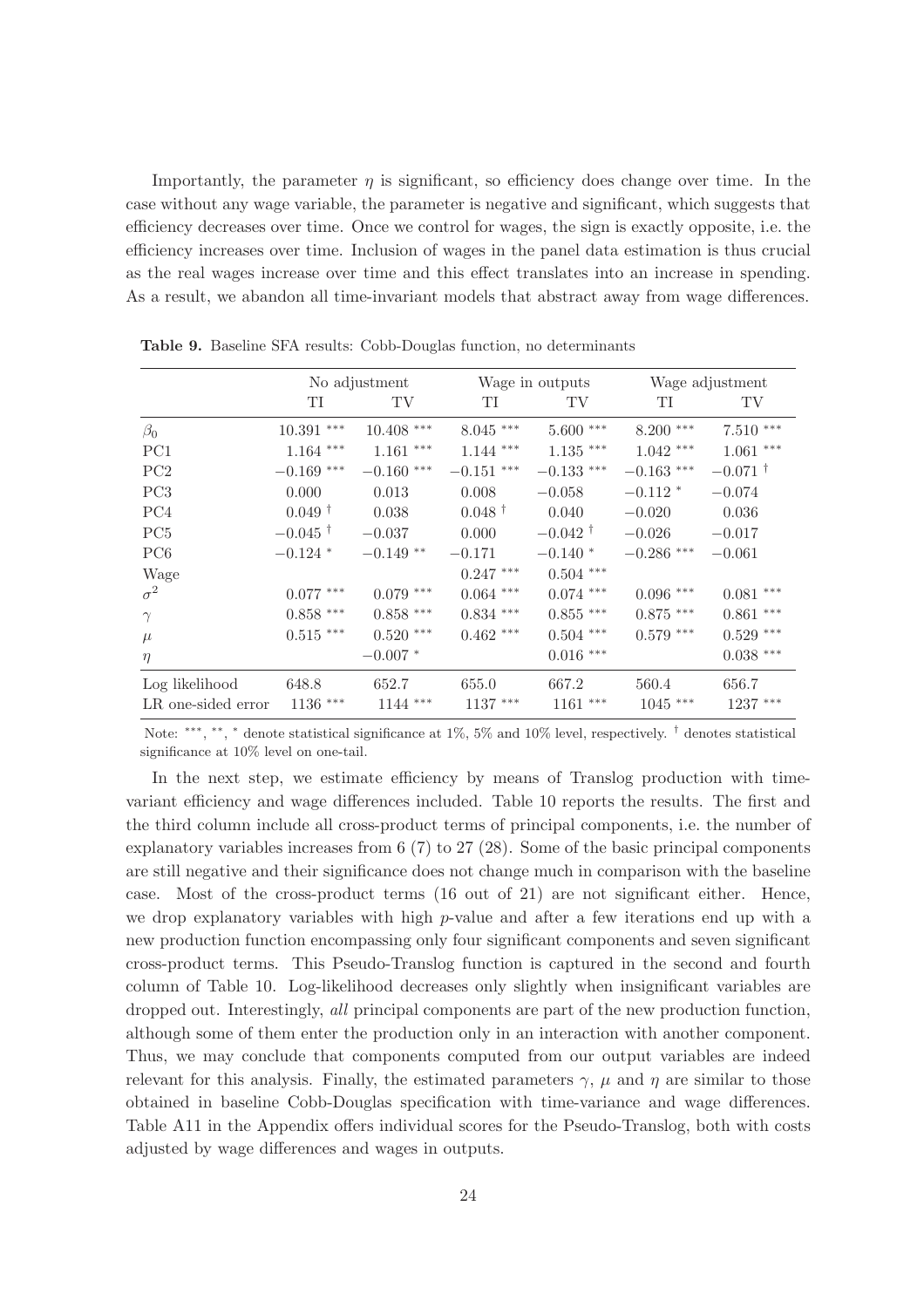|                         | Wage in outputs       |                       |                            | Wage adjustment |
|-------------------------|-----------------------|-----------------------|----------------------------|-----------------|
|                         | Translog              | Pseudo-Translog       | Translog                   | Pseudo-Translog |
| $\beta_0$               | 8.802 ***             | $5.816***$            | $11.709$ ***               | $10.587$ ***    |
| PC1                     | 0.507                 |                       | 0.265                      |                 |
| PC <sub>2</sub>         | $-2.031$ **           | $-0.903$ ***          | $-2.145$ ***               | $-1.808$ ***    |
| PC <sub>3</sub>         | $-0.936$ <sup>†</sup> | $-0.215$ <sup>†</sup> | $-0.977$                   | $-0.390$ ***    |
| PC4                     | $-0.245$              | $-0.199$ <sup>†</sup> | $-0.062$                   |                 |
| PC <sub>5</sub>         | $-1.087$ <sup>†</sup> | $-0.323$ ***          | $-1.151$ <sup>†</sup>      | $-0.215$ ***    |
| PC <sub>6</sub>         | $-1.208$ <sup>†</sup> |                       | $-1.000$ <sup>+</sup>      | $-0.992$ **     |
| Wage                    | $0.584$ ***           | $0.614***$            |                            |                 |
| PC11                    | $0.439***$            | $0.471$ ***           | $0.553$ ***                | $0.555***$      |
| PC21                    | 0.208                 | $0.466$ ***           | 0.136                      |                 |
| PC31                    | $-0.072$              |                       | 0.042                      |                 |
| PC41                    | 0.049                 |                       | $-0.004$                   |                 |
| PC51                    | $0.390**$             | $0.526$ ***           | $0.397**$                  | $0.453$ ***     |
| PC61                    | $-0.448$ <sup>†</sup> | $-0.319**$            | $-0.412$                   |                 |
| PC22                    | $-0.037$              |                       | 0.002                      |                 |
| PC32                    | 0.028                 |                       | 0.112                      |                 |
| PC42                    | 0.508                 |                       | 0.465                      | $0.519**$       |
| PC52                    | 0.134                 |                       | 0.182                      |                 |
| PC62                    | $1.507*$              | $0.465$ ***           | $1.617**$                  | $1.577$ ***     |
| PC33                    | 0.262                 |                       | 0.121                      |                 |
| PC43                    | $0.714$ <sup>†</sup>  | $0.480**$             | $0.720 \text{ }^{\dagger}$ | $0.622$ ***     |
| PC <sub>53</sub>        | 0.292                 |                       | 0.437                      |                 |
| PC63                    | 0.052                 |                       | $-0.046$                   |                 |
| PC44                    | $-0.243$              |                       | $-0.268$ *                 | $-0.345$ ***    |
| PC54                    | 0.251                 |                       | 0.263                      |                 |
| PC64                    | $-0.502$              |                       | $-0.664$                   | $-0.425$ **     |
| PC55                    | 0.123                 |                       | 0.162                      |                 |
| PC65                    | 0.241                 |                       | $\,0.091\,$                |                 |
| PC66                    | 0.330                 |                       | 0.284                      |                 |
| $\sigma^2$              | $0.051$ ***           | $0.058***$            | $0.065***$                 | $0.071$ ***     |
| $\gamma$                | $0.791$ ***           | $0.828***$            | $0.848$ ***                | $0.866$ ***     |
| $\mu$                   | $0.403$ ***           | $0.439***$            | $0.469$ ***                | $0.497***$      |
| $\eta$                  | $0.029$ ***           | $0.027***$            | $0.043$ ***                | $0.040$ ***     |
| Log likelihood          | 706.2                 | 700.2                 | 698.1                      | 692.9           |
| LR test one-sided error | $944.8$ ***           | $1022$ ***            | $1091***$                  | 1289 ***        |

Table 10. Modified SFA results: Translog and Pseudo-Translog production functions, time-variant efficiency, no determinants

Note: \*\*\*, \*\*, \* denote statistical significance at 1%, 5% and 10% level, respectively. <sup>†</sup> denotes statistical significance at 10% level on one-tail.

Figure 4 shows distributions of the efficiency scores obtained from different specifications. Again, scores are averaged over the entire period, but now the year-specific scores are achieved simultaneously, and satisfy time profile in Eq. (5). The three upper panels are for wage-adjusted inputs, and the bottom three panels are for wage being included directly among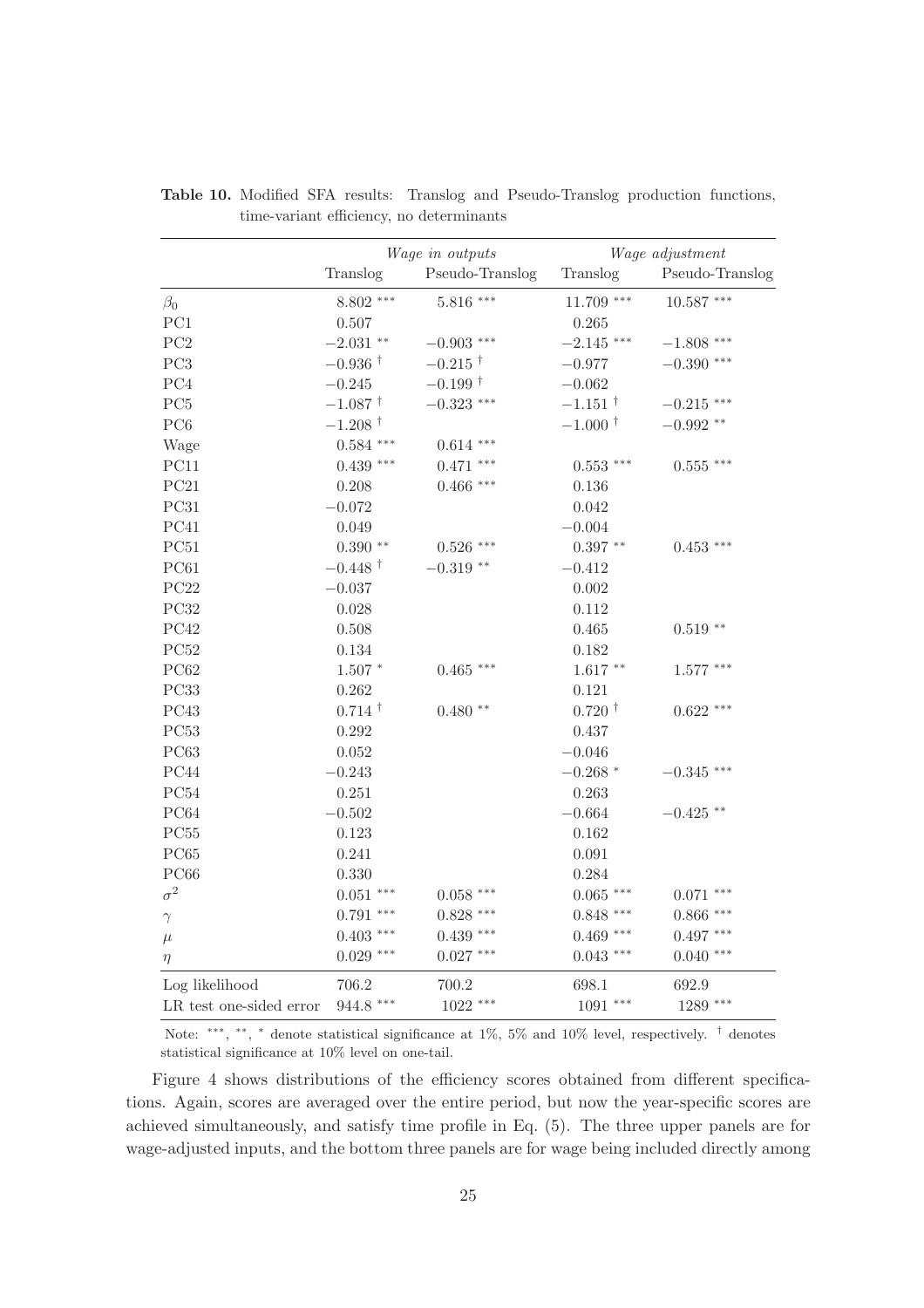![](_page_25_Figure_0.jpeg)

Figure 4. Distributions of the SFA efficiency scores: 2003–2008 averages

outputs. Efficiency scores are on average lower with Cobb-Douglas production function, and density is higher for lower scores. Nevertheless, we tend to prefer Pseudo-Translog specification. A more flexible production function (Translog or Pseudo-Translog) improves scores of some municipalities which suggests that neglecting some outputs in a narrower specification incorrectly shifts a municipality among those with lower efficiency. Comparing densities of Pseudo-Translog case relative to Translog case, we can see that municipalities with extremely below-average scores and extremely above-average scores move closer to the average. That is, removing insignificant outputs increases density around the mean. Table 11 further reveals that correlation among scores is large and significant across different specification and also across different cases of wage inclusion.

|  |  |  | Table 11. Spearman correlations of SFA efficiency scores: 2003–2008 averages |  |  |  |  |  |
|--|--|--|------------------------------------------------------------------------------|--|--|--|--|--|
|--|--|--|------------------------------------------------------------------------------|--|--|--|--|--|

|                        |       |       |       |       | <i>Wage adjustment</i> |       |       | <i>Wage in outputs</i> |       |
|------------------------|-------|-------|-------|-------|------------------------|-------|-------|------------------------|-------|
|                        | Mean  | Min   | Max   | $C-D$ | T                      | $P-T$ | $C-D$ |                        | $P-T$ |
| <i>Wage adjustment</i> |       |       |       |       |                        |       |       |                        |       |
| $Cobb-Douglas (C-D)$   | 0.547 | 0.297 | 0.985 |       |                        |       |       |                        |       |
| Translog $(T)$         | 0.587 | 0.317 | 0.980 | 0.857 | 1                      |       |       |                        |       |
| $Pseudo-Translog(P-T)$ | 0.574 | 0.315 | 0.979 | 0.863 | 0.986                  | 1     |       |                        |       |
| <i>Wage in outputs</i> |       |       |       |       |                        |       |       |                        |       |
| $Cobb-Douglas (C-D)$   | 0.590 | 0.358 | 0.989 | 0.925 | 0.808                  | 0.819 |       |                        |       |
| Translog $(T)$         | 0.644 | 0.371 | 0.977 | 0.841 | 0.977                  | 0.957 | 0.847 |                        |       |
| Pseudo-Translog (P-T)  | 0.624 | 0.347 | 0.971 | 0.861 | 0.975                  | 0.959 | 0.832 | 0.964                  |       |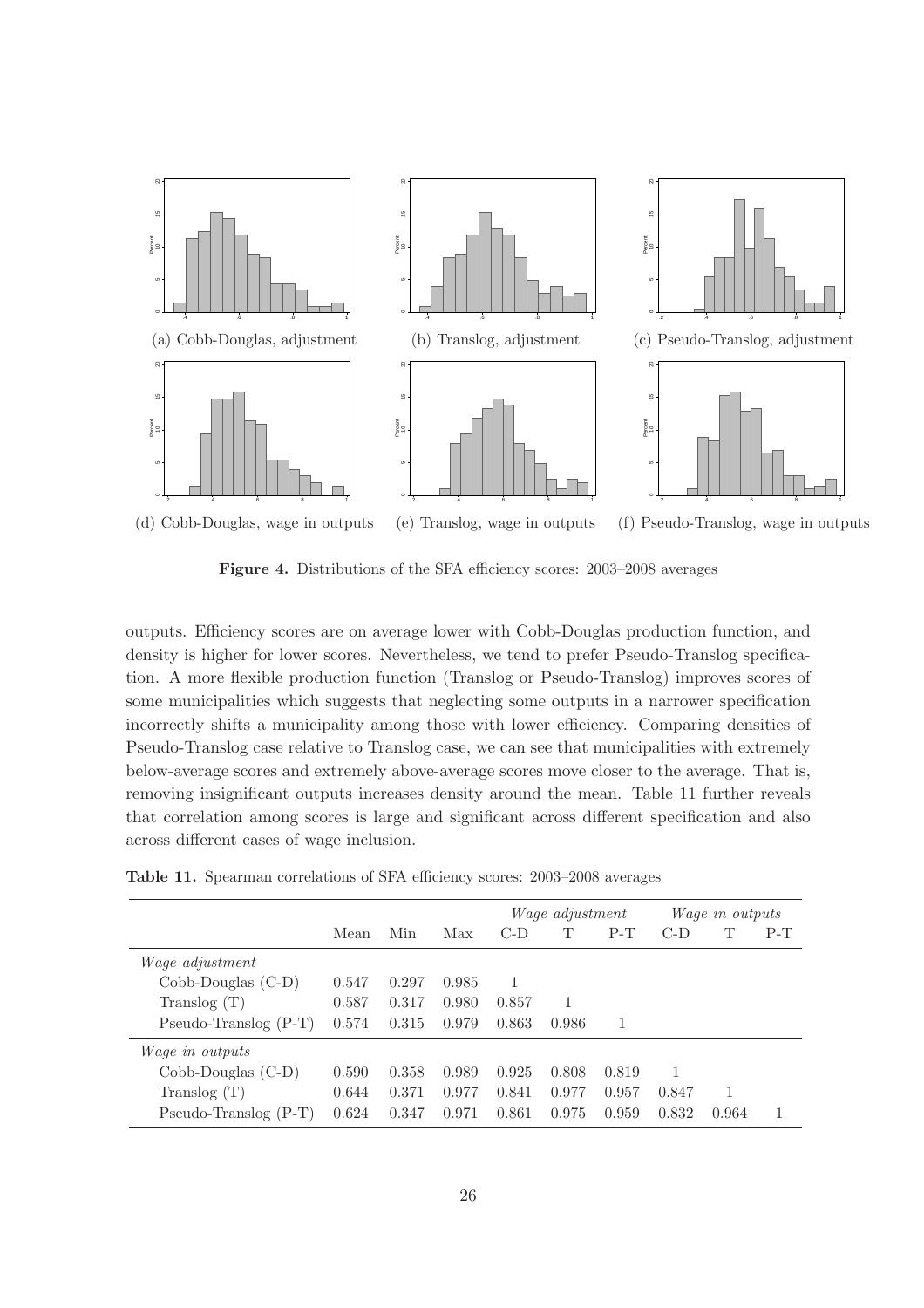#### 5.2 Results with determinants

This section aims to explore whether extra characteristics significantly affect the efficiency score, which may be attributed either to effect on technical or allocation efficiency, the existence of non-discretionary inputs, or production of additional (directly unobservable) output. We consider both production function specifications, Cobb-Douglas and Pseudo-Translog, and adjust costs for wages or include wage among outputs. This yields four specifications in Table 12. To construct each specification, we run several regressions and based on the log-likelihood ratio test we delete (one by one) insignificant determinants to improve the fit of the model. The four different specifications allow us to see how robust are the effects of determinants upon inefficiency. Note that the inclusion of determinants in a single stage not only explains the inefficiency term, but also affects its level, unlike two-stage estimation.

Table 12 reports the results. By comparing the results with baseline estimates in Table 9 and modified estimates in Table 10, we realize that inclusion of determinants improves the explanatory power of principal components. Most of the components become positive and significant, and for Translog specification, additional cross-product terms are significant. What is also specific for Translog is that we can reject null hypothesis  $\gamma = 0$  irrespective how wages are treated. For Cobb-Douglas, in contrast, if wage is included among outputs, the hypothesis that inefficiencies are entirely given by determinants cannot be rejected, and the original cost function model simplifies to  $y_{i,t} = f(\mathbf{x}_{i,t}) + \delta \mathbf{z}_{i,t} + v_{i,t}$  that can be estimated by OLS.

The effects of determinants are as follows:

Population size The negative effect of small population dummies upon costs, as well as the positive effect of large population dummy, are robust across all specifications. In absolute terms, coefficients are lower for Pseudo-Translog specification than for Cobb-Douglas specification, especially for big municipalities. The explanation is that output PC11 (the square of PC1) is highly correlated to population. In this way, Pseudo-Translog specification may reflects that population-related outputs increase exponentially with municipality size. Loikkanen and Susiluoto (2005) found the similar relation for Finnish municipalities, whereas Geys and Moesen (2009a) and De Borger et al. (1994) discovered that the marginal diseconomy for Flemish municipalities is positive, but tends to decrease in size. We attribute the effect of size mostly to legacy of the 2002 reform which put enormous fiscal stress especially upon the emerging small municipalities (c.f. Hemmings 2006). The small municipalities had to arrange the agenda for the very first time; in contrast, larger municipalities transferred districts' powers relatively easily, given that the location of the agenda within the town or city remained unchanged. An alternative explanation is through unobservable quality outputs such as the quality of pathways, parks maintenance etc.

Geography The distance from the regional center has a predictable sign, conforming to the literature (Loikkanen, Susiluoto 2005). Citizens in peripheral municipalities have worse access to goods and services provided in the regional center, and their municipalities accordingly produce extra unobservable outputs. Alternatively, the municipalities on the periphery are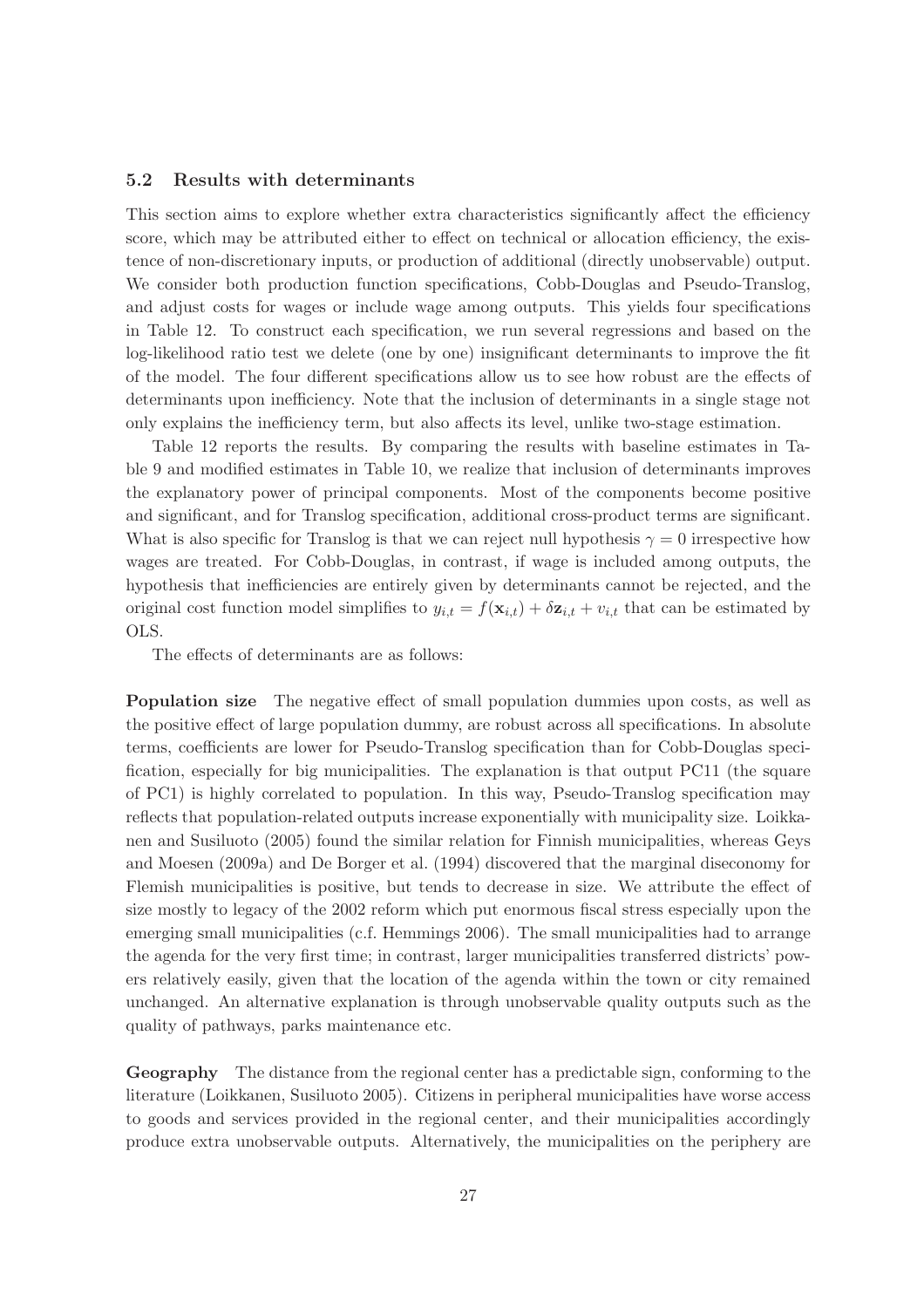less subject to yardstick competition.

Education Concerning university-educated population, we find robustly positive effect upon inefficiency, contrary to Afonso and Fernandes (2008), and De Borger and Kerstens (1996). This makes our country-specific study an exception to the literature covering mainly the Western European countries. The effects of higher reservation wage plus extra demand for high-quality (non-core) services are likely behind. What must be absent or offset must be the hypothetically increased monitoring resulting in improved accountability. A topic for future research is if this difference is specific for post-communist countries or not, and also to what extent public sector services drive mobility of the university graduates at the local level.

Fiscal capacity First, we confirm the predicted sign of the share of self-generated revenues; the higher fiscal capacity, the softer budget constraint and the higher is inefficiency (c.f. Balaguer-Coll et al. 2007). In contrast, capital expenditures per capita have positive effect upon inefficiency in all but one case where it is insignificant. Increase in capital expenditures in our context does not introduce fiscal strain that must be compensated but rather need motivates (perhaps complementary) current expenditures.

Then, we have two results which call for a cautious interpretation. The level of debt is significant in only one case; there seems to be only weak, if any, persistence from past overspending decisions. We cannot argue that debt motivates savings. The effect of subsidies per capita is conditional on how wages are incorporated. The positive effect validating the fly-paper hypothesis, as observed elsewhere (Kalb 2010; De Borger et al. 1994; De Borger, Kerstens 1996; Loikkanen, Susiluoto 2005), is only for wage included among outputs. We keep the other specification mainly because it allows for better comparison with DEA scores.

Politics Out of political variables, voters' involvement in terms of turnout in local elections is the best predictor of low costs and high efficiency, quite as, inter alia, Geys et al. (2010) found in German municipalities. The share of left-wing municipal-council representatives (Communists and Social Democrats) among representatives from all parliamentary parties makes the municipality less efficient. Thus, local politics is not entirely devoid of value choices. The result may be driven either by lower competence of Left-wing representatives, or by the production of extra unobservable outputs, typically extra social services. The negative effect of left-wing parties upon efficiency was obtained also in German municipalities (Kalb 2010).

With two remaining political variables, the results are weaker. Political concentration index confirms the well established weak-government hypothesis (low concentration increases costs), but is significant only for wage-adjusted spending. Electoral year dummy is effectively a dummy for single year 2006; costs increase, exactly as predicted, but also if wage is included among outputs.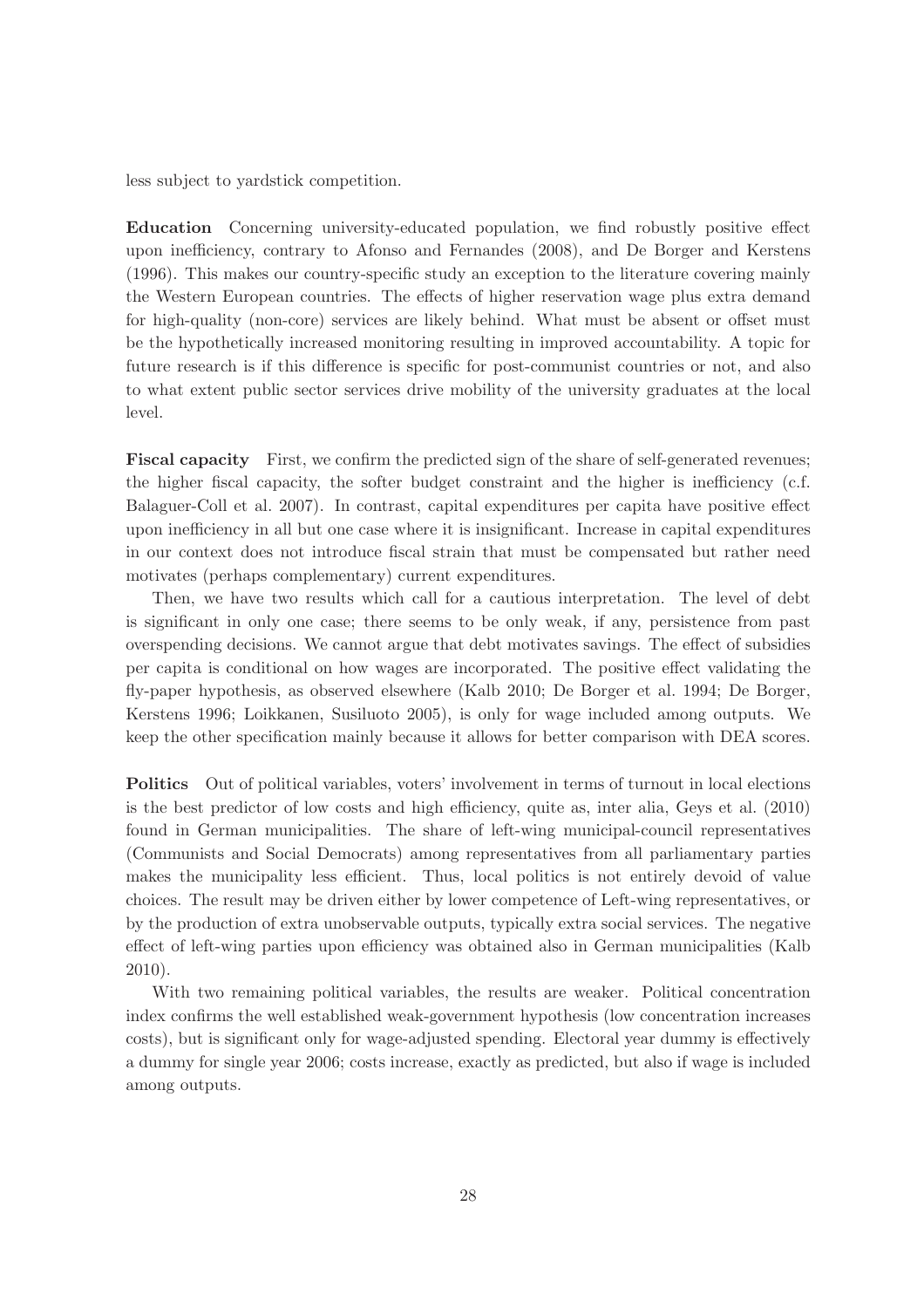|                                     |                       | Cobb-Douglas              |                             | Pseudo-Translog        |
|-------------------------------------|-----------------------|---------------------------|-----------------------------|------------------------|
|                                     | Adjustment            | Wage in outputs           | Adjustment                  | <i>Wage in outputs</i> |
| $\beta_0$                           | $6.878***$            | $9.360***$                | $6.086***$                  | $6.697***$             |
| PC1                                 | $0.621$ ***           | $0.649$ ***               | $1.015***$                  | $0.686$ ***            |
| PC2                                 | $-0.075$ ***          | $-0.086$ ***              |                             |                        |
| PC3                                 | $0.051$ $^{\ast\ast}$ | $0.044$ **                | $-0.260\dagger$             | $0.566$ ***            |
| PC4                                 | $0.041$ **            | $0.043$ **                |                             | $0.460$ ***            |
| PC <sub>5</sub>                     | $0.049*$              | 0.008                     | $-0.182$ ***                | $0.526$ **             |
| PC <sub>6</sub>                     | $0.094$ ***           | $0.080***$                | $1.549$ ***                 | $1.101$ ***            |
| Wage                                |                       | $0.171$ ***               |                             | $0.115*$               |
| PC11                                |                       |                           | $0.213$ ***                 | $0.154$ ***            |
| PC21                                |                       |                           | $0.318***$                  | $0.367$ ***            |
| PC31                                |                       |                           | $-0.316$ ***                | $-0.425$ ***           |
| PC51                                |                       |                           |                             | $0.308***$             |
| PC61                                |                       |                           | $-0.736$ ***                | $-0.480$ ***           |
| PC32                                |                       |                           |                             | $-0.181$ $^{\ast}$     |
| PC42                                |                       |                           |                             | $-0.431$ ***           |
| PC62                                |                       |                           | $-0.498$ ***                |                        |
| PC33                                |                       |                           | $0.427$ ***                 |                        |
| PC54                                |                       |                           | $0.212$ ***                 |                        |
| PC <sub>55</sub>                    |                       |                           |                             | $-0.252$ **            |
| PC65                                |                       |                           |                             | $-0.515$ *             |
| PC66                                |                       |                           | $-0.250$ **                 |                        |
| $\delta_0$                          | $1.553$ **            | $0.325$ ***               | $0.970$ ***                 | $1.167***$             |
| Pop < 10,000                        | $-0.576$ ***          | $-0.529$ ***              | $-0.514$ ***                | $-0.435$ ***           |
| Pop 10,000-20,000                   | $-0.304$ ***          | $-0.276$ ***              | $-0.261$ ***                | $-0.206$ ***           |
| Pop > 50,000                        | $0.287$ ***           | $0.296$ ***               | $0.104$ **                  | $0.109$ ***            |
| University graduates $(\%)$         | $0.041$ ***           | $0.046$ ***               | $0.028$ ***                 | $0.031***$             |
| Subsidies per capita                | $-3.93E-06$ **        | $6.76E-06$ ***            | $-5.71E-06$ *** 4.21E-06 ** |                        |
| Capital expenditures per capita     | $6.49E-06$ ***        |                           | 7.34E-06 *** 4.34E-07 ***   |                        |
| Lagged debt dummy                   | $0.020*$              |                           |                             |                        |
| Self-generate revenues $(\%)$       | $0.009***$            | $0.010***$                | $0.009$ ***                 | $0.011***$             |
| Distance from regional center (min) | $0.001***$            | $0.001$ ***               | $0.002$ ***                 | $0.001$ ***            |
| Voters' turnout (%)                 |                       | $-0.011$ *** $-0.014$ *** | $-0.011$ ***                | $-0.014$ ***           |
| Political concentration             | $-0.227$ **           |                           | $-0.360$ ***                |                        |
| Left-wing share $(\%)$              | $0.164$ ***           |                           | $0.257***$                  | $0.104$ **             |
| Parliamentary parties share $(\%)$  |                       |                           | $0.074$ *                   |                        |
| Electoral year dummy                |                       | $0.038$ ***               |                             | $0.031$ **             |
| $\sigma^2$                          | $0.034$ ***           | $0.031***$                | $0.030***$                  | $0.026$ ***            |
| $\gamma$                            | $0.940**$             | $4.08E - 06$              | $0.464*$                    | 0.313                  |
| Log likelihood                      | 336.863               | 397.576                   | 405.856                     | 496.347                |
| LR test one-sided error             | $597.871$ ***         | 622.042 ***               | 602.788 ***                 | 606.587 ***            |
| LR test $\gamma = 0$                |                       | 0.34                      |                             | $20.72$ ***            |

Table 12. Final SFA results: time-variant efficiency, determinants

Note: <sup>\*\*\*</sup>, \*\*, \* denote statistical significance at 1%, 5% and 10% level, respectively. <sup>†</sup> denotes statistical significance at 10% level on one-tail.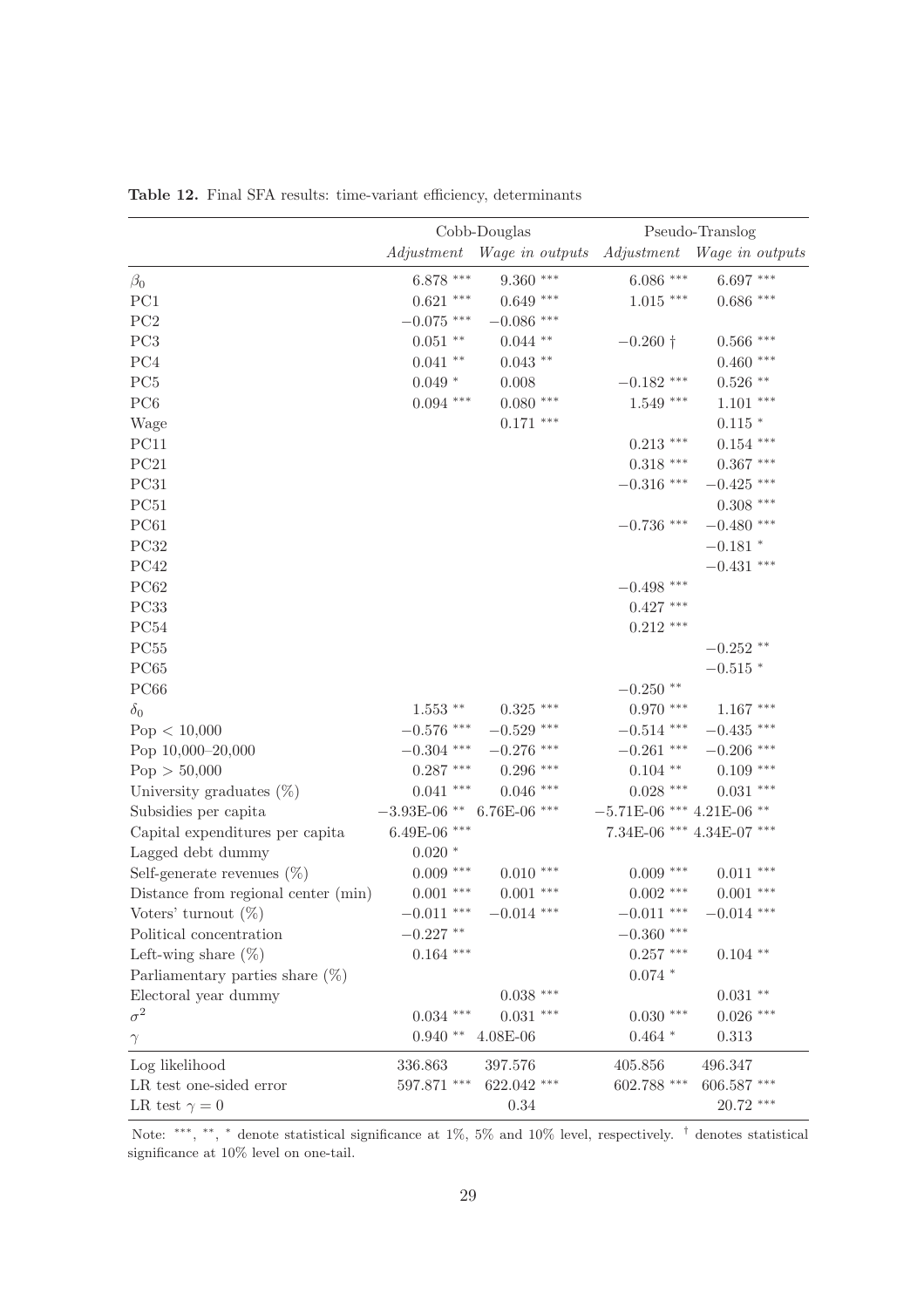Table 13 presents descriptive statistics and correlations for efficiency scores obtained in the three specifications where stochastic inefficiency cannot be rejected. Figure 5 plots the distributions. By comparing with Figure 4, the scores under determinants are denser for the bottom part of the distribution. The scores obtained from the Cobb-Douglas specification are again substantially lower. Correlation of all pairs of these three efficiency rankings is nevertheless very high, even higher than in case when determinants are not considered (see Table 11). Although we obtained three very similar efficiency rankings, we prefer the one estimated from the last specification, i.e. Pseudo-Translog and wage among outputs. Including only relevant outputs and their cross-product terms improve the flexibility of the production function in comparison to Cobb-Douglas. Therefore, Table A12 in the Appendix presents only individual scores of the Pseudo-Translog models with wage adjustment and wages in outputs. In addition, adjustment of expenditures for wage is arguably very strict, when wage differentials do not fully translate to differences in costs, so including wage as an output seems to be more appropriate.

|                        |       |       |       |              | <i>Wage adjustment</i> | <i>Wage in outputs</i> |
|------------------------|-------|-------|-------|--------------|------------------------|------------------------|
|                        | Mean  | Min   | Max   | Cobb-Douglas | Pseudo-Translog        | Pseudo-Translog        |
| <i>Wage adjustment</i> |       |       |       |              |                        |                        |
| Cobb-Douglas           | 0.305 | 0.087 | 0.863 |              |                        |                        |
| Pseudo-Translog        | 0.508 | 0.221 | 0.914 | 0.974        |                        |                        |
| <i>Wage in outputs</i> |       |       |       |              |                        |                        |
| Pseudo-Translog        | 0.438 | 0.163 | 0.790 | 0.950        | 0.982                  |                        |

Table 13. Spearman correlations of SFA efficiency scores with determinants: 2003–2008 averages

### 5.3 Overall assessment of multiple rankings

In the final step, we look into similarities and dissimilarities of efficiency scores computed by different approaches, i.e. DEA and SFA. The efficiency ranks from various approaches have been compared both in global efficiency and for specific outputs (Balcombe et al., 2006; De Borger, Kerstens, 1996; Geys, Moesen (2009b); von Hirschhausen et al., 2006). In our perspective, one way to deal with multiple rankings is to correctly identify the causes for differences in the individual efficiency scores. Therefore, although we offer one preferred specification (Pseudo-Translog SFA with determinants), we also present how modifying assumptions shapes the other outcomes.

In specific, by eliminating determinants from Pseudo-Translog SFA specification, and looking at the individual score differences, we can isolate the pure effect of including determinants. Their influence upon a score of an individual municipality is further decomposed by looking into a difference between an individual vector of the determinants and the vector of average values. As a result, policy makers in each municipality can understand which dimension affects their particular score the most.

Similarly, by comparing bias-corrected VRS scores with Pseudo-Translog specification without determinants, the pure effect of a deterministic non-parametric frontier is isolated;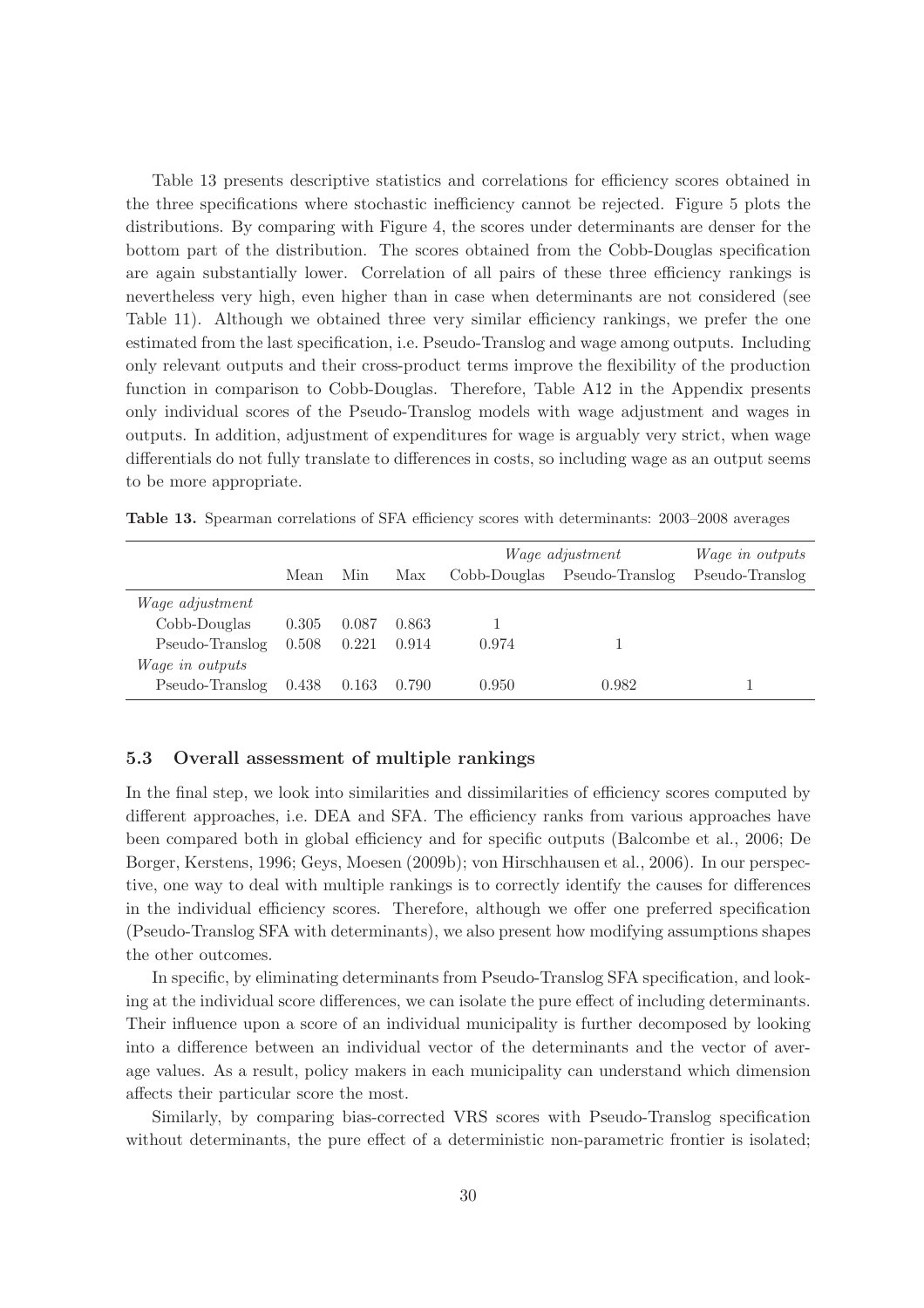![](_page_30_Figure_0.jpeg)

(c) Pseudo-Translog, wage in outputs

Figure 5. Distribution of SFA efficiency scores: 2003–2008 average, determinants

the municipality may infer especially if the shift of the score is more due to size (channeled through the scales assumption in VRS) or due to the error expressed by the size of the confidence interval (generated by bootstrapping).

For the purpose of comparability, we select only methods with inputs adjusted by wage. From non-parametric methods, we have CRS, VRS and bias-corrected VRS. From parametric methods, we present both Cobb-Douglas and Pseudo-Translog specifications, both with and without determinants. Table 14 reports the rank correlations.

|                 | CRS   | VRS   | VRS BC |
|-----------------|-------|-------|--------|
| No determinants |       |       |        |
| Cobb-Douglas    | 0.791 | 0.362 | 0.431  |
| Pseudo-Translog | 0.711 | 0.500 | 0.560  |
| Determinants    |       |       |        |
| Cobb-Douglas    | 0.944 | 0.230 | 0.304  |
| Pseudo-Translog | 0.928 | 0.212 | 0.278  |

Table 14. Spearman correlations of DEA and SFA efficiency scores: wage adjustment

The first interesting observation is two methodologically largely inconsistent methods, DEA CRS and Pseudo-Translog SFA *with* determinants, are in fact highly correlated. Unlike that, bias-corrected VRS that represents the best out of non-parametric methods is only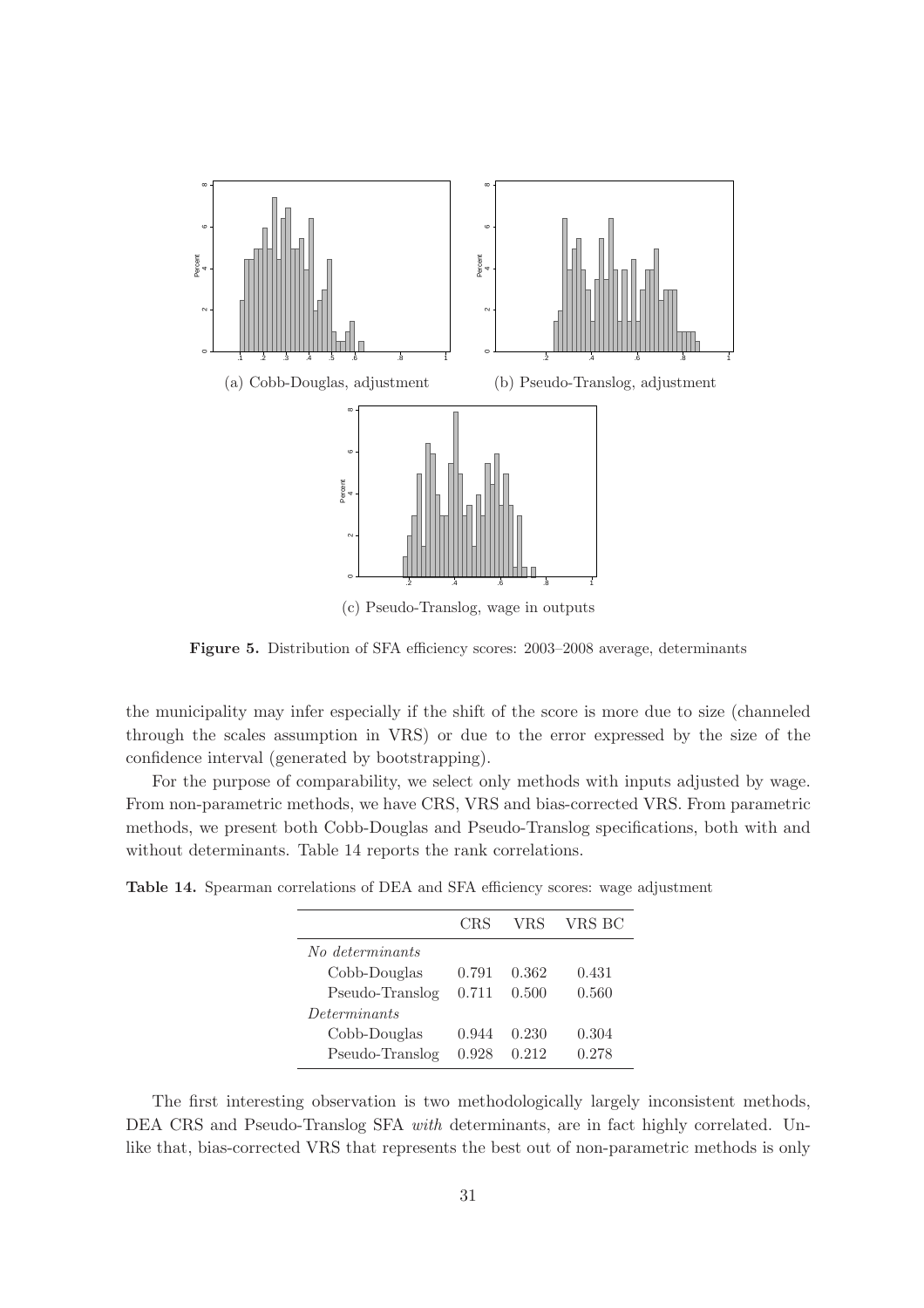weakly related to the best out of parametric methods, namely Pseudo-Translog with determinants. Finally, by introducing Cobb-Douglas instead of Pseudo-Translog or by estimating without determinants, SFA results tend to be more correlated with the bias-corrected VRS.

Next, we identify robustly strong and robustly weak performers. Table 15 examines if different methods identify the same subsets of municipalities in the top and the bottom deciles. For each pair, the table presents the share of common observations in the respective decile out of total observations in the decile. We confirm the previous observations: Pseudo-Translog SFA with determinants behaves completely differently than bias-corrected DEA VRS, with shares of common observations only 10% and 25%; and again, DEA CRS is surprisingly close to Pseudo-Translog SFA with determinants.

|                                  | <b>CRS</b> |       | VRS BC P-T det. | -C-D  | $P-T$ |
|----------------------------------|------------|-------|-----------------|-------|-------|
| DEA, CRS                         |            |       |                 |       |       |
| DEA, bias-corrected VRS          | 30/30      |       |                 |       |       |
| Pseudo-Translog, determinants    | 45/75      | 10/25 |                 |       |       |
| Cobb-Douglas, no determinants    | 50/40      | 35/40 | 10/10           |       |       |
| Pseudo-Translog, no determinants | 55/60      | 55/60 | 55/60           | 10/10 |       |

**Table 15.** The shares of common observations in top/bottom deciles (in  $\%$ )

We proceed by identifying those observations which remain highly efficient or highly inefficient across different methods. Table 16 presents observations that occur consistently either at the top or at the bottom. The selection criterion is to appear in the top (or bottom) decile at least for three methods out the five pre-selected. We group the municipalities into population subgroups to demonstrate that size indeed matters.

|  | Table 16. Size of municipalities located in the top and bottom deciles |
|--|------------------------------------------------------------------------|
|--|------------------------------------------------------------------------|

| $0 - 5,000$                                                                         | $5,000 - 10,000$                                                                                                 | $10,000 - 20,000$                                  | $20,000 - 30,000$                                                                      | $30,000 - 50,000$ | above $50,000$                 |
|-------------------------------------------------------------------------------------|------------------------------------------------------------------------------------------------------------------|----------------------------------------------------|----------------------------------------------------------------------------------------|-------------------|--------------------------------|
| Bottom decile                                                                       |                                                                                                                  |                                                    |                                                                                        |                   |                                |
|                                                                                     |                                                                                                                  | <b>Bílina</b><br>Mariánské Lázně<br>Roudnice n. L. | Bohumín<br>Ceský Těšín<br>Kolín<br>Litoměřice<br>Strakonice<br>Sumperk<br>Ždár n. Sáz. | Orlová            | České Budějovice<br>Ustí n. L. |
| Top decile                                                                          |                                                                                                                  |                                                    |                                                                                        |                   |                                |
| <b>Bílovice</b><br>Konice<br>Králíky<br>Kralovice<br>Pohořelice<br>Stod<br>Vizovice | Bučovice<br>Český Brod<br>Dačice<br>Horaždovice<br>Chotěboř<br>Ivančice<br>Mnichovo Hradiště<br>Moravský Krumlov | Velké Meziříčí                                     |                                                                                        |                   |                                |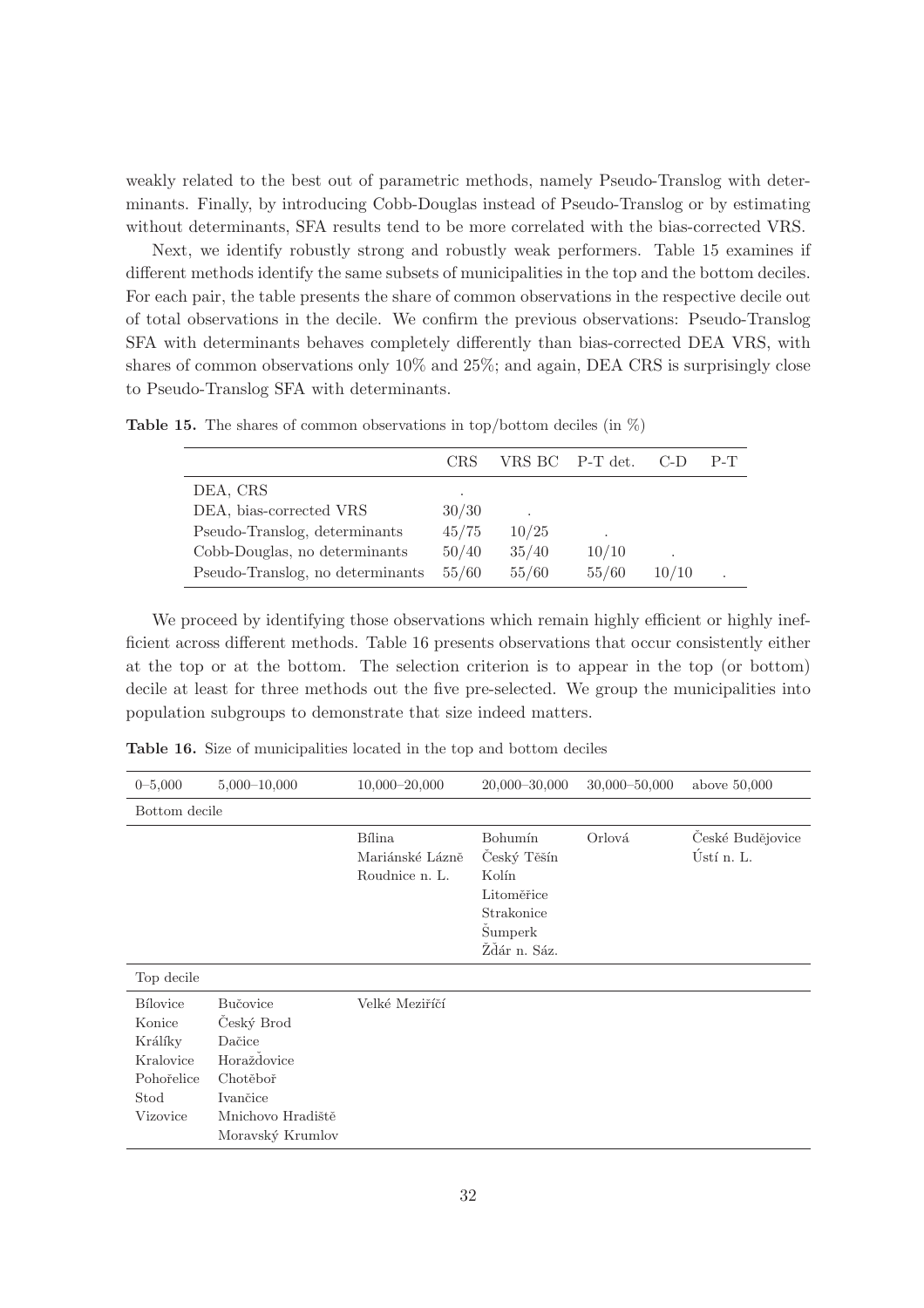### 6 Efficiency in 1990s

The last step of our analysis is to conduct a comparative exercise of efficiency scores in 1990s and 2000s. We compare two distant periods, 1994–1996 and 2004–2006. Scores of municipalities in 2004–2006 are taken from the analysis above. In 1990s, we have to exclude 3 more cities for which some data are missing (Rokycany, Turnov a Havířov), and work with 199 observations per year, i.e. 597 observations in total.

### 6.1 Data

As inputs, we keep using *Total current spending*, but are aware of possible errors stemming from misclassifications of spending into capital and current expenditures. In terms of outputs, we are fairly limited by data availability. For the purpose of comparability, we replicate as many output variables from the previous analysis as possible. This seems reasonable even if the municipalities in 1990s did not dispose with extended powers delegated by the state, hence were only indirectly responsible for some of the selected outputs. Note that the levels of some outputs are constant for the entire period.

Since pupils in primary schools are available only for small sample of municipalities, we use Pupils in kindergartens only. Nevertheless, the correlation 0.99 in the subsample where both variables are present indicates that the distortion is a minor one. The statistics of students entering upper secondary schools, and municipal museums and galleries are not available, hence we introduce just the number of *Museums. Cultural facilities* (libraries, cinemas, theaters, galleries, other cultural facilities and children's centers) are summed after Lora normalization. We use *Sport facilities* (swimming pools, playgrounds, stadiums) instead of the recreational area which is unavailable, and again sum after Lora normalization. Instead of waste collected, we introduce dummy for *Landfills*. We do not have *Dwellings completed* or any substitute; for administration, we include *Population of municipality* instead of population of districts, as the municipalities were not vested with administrative powers serving the entire district population. Table 17 gives descriptive statistics of the outputs in 1994–1996. As in previous analysis, we aggregate output variables into six principal components that together explain 80.95 % of the variance in the data and transform them to obtain strictly positive output data (see Table A13).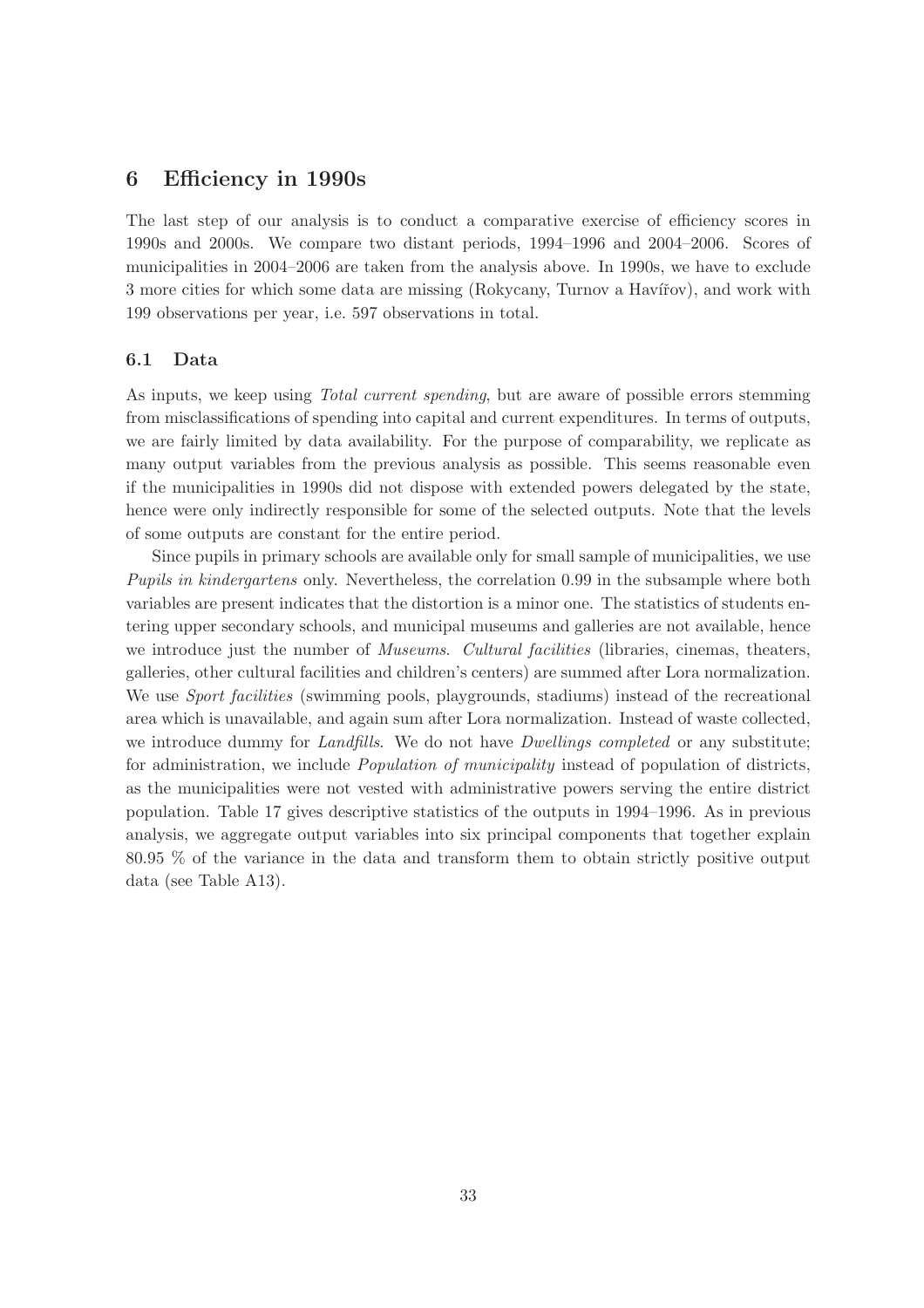|                              | Mean   | Min            | Max     |
|------------------------------|--------|----------------|---------|
| Pupils in kindergartens      | 667.0  | 83             | 3.485   |
| Museums                      | 1.050  | $\theta$       | 6       |
| Cultural facilities          | 12.37  | 1              | 73      |
| Objects in monuments reserve | 25.66  | $\theta$       | 254     |
| <b>Sports</b>                | 15.69  | 1              | 165     |
| Nature reserves              | 8.444  | $\Omega$       | 40      |
| Pollution area (ha)          | 2,337  | 216.6          | 8,664   |
| Urban green area (ha)        | 75.32  | 0.001          | 4,500   |
| Landfill                     | 0.449  | $\theta$       | 1       |
| Built-up area (ha)           | 157.2  | 36.70          | 708.5   |
| <b>Businesses</b>            | 2472   | 4              | 17,385  |
| Municipal roads (km)         | 81.08  | $\mathfrak{D}$ | 490     |
| Bus stations                 | 41.85  | $\mathfrak{D}$ | 229     |
| Homes for disabled           | 0.498  | $\Omega$       | 7       |
| Old population               | 3,826  | 519            | 22,110  |
| Municipal police             | 0.845  | $\theta$       |         |
| Population                   | 20,263 | 3,087          | 104,380 |

Table 17. Outputs 1994–1996: summary statistics

Sources: Czech Statistical Office with the exception of Objects in monuments reserves (National Institute of Monuments), and Nature reserves (Agency for Nature Conservation and Landscape Protection).

Note:  $N = 597$ .

While the construction of demographic and geographic determinants applied in the main analysis of 2003–2008 remains unchanged, we have to reshape fiscal and political variables. First, we split grants into those stemming from 76 administrative districts (to be dissolved in 2002) and those from the central government. The new variables are now denoted District subsidies and *State subsidies*, and we expect the same sign, but theoretically a different level. Self-generated revenues are inflation-adjusted non-tax revenues plus other revenues (mainly fees), defined as a share of non-tax revenues, tax revenues, other revenues and total subsidies. Interestingly, the size of subsidies and capital expenditures per capita relative to the average budget per capita was higher in 1990s than in 2000s (43.9% versus 30.8% for subsidies, 62.6% versus 43.7 % for capital expenditures). The share of self-generated revenues was also on average higher by 10 percentage points.

Political landscape in the early 1990s was markedly different from that in the posttransition period 2000s. Turnout was at historically high levels, scoring extra 20 percentage points in 1994 elections than in 2006 elections. The main national parties constituted in 1991, and there was still a legacy of a large civic movement called Civic Forum. The left-wing parties represented mainly unreformed Communist Party and a group of relatively small left-wing "reform communists" (Levý Blok, Strana Demokratické Levice, including at that time relatively small Social Democrats). The parties typically built pre-electoral coalitions in 1990s, which turned out to be exceptional after the year 2000. One consequence is that we have to redefine the share of *Parliamentary parties* into the share of those coalitions which involve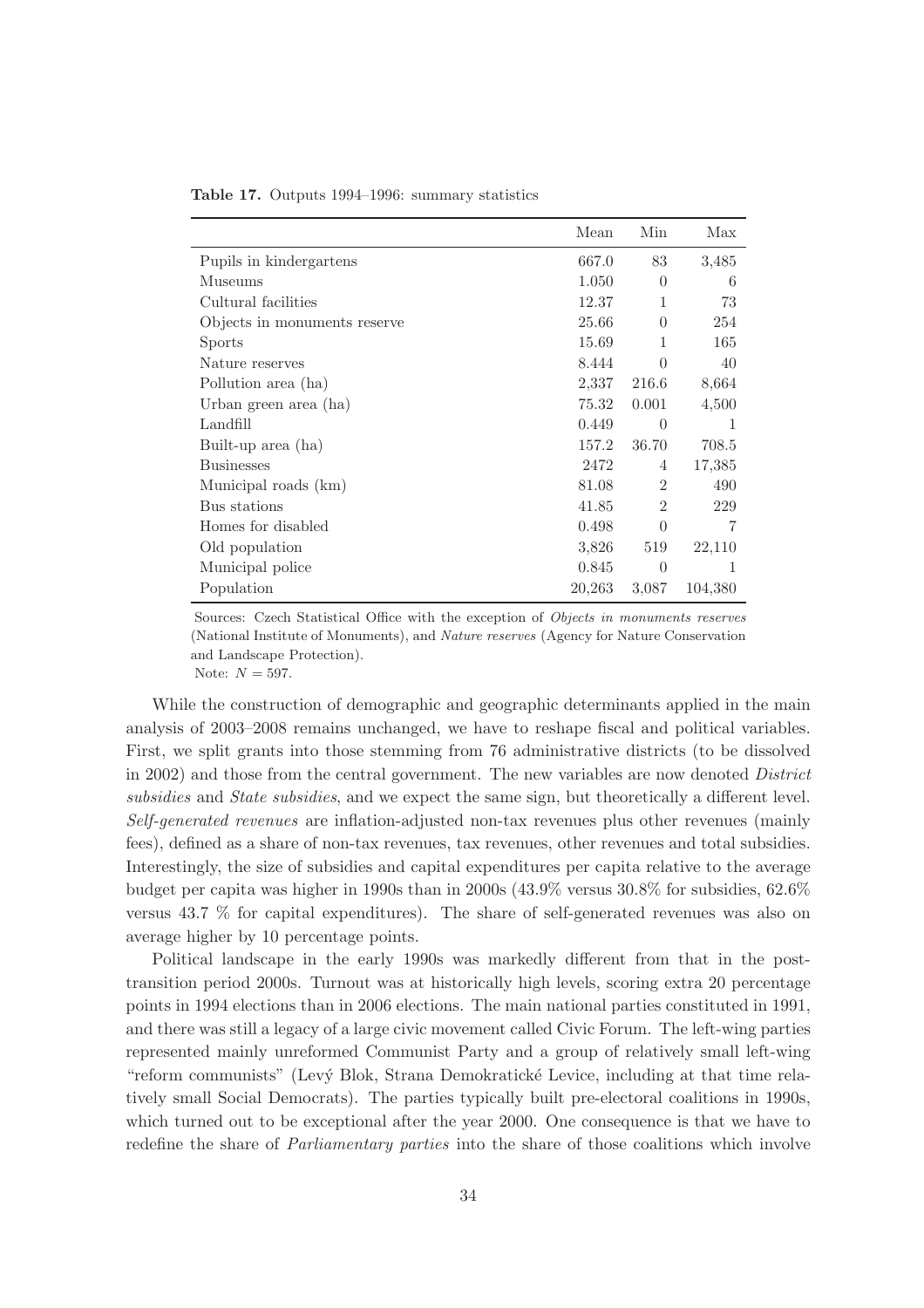some parliamentary parties, including independent candidates. For the Left-wing parties, we also have to think broadly of coalitions involving left-wing parties (Communist and Social Democrats) and independent candidates, instead of single parties. Summary statistics of the determinants are presented in Table 18, and can be compared to statistics from 2003–2008 available in Table 5.

Mean Std. Dev. Min Max  $Pop < 10,000$  0.397 0.490 0 1 Pop 10,000–20,000 0.296 0.296 0.457 0 1  $P_{OD} > 50,000$  0.075 0.264 0 1 State subsidies per capita 2,403 1,873 299 17,547 District subsidies per capita  $243.61$   $402.2$  0  $4,125$ Total subsidies per capita 2,647 1,968 361 17,633 Capital expenditures per capita 3,773 2,840 0 24,512 Self-generated revenues (%) 28.98 13.15 2.94 72.65 Distance from regional center 38.15 16.34 11 101 University graduates (%) 6.140 1.597 2.54 12.2 Voters' turnout 60.16 7.987 37.98 77.31 Parliamentary parties (%) 0.812 0.149 0.364 1 Left-wing share in parliamentary parties  $(\%)$  0.342 0.195 0 1 Electoral year dummy 0.333 0.472 0 1

Table 18. Determinants in 1994–1996: summary statistics

Source: Czech Statistical Office, Ministry of Finance.

Note:  $N = 597$ . Nominal data adjusted for inflation, base year 1994.

### 6.2 Results

To attain maximal comparability, we directly use Pseudo-Translog SFA specification with time-variant scores, determinants, and wage in outputs. The model estimated is presented in Table 19. We present several specifications. The principal components constructed out of output variables are significant, but some only in the interactions. The first specification includes also electoral year dummy, distance from the regional center and university graduates that however appear to be insignificant. The first two specifications include dummy for the large municipalities, which also proves to be insignificant, hence we exclude it in the last specification. Moreover, in the third specification, instead of total subsidies we use state and district subsidies. Although inclusion of these two variables increase log-likelihood, significance of some other variables improved, hence we prefer the last third specification.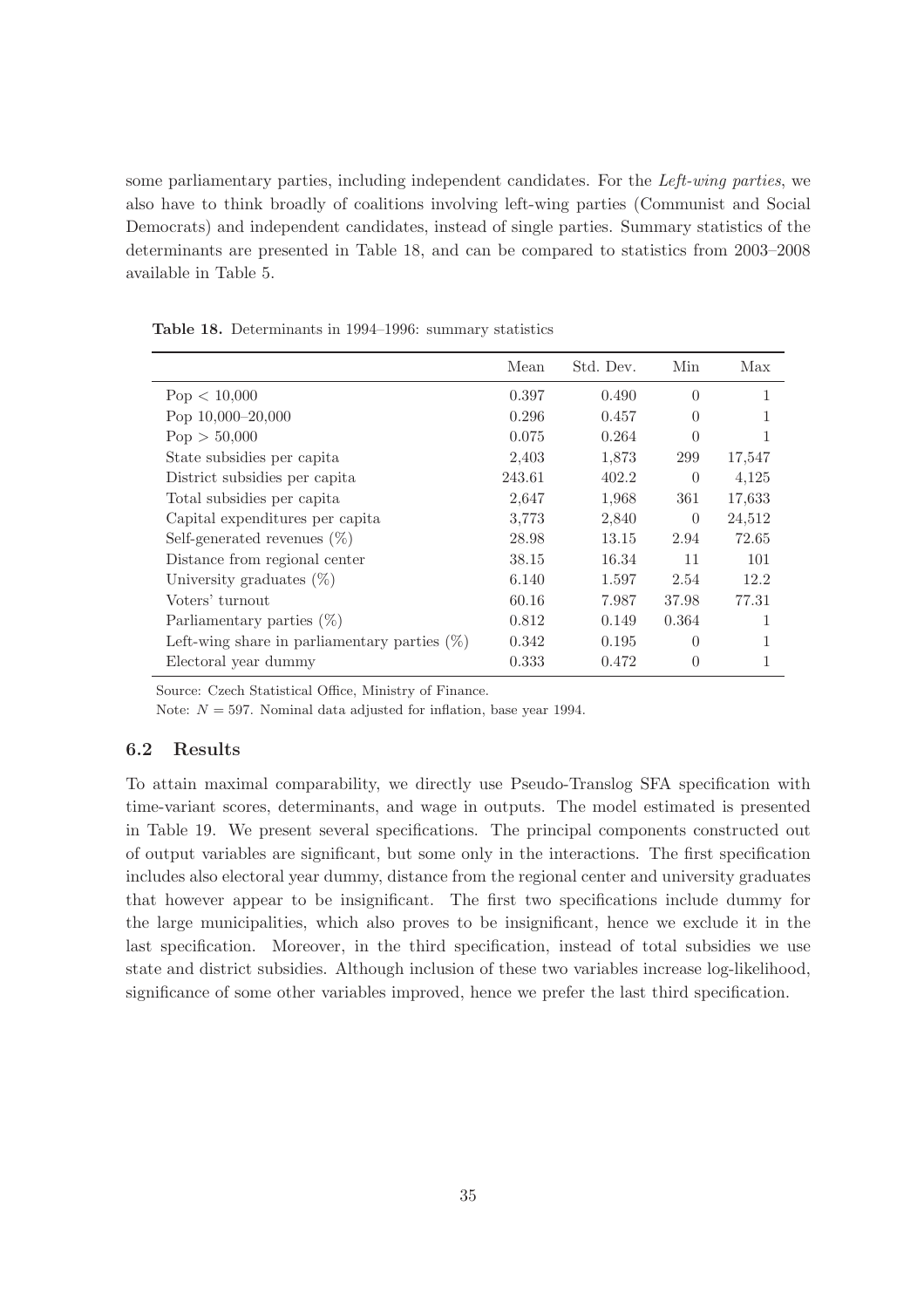| $\beta_0$                                       | $9.386$ ***                                                 | $9.349$ ***     | $8.563$ ***           |
|-------------------------------------------------|-------------------------------------------------------------|-----------------|-----------------------|
| PC1                                             | $1.089$ ***                                                 | $1.152$ ***     | $0.967***$            |
| PC <sub>4</sub>                                 | $-1.453$ ***                                                | $-1.456$ ***    | $-1.235$ ***          |
| PC <sub>5</sub>                                 | $-4.878$ ***                                                | $-4.800$ ***    | $-4.642$ ***          |
| Wage                                            | $0.529$ ***                                                 | $0.525$ ***     | $0.600$ ***           |
| PC11                                            | $0.274$ ***                                                 | $0.246$ ***     | $0.280$ ***           |
| PC31                                            | $-0.376$ **                                                 | $-0.431$ **     | $-0.396$ **           |
| PC41                                            | $0.240*$                                                    | $0.226$ *       | $0.210*$              |
| PC51                                            | $0.329$ **                                                  | $0.396**$       | $0.306$ **            |
| PC61                                            | $-0.556$ ***                                                | $-0.595$ ***    | $-0.412$ ***          |
| PC22                                            | $-0.397$ ***                                                | $-0.363$ **     | $-0.366$ ***          |
| PC32                                            | $-1.106$ ***                                                | $-1.097$ ***    | $-1.101$ ***          |
| PC52                                            | $1.652$ ***                                                 | $1.526$ ***     | $1.582$ ***           |
| PC62                                            | $0.446*$                                                    | $0.449\dagger$  | $0.425$ **            |
| PC53                                            | $1.832$ ***                                                 | $1.868$ ***     | $1.839$ ***           |
| PC44                                            | $0.509$ ***                                                 | $0.592$ ***     | $0.418$ $^{\ast\ast}$ |
| PC54                                            | $1.427***$                                                  | $1.350$ ***     | $1.295$ ***           |
| PC65                                            | $0.877***$                                                  | $0.903$ **      | $0.792$ ***           |
| PC66                                            | $-0.523$ **                                                 | $-0.512$ **     | $-0.571$ ***          |
| $\delta_0$                                      | $1.094$ ***                                                 | $1.024$ ***     | $1.187$ ***           |
| Pop < 10,000                                    | $-0.317$ ***                                                | $-0.286$ ***    | $-0.334$ ***          |
| Pop 10,000-20,000                               | $-0.085$ +                                                  | $-0.077$ †      | $-0.108$ ***          |
| Pop > 50,000                                    | 0.043                                                       | 0.051           |                       |
| Total subsidies per capita                      | $9.60E-05$ ***                                              | 8.83E-05 ***    |                       |
| State subsidies per capita                      |                                                             |                 | $7.09E-05$ ***        |
| District subsidies per capita                   |                                                             |                 | $1.35E-04$ ***        |
| Capital expenditures per capita                 | $-4.15E-05$ *** $-3.70E-05$ **                              |                 | $-2.77E-05$ ***       |
| Self-generated revenues $(\%)$                  | $0.015$ $\hspace{-1.5mm}$ $\hspace{0.1mm}$ $\hspace{0.1mm}$ | $0.015***$      | $0.014$ ***           |
| Voters' turnout                                 | $-0.013$ ***                                                | $-0.014$ ***    | $-0.015$ ***          |
| Parliamentary parties $(\%)$                    | $-0.313$ **                                                 | $-0.278$ *      | $-0.236$ ***          |
| Left-wing share in parliamentary parties $(\%)$ | $-0.179*$                                                   | $-0.179\dagger$ | $-0.150$ ***          |
| Electoral year dummy                            | $-0.014$                                                    |                 |                       |
| Distance from regional center                   | 0.000                                                       |                 |                       |
| University graduates $(\%)$                     | $-0.010$                                                    |                 |                       |
| $\sigma^2$                                      | $0.050$ ***                                                 | $0.052$ ***     | $0.049$ ***           |
| $\gamma$                                        | 0.048                                                       | $0.035$ **      | $0.012$ ***           |
| Log likelihood                                  | 47.159                                                      | 44.587          | 53.824                |
| LR test one-sided error                         | 380.387 ***                                                 | 375.243 ***     | 393.717 ***           |

Table 19. Results for 1994–1996: SFA, Pseudo-Translog, time-variant efficiency, determinants

Note: \*\*\*, \*\*, \* denote statistical significance at 1%, 5% and 10% level, respectively. <sup>†</sup> denotes statistical significance at 10% level on one-tail.

The effects of determinants are of our main interest. Population size increases inefficiency, but the effect is present only for small municipalities. The dummy for the largest municipalities is insignificant. In other words, the scope for improvements in the operation in largest municipalities appeared to not to be significantly different from the medium size municipal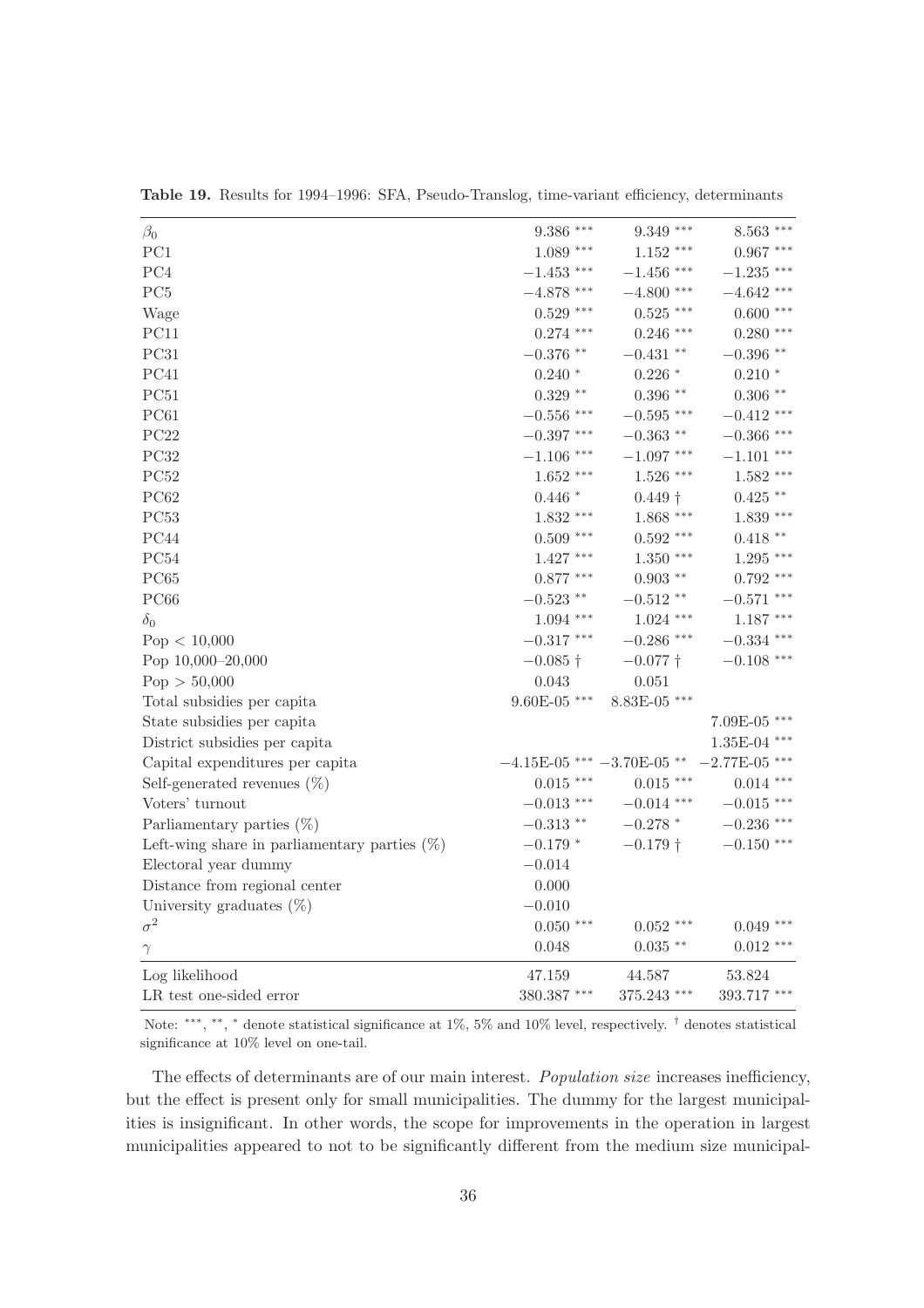ities. Distance to the regional center is insignificant as well; insignificance of both largest population dummy and distance may be attributed to a very low intensity of interregional competition in the early transition period.

Fiscal capacity in the form of Self-generated revenues relaxes the budget constraint, and increases inefficiency, exactly as predicted and seen also in the 2000s. Subsidies show an expected positive effect on inefficiency, where the magnitude of the effect of District subsidies exceeds the magnitude of State subsidies. We may hypothesize that district subsidies, albeit lower in absolute size, less likely bring in additional output that could shift the municipality closer to the best-practice frontier. These local-type subsidies more likely crowd-out other type of productive spending which consequently increases slack. Alternatively, direction of these subsidies is to marginal improvements that are not captured by our rough measure of outputs.

Political variables in 1990s are the least consistent with observations in the next decade. The effect of Voters' turnout is unchanged, in a sense that larger participation decreases inefficiency. In contrast, the Electoral year is insignificant. Note that in both subsamples, we have just a single electoral year (1994 and 2006), hence implications based on the electoral year have to be stated with utmost care. Interestingly, the share of Parliamentary parties decreases costs. We may think of close alignment of political and social elites at that time; managerial expertise in the public sector that was just being developed, and political parties attracted those who looked for a career in the public service. The reason that coalitions with Left-wing parties spent significantly less is difficult to identify without extra evidence. We suggest that the effect may go through unobservable outputs; the anti-regime or opposition status of the left-wing parties led these coalitions to focus more on protecting the status quo rather than developing the municipalities. Also, the scope for redistributive policies at the local level was even more limited in 1990s than in the subsequent decade.

As a final step, we compare the individual scores in the two periods. Average individual scores in 1994–1996 period are presented in Table A14. Figure 6 shows the changes for subsamples differentiated by size. Clearly, the large municipalities suffered from a dramatic drop (located in the SE corner) and mainly small and medium municipalities improved significantly (located in the SE corner). Nevertheless, we interpret the individual results with caution: With unobserved differences in sectoral efficiencies, a sufficiently large change in the output mix may affect the comprehensive score even without any change in sectoral efficiencies or any change of the relevant environmental variable. Thus, the scores must be carefully applied in the comparison of two periods that involve substantial difference of the structures of outputs.

The relative improvement is mainly conditional on size. Table 20 reports the average rank improvements for subgroups defined by population level thresholds, and Spearman rank correlations between efficiency scores in periods 1994–1996 and 2004–2006. Apparently, small municipalities tend to outperform large municipalities over time. The relative position within a subgroup is the most stable for medium-size municipalities; in contrast, both small and large municipalities are subject to substantial changes in their relative standing.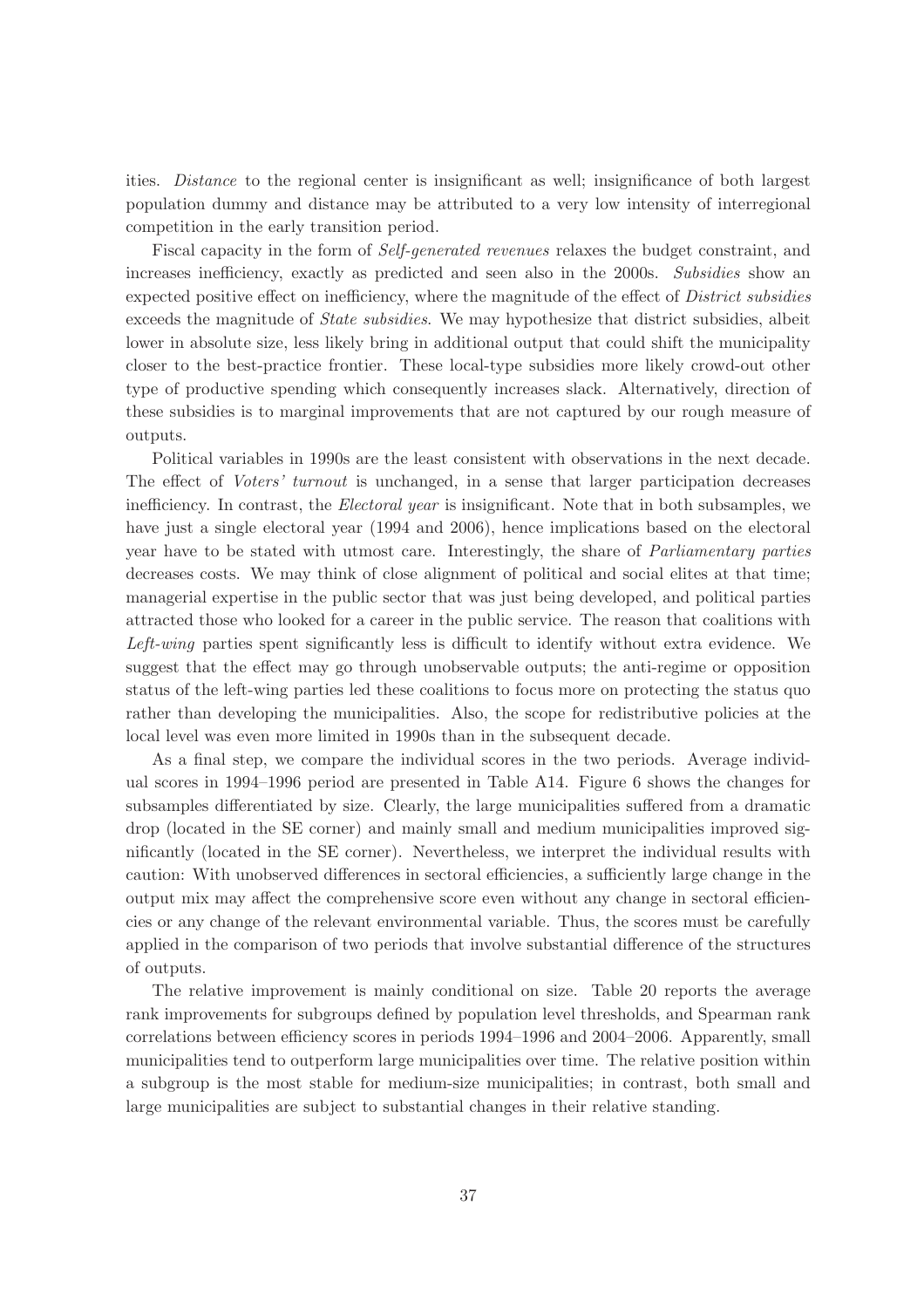![](_page_37_Figure_0.jpeg)

Figure 6. The evolution of the efficiency scores from 1994–1996 to 2003–2008

| Municipalities    | Average          | Max | Min    | Correlation |
|-------------------|------------------|-----|--------|-------------|
| Below 10 000      | 8.26             | 103 | $-74$  | 0.232       |
| $10,000 - 20,000$ | 11.7             | 76  | $-68$  | 0.687       |
| 20,000-50,000     | $-15.6$          | 29  | $-77$  | 0.317       |
| Above 50,000      | $-45.9$          | 28  | $-108$ | $-0.203$    |
| Full sample       | $\left( \right)$ | 103 | $-74$  | 0.765       |

Table 20. Rank improvement from 1994–96 to 2003–2008 and rank correlation between the scores in 1994–96 and 2003–2008

# 7 Conclusion

This article examines the extent of cost inefficiency of local governments in a sample of 202 municipalities of extended scope in the Czech Republic in the period 2003–2008. The input side is defined by current spending of the municipalities, and the outputs are core services provided. We apply both parametric and non-parametric efficiency measurement methods. Given the possibility to treat time variance endogenously and include determinants, we prefer stochastic frontier analysis with a time-variant Pseudo-Translog specification and determinants, estimated in a single stage.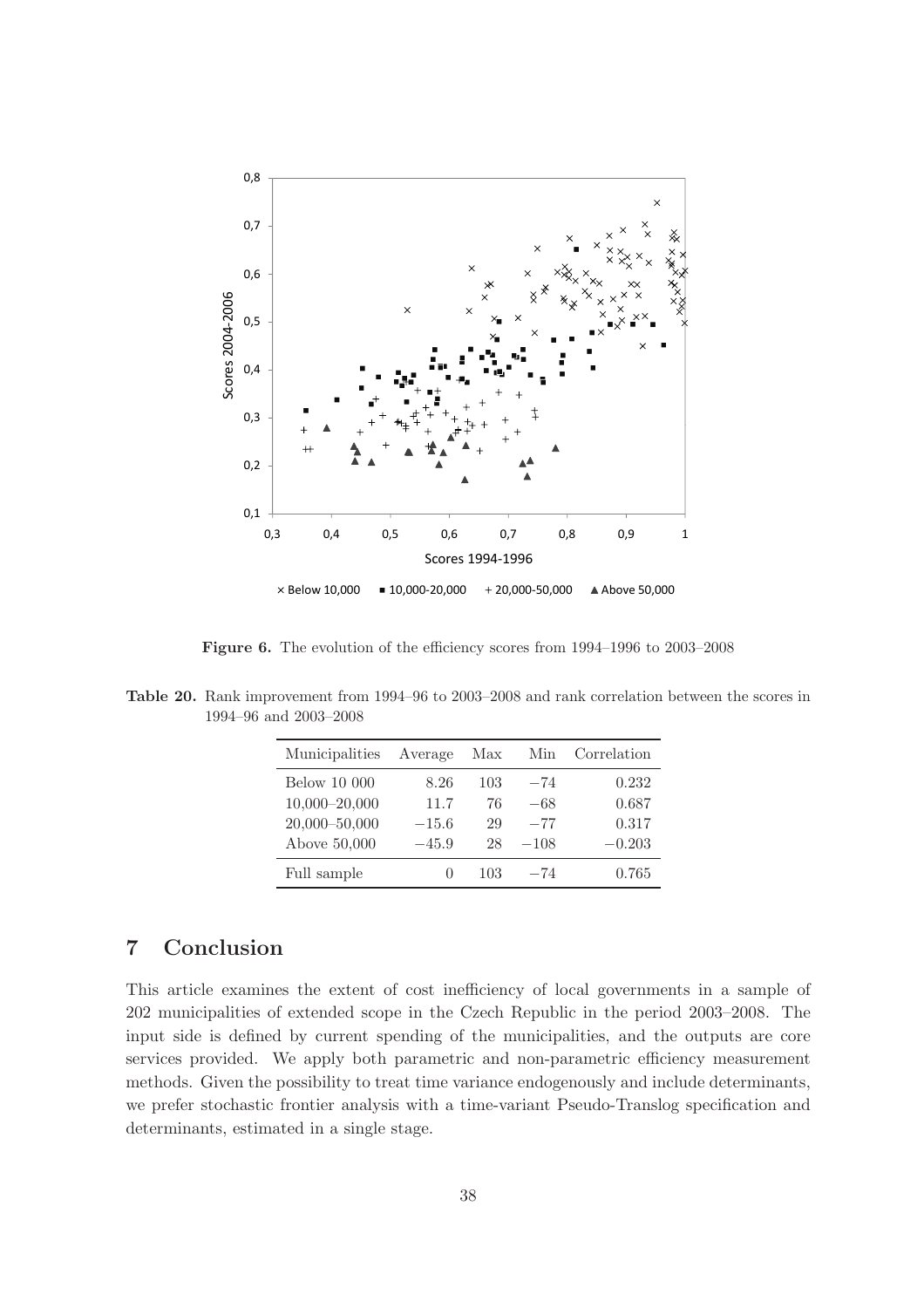Interestingly, our preferred specification is dissimilar to the best non-parametric method of data envelopment analysis with variable returns to scale and bias corrected by bootstrapping. We discuss how to attribute the differences to the (i) the effect of excluding determinants and (ii) the effect of assuming deterministic non-parametric versus stochastic parametric methodology.

The exogenous variables that robustly increase inefficiency are population size, distance to the regional center, share of university-educated citizens, capital expenditures, subsidies per capita, and the share of self-generated revenues. These are attributed to well-known effects of decreasing yardstick competition, flypaper effect, and softer budget constraint. Concerning political variables, increase in party concentration and the voters' involvement increases efficiency, and local council with a lower share of left-wing representatives also tend to be more efficient. We interpret determinants not only as indicators of slack, but also as indicators of non-discretionary inputs, and unobservable outputs, especially if increased cost (inefficiency) is present in municipalities with a high share of mobile (educated) citizens.

A comparative analysis is conducted also for the period 1994–1996, where a few determinants lose significance, and political variables appear to influence inefficiency in a structurally different way. From comparison of the two periods, we also obtain that small municipalities improve efficiency significantly more than large municipalities. As a result, initially low differences between efficiency scores, especially between medium-size and large municipalities, have magnified over time.

# References

Adler, N. and Yazhemsky, E. (2010). Improving Discrimination in Data Envelopment Analysis: PCA-DEA or Variable Reduction. European Journal of Operational Research, 202, 273–284.

Afonso, A. and Fernandes, S. (2006). Measuring Local Government Spending Efficiency: Evidence for the Lisbon Region. Regional Studies, 40(1), 39–53.

Afonso, A. and Fernandes, S. (2008). Assessing and Explaining the Relative Efficiency of Local Government. Journal of Socio-Economics, 37, 1946–1979.

Aigner, D.J., Lovell, C.A.K. and Schmidt, P. (1977). Formulation and estimation of stochastic frontier production function models. Journal of Econometrics, 6, 21–37.

Ali, I. A. and Seiford, L. M. (1990). Translation Invariance in Data Envelopment Analysis. Operations Research Letters, 9(6), 403–405.

Aragon, Y., Daouia, A. and Thomas-Agnan, C. (2005). Nonparametric Frontier Estimation: A Conditional Quantile-based Approach. Econometric Theory, 21, 358-389.

Arcelus, F. J., Arocena, P., Cabases, F. and Pascual, P. (2007). On the Efficiency of the Delivery of Municipal Services. Pamplona, Universidad Publica de Navarra, Departamento de Gestion de Empresas, Working Paper No. 92.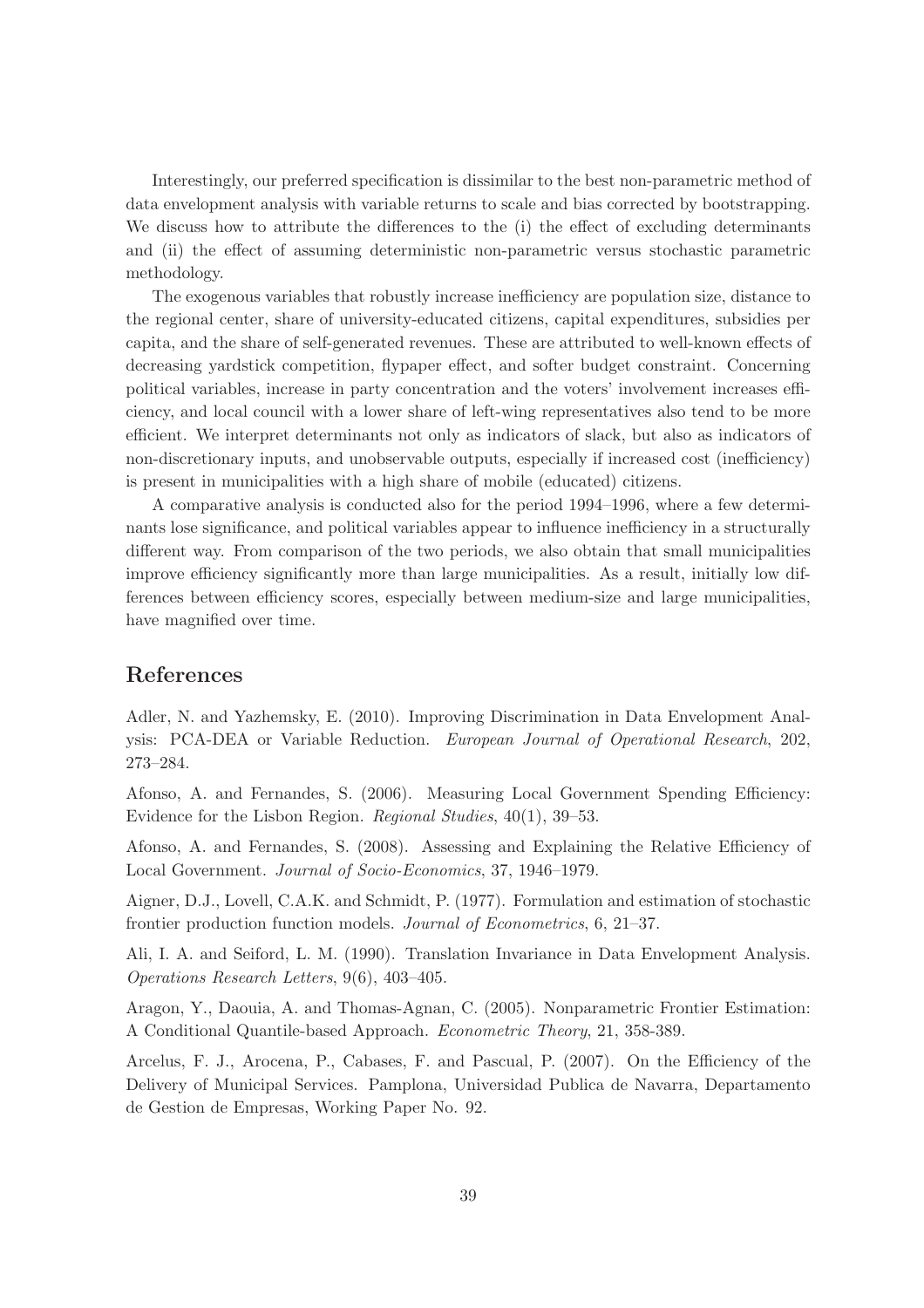Athanassopoulos, A. and Triantis, K. (1998). Assessing aggregate cost efficiency and the related policy implications for Greek local municipalities. INFOR, 36 (3), 66–83.

Balaguer-Coll, M. T., Prior, D. and Tortosa-Ausina, E. (2007). On the Determinants of Local Government Performance: A Two-Stage Nonparametric Approach. European Economic Review, 51, 425–451.

Balcombe, K., Fraser, I., and J.H. Kim (2006). Estimating technical efficiency of Australian dairy farms using alternative frontier methodologies. Applied Economics, 38 (19), 2221–2236.

Banker, R. D. Chang, H. and Cooper, W. W. (1996). Equivalence and Implementation of Alternative Methods for Determining Returns to Scale in Data Envelopment Analysis. European Journal of Operational Research, 89, 473–481.

Banker, R. D., Charnes, A. Cooper, W. W. Swarts, J. and Thomas, D. (1989). An Introduction to Data Envelopment Analysis with Some of its Models and Their Uses. Research in Governmental and Nonprofit Accounting, 5, 125–164.

Banker, R. D., Charnes, A. and Cooper, W. W. (1984). Some Models for Estimating Technical and Scale Inefficiencies in Data Envelopment Analysis. Management Science, 30, 1078–1092.

Bardhan, P. and Mookherjee, D. (2000). Capture and Governance at Local and National Levels. American Economic Review, 90(2), 135–139.

Battese, G. and Coelli, T. (1995). A Model for Technical Inefficiency Effects in a Stochastic Frontier Production Function for Panel Data. Empirical Economics, 20, 325–332.

Boetti, L., Piacenza, M. and Turati G. (2010). Decentralization and Local Governments' Performance: How Does Fiscal Autonomy Affect Spending Efficiency? Working Paper 11/2010, University of Torino, Italy.

Borge, L.-E., Falch, T. and Tovmo, P. (2008). Public Sector Efficiency: The Roles of Political and Budgetary Institutions, Fiscal Capacity and Democratic Participation. Public Choice, 136 (3–4), 475–495.

Cazals, C., Florens, J.P., Simar, L. (2002). Nonparametric Frontier Estimation: A Robust Approach. Journal of Econometrics, 106, 1-25.

Charnes, A., Cooper, W.W. and Rhodes, E. (1978). Measuring the Efficiency of Decision Making Units. European Journal of Operational Research, 2, 429–444.

Coelli, T. J. (1996). Frontier Version 4.1: A Computer Program for Stochastic Frontier Production and Cost Function Estimation. Centre for Efficiency and Productivity Analysis, University of New England, Australia, Working Paper 07/96.

Coelli, T. J., Rao, P. D., O'Donnell, C. J. and Battese, G. E. (2005). An Introduction to Efficiency and Productivity Analysis. Springer, 2nd Edition.

Daouia, A. and Simar, L. (2007). Nonparametric Efficiency Analysis: A Multivariate Conditional Quantile Approach. Journal of Econometrics, 140, 375-400.

De Borger, B. and Kerstens, K. (1996). Cost Efficiency of Belgian Local Governments: A Comparative analysis of FDH, DEA, and econometric approaches. Regional Science and Urban Economics, 26, 145–170.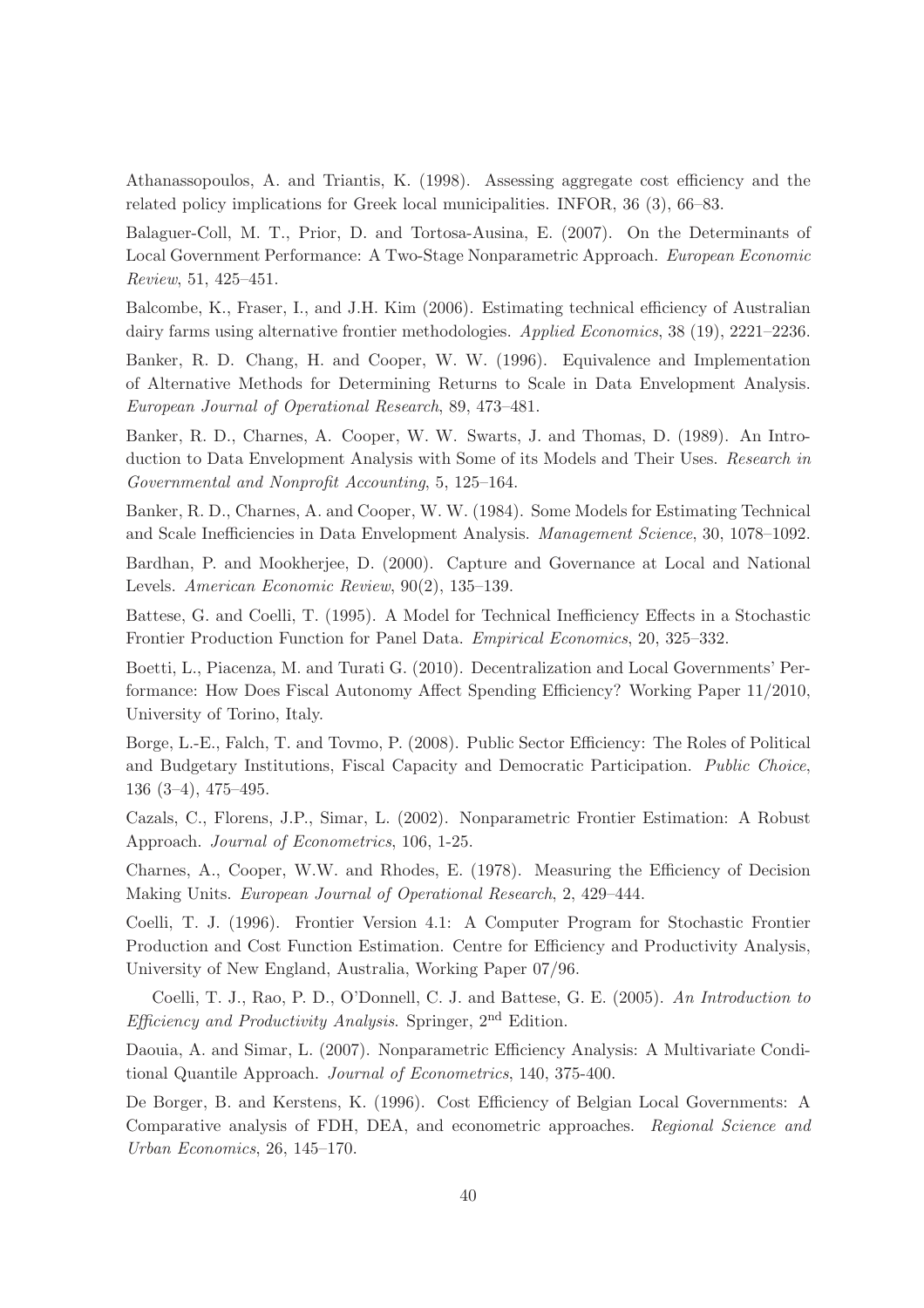De Borger, B., Kerstens, K., Moesen, W. and Vanneste, J. (1994). Explaining Differences in Productive Efficiency: An Application to Belgian Municipalities. *Public Choice*, 80, 339–358.

Deprins, D., Simar, L., and Tulkens, H. (1984). Measuring labor-efficiency in post offices. In: Marchand, M., Pestieau, P.,Tulkens, H. (Eds.), The Performance of Public Enterprises: Concepts and Measurement. North-Holland, Amsterdam.

Efron, B. and Tibshirani, R. J. (1993). An Introduction to the Bootstrap. New York, Chapman and Hall.

Färe, R., Grosskopf, S. and Lovell, C. A. K. (1985). The Measurement of Efficiency of Production. Boston, Kluwer-Nijhoff Publishing.

Farrell, M. J. (1957). The Measurement of Productive Efficiency. *Journal of the Royal* Statistical Society, 120, 253–290.

Fisher, N. I. and Switzer, P. (1985). Chi-plots for Assessing Dependence. Biometrika, 72, 253–265.

Galagedera, D. U. A. and Silvapulle, P. (2003). Experimental Evidence on Robustness of Data Envelopment Analysis. Journal of the Operational Research Society, 54, 654–660.

Geys, B., Heinemann, F. and Kalb, A. (2010). Voter Involvement, Fiscal Autonomy and Public Sector Efficiency: Evidence from German Municipalities. European Journal of Political Economy,  $26(2)$ ,  $265-278$ .

Geys, B. and Moesen, W. (2009a). Exploring Sources of Local Government Technical Inefficiency: Evidence from Flemish Municipalities. Public Finance and Management, 9(1), 1–29.

Geys, M. and Moesen, W. (2009b). Measuring Local Government Technical (In)Efficiency An Application and Comparison of FDH, DEA, and Econometric Approaches. Public Performance  $\mathcal C$  Management Review, 32 (4), 499–513.

Gimenez, V. M. and Prior, D. (2007). Long- and Short-Term Cost Efficiency Frontier Evaluation: Evidence from Spanish Local Governments. Fiscal Studies, 28(1), 121–139.

Grossman, P. J., Mavros, P. and Wassmer, R. W. (1999). Public Sector Technical Inefficiency in Large U.S. Cities. Journal of Urban Economics, 46, 278–299.

Hauner, D. (2008). Explaining Differences in Public Sector Efficiency: Evidence from Russia's Regions. World Development, 36(10), 1745–1765.

Hemmings, P. (2006). Improving Public-spending Efficiency in Czech Regions and Municipalities. OECD Economics Department Working Papers, No. 499, OECD Publishing. DOI:10.1787/884741503537

Hines, J. R. and Thaler, R. H. (1995). The Flypaper Effect. Journal of Economic Perspectives, 9(4), 217–226.

Huang, C.J., and J.-T. Liu (1994). Estimation of a non-neutral stochastic frontier production function. Journal of Productivity Analysis, 5, 171–180.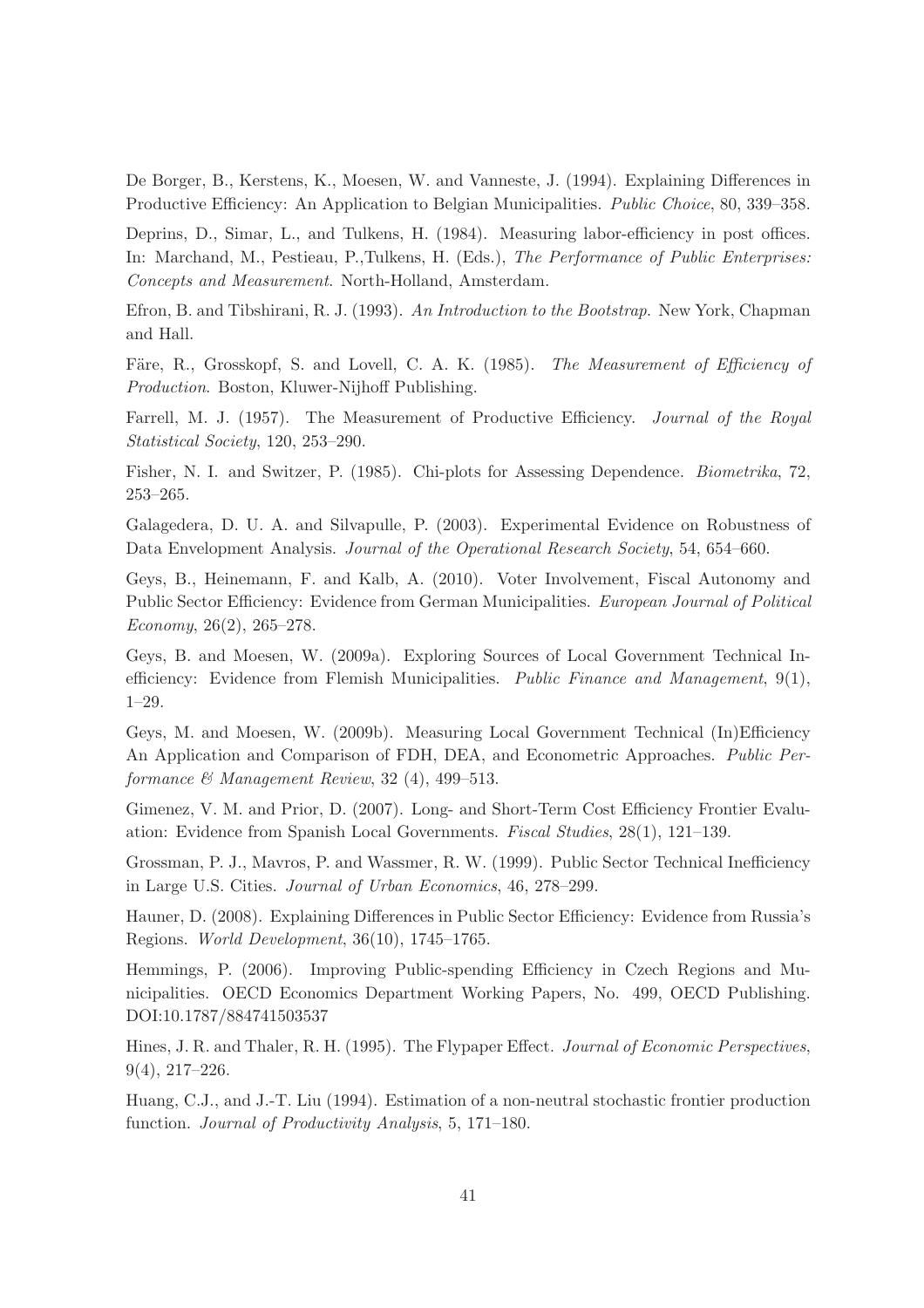Jenkins, L. and Anderson, M. (2003). A Multivariate Statistical Approach to Reducing the Number of Variables in Data Envelopment Analysis. European Journal of Operational Research, 147, 51–61.

Kalb, A. (2010). The Impact of Intergovernmental Grants on Cost Efficiency: Theory and Evidence from German Municipalities. Economic Analysis and Policy, 40(1), 23–48.

Kneip, A. Park, B. and Simar, L. (1998). A Note on the Convergence of Nonparametric DEA Estimators for Production Efficiency Scores. Economic Theory, 14, 783–793.

Kumbhakar, S.C., S. Gosh, and J.T. McGuckin (1991). A Generalized Production Frontier Approach for Estimating Determinants of Inefficiency in U.S. Dairy Firms. Journal of Business and Economic Statistics, 9, 279–286.

Loikkanen, H. and Susiluoto, I. (2005). Cost Efficiency of Finnish Municipalities in Basic Service Provision 1994–2002. Urban Public Economics Review, 4, 39–63.

Meeusen, W., and J. van den Broeck (1977). Efficiency estimation from Cobb-Douglas production functions with composed error. International Economic Review, 18(2), 435–444.

Moore, A., Nolan, J. and Segal, G. F. (2005). Putting Out the Trash. Measuring Municipal Service Efficiency in U.S. Cities. Urban Affairs Review, 41, 237–259.

Pastor, J. T. (1996). Translation Invariance in DEA: A Generalization. Annals of Operations Research, 66, 93–102.

Pedraja-Chaparro, F. Salinas-Jimenez, J. and Smith, P. (1999). On the Quality of the Data Envelopment Analysis Model. Journal of the Operational Research Society, 50, 636–644.

Pollanen, R.M. (2005). Performance measurement in municipalities: Empirical evidence in Canadian context. International Journal of Public Sector Management, 18(1), 4–24.

Prud'homme, R. (1995). The Dangers of Decentralization. World Bank Research Observer, 10, 201–220.

Reifschneider, D. and Stevenson, R. (1991). Systematic Departures from the Frontier: A Framework for the Analysis of Firm Inefficiency. International Economic Review, 32, 715– 723.

Rodden, J. (2003). Reviving Leviathan: Fiscal Federalism and the Growth of Government. International Organization, 57(4), 695–729.

Seabright, P. (1996). Accountability and Decentralisation in Government: An Incomplete Contracts Model. European Economic Review, 40(1), 61–89.

Simar, L. (1996). Aspects of Statistical Analysis in DEA-type frontier models. The Journal of Productivity Analysis, 3, 167–203.

Simar, L. (2007). How to Improve the Performances of DEA/FDH Estimators in the Presence of Noise? Journal of Productivity Analysis, 28, 183-201.

Simar, L. and Wilson, P. W. (1998). Sensitivity Analysis of Efficiency Scores: How to Bootstrap in Nonparametric Frontier Models. Management Science, 44, 49–61,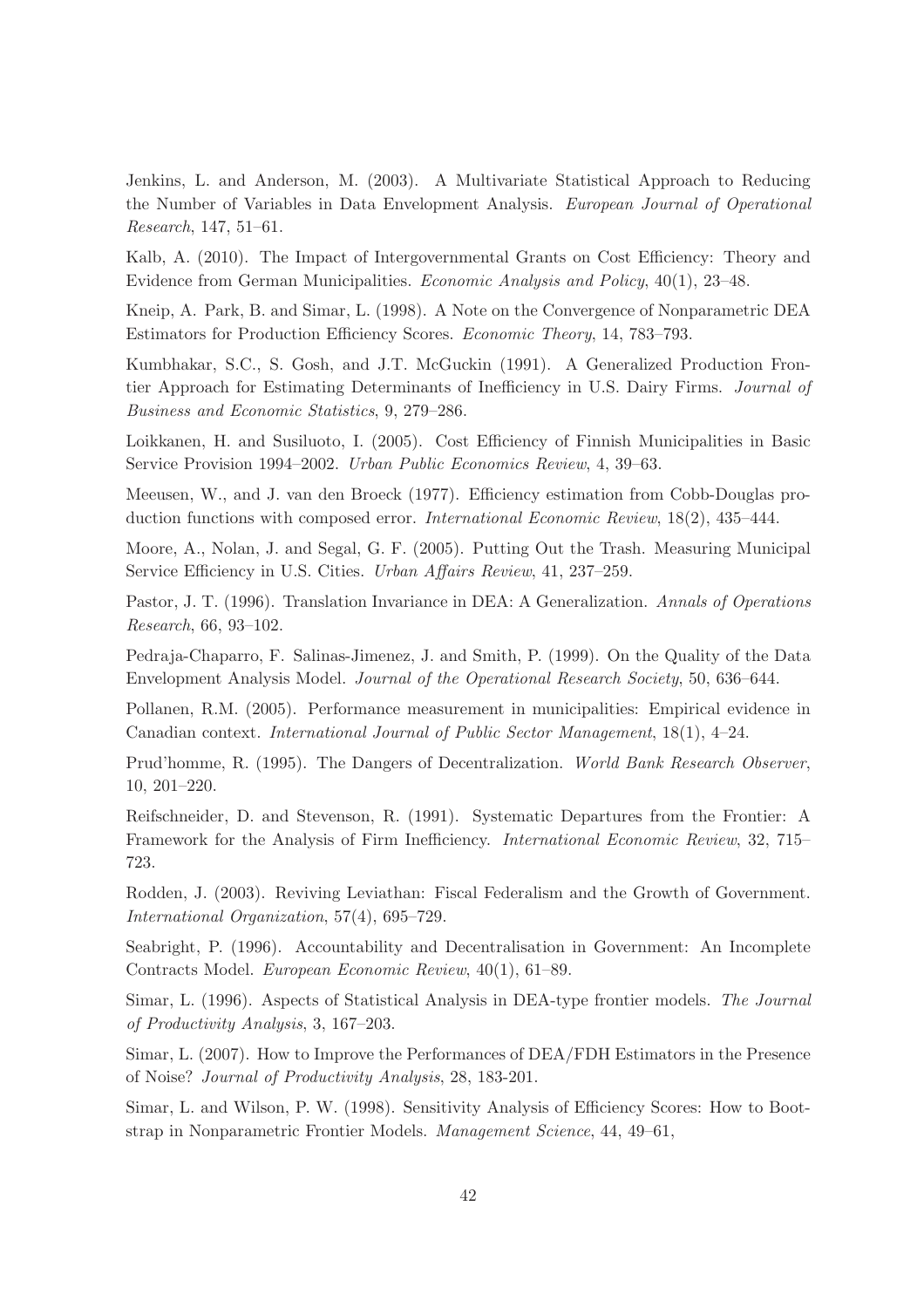Simar, L. and Wilson, P. W. (2000). A General Methodology for Bootstrapping in Nonparametric Frontier Models. Journal of Applied Statistics, 27(6), 779–802.

Simar, L. and Wilson, P. W. (2002). Non-parametric Tests for Returns to Scale. European Journal of Operational Research, 139, 115–132.

Simar, L. and Wilson, P. W. (2007). Estimation and Inference in Two-Stage, Semiparametric Models of Production Processes. Journal of Econometrics, 136, 31–64.

Simar, L. and Wilson, P. W. (2008). Statistical Inference in Nonparametric Frontier Models. In Fried, H. O. et al. (eds.), The Measurement of Productive Efficiency and Productivity Growth. Oxford-New York, Oxford University Press, 421–521.

Stastná, L. (2009). Spatial Interdependence of Local Public Expenditures: Selected Evidence from the Czech Republic. Czech Economic Review, 3(1), 7–25.

Vanden Eeckaut, P. Tulkens, H. and Jamar, M. (1993). Cost Efficiency in Belgian Municipalities. In: Fried, H., Lovell, C. A. K. and Schmidt, S. (eds.), The Measurement of Productive Efficiency: Techniques and Applications. Oxford, Oxford University Press, 300–334.

Von Hirschhausen, C., Cullmann, A., and A. Kappeler (2006). Efficiency analysis of German electricity distribution utilities: Non-parametric and parametric tests. Applied Economics, 38 (21), 2553–2566.

Wilson, P. W. (1993). Detecting Outliers in Deterministic Nonparametric Frontier Models with Multiple Outputs. *Journal of Business and Economic Statistics*, 11(3), 319–323.

Wilson, P. W. (2003). Testing Independence in Models of Productive Efficiency. *Journal of* Productivity Analysis, 20, 361–390.

Wilson, P. W. (2008). FEAR: A software package for frontier efficiency analysis with R. Socio-Economic Planning Sciences, 42(4), 247–254.

Worthington, A. and Dollery, B. (2002). Empirical Analysis of Productivity in Australian Local Government 1993/94 to 1995/96. Public Administration Quarterly, 26(2), 234–268.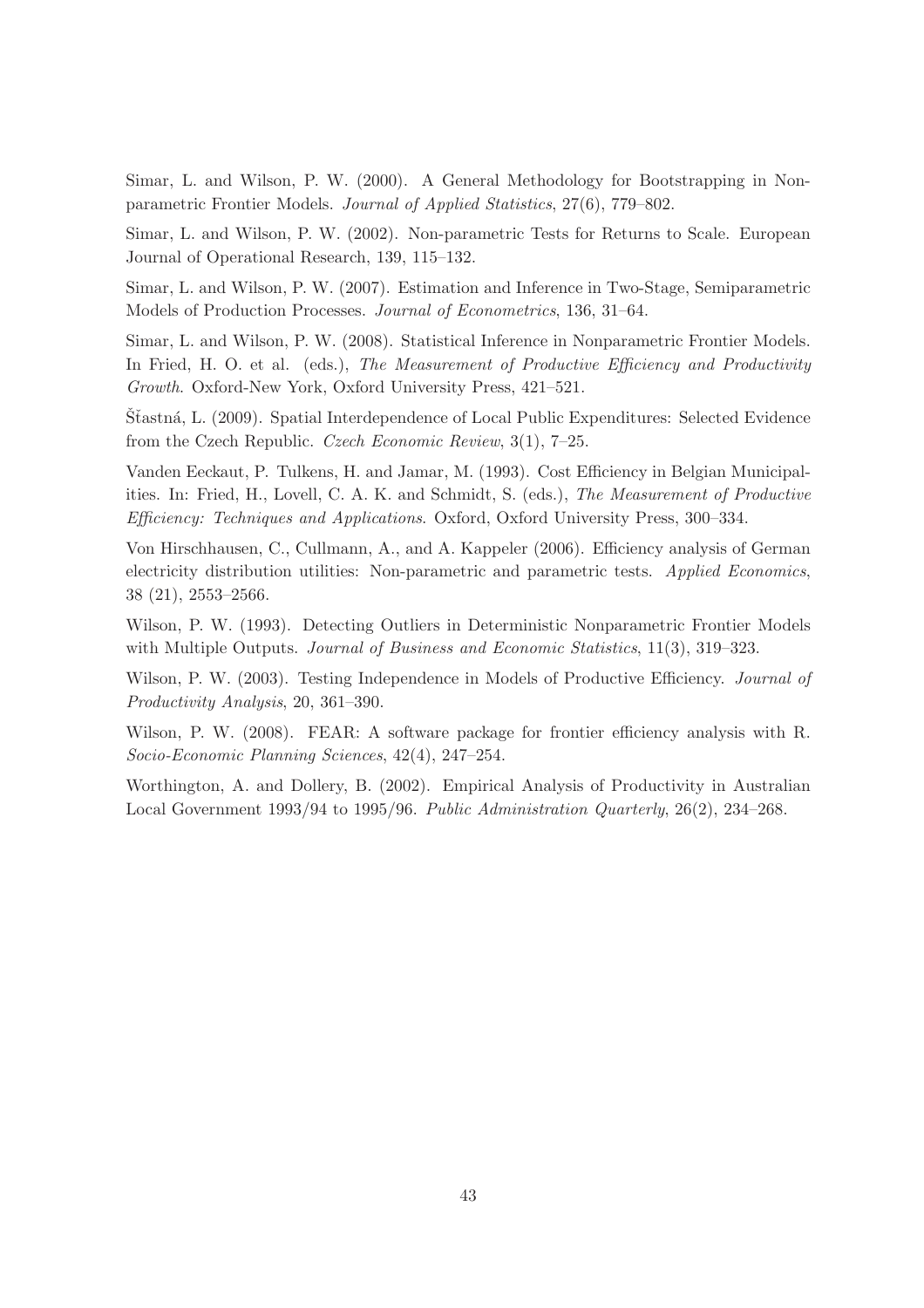## A Methodology

### A.1 Data Envelopment Analysis

Let **X** denote the input matrix of dimension  $N \times p$ , where p denotes the total number of inputs, and Y denotes the output-matrix of dimension  $N \times q$ , where q is the number of outputs. Municipality  $i \in \{1, ..., N\}$  uses inputs  $\mathbf{x_i}$  to produce outputs  $\mathbf{y_i}$ . The objective is to find  $\theta_i \in [0,1]$ , representing the maximal possible proportion by which original inputs used by municipality  $i$  can be contracted such that given level of outputs remains feasible. Efficiency score of municipality  $i, \theta_i$ , is obtained by solving the following problem:

$$
\min_{\theta_i, \lambda_i} \quad \theta_i \quad \text{s.t.} \quad -\mathbf{y}_i + \mathbf{Y} \lambda_i \ge 0
$$
\n
$$
\theta_i \mathbf{x}_i - \mathbf{X} \lambda_i \ge 0
$$
\n
$$
\lambda \ge 0
$$
\n
$$
(7)
$$

Here  $\theta_i$  is scalar and  $\lambda_i$  is vector of N constants. Inputs  $\mathbf{x}_i$  can be radially contracted to  $\theta_i\mathbf{x}_i$ such that  $y_i$  is feasible under given technology. This radial contraction of the input vector produces a projected point  $(X\lambda_i, Y\lambda_i)$ , which is a linear combination of the observed data weighted by vector  $\lambda_i$  and lies on the surface of the technology.

This optimization problem is solved separately for each of the N municipalities, therefore each municipality *i* is assigned its specific set of weights  $\lambda_i$ . The vector  $\lambda_i$  reflects which municipalities form the efficient benchmark for the municipality i. Municipality j affects  $\theta_i$ if  $\lambda_{ij} > 0$ . We call these influential observations as peers.

Efficiency computed from the model in (7) is based on underlying assumption of constant returns to scale (CRS) technology, as in the original paper by Charnes et al. (1978). Banker et al. (1984) extend the analysis to account for variable returns to scale (VRS) technology by adding additional convexity constraint

$$
\sum_{j=1}^{N} \lambda_{ij} = 1.
$$
\n(8)

This constraint ensures that an inefficient municipality is only benchmarked against peers of a similar size. We can easily adjust the model to non-increasing returns to scale (NIRS) (Färe et al. 1985). Under this restriction, the municipality i is not benchmarked against substantially larger municipalities, but may be compared with smaller municipalities. NIRS technology is generated by substituting the restriction (8) by

$$
\sum_{j=1}^{N} \lambda_{ij} \le 1.
$$
\n(9)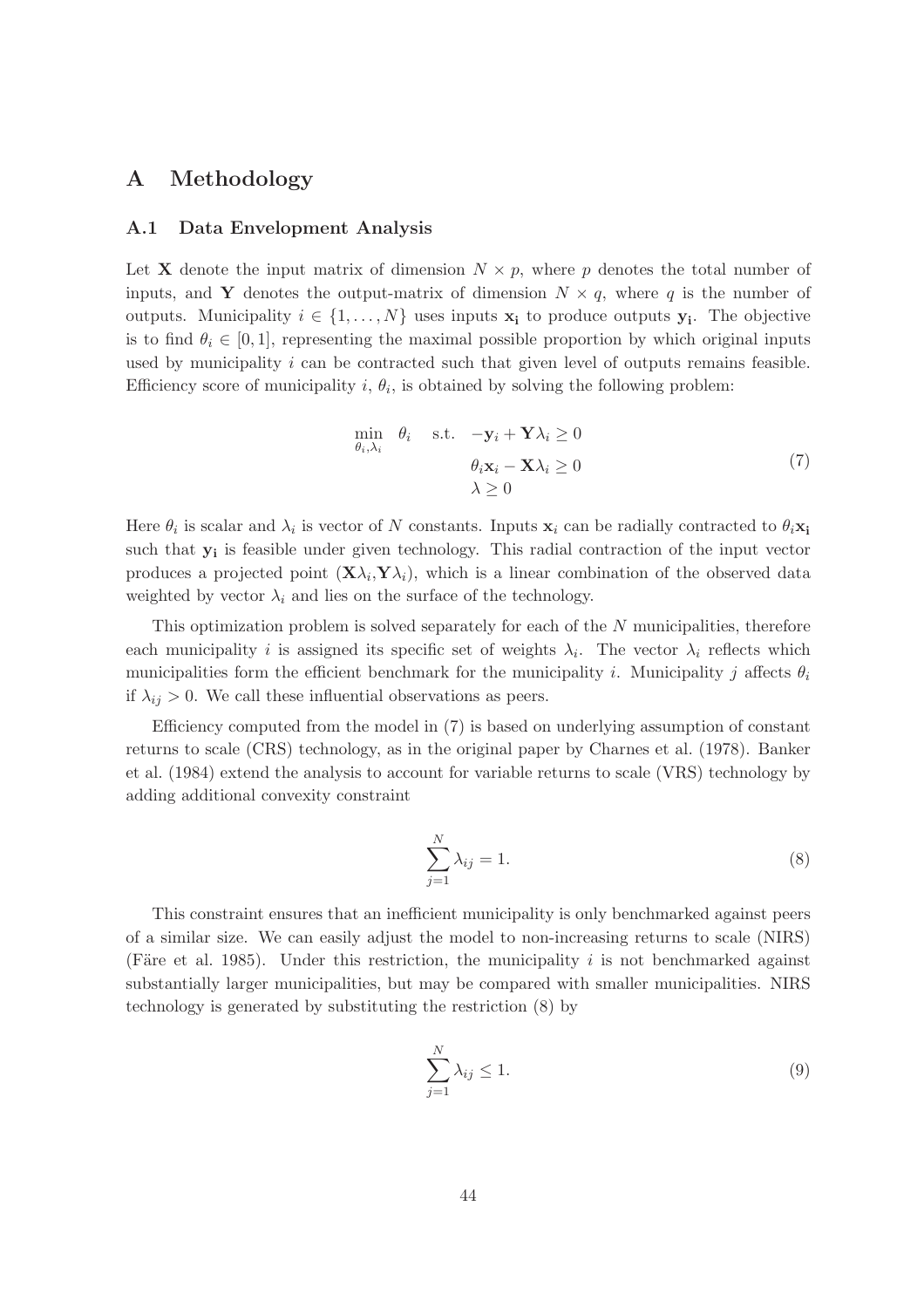### A.2 Outliers

Wilson (1993) provides a diagnostic statistics which may help to identify outliers, but this approach is computationally infeasible for large data sets. Nevertheless, for our case the statistic is computable. The statistic represents the proportion of the geometric volume in input  $\times$  output space spanned by a subset of the data obtained by deleting given number of observations relative to the volume spanned by the entire data set. Those sets of observations deleted from the sample that produce small values of the statistic are considered to be outliers. As noticed in Wilson (1993), the statistics may fail to identify outliers if the effect of one outlier is masked by one or more other outliers. Therefore, it is reasonable to combine this detection method with alternative methods.

Cazals et al. (2002) have introduced the concept of partial frontiers (order-m frontiers) with a nonparametric estimator which does not envelop all the data points. Order- $m$  efficiency score can be viewed as the expectation of the minimal input efficiency score of the unit  $i$ , when compared to  $m$  units randomly drawn from the population of units producing at least the output level produced by  $i$ , therefore the score is not bounded at unity. An alternative to order-m partial frontiers are quantile based partial frontiers proposed by Aragon et al. (2005), extended to multivariate setting by Daouia and Simar (2007). The idea is to replace this concept of "discrete" order-m partial frontier by a "continuous" order- $\alpha$  partial frontier, where  $\alpha \in [0,1]$ . Simar (2007) proposed an outlier detection strategy based on order-m frontiers. If an observation remains outside the order- $m$  frontier as  $m$  increases, then this observation may be an outlier.

In our case, we construct order-m efficiency scores for  $m = 25, 50, 100, 150$ . The number of super-efficient observations decreases in m. For  $m = 100$  we have 3–6 (depending on the year) observations with  $\theta^m > 1$  and 1-3 observations with  $\theta^m > 1.01$ . To find if these outliers influence efficiency of other observations, i.e. if they constitute peers, we compute basic DEA efficiency scores and explore super-efficient observations serving as peers. In the next step, we scrutinize observations having our potential outliers as peers. We compare their efficiency scores  $\theta^{DEA}$  and  $\theta^m$ . If an observation is super-efficient  $(\theta^m > 1$  for relatively large m) and if it has low  $\theta^{DEA}$  score, then it may be distorted by the presence of the outliers. We find no super-efficient observation with a low DEA score, hence our super-efficient values do not distort efficiency rankings.

### A.3 Bootstrap in DEA

DEA efficiency estimates are subject to uncertainty due to sampling variation. To allow for statistical inference, we need to know statistical properties of the nonparametric estimators, therefore to define a statistical model that describes the data generating process (Simar 1996), i.e. the process yielding the data observed in the sample  $(X, Y)$ .

Once we define a statistical model (see for example Kneip et al. 1998), we can apply bootstrap technique to provide approximations of the sampling distributions of  $\theta(X, Y)$  −  $\theta(X, Y)$ , where  $\hat{\theta}(X, Y)$  is the DEA estimator and  $\theta(X, Y)$  is the true value of efficiency.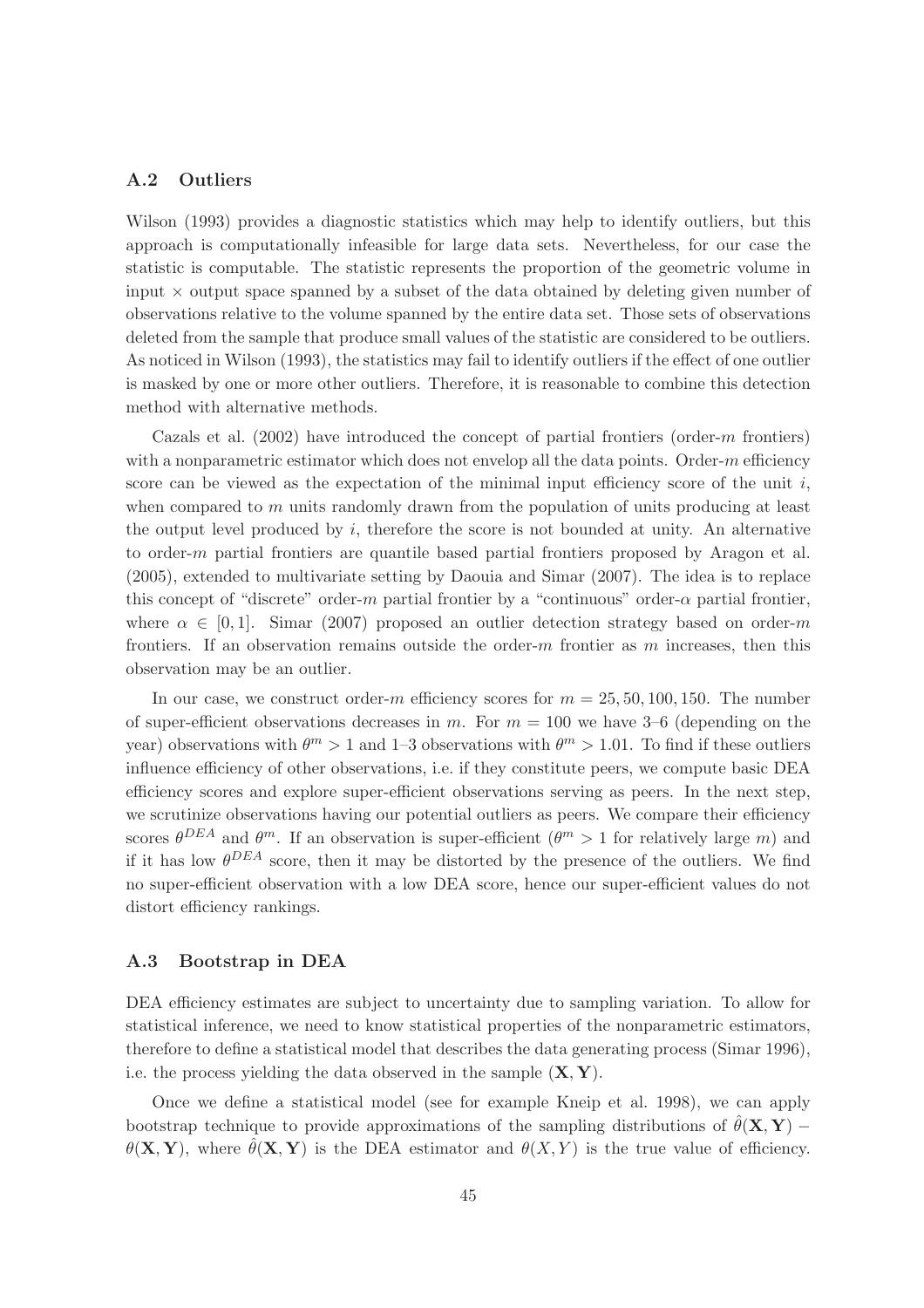Knowledge of the sampling distribution allows us to evaluate the bias, the standard deviation of  $\theta(\mathbf{X}, \mathbf{Y})$ , and to derive bounds of confidence intervals for  $\theta(\mathbf{X}, \mathbf{Y})$ . Simar and Wilson (2000) describe the methodology for bootstrapping in non-parametric models.

The bootstrap bias estimate  $\hat{\delta}$  can be obtained from:

$$
\hat{\delta}(\hat{\theta}(\mathbf{X}, \mathbf{Y})) \approx \frac{1}{B} \sum_{b=1}^{B} \hat{\theta}_b^*(\mathbf{X}, \mathbf{Y}) - \hat{\theta}(\mathbf{X}, \mathbf{Y}),
$$
\n(10)

where the bias estimate  $\hat{\delta}$  is the difference between mean of the Monte-Carlo realizations of  ${\{\hat{\theta}_{b}^{*}(\mathbf{X}, \mathbf{Y})\}_{b=1}^{B}}$  and DEA efficiency estimator. Hence, the original DEA efficiency estimator may be corrected for the bias.

$$
\tilde{\theta}(\mathbf{X}, \mathbf{Y}) = \hat{\theta}(\mathbf{X}, \mathbf{Y}) - \hat{\delta}(\hat{\theta}(\mathbf{X}, \mathbf{Y}))
$$
\n(11)

However, Efron and Tibshirani (1993), recommend not to correct for the bias unless  $|\hat{\delta}(\hat{\theta}(\mathbf{X}, \mathbf{Y}))| >$  $\hat{\sigma}(\hat{\theta}(\mathbf{X}, \mathbf{Y}))/4$ , where  $\hat{\sigma}(\hat{\theta}(\mathbf{X}, \mathbf{Y}))$  is a standard deviation, i.e. a square-root of the variance of the bootstrap distribution:

$$
\hat{\sigma}^2(\hat{\theta}(\mathbf{X}, \mathbf{Y})) \approx \frac{1}{B} \sum_{b=1}^B \hat{\theta}_b^*(\mathbf{X}, \mathbf{Y}) - \left(\frac{1}{B} \sum_{b=1}^B \hat{\theta}_b^*(\mathbf{X}, \mathbf{Y})\right)^2 \tag{12}
$$

The bootstrap is consistent if the available bootstrap distribution mimics the original unknown sampling distribution. The *naive* bootstrap procedure, however, does not satisfy this condition because of the boundary estimation framework (Efron and Tibshirani 1993). Simar and Wilson (1998) propose the homogenous smooth bootstrap which can be applied to overcome this problem. This procedure can be used only if independence assumption holds, i.e. under independence between technical inefficiency and output levels as well as the mix of inputs. Wilson (2003) provides a survey of tests for independence. We employ the graphical method developed by Fisher and Switzer (1985).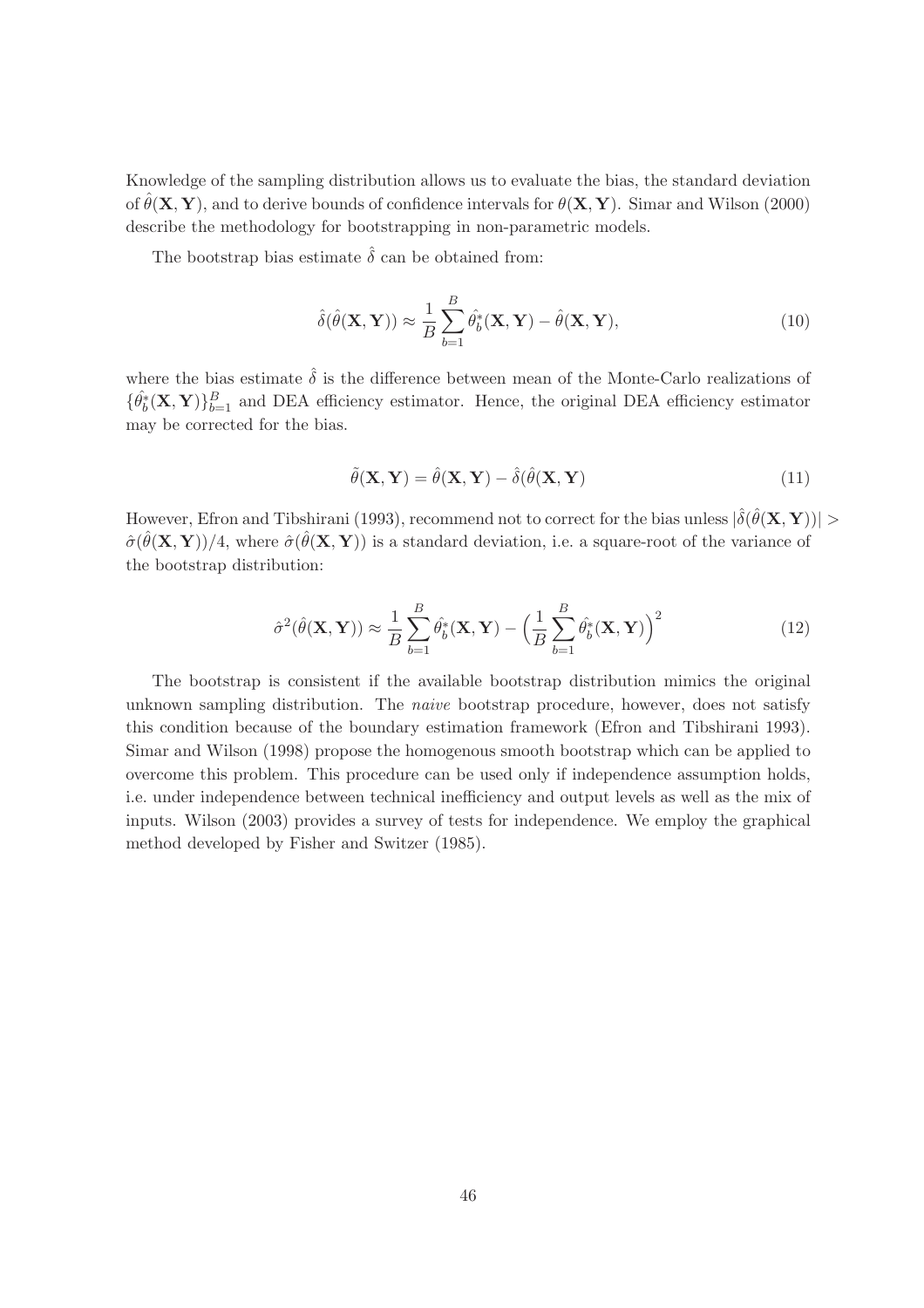# B Data and results

![](_page_46_Figure_1.jpeg)

Figure A1. Districts administered by municipalities of extended scope in the Czech Republic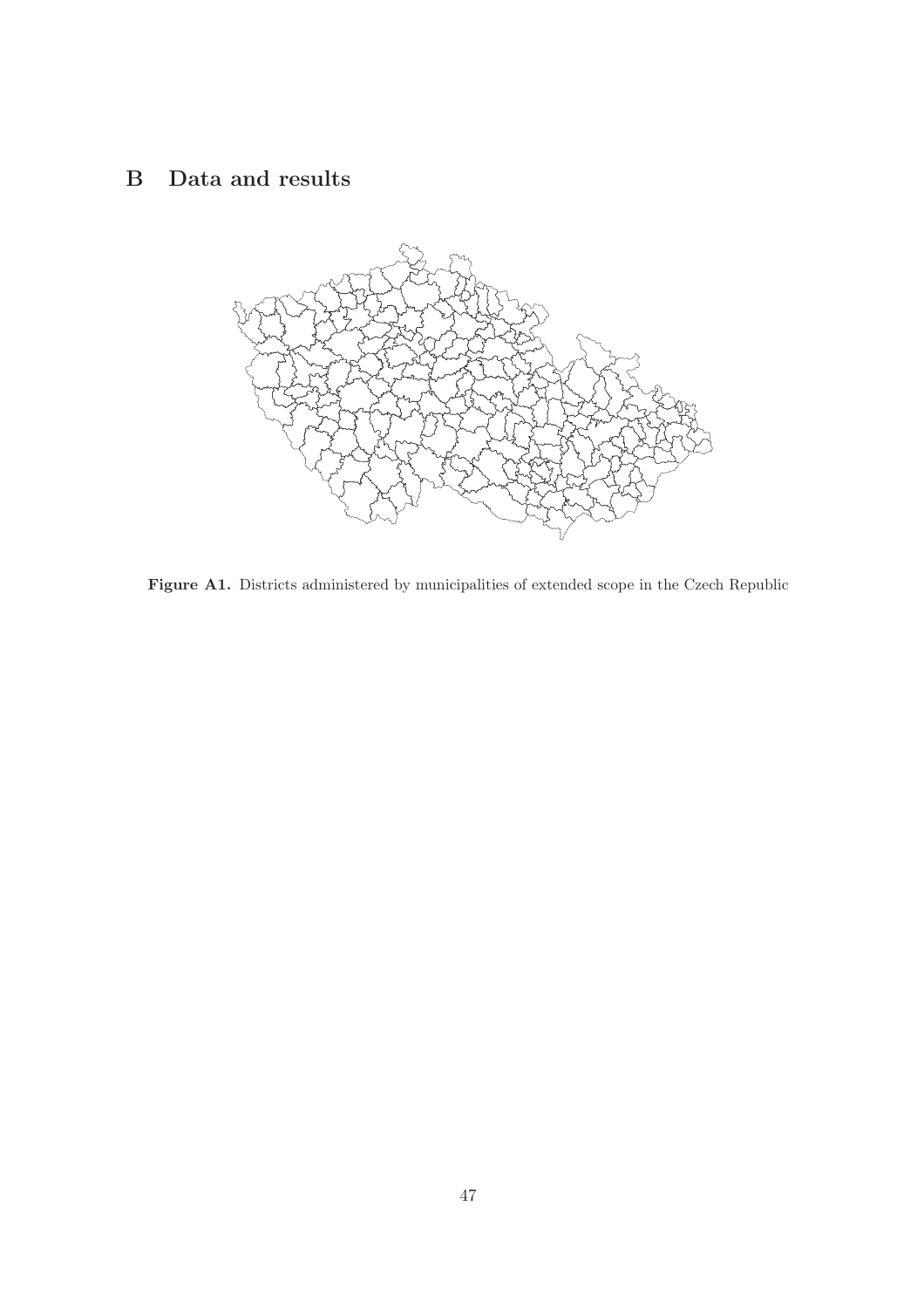Table A1. List of municipalities

| Benešov<br>69<br>Litoměřice<br>137 Boskovice<br>1<br>$\overline{2}$<br>70<br>Litvínov<br>Beroun<br>138 Břeclav<br>3<br>Brandýs nad Labem-Stará Boleslav 71<br>Louny<br>139 Bučovice<br>Čáslav<br>72<br>Lovosice<br>140 Hodonín<br>4<br>73<br>Cernošice<br>5<br>Most<br>141 Hustopeče<br>Ceský Brod<br>74<br>142 Ivančice<br>Podbořany<br>6<br>75<br>7<br>Dobříš<br>Roudnice nad Labem<br>143 Kuřim<br>76<br>8<br>Hořovice<br>Rumburk<br>144 Kyjov<br>77<br>9<br>145 Mikulov<br>Kladno<br>Teplice<br>Ústí nad Labem<br>78<br>146 Moravský Krumlov<br>10 Kolín<br>79<br>11 Kralupy nad Vltavou<br>Varnsdorf<br>147 Pohořelice<br>Žatec<br>80<br>148 Rosice<br>12 Kutná Hora<br>149 Slavkov u Brna<br>81<br>Ceská Lípa<br>13 Lysá nad Labem<br>82<br>150 Šlapanice<br>14 Mělník<br>Frýdlant<br>83<br>Jablonec nad Nisou<br>15 Mladá Boleslav<br>151 Tišnov<br>84<br>16 Mnichovo Hradiště<br>Jilemnice<br>152 Veselí nad Moravou<br>85<br>17 Neratovice<br>Liberec<br>153 Vyškov<br>154 Znojmo<br>86<br>18 Nymburk<br>Nový Bor<br>155 Židlochovice<br>19 Poděbrady<br>87<br>Semily<br>88<br>20 Příbram<br>Tanvald<br>156 Hranice<br>89<br>21 Rakovník<br>157 Jeseník<br>Turnov<br>22 Říčany<br>90<br>Železný Brod<br>158 Konice<br>91<br>23 Sedlčany<br><b>Broumov</b><br>159 Lipník nad Bečvou<br>92<br>Dobruška<br>160 Litovel<br>24 Slaný<br>93<br>161 Mohelnice<br>25 Vlašim<br>Dvůr Králové nad Labem<br>94<br>26 Votice<br>162 Olomouc<br>Hořice<br>95<br>27 Blatná<br>Hradec Králové<br>163 Prostějov<br>28 České Budějovice<br>96<br>164 Přerov<br>Jaroměř<br>165 Sternberk<br>29 Český Krumlov<br>97<br>Jičín<br>166 Šumperk<br>98<br>30 Dačice<br>Kostelec nad Orlicí<br>31 Jindřichův Hradec<br>99<br>Náchod<br>167 Uničov<br>100<br>168 Zábřeh<br>32 Kaplice<br>Nová Paka<br>33 Milevsko<br>101<br>Nové Město nad Metují<br>169 Bystřice pod Hostýnem<br>34 Písek<br>102<br>Nový Bydžov<br>170 Holešov<br>35 Prachatice<br>103<br>Rychnov nad Kněznou<br>171 Kroměříž<br>104<br>36 Soběslav<br>Trutnov<br>172 Luhačovice<br>105<br>Vrchlabí<br>37 Strakonice<br>173 Otrokovice<br>106<br>Ceská Třebová<br>38 Tábor<br>174 Rožnov pod Radhoštěm<br>39 Trhové Sviny<br>107<br>Hlinsko<br>175 Uherské Hradiště<br>40 Třeboň<br>108<br>Holice<br>176 Uherský Brod<br>41 Týn nad Vltavou<br>109<br>Chrudim<br>177 Valašské Klobouky<br>42 Vimperk<br>110<br>Králíky<br>178 Valašské Meziříčí<br>43 Vodňany<br>111<br>Lanškroun<br>179 Vizovice<br>44 Blovice<br>112<br>180 Vsetín<br>Litomyšl<br>45 Domažlice<br>113<br>Moravská Třebová<br>181 Zlín<br>46 Horaždovice<br>182 Bílovec<br>114 Pardubice<br>47 Horšovský Týn<br>115 Polička<br>183 Bohumín<br>48 Klatovy<br>116 Přelouč<br>184 Bruntál<br>185 Český Těšín<br>49 Kralovice<br>117<br>Svitavy<br>1185 Ústí nad Orlicí<br>$186\,$ Frenštát pod Radhoštěm<br>50 Nepomuk<br>51 Nýřany<br>119 Vysoké Mýto<br>187 Frýdek-Místek<br>52 Přeštice<br>120<br>Zamberk<br>188 Frýdlant nad Ostravicí<br>121<br>Bystřice nad Pernštejnem<br>189 Havířov<br>53 Rokycany<br>122 Havlíčkův Brod<br>190 Hlučín<br>54 Stod<br>123 Humpolec<br>55 Stříbro<br>191 Jablunkov<br>124 Chotěboř<br>56 Sušice<br>192 Karviná<br>125<br>57 Tachov<br>193 Kopřivnice<br>Jihlava<br>$58A\check{s}$<br>126 Moravské Budějovice<br>194 Kravaře<br>59 Cheb<br>127 Náměšť nad Oslavou<br>195 Krnov<br>128<br>60 Karlovy Vary<br>Nové Město na Moravě<br>196 Nový Jičín<br>129<br>61 Kraslice<br>Pacov<br>$197 \text{ Odry}$<br>130<br>Pelhřimov<br>198 Opava<br>62 Mariánské Lázně<br>131<br>63 Ostrov<br>Světlá nad Sázavou<br>199 Orlová<br>132<br>64 Sokolov<br>200 Rýmařov<br>Telč<br>133<br>65 Bílina<br>201 Třinec<br>Třebíč<br>66 Děčín<br>134<br>Velké Meziříčí<br>202 Vítkov<br>67 Chomutov<br>135<br>Zdár nad Sázavou<br>136<br>68 Kadaň<br><b>Blansko</b> |  |  |  |
|------------------------------------------------------------------------------------------------------------------------------------------------------------------------------------------------------------------------------------------------------------------------------------------------------------------------------------------------------------------------------------------------------------------------------------------------------------------------------------------------------------------------------------------------------------------------------------------------------------------------------------------------------------------------------------------------------------------------------------------------------------------------------------------------------------------------------------------------------------------------------------------------------------------------------------------------------------------------------------------------------------------------------------------------------------------------------------------------------------------------------------------------------------------------------------------------------------------------------------------------------------------------------------------------------------------------------------------------------------------------------------------------------------------------------------------------------------------------------------------------------------------------------------------------------------------------------------------------------------------------------------------------------------------------------------------------------------------------------------------------------------------------------------------------------------------------------------------------------------------------------------------------------------------------------------------------------------------------------------------------------------------------------------------------------------------------------------------------------------------------------------------------------------------------------------------------------------------------------------------------------------------------------------------------------------------------------------------------------------------------------------------------------------------------------------------------------------------------------------------------------------------------------------------------------------------------------------------------------------------------------------------------------------------------------------------------------------------------------------------------------------------------------------------------------------------------------------------------------------------------------------------------------------------------------------------------------------------------------------------------------------------------------------------------------------------------------------------------------------------------------------------------------------------------------------------------------------------------------------------------------------------------------------------------------------------------------------------------------------------------------------------------------------------------------------------------------------------------------------------------------------------------------------------------------------------------------------------------------------------------------------------------------------------------------------------------------------------------------------------------------------------------------------------------------|--|--|--|
|                                                                                                                                                                                                                                                                                                                                                                                                                                                                                                                                                                                                                                                                                                                                                                                                                                                                                                                                                                                                                                                                                                                                                                                                                                                                                                                                                                                                                                                                                                                                                                                                                                                                                                                                                                                                                                                                                                                                                                                                                                                                                                                                                                                                                                                                                                                                                                                                                                                                                                                                                                                                                                                                                                                                                                                                                                                                                                                                                                                                                                                                                                                                                                                                                                                                                                                                                                                                                                                                                                                                                                                                                                                                                                                                                                                                      |  |  |  |
|                                                                                                                                                                                                                                                                                                                                                                                                                                                                                                                                                                                                                                                                                                                                                                                                                                                                                                                                                                                                                                                                                                                                                                                                                                                                                                                                                                                                                                                                                                                                                                                                                                                                                                                                                                                                                                                                                                                                                                                                                                                                                                                                                                                                                                                                                                                                                                                                                                                                                                                                                                                                                                                                                                                                                                                                                                                                                                                                                                                                                                                                                                                                                                                                                                                                                                                                                                                                                                                                                                                                                                                                                                                                                                                                                                                                      |  |  |  |
|                                                                                                                                                                                                                                                                                                                                                                                                                                                                                                                                                                                                                                                                                                                                                                                                                                                                                                                                                                                                                                                                                                                                                                                                                                                                                                                                                                                                                                                                                                                                                                                                                                                                                                                                                                                                                                                                                                                                                                                                                                                                                                                                                                                                                                                                                                                                                                                                                                                                                                                                                                                                                                                                                                                                                                                                                                                                                                                                                                                                                                                                                                                                                                                                                                                                                                                                                                                                                                                                                                                                                                                                                                                                                                                                                                                                      |  |  |  |
|                                                                                                                                                                                                                                                                                                                                                                                                                                                                                                                                                                                                                                                                                                                                                                                                                                                                                                                                                                                                                                                                                                                                                                                                                                                                                                                                                                                                                                                                                                                                                                                                                                                                                                                                                                                                                                                                                                                                                                                                                                                                                                                                                                                                                                                                                                                                                                                                                                                                                                                                                                                                                                                                                                                                                                                                                                                                                                                                                                                                                                                                                                                                                                                                                                                                                                                                                                                                                                                                                                                                                                                                                                                                                                                                                                                                      |  |  |  |
|                                                                                                                                                                                                                                                                                                                                                                                                                                                                                                                                                                                                                                                                                                                                                                                                                                                                                                                                                                                                                                                                                                                                                                                                                                                                                                                                                                                                                                                                                                                                                                                                                                                                                                                                                                                                                                                                                                                                                                                                                                                                                                                                                                                                                                                                                                                                                                                                                                                                                                                                                                                                                                                                                                                                                                                                                                                                                                                                                                                                                                                                                                                                                                                                                                                                                                                                                                                                                                                                                                                                                                                                                                                                                                                                                                                                      |  |  |  |
|                                                                                                                                                                                                                                                                                                                                                                                                                                                                                                                                                                                                                                                                                                                                                                                                                                                                                                                                                                                                                                                                                                                                                                                                                                                                                                                                                                                                                                                                                                                                                                                                                                                                                                                                                                                                                                                                                                                                                                                                                                                                                                                                                                                                                                                                                                                                                                                                                                                                                                                                                                                                                                                                                                                                                                                                                                                                                                                                                                                                                                                                                                                                                                                                                                                                                                                                                                                                                                                                                                                                                                                                                                                                                                                                                                                                      |  |  |  |
|                                                                                                                                                                                                                                                                                                                                                                                                                                                                                                                                                                                                                                                                                                                                                                                                                                                                                                                                                                                                                                                                                                                                                                                                                                                                                                                                                                                                                                                                                                                                                                                                                                                                                                                                                                                                                                                                                                                                                                                                                                                                                                                                                                                                                                                                                                                                                                                                                                                                                                                                                                                                                                                                                                                                                                                                                                                                                                                                                                                                                                                                                                                                                                                                                                                                                                                                                                                                                                                                                                                                                                                                                                                                                                                                                                                                      |  |  |  |
|                                                                                                                                                                                                                                                                                                                                                                                                                                                                                                                                                                                                                                                                                                                                                                                                                                                                                                                                                                                                                                                                                                                                                                                                                                                                                                                                                                                                                                                                                                                                                                                                                                                                                                                                                                                                                                                                                                                                                                                                                                                                                                                                                                                                                                                                                                                                                                                                                                                                                                                                                                                                                                                                                                                                                                                                                                                                                                                                                                                                                                                                                                                                                                                                                                                                                                                                                                                                                                                                                                                                                                                                                                                                                                                                                                                                      |  |  |  |
|                                                                                                                                                                                                                                                                                                                                                                                                                                                                                                                                                                                                                                                                                                                                                                                                                                                                                                                                                                                                                                                                                                                                                                                                                                                                                                                                                                                                                                                                                                                                                                                                                                                                                                                                                                                                                                                                                                                                                                                                                                                                                                                                                                                                                                                                                                                                                                                                                                                                                                                                                                                                                                                                                                                                                                                                                                                                                                                                                                                                                                                                                                                                                                                                                                                                                                                                                                                                                                                                                                                                                                                                                                                                                                                                                                                                      |  |  |  |
|                                                                                                                                                                                                                                                                                                                                                                                                                                                                                                                                                                                                                                                                                                                                                                                                                                                                                                                                                                                                                                                                                                                                                                                                                                                                                                                                                                                                                                                                                                                                                                                                                                                                                                                                                                                                                                                                                                                                                                                                                                                                                                                                                                                                                                                                                                                                                                                                                                                                                                                                                                                                                                                                                                                                                                                                                                                                                                                                                                                                                                                                                                                                                                                                                                                                                                                                                                                                                                                                                                                                                                                                                                                                                                                                                                                                      |  |  |  |
|                                                                                                                                                                                                                                                                                                                                                                                                                                                                                                                                                                                                                                                                                                                                                                                                                                                                                                                                                                                                                                                                                                                                                                                                                                                                                                                                                                                                                                                                                                                                                                                                                                                                                                                                                                                                                                                                                                                                                                                                                                                                                                                                                                                                                                                                                                                                                                                                                                                                                                                                                                                                                                                                                                                                                                                                                                                                                                                                                                                                                                                                                                                                                                                                                                                                                                                                                                                                                                                                                                                                                                                                                                                                                                                                                                                                      |  |  |  |
|                                                                                                                                                                                                                                                                                                                                                                                                                                                                                                                                                                                                                                                                                                                                                                                                                                                                                                                                                                                                                                                                                                                                                                                                                                                                                                                                                                                                                                                                                                                                                                                                                                                                                                                                                                                                                                                                                                                                                                                                                                                                                                                                                                                                                                                                                                                                                                                                                                                                                                                                                                                                                                                                                                                                                                                                                                                                                                                                                                                                                                                                                                                                                                                                                                                                                                                                                                                                                                                                                                                                                                                                                                                                                                                                                                                                      |  |  |  |
|                                                                                                                                                                                                                                                                                                                                                                                                                                                                                                                                                                                                                                                                                                                                                                                                                                                                                                                                                                                                                                                                                                                                                                                                                                                                                                                                                                                                                                                                                                                                                                                                                                                                                                                                                                                                                                                                                                                                                                                                                                                                                                                                                                                                                                                                                                                                                                                                                                                                                                                                                                                                                                                                                                                                                                                                                                                                                                                                                                                                                                                                                                                                                                                                                                                                                                                                                                                                                                                                                                                                                                                                                                                                                                                                                                                                      |  |  |  |
|                                                                                                                                                                                                                                                                                                                                                                                                                                                                                                                                                                                                                                                                                                                                                                                                                                                                                                                                                                                                                                                                                                                                                                                                                                                                                                                                                                                                                                                                                                                                                                                                                                                                                                                                                                                                                                                                                                                                                                                                                                                                                                                                                                                                                                                                                                                                                                                                                                                                                                                                                                                                                                                                                                                                                                                                                                                                                                                                                                                                                                                                                                                                                                                                                                                                                                                                                                                                                                                                                                                                                                                                                                                                                                                                                                                                      |  |  |  |
|                                                                                                                                                                                                                                                                                                                                                                                                                                                                                                                                                                                                                                                                                                                                                                                                                                                                                                                                                                                                                                                                                                                                                                                                                                                                                                                                                                                                                                                                                                                                                                                                                                                                                                                                                                                                                                                                                                                                                                                                                                                                                                                                                                                                                                                                                                                                                                                                                                                                                                                                                                                                                                                                                                                                                                                                                                                                                                                                                                                                                                                                                                                                                                                                                                                                                                                                                                                                                                                                                                                                                                                                                                                                                                                                                                                                      |  |  |  |
|                                                                                                                                                                                                                                                                                                                                                                                                                                                                                                                                                                                                                                                                                                                                                                                                                                                                                                                                                                                                                                                                                                                                                                                                                                                                                                                                                                                                                                                                                                                                                                                                                                                                                                                                                                                                                                                                                                                                                                                                                                                                                                                                                                                                                                                                                                                                                                                                                                                                                                                                                                                                                                                                                                                                                                                                                                                                                                                                                                                                                                                                                                                                                                                                                                                                                                                                                                                                                                                                                                                                                                                                                                                                                                                                                                                                      |  |  |  |
|                                                                                                                                                                                                                                                                                                                                                                                                                                                                                                                                                                                                                                                                                                                                                                                                                                                                                                                                                                                                                                                                                                                                                                                                                                                                                                                                                                                                                                                                                                                                                                                                                                                                                                                                                                                                                                                                                                                                                                                                                                                                                                                                                                                                                                                                                                                                                                                                                                                                                                                                                                                                                                                                                                                                                                                                                                                                                                                                                                                                                                                                                                                                                                                                                                                                                                                                                                                                                                                                                                                                                                                                                                                                                                                                                                                                      |  |  |  |
|                                                                                                                                                                                                                                                                                                                                                                                                                                                                                                                                                                                                                                                                                                                                                                                                                                                                                                                                                                                                                                                                                                                                                                                                                                                                                                                                                                                                                                                                                                                                                                                                                                                                                                                                                                                                                                                                                                                                                                                                                                                                                                                                                                                                                                                                                                                                                                                                                                                                                                                                                                                                                                                                                                                                                                                                                                                                                                                                                                                                                                                                                                                                                                                                                                                                                                                                                                                                                                                                                                                                                                                                                                                                                                                                                                                                      |  |  |  |
|                                                                                                                                                                                                                                                                                                                                                                                                                                                                                                                                                                                                                                                                                                                                                                                                                                                                                                                                                                                                                                                                                                                                                                                                                                                                                                                                                                                                                                                                                                                                                                                                                                                                                                                                                                                                                                                                                                                                                                                                                                                                                                                                                                                                                                                                                                                                                                                                                                                                                                                                                                                                                                                                                                                                                                                                                                                                                                                                                                                                                                                                                                                                                                                                                                                                                                                                                                                                                                                                                                                                                                                                                                                                                                                                                                                                      |  |  |  |
|                                                                                                                                                                                                                                                                                                                                                                                                                                                                                                                                                                                                                                                                                                                                                                                                                                                                                                                                                                                                                                                                                                                                                                                                                                                                                                                                                                                                                                                                                                                                                                                                                                                                                                                                                                                                                                                                                                                                                                                                                                                                                                                                                                                                                                                                                                                                                                                                                                                                                                                                                                                                                                                                                                                                                                                                                                                                                                                                                                                                                                                                                                                                                                                                                                                                                                                                                                                                                                                                                                                                                                                                                                                                                                                                                                                                      |  |  |  |
|                                                                                                                                                                                                                                                                                                                                                                                                                                                                                                                                                                                                                                                                                                                                                                                                                                                                                                                                                                                                                                                                                                                                                                                                                                                                                                                                                                                                                                                                                                                                                                                                                                                                                                                                                                                                                                                                                                                                                                                                                                                                                                                                                                                                                                                                                                                                                                                                                                                                                                                                                                                                                                                                                                                                                                                                                                                                                                                                                                                                                                                                                                                                                                                                                                                                                                                                                                                                                                                                                                                                                                                                                                                                                                                                                                                                      |  |  |  |
|                                                                                                                                                                                                                                                                                                                                                                                                                                                                                                                                                                                                                                                                                                                                                                                                                                                                                                                                                                                                                                                                                                                                                                                                                                                                                                                                                                                                                                                                                                                                                                                                                                                                                                                                                                                                                                                                                                                                                                                                                                                                                                                                                                                                                                                                                                                                                                                                                                                                                                                                                                                                                                                                                                                                                                                                                                                                                                                                                                                                                                                                                                                                                                                                                                                                                                                                                                                                                                                                                                                                                                                                                                                                                                                                                                                                      |  |  |  |
|                                                                                                                                                                                                                                                                                                                                                                                                                                                                                                                                                                                                                                                                                                                                                                                                                                                                                                                                                                                                                                                                                                                                                                                                                                                                                                                                                                                                                                                                                                                                                                                                                                                                                                                                                                                                                                                                                                                                                                                                                                                                                                                                                                                                                                                                                                                                                                                                                                                                                                                                                                                                                                                                                                                                                                                                                                                                                                                                                                                                                                                                                                                                                                                                                                                                                                                                                                                                                                                                                                                                                                                                                                                                                                                                                                                                      |  |  |  |
|                                                                                                                                                                                                                                                                                                                                                                                                                                                                                                                                                                                                                                                                                                                                                                                                                                                                                                                                                                                                                                                                                                                                                                                                                                                                                                                                                                                                                                                                                                                                                                                                                                                                                                                                                                                                                                                                                                                                                                                                                                                                                                                                                                                                                                                                                                                                                                                                                                                                                                                                                                                                                                                                                                                                                                                                                                                                                                                                                                                                                                                                                                                                                                                                                                                                                                                                                                                                                                                                                                                                                                                                                                                                                                                                                                                                      |  |  |  |
|                                                                                                                                                                                                                                                                                                                                                                                                                                                                                                                                                                                                                                                                                                                                                                                                                                                                                                                                                                                                                                                                                                                                                                                                                                                                                                                                                                                                                                                                                                                                                                                                                                                                                                                                                                                                                                                                                                                                                                                                                                                                                                                                                                                                                                                                                                                                                                                                                                                                                                                                                                                                                                                                                                                                                                                                                                                                                                                                                                                                                                                                                                                                                                                                                                                                                                                                                                                                                                                                                                                                                                                                                                                                                                                                                                                                      |  |  |  |
|                                                                                                                                                                                                                                                                                                                                                                                                                                                                                                                                                                                                                                                                                                                                                                                                                                                                                                                                                                                                                                                                                                                                                                                                                                                                                                                                                                                                                                                                                                                                                                                                                                                                                                                                                                                                                                                                                                                                                                                                                                                                                                                                                                                                                                                                                                                                                                                                                                                                                                                                                                                                                                                                                                                                                                                                                                                                                                                                                                                                                                                                                                                                                                                                                                                                                                                                                                                                                                                                                                                                                                                                                                                                                                                                                                                                      |  |  |  |
|                                                                                                                                                                                                                                                                                                                                                                                                                                                                                                                                                                                                                                                                                                                                                                                                                                                                                                                                                                                                                                                                                                                                                                                                                                                                                                                                                                                                                                                                                                                                                                                                                                                                                                                                                                                                                                                                                                                                                                                                                                                                                                                                                                                                                                                                                                                                                                                                                                                                                                                                                                                                                                                                                                                                                                                                                                                                                                                                                                                                                                                                                                                                                                                                                                                                                                                                                                                                                                                                                                                                                                                                                                                                                                                                                                                                      |  |  |  |
|                                                                                                                                                                                                                                                                                                                                                                                                                                                                                                                                                                                                                                                                                                                                                                                                                                                                                                                                                                                                                                                                                                                                                                                                                                                                                                                                                                                                                                                                                                                                                                                                                                                                                                                                                                                                                                                                                                                                                                                                                                                                                                                                                                                                                                                                                                                                                                                                                                                                                                                                                                                                                                                                                                                                                                                                                                                                                                                                                                                                                                                                                                                                                                                                                                                                                                                                                                                                                                                                                                                                                                                                                                                                                                                                                                                                      |  |  |  |
|                                                                                                                                                                                                                                                                                                                                                                                                                                                                                                                                                                                                                                                                                                                                                                                                                                                                                                                                                                                                                                                                                                                                                                                                                                                                                                                                                                                                                                                                                                                                                                                                                                                                                                                                                                                                                                                                                                                                                                                                                                                                                                                                                                                                                                                                                                                                                                                                                                                                                                                                                                                                                                                                                                                                                                                                                                                                                                                                                                                                                                                                                                                                                                                                                                                                                                                                                                                                                                                                                                                                                                                                                                                                                                                                                                                                      |  |  |  |
|                                                                                                                                                                                                                                                                                                                                                                                                                                                                                                                                                                                                                                                                                                                                                                                                                                                                                                                                                                                                                                                                                                                                                                                                                                                                                                                                                                                                                                                                                                                                                                                                                                                                                                                                                                                                                                                                                                                                                                                                                                                                                                                                                                                                                                                                                                                                                                                                                                                                                                                                                                                                                                                                                                                                                                                                                                                                                                                                                                                                                                                                                                                                                                                                                                                                                                                                                                                                                                                                                                                                                                                                                                                                                                                                                                                                      |  |  |  |
|                                                                                                                                                                                                                                                                                                                                                                                                                                                                                                                                                                                                                                                                                                                                                                                                                                                                                                                                                                                                                                                                                                                                                                                                                                                                                                                                                                                                                                                                                                                                                                                                                                                                                                                                                                                                                                                                                                                                                                                                                                                                                                                                                                                                                                                                                                                                                                                                                                                                                                                                                                                                                                                                                                                                                                                                                                                                                                                                                                                                                                                                                                                                                                                                                                                                                                                                                                                                                                                                                                                                                                                                                                                                                                                                                                                                      |  |  |  |
|                                                                                                                                                                                                                                                                                                                                                                                                                                                                                                                                                                                                                                                                                                                                                                                                                                                                                                                                                                                                                                                                                                                                                                                                                                                                                                                                                                                                                                                                                                                                                                                                                                                                                                                                                                                                                                                                                                                                                                                                                                                                                                                                                                                                                                                                                                                                                                                                                                                                                                                                                                                                                                                                                                                                                                                                                                                                                                                                                                                                                                                                                                                                                                                                                                                                                                                                                                                                                                                                                                                                                                                                                                                                                                                                                                                                      |  |  |  |
|                                                                                                                                                                                                                                                                                                                                                                                                                                                                                                                                                                                                                                                                                                                                                                                                                                                                                                                                                                                                                                                                                                                                                                                                                                                                                                                                                                                                                                                                                                                                                                                                                                                                                                                                                                                                                                                                                                                                                                                                                                                                                                                                                                                                                                                                                                                                                                                                                                                                                                                                                                                                                                                                                                                                                                                                                                                                                                                                                                                                                                                                                                                                                                                                                                                                                                                                                                                                                                                                                                                                                                                                                                                                                                                                                                                                      |  |  |  |
|                                                                                                                                                                                                                                                                                                                                                                                                                                                                                                                                                                                                                                                                                                                                                                                                                                                                                                                                                                                                                                                                                                                                                                                                                                                                                                                                                                                                                                                                                                                                                                                                                                                                                                                                                                                                                                                                                                                                                                                                                                                                                                                                                                                                                                                                                                                                                                                                                                                                                                                                                                                                                                                                                                                                                                                                                                                                                                                                                                                                                                                                                                                                                                                                                                                                                                                                                                                                                                                                                                                                                                                                                                                                                                                                                                                                      |  |  |  |
|                                                                                                                                                                                                                                                                                                                                                                                                                                                                                                                                                                                                                                                                                                                                                                                                                                                                                                                                                                                                                                                                                                                                                                                                                                                                                                                                                                                                                                                                                                                                                                                                                                                                                                                                                                                                                                                                                                                                                                                                                                                                                                                                                                                                                                                                                                                                                                                                                                                                                                                                                                                                                                                                                                                                                                                                                                                                                                                                                                                                                                                                                                                                                                                                                                                                                                                                                                                                                                                                                                                                                                                                                                                                                                                                                                                                      |  |  |  |
|                                                                                                                                                                                                                                                                                                                                                                                                                                                                                                                                                                                                                                                                                                                                                                                                                                                                                                                                                                                                                                                                                                                                                                                                                                                                                                                                                                                                                                                                                                                                                                                                                                                                                                                                                                                                                                                                                                                                                                                                                                                                                                                                                                                                                                                                                                                                                                                                                                                                                                                                                                                                                                                                                                                                                                                                                                                                                                                                                                                                                                                                                                                                                                                                                                                                                                                                                                                                                                                                                                                                                                                                                                                                                                                                                                                                      |  |  |  |
|                                                                                                                                                                                                                                                                                                                                                                                                                                                                                                                                                                                                                                                                                                                                                                                                                                                                                                                                                                                                                                                                                                                                                                                                                                                                                                                                                                                                                                                                                                                                                                                                                                                                                                                                                                                                                                                                                                                                                                                                                                                                                                                                                                                                                                                                                                                                                                                                                                                                                                                                                                                                                                                                                                                                                                                                                                                                                                                                                                                                                                                                                                                                                                                                                                                                                                                                                                                                                                                                                                                                                                                                                                                                                                                                                                                                      |  |  |  |
|                                                                                                                                                                                                                                                                                                                                                                                                                                                                                                                                                                                                                                                                                                                                                                                                                                                                                                                                                                                                                                                                                                                                                                                                                                                                                                                                                                                                                                                                                                                                                                                                                                                                                                                                                                                                                                                                                                                                                                                                                                                                                                                                                                                                                                                                                                                                                                                                                                                                                                                                                                                                                                                                                                                                                                                                                                                                                                                                                                                                                                                                                                                                                                                                                                                                                                                                                                                                                                                                                                                                                                                                                                                                                                                                                                                                      |  |  |  |
|                                                                                                                                                                                                                                                                                                                                                                                                                                                                                                                                                                                                                                                                                                                                                                                                                                                                                                                                                                                                                                                                                                                                                                                                                                                                                                                                                                                                                                                                                                                                                                                                                                                                                                                                                                                                                                                                                                                                                                                                                                                                                                                                                                                                                                                                                                                                                                                                                                                                                                                                                                                                                                                                                                                                                                                                                                                                                                                                                                                                                                                                                                                                                                                                                                                                                                                                                                                                                                                                                                                                                                                                                                                                                                                                                                                                      |  |  |  |
|                                                                                                                                                                                                                                                                                                                                                                                                                                                                                                                                                                                                                                                                                                                                                                                                                                                                                                                                                                                                                                                                                                                                                                                                                                                                                                                                                                                                                                                                                                                                                                                                                                                                                                                                                                                                                                                                                                                                                                                                                                                                                                                                                                                                                                                                                                                                                                                                                                                                                                                                                                                                                                                                                                                                                                                                                                                                                                                                                                                                                                                                                                                                                                                                                                                                                                                                                                                                                                                                                                                                                                                                                                                                                                                                                                                                      |  |  |  |
|                                                                                                                                                                                                                                                                                                                                                                                                                                                                                                                                                                                                                                                                                                                                                                                                                                                                                                                                                                                                                                                                                                                                                                                                                                                                                                                                                                                                                                                                                                                                                                                                                                                                                                                                                                                                                                                                                                                                                                                                                                                                                                                                                                                                                                                                                                                                                                                                                                                                                                                                                                                                                                                                                                                                                                                                                                                                                                                                                                                                                                                                                                                                                                                                                                                                                                                                                                                                                                                                                                                                                                                                                                                                                                                                                                                                      |  |  |  |
|                                                                                                                                                                                                                                                                                                                                                                                                                                                                                                                                                                                                                                                                                                                                                                                                                                                                                                                                                                                                                                                                                                                                                                                                                                                                                                                                                                                                                                                                                                                                                                                                                                                                                                                                                                                                                                                                                                                                                                                                                                                                                                                                                                                                                                                                                                                                                                                                                                                                                                                                                                                                                                                                                                                                                                                                                                                                                                                                                                                                                                                                                                                                                                                                                                                                                                                                                                                                                                                                                                                                                                                                                                                                                                                                                                                                      |  |  |  |
|                                                                                                                                                                                                                                                                                                                                                                                                                                                                                                                                                                                                                                                                                                                                                                                                                                                                                                                                                                                                                                                                                                                                                                                                                                                                                                                                                                                                                                                                                                                                                                                                                                                                                                                                                                                                                                                                                                                                                                                                                                                                                                                                                                                                                                                                                                                                                                                                                                                                                                                                                                                                                                                                                                                                                                                                                                                                                                                                                                                                                                                                                                                                                                                                                                                                                                                                                                                                                                                                                                                                                                                                                                                                                                                                                                                                      |  |  |  |
|                                                                                                                                                                                                                                                                                                                                                                                                                                                                                                                                                                                                                                                                                                                                                                                                                                                                                                                                                                                                                                                                                                                                                                                                                                                                                                                                                                                                                                                                                                                                                                                                                                                                                                                                                                                                                                                                                                                                                                                                                                                                                                                                                                                                                                                                                                                                                                                                                                                                                                                                                                                                                                                                                                                                                                                                                                                                                                                                                                                                                                                                                                                                                                                                                                                                                                                                                                                                                                                                                                                                                                                                                                                                                                                                                                                                      |  |  |  |
|                                                                                                                                                                                                                                                                                                                                                                                                                                                                                                                                                                                                                                                                                                                                                                                                                                                                                                                                                                                                                                                                                                                                                                                                                                                                                                                                                                                                                                                                                                                                                                                                                                                                                                                                                                                                                                                                                                                                                                                                                                                                                                                                                                                                                                                                                                                                                                                                                                                                                                                                                                                                                                                                                                                                                                                                                                                                                                                                                                                                                                                                                                                                                                                                                                                                                                                                                                                                                                                                                                                                                                                                                                                                                                                                                                                                      |  |  |  |
|                                                                                                                                                                                                                                                                                                                                                                                                                                                                                                                                                                                                                                                                                                                                                                                                                                                                                                                                                                                                                                                                                                                                                                                                                                                                                                                                                                                                                                                                                                                                                                                                                                                                                                                                                                                                                                                                                                                                                                                                                                                                                                                                                                                                                                                                                                                                                                                                                                                                                                                                                                                                                                                                                                                                                                                                                                                                                                                                                                                                                                                                                                                                                                                                                                                                                                                                                                                                                                                                                                                                                                                                                                                                                                                                                                                                      |  |  |  |
|                                                                                                                                                                                                                                                                                                                                                                                                                                                                                                                                                                                                                                                                                                                                                                                                                                                                                                                                                                                                                                                                                                                                                                                                                                                                                                                                                                                                                                                                                                                                                                                                                                                                                                                                                                                                                                                                                                                                                                                                                                                                                                                                                                                                                                                                                                                                                                                                                                                                                                                                                                                                                                                                                                                                                                                                                                                                                                                                                                                                                                                                                                                                                                                                                                                                                                                                                                                                                                                                                                                                                                                                                                                                                                                                                                                                      |  |  |  |
|                                                                                                                                                                                                                                                                                                                                                                                                                                                                                                                                                                                                                                                                                                                                                                                                                                                                                                                                                                                                                                                                                                                                                                                                                                                                                                                                                                                                                                                                                                                                                                                                                                                                                                                                                                                                                                                                                                                                                                                                                                                                                                                                                                                                                                                                                                                                                                                                                                                                                                                                                                                                                                                                                                                                                                                                                                                                                                                                                                                                                                                                                                                                                                                                                                                                                                                                                                                                                                                                                                                                                                                                                                                                                                                                                                                                      |  |  |  |
|                                                                                                                                                                                                                                                                                                                                                                                                                                                                                                                                                                                                                                                                                                                                                                                                                                                                                                                                                                                                                                                                                                                                                                                                                                                                                                                                                                                                                                                                                                                                                                                                                                                                                                                                                                                                                                                                                                                                                                                                                                                                                                                                                                                                                                                                                                                                                                                                                                                                                                                                                                                                                                                                                                                                                                                                                                                                                                                                                                                                                                                                                                                                                                                                                                                                                                                                                                                                                                                                                                                                                                                                                                                                                                                                                                                                      |  |  |  |
|                                                                                                                                                                                                                                                                                                                                                                                                                                                                                                                                                                                                                                                                                                                                                                                                                                                                                                                                                                                                                                                                                                                                                                                                                                                                                                                                                                                                                                                                                                                                                                                                                                                                                                                                                                                                                                                                                                                                                                                                                                                                                                                                                                                                                                                                                                                                                                                                                                                                                                                                                                                                                                                                                                                                                                                                                                                                                                                                                                                                                                                                                                                                                                                                                                                                                                                                                                                                                                                                                                                                                                                                                                                                                                                                                                                                      |  |  |  |
|                                                                                                                                                                                                                                                                                                                                                                                                                                                                                                                                                                                                                                                                                                                                                                                                                                                                                                                                                                                                                                                                                                                                                                                                                                                                                                                                                                                                                                                                                                                                                                                                                                                                                                                                                                                                                                                                                                                                                                                                                                                                                                                                                                                                                                                                                                                                                                                                                                                                                                                                                                                                                                                                                                                                                                                                                                                                                                                                                                                                                                                                                                                                                                                                                                                                                                                                                                                                                                                                                                                                                                                                                                                                                                                                                                                                      |  |  |  |
|                                                                                                                                                                                                                                                                                                                                                                                                                                                                                                                                                                                                                                                                                                                                                                                                                                                                                                                                                                                                                                                                                                                                                                                                                                                                                                                                                                                                                                                                                                                                                                                                                                                                                                                                                                                                                                                                                                                                                                                                                                                                                                                                                                                                                                                                                                                                                                                                                                                                                                                                                                                                                                                                                                                                                                                                                                                                                                                                                                                                                                                                                                                                                                                                                                                                                                                                                                                                                                                                                                                                                                                                                                                                                                                                                                                                      |  |  |  |
|                                                                                                                                                                                                                                                                                                                                                                                                                                                                                                                                                                                                                                                                                                                                                                                                                                                                                                                                                                                                                                                                                                                                                                                                                                                                                                                                                                                                                                                                                                                                                                                                                                                                                                                                                                                                                                                                                                                                                                                                                                                                                                                                                                                                                                                                                                                                                                                                                                                                                                                                                                                                                                                                                                                                                                                                                                                                                                                                                                                                                                                                                                                                                                                                                                                                                                                                                                                                                                                                                                                                                                                                                                                                                                                                                                                                      |  |  |  |
|                                                                                                                                                                                                                                                                                                                                                                                                                                                                                                                                                                                                                                                                                                                                                                                                                                                                                                                                                                                                                                                                                                                                                                                                                                                                                                                                                                                                                                                                                                                                                                                                                                                                                                                                                                                                                                                                                                                                                                                                                                                                                                                                                                                                                                                                                                                                                                                                                                                                                                                                                                                                                                                                                                                                                                                                                                                                                                                                                                                                                                                                                                                                                                                                                                                                                                                                                                                                                                                                                                                                                                                                                                                                                                                                                                                                      |  |  |  |
|                                                                                                                                                                                                                                                                                                                                                                                                                                                                                                                                                                                                                                                                                                                                                                                                                                                                                                                                                                                                                                                                                                                                                                                                                                                                                                                                                                                                                                                                                                                                                                                                                                                                                                                                                                                                                                                                                                                                                                                                                                                                                                                                                                                                                                                                                                                                                                                                                                                                                                                                                                                                                                                                                                                                                                                                                                                                                                                                                                                                                                                                                                                                                                                                                                                                                                                                                                                                                                                                                                                                                                                                                                                                                                                                                                                                      |  |  |  |
|                                                                                                                                                                                                                                                                                                                                                                                                                                                                                                                                                                                                                                                                                                                                                                                                                                                                                                                                                                                                                                                                                                                                                                                                                                                                                                                                                                                                                                                                                                                                                                                                                                                                                                                                                                                                                                                                                                                                                                                                                                                                                                                                                                                                                                                                                                                                                                                                                                                                                                                                                                                                                                                                                                                                                                                                                                                                                                                                                                                                                                                                                                                                                                                                                                                                                                                                                                                                                                                                                                                                                                                                                                                                                                                                                                                                      |  |  |  |
|                                                                                                                                                                                                                                                                                                                                                                                                                                                                                                                                                                                                                                                                                                                                                                                                                                                                                                                                                                                                                                                                                                                                                                                                                                                                                                                                                                                                                                                                                                                                                                                                                                                                                                                                                                                                                                                                                                                                                                                                                                                                                                                                                                                                                                                                                                                                                                                                                                                                                                                                                                                                                                                                                                                                                                                                                                                                                                                                                                                                                                                                                                                                                                                                                                                                                                                                                                                                                                                                                                                                                                                                                                                                                                                                                                                                      |  |  |  |
|                                                                                                                                                                                                                                                                                                                                                                                                                                                                                                                                                                                                                                                                                                                                                                                                                                                                                                                                                                                                                                                                                                                                                                                                                                                                                                                                                                                                                                                                                                                                                                                                                                                                                                                                                                                                                                                                                                                                                                                                                                                                                                                                                                                                                                                                                                                                                                                                                                                                                                                                                                                                                                                                                                                                                                                                                                                                                                                                                                                                                                                                                                                                                                                                                                                                                                                                                                                                                                                                                                                                                                                                                                                                                                                                                                                                      |  |  |  |
|                                                                                                                                                                                                                                                                                                                                                                                                                                                                                                                                                                                                                                                                                                                                                                                                                                                                                                                                                                                                                                                                                                                                                                                                                                                                                                                                                                                                                                                                                                                                                                                                                                                                                                                                                                                                                                                                                                                                                                                                                                                                                                                                                                                                                                                                                                                                                                                                                                                                                                                                                                                                                                                                                                                                                                                                                                                                                                                                                                                                                                                                                                                                                                                                                                                                                                                                                                                                                                                                                                                                                                                                                                                                                                                                                                                                      |  |  |  |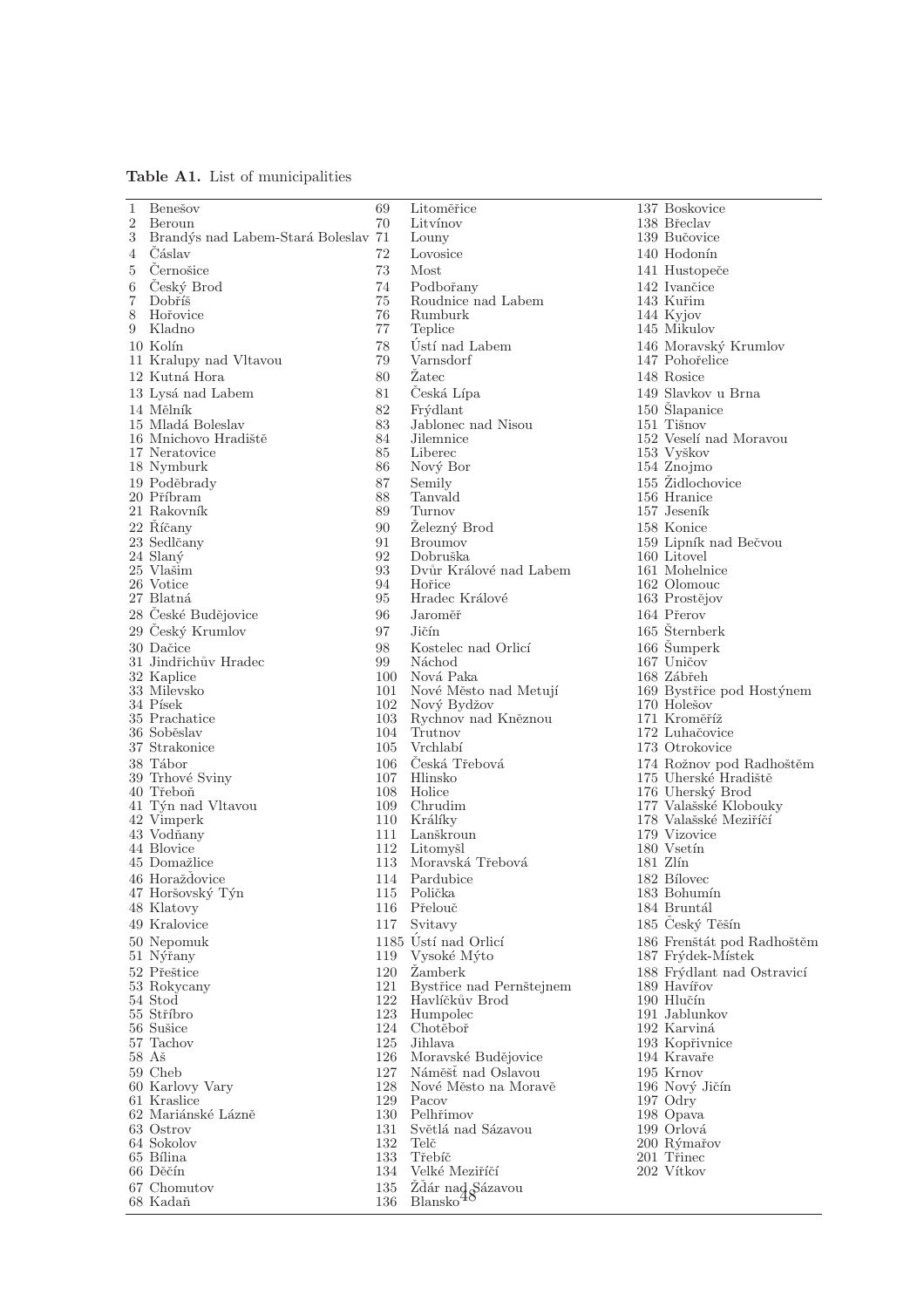| י דוד<br>$-0.071$                                             | nennen samme om nammenn                   |                         |           | equipment of the Row Royal Source of the Source of the Source of the Source of the Source of the Source of the Source of the Source of the Source of the Source of the Source of the Source of the Source of the Source of the |                                                                                                                                              |                                                                                                                                                                                                                                             |
|---------------------------------------------------------------|-------------------------------------------|-------------------------|-----------|--------------------------------------------------------------------------------------------------------------------------------------------------------------------------------------------------------------------------------|----------------------------------------------------------------------------------------------------------------------------------------------|---------------------------------------------------------------------------------------------------------------------------------------------------------------------------------------------------------------------------------------------|
| Authors                                                       | Country                                   | $\overline{\mathsf{X}}$ | Period    | Method(s)                                                                                                                                                                                                                      | Inputs                                                                                                                                       | Outputs                                                                                                                                                                                                                                     |
| and Fer-<br>nandes (2008)<br>Afonso                           | Portugal                                  | 278                     | 2001      | <b>DEA</b>                                                                                                                                                                                                                     | Total expenditures<br>per capita                                                                                                             | waste, licenses for building construction, length of<br>Old people, no. of schools, school enrolment, share<br>of library users in population, water supply, solid<br>roads per population                                                  |
| Arcelus et al.<br>(2007)                                      | Navarre region<br>Spain:                  | 263                     | 1998-2001 | SFA BC                                                                                                                                                                                                                         | Total current<br>expenditures                                                                                                                | Area, total population, share of old people,<br>dwellings, index measuring the scarcity in the pro-<br>vision of municipal services, time trend                                                                                             |
| $_{\rm et}$<br>Balaguer-Coll<br>al. (2007)                    | Valencian region<br>Spain:                | 414                     | 1995      | DEA, FDH                                                                                                                                                                                                                       | expenditure on goods<br>$cur-$<br>rent transfers, capital<br>transfers, capital ex-<br>Wages and salaries,<br>services,<br>penditures<br>and | Population, no. of lighting points, tons of waste,<br>street infrastructure area, public parks area, qual-<br>ity services (good, average, bad)                                                                                             |
| and<br>Kerstens (1996)<br>Borger<br>$\mathbb{D}^{\mathsf{e}}$ | Belgium                                   | 589                     | 1985      | DEA, FDH,<br>SFA, COLS                                                                                                                                                                                                         | Total current<br>expenditures                                                                                                                | lic recreational facilities, population, share of old<br>No. of beneficiaries of minimal subsistence grants,<br>students in local primary schools, surface of pub-<br>people                                                                |
| Geys et al. (2010)                                            | Wurtenberg<br>Germany:<br>Baden-          | 1021                    | 2001      | SFA BC                                                                                                                                                                                                                         | Total current<br>expenditures                                                                                                                | Students in local public schools, kindergartens,<br>tion, old people, no. of employees paying social<br>surface of public recreational facilities, popula-<br>security contributions                                                        |
| Geys and Moesen<br>(2009)                                     | Belgium:<br>Flanders                      | 300                     | 2000      | <b>SFA BC</b>                                                                                                                                                                                                                  | tures on those issues<br>expendi-<br>for which we observe<br>government outputs<br>Current                                                   | recreational facilities, length of municipal roads,<br>Number of subsistence grant beneficiaries, number<br>of students in local primary schools, size of public<br>share of municipal waste collected through door-<br>to-door collections |
| Kalb (2010)                                                   | Wurtenberg<br>Germany:<br>Baden-          | 245                     | 1990-2004 | SFA BC                                                                                                                                                                                                                         | Total current<br>expenditures                                                                                                                | Students in public schools, population, share of<br>old people, number of employees covered by social<br>security, surface of public recovery areas                                                                                         |
| Vanden<br>Eeckaut<br>et al. (1993)                            | Wallone region<br>Belgium:                | 235                     | 1986      | DEA, FDH                                                                                                                                                                                                                       | Total current<br>expenditures                                                                                                                | Population, length of roads, old people, no. of<br>beneficiaries of minimal subsistence grants, no. of<br>crimes                                                                                                                            |
| least squares as COLS.                                        | Note: We denote the method developed by I |                         |           |                                                                                                                                                                                                                                | 3attese and Coelli (1995) as SFA BC, and corrected ordinary                                                                                  |                                                                                                                                                                                                                                             |

Table A2. Selected studies on comprehensive efficiency of local governments Table A2. Selected studies on comprehensive efficiency of local governments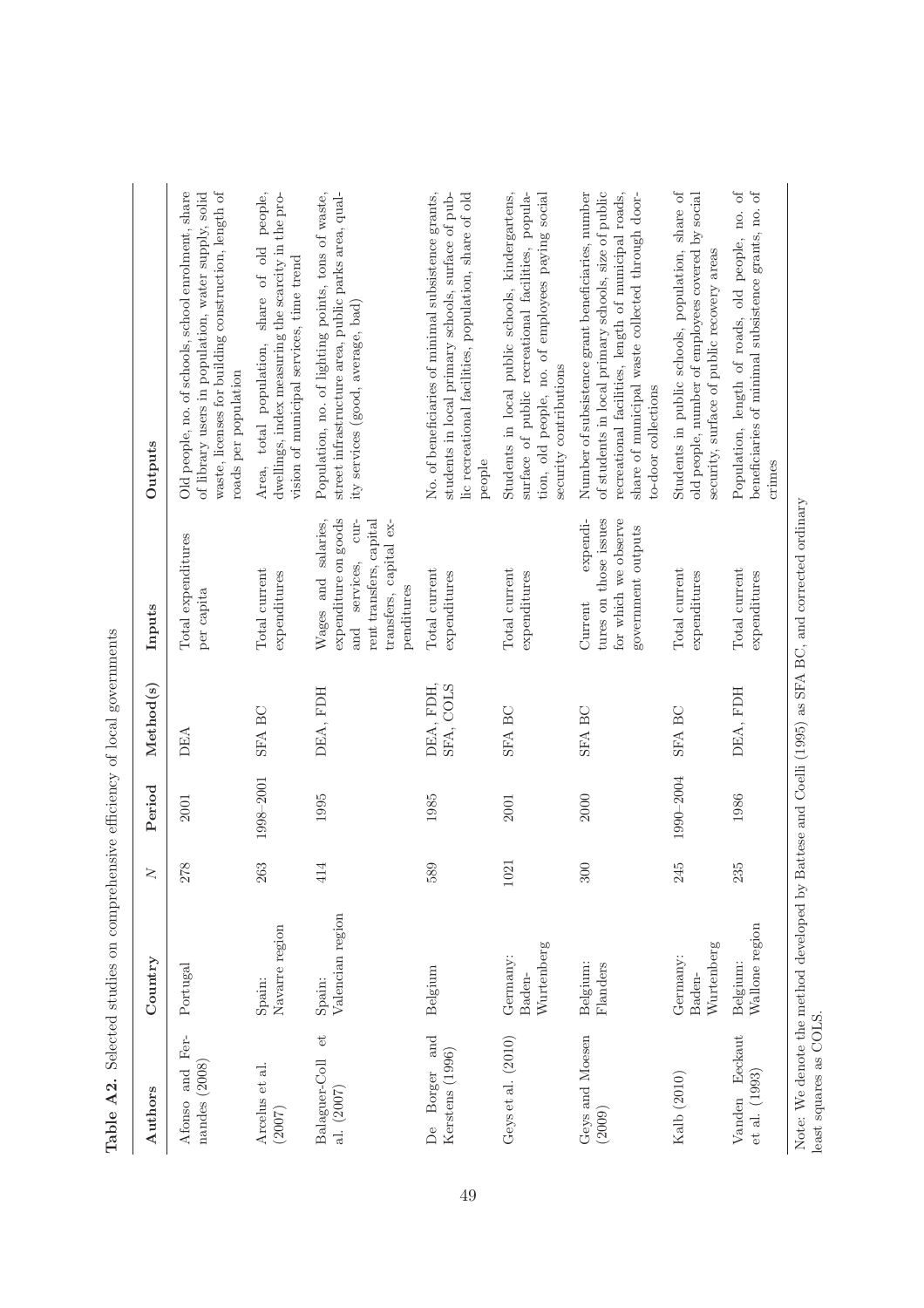|                                                                                                         | Source                       | Database                                                                                        | Web page                                                                                                    | Available                  | Note                                                                                                      |
|---------------------------------------------------------------------------------------------------------|------------------------------|-------------------------------------------------------------------------------------------------|-------------------------------------------------------------------------------------------------------------|----------------------------|-----------------------------------------------------------------------------------------------------------|
| Pupils in primary schools<br>and kindergartens                                                          | E                            | Aggregated data                                                                                 | http://stistko.uiv.cz/vo/                                                                                   | 2003-2008                  |                                                                                                           |
| Pupils entering secondary<br>schools $(\%)$                                                             | ΠE                           | Aggregated data                                                                                 | http://stistko.uiv.cz/vo/                                                                                   | $2005 - 2008$              | 2005-2008 average for 2003-2004                                                                           |
| Cultural facilities                                                                                     | CZSO                         | City and municipal<br>statistics (MOS)                                                          |                                                                                                             | 2003-2006                  | 2006 data for 2007-2008                                                                                   |
| and<br>Municipal museums<br>galleries                                                                   | MGA, munici-<br>pal websites | Catalog of museums<br>and galleries                                                             | http://www.cz-museums.cz/<br>$\text{amg/faces}/\text{adresar}/\text{arc}$                                   | Retrieved in 2009          | Same for 2003-2008                                                                                        |
| Objects in monuments re-<br>serve                                                                       | NIM                          | Monumnet                                                                                        | $\text{http://moment.npu.cz/}$<br>monumnet.php                                                              | 2003-2008                  | Objects in municipal monuments<br>reserves and zones                                                      |
| Sporting and recreational<br>area (ha)                                                                  | CZSO                         | <b>NOS</b>                                                                                      |                                                                                                             | 2006-2008                  | 2006 data for 2003-2005                                                                                   |
| Municipal waste (tons)                                                                                  | <b>NE</b>                    | <b>ISOH</b>                                                                                     | http://isoh.cenia.cz/groupisoh                                                                              | $2003 - 2008$              | Data for ORP districts adjusted for<br>population share of a municipality<br>in whole district population |
| Nature reserves                                                                                         | ANCLP                        | USOP                                                                                            | $\text{http://drusop.nature.cz/}$                                                                           | $2003 - 2008$              | Sum of national nature reserves, na-                                                                      |
|                                                                                                         |                              |                                                                                                 |                                                                                                             |                            | ture reserves, national nature mon-<br>uments and nature monuments                                        |
| Pollute area (ha)                                                                                       | CZSO                         | <b>NOS</b>                                                                                      |                                                                                                             | $2003 - 2008$              | Sum of arable land, built-up and<br>other area                                                            |
| Urban green area (ha)                                                                                   | CZSO                         | <b>NOS</b>                                                                                      |                                                                                                             | 2006-2008                  | 2006 data for 2003-2005                                                                                   |
| Built-up area (ha)<br>New dwellings                                                                     | CZSO<br>CZSO                 | NOS<br>NOS                                                                                      |                                                                                                             | $2003 - 2008$<br>2003-2008 |                                                                                                           |
| Businesses                                                                                              | CZSO                         | NOS<br>MOS                                                                                      |                                                                                                             | 2003-2008                  |                                                                                                           |
| Municipal roads (ha)                                                                                    | $\rm CZSO$                   |                                                                                                 |                                                                                                             | 2006-2008                  | 2006 data for 2003-2005                                                                                   |
| Bus stations                                                                                            | <b>IDOS</b>                  |                                                                                                 | http://jizdnirady.idnes.cz                                                                                  | Retrieved in 2009          | Same for 2003-2008                                                                                        |
| Population in district                                                                                  | CZSO                         | Regional Yearbooks                                                                              | redakce.nsf/i/krajske_rocenky<br>http://www.czso.cz/csu/                                                    | $2003 - 2008$              |                                                                                                           |
| Old population                                                                                          | CZSO                         | <b>NOS</b>                                                                                      |                                                                                                             | $2003 - 2008$              |                                                                                                           |
| Homes for disabled                                                                                      | CZSO                         | <b>NOS</b>                                                                                      |                                                                                                             | 2003-2006                  | 2006 data for 2007-2008                                                                                   |
| Municipal police                                                                                        | MOS, municipal<br>websites   |                                                                                                 | $2003 - 2008$                                                                                               |                            |                                                                                                           |
|                                                                                                         |                              |                                                                                                 |                                                                                                             |                            |                                                                                                           |
| Sources: ANCLP = Agency for Nature Conservation<br>leries Association, CZSO = Czech Statistical Office, |                              | Information on Education, $ME =$ Ministry of Environment, NIM= National Institute of Monuments. | IDOS = Transportation timetables, $IIE = Institute$ for<br>and Landscape Protection, MGA = Museums and Gal- |                            |                                                                                                           |

50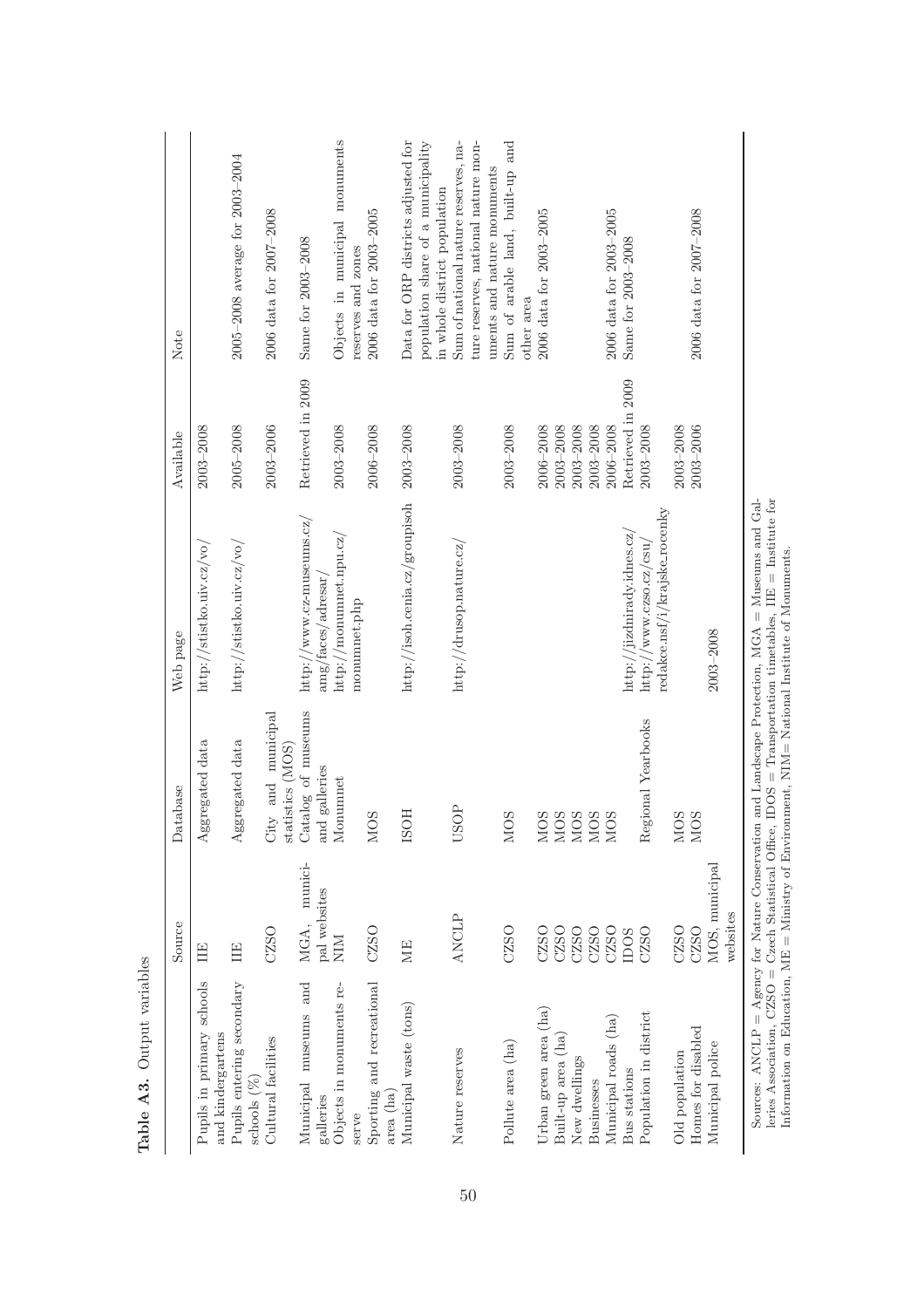|                                                                                                 | ⋖                        | ≃     |                                                                                                                                                                                                                                                          |                                                                             | 囜 | ピ | $\mathbb{I}$ |  | $\geq$ | Z | ≏ | RS |
|-------------------------------------------------------------------------------------------------|--------------------------|-------|----------------------------------------------------------------------------------------------------------------------------------------------------------------------------------------------------------------------------------------------------------|-----------------------------------------------------------------------------|---|---|--------------|--|--------|---|---|----|
| Pupils entering secondary schools $(\%)$ B $\cdot$<br>Pupils in prim. schools and kindergart. A | $-0.150$                 |       |                                                                                                                                                                                                                                                          |                                                                             |   |   |              |  |        |   |   |    |
| Cultural facilities                                                                             | $0.820 - 0.080$          |       |                                                                                                                                                                                                                                                          |                                                                             |   |   |              |  |        |   |   |    |
| Municipal museums and galleries                                                                 | $-0.220$ $0.082 - 0.063$ |       |                                                                                                                                                                                                                                                          |                                                                             |   |   |              |  |        |   |   |    |
| Objects in monuments reserve                                                                    | 0.305                    | 0.070 | $0.353 - 0.028$                                                                                                                                                                                                                                          |                                                                             |   |   |              |  |        |   |   |    |
| Sporting and recreational area (ha)                                                             | $0.554 - 0.066$          |       |                                                                                                                                                                                                                                                          | $0.472 - 0.0990.362$                                                        |   |   |              |  |        |   |   |    |
| Municipal waste (tons)                                                                          | $0.839 - 0.110$          |       |                                                                                                                                                                                                                                                          | $0.642 - 0.1790.2280.459$                                                   |   |   |              |  |        |   |   |    |
| Nature reserves                                                                                 | $0.180 - 0.026$          |       |                                                                                                                                                                                                                                                          | $0.146 - 0.2080.2780.1760.104$                                              |   |   |              |  |        |   |   |    |
| Pollute area (ha)                                                                               | $0.588 - 0.086$          |       |                                                                                                                                                                                                                                                          | $0.644 - 0.0010.4190.5370.4560.117$                                         |   |   |              |  |        |   |   |    |
| Urban green area (ha)                                                                           | $0.819 - 0.146$          |       |                                                                                                                                                                                                                                                          | $0.657 - 0.2180.1550.5180.6510.0880.480$                                    |   |   |              |  |        |   |   |    |
| Built-up area (ha)                                                                              | $0.922 - 0.122$          |       |                                                                                                                                                                                                                                                          | $0.829 - 0.1850.3880.5790.7970.1780.6720.702$                               |   |   |              |  |        |   |   |    |
| New dwellings                                                                                   | $0.587 - 0.006$          |       |                                                                                                                                                                                                                                                          | $0.545 - 0.1660.3980.3950.5550.2040.4140.4350.664$                          |   |   |              |  |        |   |   |    |
| <b>Businesses</b>                                                                               | $0.949 - 0.104$          |       |                                                                                                                                                                                                                                                          | $0.817 - 0.221 0.351 0.577 0.835 0.214 0.560 0.764 0.934 0.685$             |   |   |              |  |        |   |   |    |
| Municipal roads (ha)                                                                            | $0.706 - 0.090$          |       |                                                                                                                                                                                                                                                          | $0.681 - 0.0680.3510.6000.5780.1400.8010.6370.7100.4510.702$                |   |   |              |  |        |   |   |    |
| Bus stations                                                                                    | $0.767 - 0.067$          |       |                                                                                                                                                                                                                                                          | $0.615 - 0.0960.2210.3250.6770.1750.4080.5730.7000.4320.7300.524$           |   |   |              |  |        |   |   |    |
| Population in district                                                                          | $0.884 - 0.151$          |       |                                                                                                                                                                                                                                                          | $-0.721 - 0.2740.3380.5110.7910.3550.5030.6890.8550.6190.8860.5820.692$     |   |   |              |  |        |   |   |    |
| Old population                                                                                  | $0.968 - 0.124$          |       |                                                                                                                                                                                                                                                          | $0.852 - 0.2260.3390.5710.8400.1750.5850.8030.9450.6670.9710.7020.7250.888$ |   |   |              |  |        |   |   |    |
| Homes for disabled                                                                              | $0.559 - 0.075$          |       |                                                                                                                                                                                                                                                          | $0.413 - 0.1800110001482012302990.4550.53302350.51200.4060.4430.4960.511$   |   |   |              |  |        |   |   |    |
| Municipal police                                                                                | $0.230$ $0.074$          |       | $0.166 - 0.017 \, 0.135 \, 0.175 \, 0.187 \, 0.187 \, 0.131 \, 0.053 \, 0.200 \, 0.222 \, 0.0222 \, 0.121 \, 0.176 \, 0.270 \, 0.217 \, 0.162 \, 1.012 \, 0.0162 \, 0.0162 \, 0.0162 \, 0.0162 \, 0.0162 \, 0.0162 \, 0.0162 \, 0.0162 \, 0.0162 \, 0.0$ |                                                                             |   |   |              |  |        |   |   |    |
| MLL. M. 1010                                                                                    |                          |       |                                                                                                                                                                                                                                                          |                                                                             |   |   |              |  |        |   |   |    |

Table A4. Correlation matrix of output variables Table A4. Correlation matrix of output variables

Note: N=1212. Note: N=1212.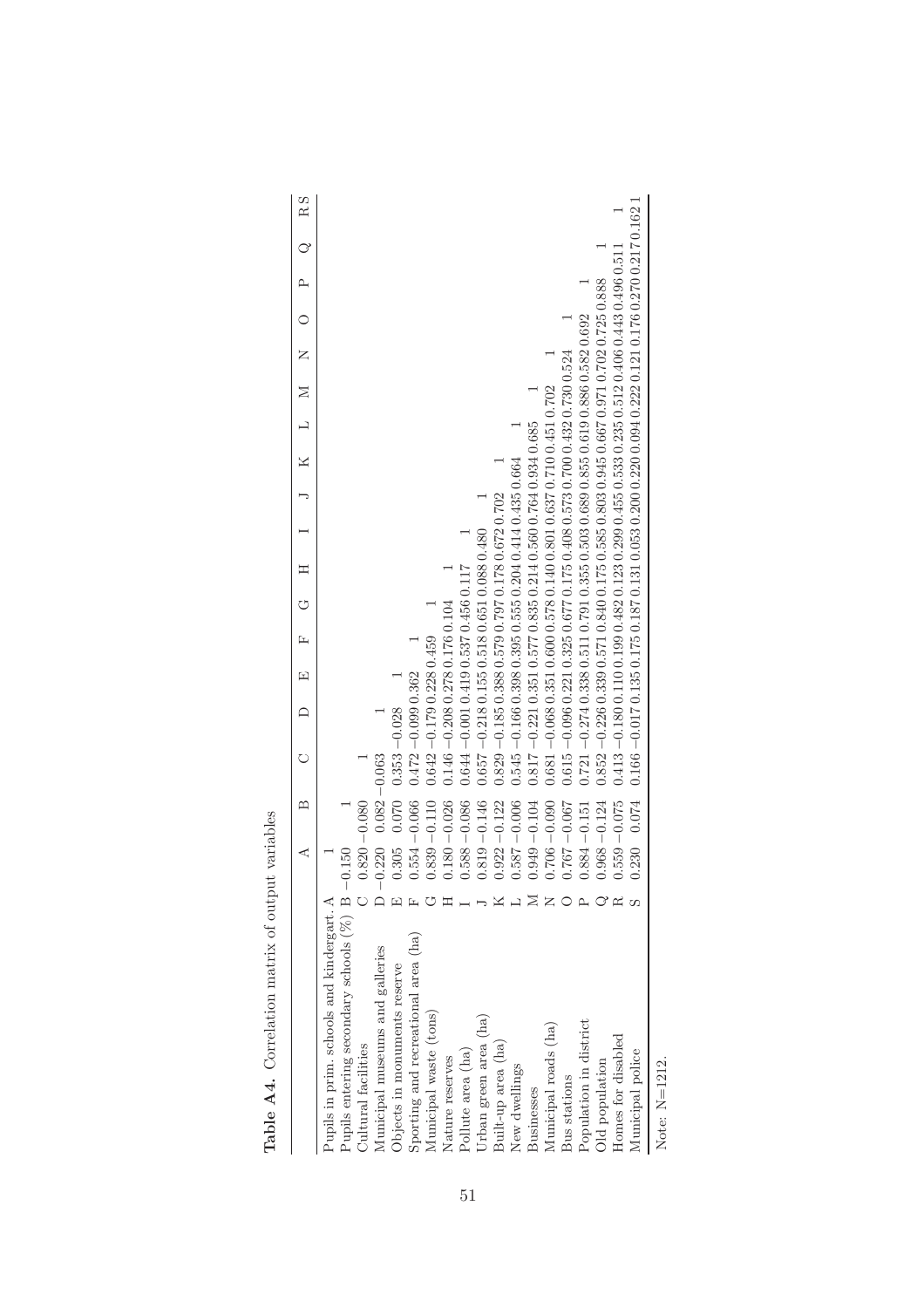|                                                   | Source     | Database                         | Web page                                                          | Available     | Note                                                                  |
|---------------------------------------------------|------------|----------------------------------|-------------------------------------------------------------------|---------------|-----------------------------------------------------------------------|
| Population                                        | CZSO       | Yearbooks<br>Regional            | redakce.nsf/i/krajske_rocenky<br>$\frac{http://www.czso.cz/csu}{$ | $2003 - 2008$ |                                                                       |
| University graduates                              | CZSO       | Census                           |                                                                   | 2001          | 2001 for 2003-2008                                                    |
| Subsidies                                         | МF         | <b>ARIS</b>                      | http://wwwinfo.mfcr.cz/aris/                                      | $2003 - 2008$ | Total state subsidies                                                 |
| Self-generated revenues                           | ЙĿ         | <b>ARIS</b>                      | http://wwwinfo.mfcr.cz/aris/                                      | 2003-2008     | Charges and fees, real estate tax and non-tax                         |
|                                                   |            |                                  |                                                                   |               | revenues / Total revenues (own transfers ex-<br>$_{\rm cludd}$        |
| Lagged debt dummy                                 | МF         | <b>ARIS</b>                      | http://wwwinfo.mfcr.cz/aris/                                      | $2003 - 2008$ | Deficit after consolidation                                           |
| Distance                                          | Map server | $\mathop{\rm Map}\nolimits$ y.cz | http://www.mapy.cz                                                | 2010          | The shortest distance in minutes                                      |
| Political concentration                           | CZSO       | Election                         | http://volby.cz/                                                  | 2002, 2006    | 2002 results for 2003-2006, 2006 results for                          |
|                                                   |            | server                           |                                                                   |               | 2007–2008, Hirschmann-Herfindahl index                                |
| Left-wing parties                                 | CZSO       | Election                         | http://volby.cz/                                                  | 2002, 2006    | 2002 results for 2003-2006, 2006 results for                          |
|                                                   |            | server                           |                                                                   |               | 2007-2008, the share of seats of KSCM and                             |
|                                                   |            |                                  |                                                                   |               | CSSD                                                                  |
| Parliamentary parties                             | CZSO       | Election                         | http://volby.cz/                                                  | 2002, 2006    | 2002 results for 2003-2006, 2006 results for                          |
|                                                   |            | server                           |                                                                   |               | 2007-2008, the share of seats of CSSD, KDU-<br>ČSL, KSČM, ODS, US-DEU |
| Turnout                                           | CZSO       | Election                         | http://volby.cz/                                                  | 2002, 2006    | 2002 elections for 2003-2006, 2006 elections for                      |
|                                                   |            | server                           |                                                                   |               | 2007-2008                                                             |
| Wage                                              | CZSO       | KROK                             |                                                                   | $2003 - 2005$ | 2005 data for districts (okresy), 2006-2008                           |
|                                                   |            |                                  |                                                                   |               | data based on 2005 but adjusted for growths                           |
|                                                   |            |                                  |                                                                   |               | of regional gross wages (13 regions)                                  |
| Inflation                                         | CZSO       |                                  | http://www.czso.cz/                                               | $2003 - 2008$ | CPI, 2003 base year                                                   |
| Sources: $CZSO = Czech Statistical Office, MIF =$ |            |                                  | Ministry of Finance of the Czech Republic.                        |               |                                                                       |

Table A5. Determinants and price level normalizations Table A5. Determinants and price level normalizations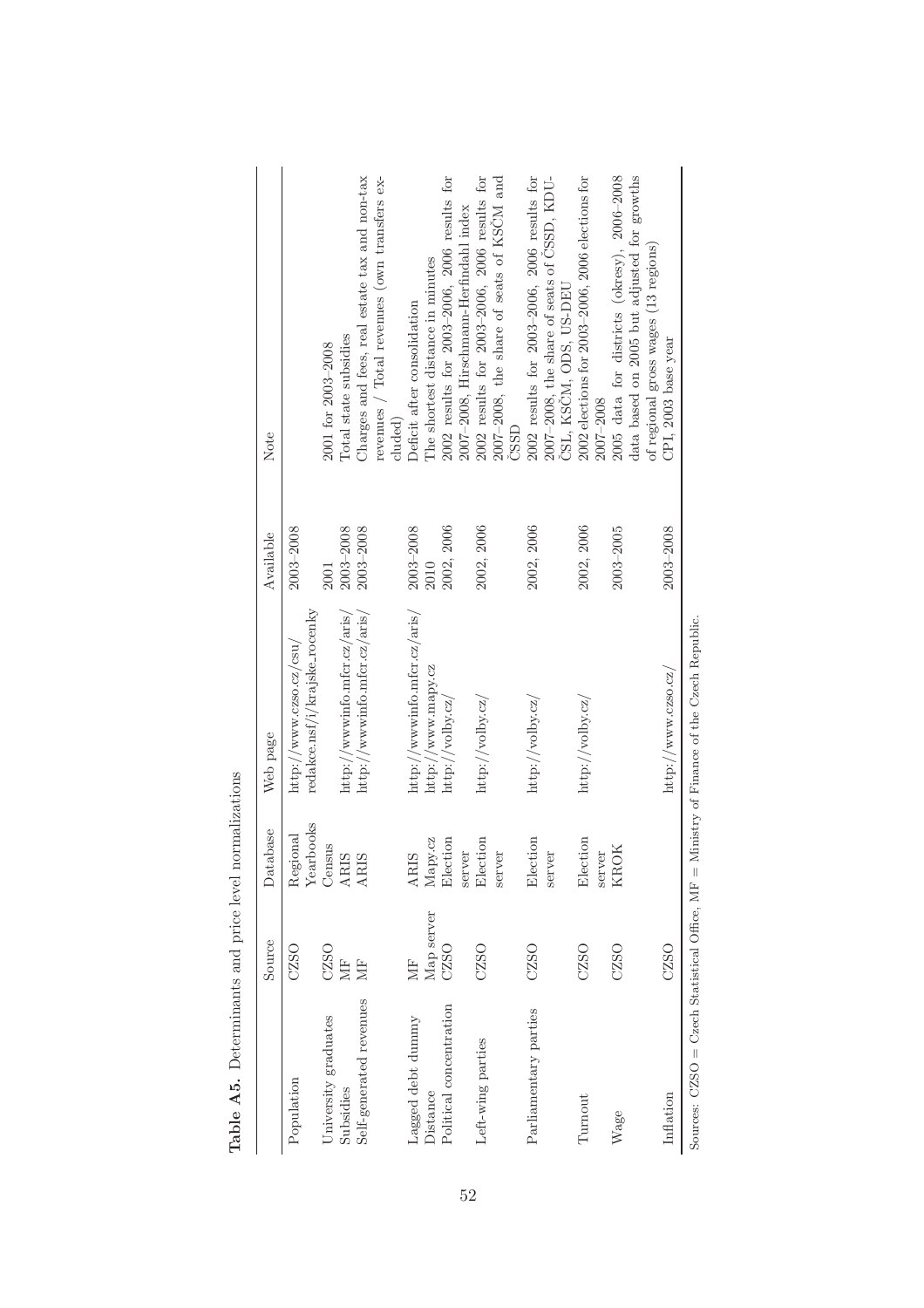|                                                                                                                                       | ⋖                | $\approx$ |                                 | $\subset$                           | Œ                                                                | Œ                       | ご               | H     |                  | ¥                                 | N N |
|---------------------------------------------------------------------------------------------------------------------------------------|------------------|-----------|---------------------------------|-------------------------------------|------------------------------------------------------------------|-------------------------|-----------------|-------|------------------|-----------------------------------|-----|
| $\begin{array}{l} \mbox{Pop} < 10,000 \\ \mbox{Pop 10,000-20,000} \\ \mbox{Pop 50,000} \\ \mbox{University gradates (%)} \end{array}$ | $-0.551$         |           |                                 |                                     |                                                                  |                         |                 |       |                  |                                   |     |
|                                                                                                                                       | $-0.249 - 0.208$ |           |                                 |                                     |                                                                  |                         |                 |       |                  |                                   |     |
|                                                                                                                                       | $-0.378 - 0.020$ |           | 0.385                           |                                     |                                                                  |                         |                 |       |                  |                                   |     |
| Subsidies per capita                                                                                                                  |                  |           | $0.208 - 0.045 - 0.162 - 0.114$ |                                     |                                                                  |                         |                 |       |                  |                                   |     |
| Capital expenditures per capita F                                                                                                     |                  |           |                                 | $0.059 - 0.024 - 0.051$ 0.019 0.383 |                                                                  |                         |                 |       |                  |                                   |     |
| Lagged debt dummy                                                                                                                     | 0.014            |           |                                 |                                     | $0.027 - 0.021 - 0.046 - 0.044 - 0.094$                          |                         |                 |       |                  |                                   |     |
| Self-generated revenues (%)                                                                                                           | $-0.044$         | 0.028     |                                 |                                     |                                                                  |                         | 0.048           |       |                  |                                   |     |
| Distance from regional center                                                                                                         | $-0.075$         | 0.080     |                                 |                                     | $-0.088$ $0.026 - 0.110 - 0.076$<br>0.071 $-0.033 - 0.001$ 0.070 |                         | $0.008 - 0.052$ |       |                  |                                   |     |
| Voters' turnout                                                                                                                       |                  |           |                                 | $0.616 - 0.088 - 0.395 - 0.104$     | 0.267                                                            | 0.147                   | $-0.028$        | 0.051 | $-0.043$         |                                   |     |
| Political concentration                                                                                                               | $-0.060 - 0.086$ |           | 0.233                           | $0.047$                             |                                                                  | $0.004 - 0.039 - 0.022$ |                 | 0.177 | $-0.108 - 0.116$ |                                   |     |
| Left-wing share                                                                                                                       | $-0.212 - 0.001$ |           | 0.148                           |                                     | $-0.110 - 0.169 - 0.054$ 0.015                                   |                         |                 | 0.039 | $0.011 - 0.450$  | 0.073                             |     |
| Parliamentary parties share                                                                                                           | $-0.331$         | 0.050     | 0.197                           |                                     | $0.079 - 0.171 - 0.013$                                          |                         | 0.015           | 0.063 | $-0.011 - 0.314$ | 0.2340.075                        |     |
| Electoral year                                                                                                                        | $-0.002$         | 0.002     | $-0.003$                        |                                     | $0.000 - 0.214$ 0.097                                            |                         | 770.0           | 0.107 |                  | $0.000 - 0.006 - 0.0470.0320.035$ |     |
| Note: N=1212.                                                                                                                         |                  |           |                                 |                                     |                                                                  |                         |                 |       |                  |                                   |     |

| ł<br>へいきん<br>$\frac{1}{2}$<br>$\overline{a}$ |  |
|----------------------------------------------|--|
| I<br>$22.0 + 21.7$                           |  |
| $-1 - 1 - 1$<br>Ì                            |  |
|                                              |  |
| )<br>)<br>7                                  |  |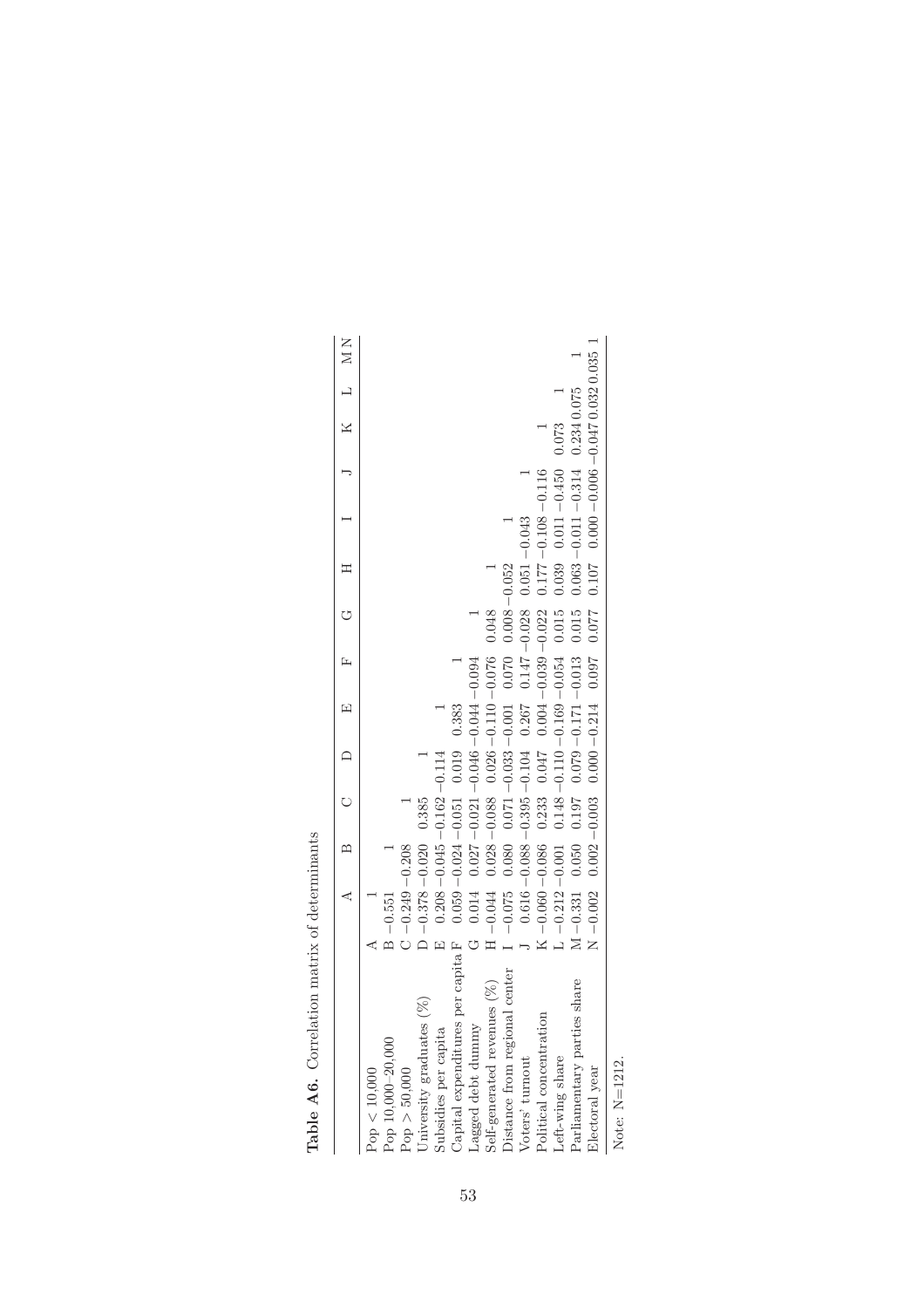|         |             |       | No adjustment |                |       |       | Wage adjustment |
|---------|-------------|-------|---------------|----------------|-------|-------|-----------------|
|         |             | Mean  | Min           | $#$ Fully eff. | Mean  | Min   | $#$ Fully eff.  |
| 2003    | <b>CRS</b>  | 0.545 | 0.213         | 9              | 0.540 | 0.207 | $\overline{9}$  |
|         | <b>NIRS</b> | 0.780 | 0.320         | 60             | 0.785 | 0.333 | 55              |
|         | <b>VRS</b>  | 0.781 | 0.320         | 60             | 0.787 | 0.333 | 55              |
| 2004    | CRS         | 0.442 | 0.145         | $\overline{4}$ | 0.457 | 0.151 | $\overline{4}$  |
|         | <b>NIRS</b> | 0.782 | 0.279         | 56             | 0.787 | 0.284 | 56              |
|         | ${\rm VRS}$ | 0.782 | 0.279         | 56             | 0.788 | 0.284 | 56              |
| 2005    | <b>CRS</b>  | 0.548 | 0.239         | 9              | 0.552 | 0.246 | 7               |
|         | <b>NIRS</b> | 0.788 | 0.342         | 52             | 0.787 | 0.351 | 48              |
|         | <b>VRS</b>  | 0.788 | 0.342         | 52             | 0.788 | 0.351 | 48              |
| 2006    | <b>CRS</b>  | 0.540 | 0.247         | $\overline{5}$ | 0.550 | 0.246 | 8               |
|         | <b>NIRS</b> | 0.776 | 0.383         | 52             | 0.771 | 0.371 | 53              |
|         | VRS         | 0.776 | 0.383         | 53             | 0.772 | 0.371 | 54              |
| 2007    | <b>CRS</b>  | 0.519 | 0.226         | 6              | 0.536 | 0.227 | 7               |
|         | <b>NIRS</b> | 0.798 | 0.376         | 61             | 0.781 | 0.365 | 53              |
|         | VRS         | 0.798 | 0.376         | 61             | 0.782 | 0.365 | 53              |
| 2008    | <b>CRS</b>  | 0.519 | 0.226         | 6              | 0.530 | 0.235 | 10              |
|         | <b>NIRS</b> | 0.788 | 0.380         | 52             | 0.786 | 0.395 | 52              |
|         | <b>VRS</b>  | 0.788 | 0.380         | 52             | 0.786 | 0.395 | 52              |
| Average | <b>CRS</b>  | 0.519 | 0.145         | $\mathbf{1}$   | 0.528 | 0.151 | $\mathbf{1}$    |
|         | <b>NIRS</b> | 0.785 | 0.279         | 30             | 0.783 | 0.284 | 31              |
|         | ${\rm VRS}$ | 0.786 | 0.279         | 30             | 0.784 | 0.284 | 31              |

Table A7. Year-specific DEA efficiency scores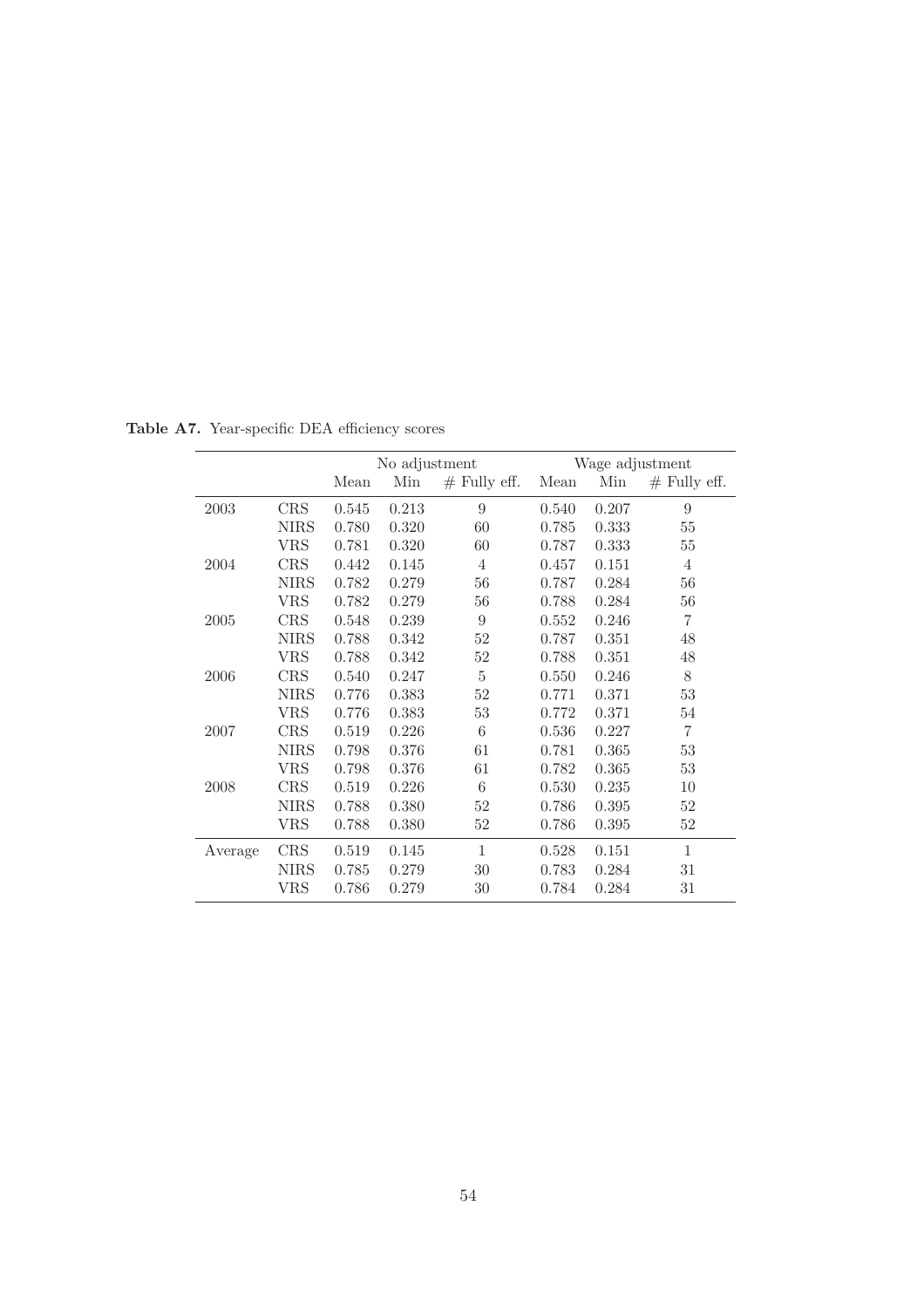|                |          | CRS              |          | <b>VRS</b>   |     |              | CRS        | <b>VRS</b> |              |     |               | CRS            |           | VRS          |
|----------------|----------|------------------|----------|--------------|-----|--------------|------------|------------|--------------|-----|---------------|----------------|-----------|--------------|
| ID             | Score    | Rank Score       |          | Rank         | ID  | Score        | Rank Score |            | Rank         | ID  | Score         | Rank Score     |           | Rank         |
|                |          |                  |          |              |     |              |            |            |              |     |               |                |           |              |
| 1              | 0.395    | 133              | 0.786    | 104          | 69  | 0.299        | 180        | 0.551      | 185          | 137 | 0.477         | 104            | 1.000     | $\mathbf{1}$ |
| $\overline{2}$ | 0.311    | 176              | 0.573    | 179          | 70  | 0.320        | 171        | 0.568      | 181          | 138 | 0.327         | 168            | 0.630     | 159          |
| 3              | 0.435    | 120              | 0.849    | 84           | 71  | 0.368        | 145        | 0.617      | 165          | 139 | 0.771         | 26             | 0.875     | 75           |
| $\overline{4}$ | 0.473    | 107              | 0.635    | 157          | 72  | 0.384        | 139        | 0.430      | 199          | 140 | 0.379         | 141            | 0.746     | 115          |
| 5              | 0.400    | 130              | 0.693    | 137          | 73  | 0.289        | 183        | 1.000      | $\mathbf{1}$ | 141 | 0.593         | 68             | 0.824     | 91           |
| 6              | 0.798    | 22               | 0.826    | 89           | 74  | 0.772        | $25\,$     | 0.788      | 103          | 142 | 0.708         | 36             | 0.812     | 93           |
| 7              | 0.582    | 71               | 0.611    | 168          | 75  | 0.361        | 147        | 0.435      | 198          | 143 | 0.521         | 88             | 0.539     | 189          |
| 8              | 0.579    | 72               | 0.592    | 174          | 76  | 0.462        | 111        | 0.505      | 192          | 144 | 0.489         | 98             | 0.698     | 135          |
| 9              | 0.271    | 194              | 0.918    | 64           | 77  | 0.348        | 154        | 0.940      | 56           | 145 | 0.613         | 63             | 1.000     | 1            |
| 10             | 0.283    | 188              | 0.648    | 154          | 78  | 0.230        | 201        | 1.000      | $\mathbf{1}$ | 146 | 0.962         | $\overline{4}$ | 1.000     | $\mathbf{1}$ |
| 11             | 0.333    | 164              | 0.497    | 195          | 79  | 0.403        | 129        | 0.614      | 167          | 147 | 0.924         | $\,8\,$        | 0.956     | 45           |
|                |          |                  |          |              |     |              |            |            |              |     |               |                |           |              |
| 12             | 0.336    | 161              | 0.948    | 50           | 80  | 0.533        | 85         | 1.000      | 1            | 148 | 0.720         | 32             | 0.736     | 119          |
| 13             | 0.625    | 61               | 0.664    | 149          | 81  | 0.368        | 144        | 1.000      | $\mathbf{1}$ | 149 | 0.717         | 33             | 0.759     | 111          |
| 14             | 0.322    | 170              | 0.564    | 182          | 82  | 0.709        | 35         | 0.904      | 66           | 150 | 0.626         | 60             | 0.987     | 37           |
| 15             | 0.314    | 172              | 0.951    | 49           | 83  | 0.284        | 187        | 0.876      | 74           | 151 | 0.616         | 62             | 0.985     | 38           |
| 16             | 0.798    | 23               | 1.000    | 1            | 84  | 0.652        | 52         | 0.680      | 142          | 152 | 0.525         | 86             | 0.707     | 130          |
| 17             | 0.394    | 134              | 0.620    | 163          | 85  | 0.285        | 186        | 0.989      | 36           | 153 | 0.349         | 153            | 0.578     | 176          |
| 18             | 0.429    | 121              | 0.598    | 171          | 86  | 0.515        | 91         | 0.690      | 138          | 154 | 0.360         | 149            | 0.995     | 34           |
| 19             | 0.538    | 83               | 0.698    | 134          | 87  | 0.603        | 66         | 0.790      | 102          | 155 | 0.847         | 18             | 0.881     | 71           |
| 20             | 0.277    | 192              | 0.631    | 158          | 88  | 0.650        | 53         | 0.698      | 133          | 156 | 0.404         | 128            | 0.748     | 114          |
| 21             | 0.488    | 99               | 1.000    | 14           | 89  | 0.407        | 126        | 0.662      | 150          | 157 | 0.449         | 116            | 0.933     | 58           |
| 22             | 0.423    | 122              | 0.716    | 125          | 90  | 0.866        | 15         | 0.863      | 77           | 158 | 1.000         | 1              | 1.000     | -1           |
| 23             | 0.628    | 59               | 0.643    | 155          | 91  | 0.556        | 78         | 0.576      | 177          | 159 | 0.588         | 69             | 0.854     | 81           |
|                |          |                  |          |              |     |              |            |            |              |     |               |                |           |              |
| 24             | 0.469    | 108              | 0.801    | 98           | 92  | 0.663        | 48         | 0.743      | 116          | 160 | 0.571         | 73             | 0.898     | 68           |
| 25             | 0.515    | 90               | 0.667    | 147          | 93  | 0.398        | 131        | 0.519      | 191          | 161 | 0.560         | 76             | 0.669     | 145          |
| 26             | 0.870    | 14               | 0.882    | $70\,$       | 94  | 0.649        | 55         | 0.930      | 60           | 162 | 0.279         | 191            | 1.000     | 1            |
| 27             | 0.852    | 16               | 1.000    | $\mathbf{1}$ | 95  | 0.283        | 189        | 1.000      | 1            | 163 | 0.343         | 156            | 0.984     | $39\,$       |
| 28             | 0.253    | 199              | 1.000    | $\mathbf{1}$ | 96  | 0.485        | 101        | 0.889      | 69           | 164 | 0.275         | 193            | 0.676     | 143          |
| 29             | 0.462    | 112              | 1.000    | $\mathbf{1}$ | 97  | 0.446        | 117        | 0.806      | 97           | 165 | 0.464         | 109            | 0.716     | 126          |
| 30             | 0.849    | 17               | 0.990    | 35           | 98  | 0.758        | 27         | 0.811      | 94           | 166 | 0.305         | 178            | 0.558     | 184          |
| 31             | 0.490    | 96               | 0.996    | $33\,$       | 99  | 0.383        | 140        | 0.709      | 128          | 167 | 0.559         | 77             | 0.758     | 112          |
| 32             | 0.678    | 43               | 0.768    | 110          | 100 | 0.676        | 45         | 0.778      | 108          | 168 | 0.499         | 94             | 0.665     | $148\,$      |
| 33             | 0.545    | 81               | 0.660    | 151          | 101 | 0.609        | 65         | 0.715      | 127          | 169 | 0.647         | 57             | 0.839     | 86           |
| 34             | 0.294    | 181              | 0.621    | 162          | 102 | 0.690        | 38         | 0.701      | 131          | 170 | 0.490         | 97             | 0.595     | 172          |
| 35             | 0.496    | 95               | 1.000    | 1            | 103 | 0.443        | 119        | $0.756\,$  | 113          | 171 | 0.340         | 157            | 0.866     | 76           |
|                |          |                  |          |              |     |              |            |            |              |     |               |                |           |              |
| 36             | 0.666    | 47               | 0.808    | 95           | 104 | 0.362        | 146        | 1.000      | 1            | 172 | 0.655         | 50             | 0.685     | 139          |
| 37             | 0.285    | 185              | 0.495    | 196          | 105 | 0.506        | 92         | 0.858      | 79           | 173 | 0.376         | 143            | 0.564     | 183          |
| 38             | 0.330    | 166              | 0.839    | 85           | 106 | 0.411        | 124        | 0.618      | 164          | 174 | 0.389         | 135            | 0.544     | 188          |
| 39             | 0.901    | 12               | 0.967    | 40           | 107 | 0.482        | 103        | 0.651      | 153          | 175 | 0.356         | 150            | 0.722     | 122          |
| 40             | 0.585    | 70               | 0.967    | 41           | 108 | 0.716        | 34         | 0.741      | 118          | 176 | 0.486         | 100            | 0.938     | 57           |
| 41             | 0.687    | 41               | 0.779    | 107          | 109 | 0.455        | 114        | 1.000      | 1            | 177 | 0.921         | 10             | 1.000     | 1            |
| 42             | 0.728    | 31               | 1.000    | 1            | 110 | 0.960        | 5          | 0.960      | 44           | 178 | 0.386         | 136            | 0.684     | 140          |
| 43             | 0.674    | 46               | 0.742    | 117          | 111 | 0.546        | 80         | 0.589      | 175          | 179 | 0.895         | 13             | 0.952     | 48           |
| 44             | 0.926    | 7                | 0.941    | $55\,$       | 112 | 0.405        | 127        | 0.908      | 65           | 180 | 0.305         | 177            | 0.853     | $82\,$       |
| 45             | 0.463    | 110              | 0.682    | 141          | 113 | 0.534        | 84         | 1.000      | 1            | 181 | 0.313         | 173            | 0.941     | $54\,$       |
| 46             | 0.998    | $\overline{2}$   | 1.000    | $\mathbf{1}$ | 114 | 0.338        | 160        | 1.000      | $\mathbf{1}$ | 182 | 0.550         | $79\,$         | 0.574     | 178          |
| 47             | 0.560    | 75               | 0.616    | 166          | 115 | 0.601        | 67         | 0.800      | 99           | 183 | 0.271         | 195            | 0.530     | 190          |
| 48             | 0.524    | 87               | 1.000    | 1            | 116 | 0.653        | 51         | 0.799      | 100          | 184 | 0.335         | 162            | 0.719     | 124          |
|                |          |                  |          |              |     | 62 117 0.338 |            |            |              |     |               |                |           | 197          |
|                | 49 0.913 |                  | 11 0.926 |              |     |              |            | 159 0.550  |              |     | 187 185 0.289 |                | 184 0.478 |              |
| 50             | 0.980    | $\boldsymbol{3}$ | 1.000    | $\mathbf{1}$ | 118 | 0.385        | 137        | 0.592      | 173          | 186 | 0.385         | 138            | 0.407     | 200          |
| 51             | 0.689    | 39               | 0.806    | 96           | 119 | 0.503        | 93         | 0.668      | 146          | 187 | 0.282         | 190            | 0.850     | 83           |
| 52             | 0.567    | 74               | 0.570    | 180          | 120 | 0.686        | 42         | 0.903      | 67           | 188 | 0.475         | 105            | 0.609     | 169          |
| 53             | 0.445    | 118              | 0.732    | 121          | 121 | 0.688        | 40         | 0.732      | 120          | 189 | 0.346         | 155            | 0.997     | 31           |
| 54             | 0.924    | 9                | 0.948    | 51           | 122 | 0.396        | 132        | 0.826      | 90           | 190 | 0.460         | 113            | 0.777     | 109          |
| 55             | 0.647    | 56               | 0.943    | $52\,$       | 123 | 0.516        | 89         | 0.636      | 156          | 191 | 0.819         | 20             | 0.967     | 42           |
| 56             | 0.484    | 102              | 0.697    | 136          | 124 | 0.737        | 29         | 0.955      | 46           | 192 | 0.262         | 197            | 0.829     | 88           |
| 57             | 0.474    | 106              | 0.671    | 144          | 125 | 0.311        | 175        | 0.996      | 32           | 193 | 0.326         | 169            | 0.551     | 186          |
| 58             | 0.540    | 82               | 0.965    | 43           | 126 | 0.655        | 49         | 0.657      | 152          | 194 | 0.944         | 6              | 0.931     | 59           |
| 59             | 0.338    | 158              | 1.000    | $\mathbf{1}$ | 127 | 0.782        | 24         | 0.798      | 101          | 195 | 0.378         | 142            | 0.835     | 87           |
| 60             | 0.313    | 174              | 0.816    | 92           | 128 | 0.650        | 54         | 0.943      | 53           | 196 | 0.330         | 165            | 0.607     | 170          |
|                | 0.676    | 44               | 0.700    | 132          | 129 | 0.749        | 28         |            | 73           | 197 | 0.707         | 37             | 0.720     | 123          |
| 61             |          |                  |          |              |     |              |            | 0.878      |              |     |               |                |           |              |
| 62             | 0.327    | 167              | 0.500    | 193          | 130 | 0.455        | 115        | 1.000      | $\mathbf{1}$ | 198 | 0.334         | 163            | 1.000     | 1            |
| 63             | 0.408    | 125              | 0.627    | 160          | 131 | 0.817        | 21         | 0.928      | 61           | 199 | 0.216         | 202            | 0.387     | 202          |
| 64             | 0.293    | 182              | 0.500    | 194          | 132 | 0.733        | 30         | 0.925      | 63           | 200 | 0.612         | 64             | 0.855     | 80           |
| 65             | 0.303    | 179              | 0.394    | 201          | 133 | 0.353        | 152        | 0.785      | 105          | 201 | 0.355         | 151            | 0.859     | 78           |
| 66             | 0.251    | 200              | 0.781    | 106          | 134 | 0.645        | 58         | 0.954      | 47           | 202 | 0.819         | 19             | 0.880     | $72\,$       |
| 67             | 0.259    | 198              | 0.625    | 161          | 135 | 0.268        | 196        | 0.707      | 129          |     |               |                |           |              |
| 68             | 0.361    | 148              | 1.000    | 1            | 136 | 0.420        | 123        | 1.000      | 1            |     |               |                |           |              |

Table A8. DEA efficiency scores: 2003–2008 averages, no adjustment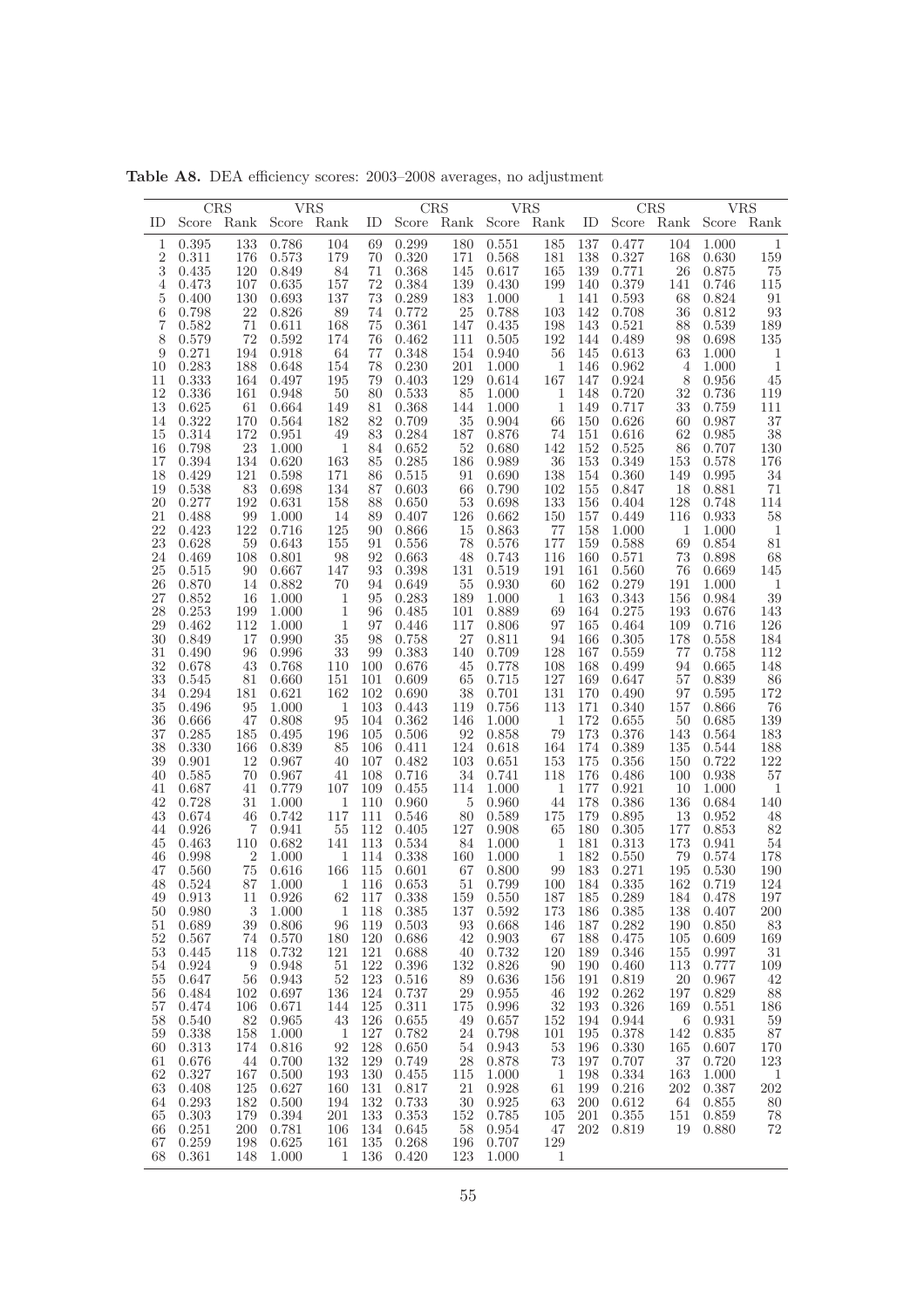|                | <b>CRS</b> |                |          | <b>VRS</b>   |         |              | CRS       |           | <b>VRS</b>               |     |               | CRS            |           | <b>VRS</b>        |
|----------------|------------|----------------|----------|--------------|---------|--------------|-----------|-----------|--------------------------|-----|---------------|----------------|-----------|-------------------|
| ID             | Score      | Rank Score     |          | Rank         | ID      | Score        |           |           | Rank Score Rank ID Score |     |               | Rank Score     |           | Rank              |
|                |            |                |          |              |         |              |           |           |                          |     |               |                |           |                   |
| 1              | 0.402      | 130            | 0.808    | 91           | 69      | 0.300        | 185       | 0.555     | 184                      | 137 | 0.470         | 112            | 1.000     | 1                 |
| $\overline{2}$ | 0.376      | 146            | 0.686    | 139          | 70      | 0.367        | 151       | 0.660     | 149                      | 138 | 0.318         | 177            | 0.614     | 168               |
| 3              | 0.525      | 82             | 0.977    | 36           | 71      | 0.358        | 158       | 0.600     | 170                      | 139 | 0.767         | $26\,$         | 0.858     | 76                |
| 4              | 0.524      | 83             | 0.687    | 138          | 72      | 0.396        | 134       | 0.429     | 199                      | 140 | 0.366         | 152            | 0.721     | 125               |
| 5              | 0.503      | 96             | 0.813    | 90           | 73      | 0.333        | 167       | 1.000     | $\mathbf{1}$             | 141 | 0.567         | 73             | 0.819     | 88                |
|                |            |                |          |              | 74      |              |           | 0.742     |                          | 142 |               | 30             |           |                   |
| 6              | 0.860      | 18             | 0.893    | 68           |         | 0.723        | 37        |           | 119                      |     | 0.763         |                | 0.879     | 69                |
| 7              | 0.574      | $72\,$         | 0.596    | 171          | 75      | 0.368        | 150       | 0.444     | 198                      | 143 | 0.545         | 80             | 0.565     | 181               |
| 8              | 0.698      | 43             | 0.712    | 129          | 76      | 0.477        | 104       | 0.515     | 193                      | 144 | 0.470         | 113            | 0.675     | 144               |
| 9              | 0.306      | 183            | 0.930    | 56           | $77\,$  | 0.373        | 148       | 0.923     | 58                       | 145 | 0.609         | 65             | 1.000     | 1                 |
| 10             | 0.304      | 184            | 0.699    | 135          | 78      | 0.262        | 200       | 1.000     | $\mathbf{1}$             | 146 | 0.900         | 14             | 1.000     | $\mathbf{1}$      |
| 11             | 0.381      | 144            | 0.576    | 178          | 79      | 0.399        | 133       | 0.594     | 172                      | 147 | 0.929         | 11             | 0.949     | 49                |
| 12             | 0.387      | 141            | 0.975    | $37\,$       | 80      | 0.515        | 87        | 1.000     | $\mathbf{1}$             | 148 | 0.765         | $28\,$         | 0.772     | 109               |
|                |            |                |          |              |         |              |           |           |                          |     |               |                |           |                   |
| 13             | 0.646      | 55             | 0.675    | 146          | 81      | 0.403        | 129       | 1.000     | $\mathbf{1}$             | 149 | 0.724         | 36             | 0.743     | 118               |
| 14             | 0.372      | 149            | 0.649    | 153          | 82      | 0.772        | 25        | 0.946     | 51                       | 150 | 0.684         | 47             | 0.996     | $32\,$            |
| 15             | 0.412      | 125            | 1.000    | 1            | 83      | 0.287        | 191       | 0.800     | 94                       | 151 | 0.667         | 50             | 1.000     | $\mathbf{1}$      |
| 16             | 0.991      | $\sqrt{3}$     | 1.000    | $\mathbf{1}$ | 84      | 0.641        | 58        | 0.650     | 152                      | 152 | 0.512         | 90             | 0.694     | 136               |
| 17             | 0.447      | 118            | 0.675    | 145          | 85      | 0.318        | 176       | 0.996     | 33                       | 153 | 0.331         | 168            | 0.553     | 185               |
| 18             | 0.419      | 123            | 0.577    | 177          | 86      | 0.575        | 71        | 0.769     | 110                      | 154 | 0.334         | 166            | 0.916     | 64                |
| 19             | 0.509      | 93             | 0.700    | 134          | 87      | 0.589        | 69        | 0.782     | 102                      | 155 | 0.910         | 12             | 0.917     | 63                |
|                |            |                |          |              |         |              |           |           |                          |     |               |                |           |                   |
| 20             | 0.280      | 193            | 0.590    | 175          | 88      | 0.659        | 52        | 0.684     | 140                      | 156 | 0.417         | 124            | 0.742     | $120\,$           |
| 21             | 0.519      | 85             | 1.000    | -1           | 89      | 0.406        | 128       | 0.643     | 156                      | 157 | 0.410         | 126            | 0.857     | 78                |
| 22             | 0.506      | 95             | 0.832    | 83           | 90      | 0.846        | <b>20</b> | 0.872     | 73                       | 158 | 1.000         | 1              | 1.000     | -1                |
| 23             | 0.623      | 61             | 0.637    | 157          | 91      | 0.511        | 91        | 0.536     | 189                      | 159 | 0.597         | 66             | 0.826     | 86                |
| 24             | 0.539      | 81             | 0.919    | 59           | 92      | 0.648        | 54        | 0.718     | 127                      | 160 | 0.612         | 64             | 0.928     | 57                |
| 25             | 0.515      | 88             | 0.677    | 142          | 93      | 0.390        | 140       | 0.518     | 192                      | 161 | 0.547         | 79             | 0.662     | 148               |
|                |            |                |          | 72           | 94      |              |           |           | $53\,$                   | 162 |               |                |           |                   |
| 26             | 0.872      | 16             | 0.875    |              |         | 0.637        | 59        | 0.942     |                          |     | 0.289         | 190            | 1.000     | <sup>1</sup>      |
| 27             | 0.870      | 17             | 1.000    | $\mathbf{1}$ | 95      | 0.317        | 179       | 1.000     | $\mathbf{1}$             | 163 | 0.340         | 164            | 0.918     | 61                |
| 28             | 0.293      | 188            | 1.000    | $\mathbf{1}$ | 96      | 0.462        | 115       | 0.840     | 82                       | 164 | 0.277         | 195            | 0.629     | 160               |
| 29             | 0.472      | 109            | 1.000    | 1            | 97      | 0.438        | 122       | 0.799     | 95                       | 165 | 0.480         | 103            | 0.704     | $130\,$           |
| 30             | 0.767      | 27             | 0.948    | 50           | 98      | 0.752        | 33        | 0.788     | 99                       | 166 | 0.297         | 186            | 0.546     | 187               |
| 31             | 0.456      | 116            | 0.958    | 45           | 99      | 0.362        | 156       | 0.653     | 151                      | 167 | 0.589         | 68             | 0.778     | 104               |
| 32             | 0.694      | 44             | 0.793    | 98           | 100     | 0.668        | 49        | 0.752     | 115                      | 168 | 0.488         | 101            | 0.634     | 159               |
|                |            |                |          |              |         |              |           |           |                          |     |               |                |           |                   |
| 33             | 0.513      | 89             | 0.623    | 162          | 101     | 0.560        | 77        | 0.643     | 155                      | 169 | 0.632         | 60             | 0.816     | $89\,$            |
| 34             | 0.277      | 194            | 0.560    | 183          | 102     | 0.759        | 31        | 0.777     | 106                      | 170 | 0.471         | 111            | 0.568     | 180               |
| 35             | 0.476      | 105            | 0.994    | 34           | 103     | 0.449        | 117       | 0.761     | 112                      | 171 | 0.337         | 165            | 0.808     | $\boldsymbol{92}$ |
| 36             | 0.673      | 48             | 0.803    | 93           | 104     | 0.362        | 157       | 1.000     | $\mathbf{1}$             | 172 | 0.709         | 38             | 0.723     | 124               |
| 37             | 0.286      | 192            | 0.500    | 194          | 105     | 0.493        | 99        | 0.852     | 79                       | 173 | 0.401         | 132            | 0.602     | 169               |
| 38             | 0.330      | 169            | 0.784    | 100          | 106     | 0.392        | 139       | 0.592     | 174                      | 174 | 0.396         | 135            | 0.561     | 182               |
| 39             | 0.996      | $\overline{2}$ | 1.000    | $\mathbf{1}$ | 107     | 0.471        | 110       | 0.627     | 161                      | 175 | 0.351         | 161            | 0.717     | 128               |
|                |            |                |          |              |         |              |           |           |                          |     |               |                |           |                   |
| 40             | 0.564      | 76             | 0.938    | $55\,$       | 108     | 0.794        | 24        | 0.822     | 87                       | 176 | 0.474         | 106            | 0.915     | $65\,$            |
| 41             | 0.747      | 34             | 0.793    | 97           | 109     | 0.443        | 119       | 0.972     | 40                       | 177 | 0.976         | $\overline{5}$ | 1.000     | $\mathbf{1}$      |
| 42             | 0.699      | 42             | 1.000    | $\mathbf{1}$ | 110     | 0.959        | 8         | 0.960     | 43                       | 178 | 0.392         | 138            | 0.704     | $131\,$           |
| 43             | 0.666      | 51             | 0.704    | 132          | 111     | 0.524        | 84        | 0.540     | 188                      | 179 | 0.963         | 7              | 0.971     | 41                |
| 44             | 0.932      | 10             | 0.956    | 46           | 112     | 0.393        | 136       | 0.877     | 71                       | 180 | 0.323         | 174            | 0.850     | 80                |
| 45             | 0.472      | 108            | 0.704    | 133          | 113     | 0.510        | 92        | 1.000     | 1                        | 181 | 0.327         | 171            | 0.939     | 54                |
| 46             | 0.976      | 6              | 1.000    | $\mathbf{1}$ | 114     | 0.376        | 147       | 1.000     | $\mathbf{1}$             | 182 | 0.595         | 67             | 0.617     | 166               |
| 47             | 0.564      | 75             | 0.618    | 164          | $115\,$ | 0.558        | 78        | 0.736     | 121                      | 183 | 0.273         | 197            | 0.494     | $195\,$           |
|                |            |                |          |              |         |              |           |           |                          |     |               |                |           |                   |
| 48             | 0.509      | 94             | 1.000    | 1            | 116     | 0.729        | $35\,$    | 0.869     | 74                       | 184 | 0.314         | 180            | 0.674     | 147               |
|                | 49 0.905   |                | 13 0.917 |              |         | 62 117 0.325 |           | 173 0.520 |                          |     | 191 185 0.290 |                | 189 0.474 | 197               |
| 50             | 0.986      | 4              | 1.000    | $\mathbf{1}$ | 118     | 0.364        | 153       | 0.552     | 186                      | 186 | 0.401         | 131            | 0.425     | 200               |
| 51             | 0.684      | 46             | 0.784    | 101          | 119     | 0.490        | 100       | 0.647     | 154                      | 187 | $0.296\,$     | 187            | 0.847     | 81                |
| 52             | 0.564      | 74             | 0.575    | 179          | 120     | 0.658        | 53        | 0.879     | 70                       | 188 | 0.515         | 86             | 0.615     | 167               |
| 53             | 0.484      | 102            | 0.777    | 105          | 121     | 0.686        | 45        | 0.749     | 116                      | 189 | 0.346         | 162            | 0.955     | 47                |
| 54             | 0.936      | 9              | 0.959    | 44           | 122     | 0.387        | 142       | 0.774     | 108                      | 190 | 0.440         | 120            | 0.754     | 114               |
|                |            |                |          |              |         |              |           |           |                          |     |               |                |           |                   |
| 55             | 0.622      | 62             | 0.914    | 66           | 123     | 0.495        | 98        | 0.634     | 158                      | 191 | 0.836         | 21             | 0.967     | 42                |
| 56             | 0.473      | 107            | 0.690    | 137          | 124     | 0.705        | 41        | 0.945     | 52                       | 192 | 0.263         | 199            | 0.754     | 113               |
| 57             | 0.467      | 114            | 0.680    | 141          | 125     | 0.364        | 155       | 1.000     | $\mathbf{1}$             | 193 | 0.352         | 160            | 0.592     | 173               |
| 58             | 0.497      | 97             | 0.903    | 67           | 126     | 0.614        | 63        | 0.622     | 163                      | 194 | 0.894         | 15             | 0.919     | 60                |
| 59             | 0.326      | 172            | 1.000    | $\mathbf{1}$ | 127     | 0.755        | 32        | 0.761     | 111                      | 195 | 0.364         | 154            | 0.779     | 103               |
| 60             | 0.309      | 182            | 0.748    | 117          | 128     | 0.644        | 57        | 0.953     | 48                       | 196 | 0.357         | 159            | 0.655     | 150               |
| 61             | 0.709      | 39             | 0.720    | 126          | 129     | 0.706        | 40        | 0.798     | 96                       | 197 | 0.765         | 29             | 0.775     | 107               |
| 62             | 0.317      |                | 0.494    |              | 130     |              |           |           |                          |     | 0.330         |                | 0.981     |                   |
|                |            | 178            |          | 196          |         | 0.439        | 121       | 1.000     | -1                       | 198 |               | 170            |           | 35                |
| 63             | 0.392      | 137            | 0.585    | 176          | 131     | 0.808        | 22        | 0.858     | 77                       | 199 | 0.221         | 202            | 0.385     | 202               |
| 64             | 0.311      | 181            | 0.529    | 190          | 132     | 0.848        | 19        | 0.975     | 38                       | 200 | 0.577         | 70             | 0.828     | 85                |
| 65             | 0.321      | 175            | 0.403    | 201          | 133     | 0.340        | 163       | 0.730     | 122                      | 201 | 0.379         | 145            | 0.830     | 84                |
| 66             | 0.257      | 201            | 0.727    | 123          | 134     | 0.646        | 56        | 0.974     | 39                       | 202 | 0.806         | 23             | 0.864     | 75                |
| 67             | 0.273      | 196            | 0.618    | 165          | 135     | 0.272        | 198       | 0.676     | 143                      |     |               |                |           |                   |
| 68             | 0.385      | 143            | 1.000    | 1            | 136     | 0.408        | 127       | 1.000     | 1                        |     |               |                |           |                   |
|                |            |                |          |              |         |              |           |           |                          |     |               |                |           |                   |

Table A9. DEA efficiency scores: 2003–2008 averages, wage adjustment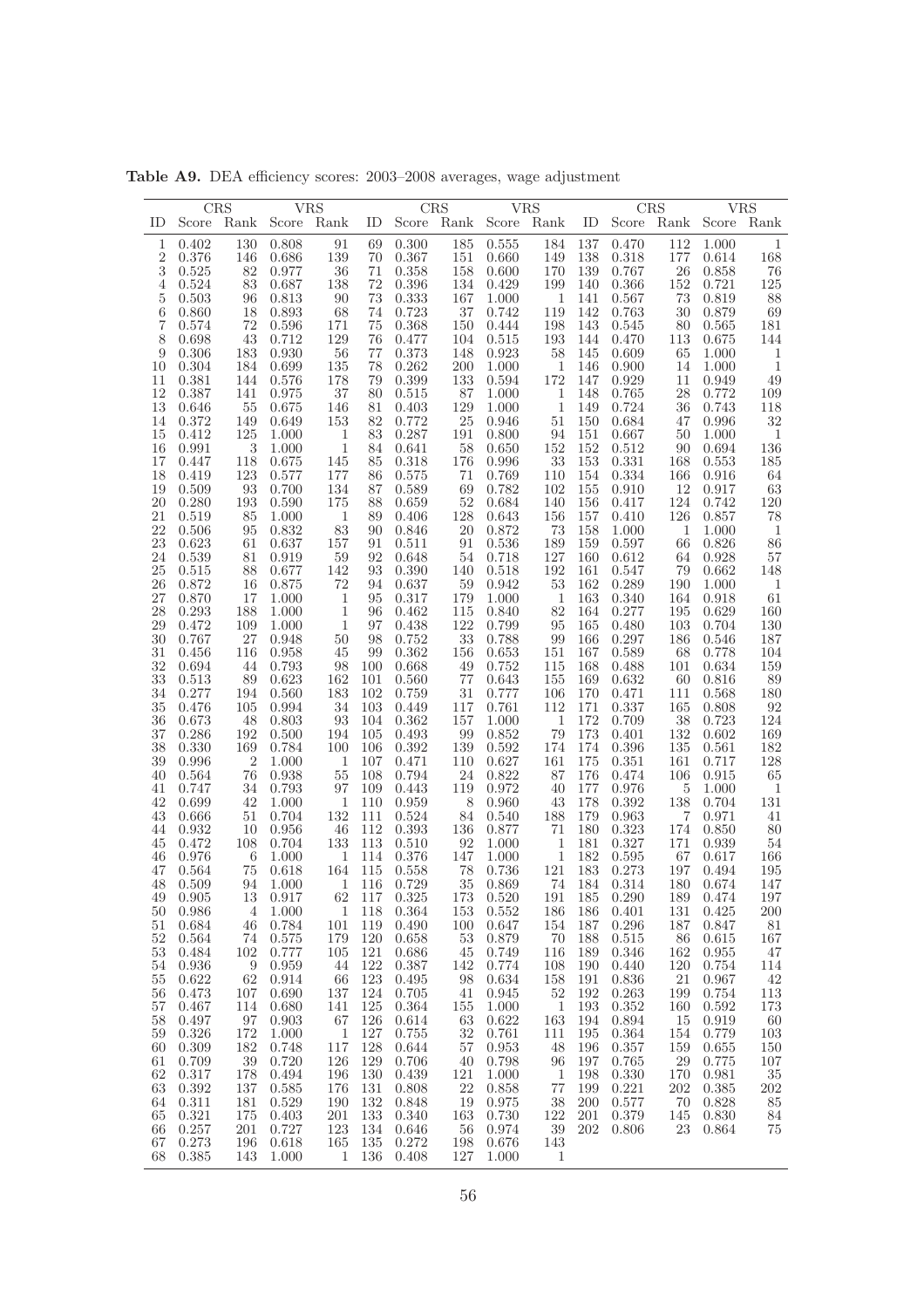|                |                 | No adjustment | Adjustment      |                |          |                | No adjustment | Adjustment     |                |            |                | No adjustment  | Adjustment     |                |
|----------------|-----------------|---------------|-----------------|----------------|----------|----------------|---------------|----------------|----------------|------------|----------------|----------------|----------------|----------------|
| ID             | Score           |               | Rank Score Rank |                | ID       | Score          |               | Rank Score     | Rank           | ID         | Score          |                | Rank Score     | Rank           |
| 1              | 0.688           | 113           | 0.711           | 99             | 69       | $0.513\,$      | 185           | 0.516          | 185            | 137        | 0.811          | 46             | 0.807          | 63             |
| $\overline{2}$ | $\,0.532\,$     | 177           | 0.637           | 132            | 70       | $0.530\,$      | 180           | 0.619          | 143            | 138        | 0.571          | 163            | 0.556          | 168            |
| 3              | 0.773           | 77            | 0.880           | 3              | 71       | 0.582          | 156           | 0.566          | 164            | 139        | 0.794          | 65             | 0.781          | 71             |
| 4              | 0.589           | 153           | 0.632           | 137            | 72       | 0.400          | 198           | 0.398          | 199            | 140        | 0.669          | 118            | 0.654          | 128            |
| 5              | 0.599           | 151           | 0.700           | 106            | 73       | 0.809          | 57            | 0.809          | 56             | 141        | 0.715          | 101            | 0.709          | 103            |
| 6              | 0.764           | 81            | 0.829           | 25             | 74       | 0.711          | 103           | 0.673          | 116            | 142        | 0.750          | 85             | 0.814          | 43             |
| 7              | 0.557           | 168           | 0.542           | 172            | 75       | 0.397          | 199           | 0.408          | 198            | 143        | 0.499          | 189            | 0.521          | 183            |
| 8              | 0.549           | 170           | 0.665           | 122            | 76       | 0.472          | 192           | 0.483          | 191            | 144        | 0.643          | 130            | 0.625          | 141            |
| 9              | 0.789           | 69            | 0.797           | 67             | 77       | 0.849          | 13            | 0.836          | <b>20</b>      | 145        | 0.830          | 27             | 0.837          | 18             |
| 10             | 0.579           | 157           | 0.631           | 138            | 78       | 0.808          | 60            | 0.808          | 60             | 146        | 0.809          | 54             | 0.809          | $54\,$         |
| 11             | 0.456           | 195           | 0.528           | 178            | 79       | 0.544          | 172           | 0.522          | 182            | 147        | 0.837          | 24             | 0.834          | 22             |
| 12             | 0.811           | 45            | 0.828           | 29             | 80       | 0.816          | 41            | 0.819          | 37             | 148        | 0.688          | 112            | 0.720          | 90             |
| 13             | 0.611           | 147           | 0.624           | 142            | 81       | 0.809          | 53            | 0.807          | 64             | 149        | 0.680          | 115            | 0.666          | 121            |
| 14             | 0.525           | 182           | 0.604           | 150            | 82       | 0.783          | 71            | 0.810          | 48             | 150        | 0.845          | 16             | 0.839          | 15             |
| 15             | 0.806           | 63            | 0.831           | 23             | 83       | 0.770          | 78            | 0.696          | 108            | 151        | 0.855          | $\,8\,$        | 0.853          | 8              |
| 16             | 0.853           | 9             | 0.818           | 42             | 84       | 0.626          | 138           | 0.594          | 152            | 152        | 0.637          | 134            | 0.629          | 139            |
| 17             | 0.567           | 164           | 0.611           | 148            | 85       | 0.822          | 33            | 0.828          | 26             | 153        | 0.543          | 173            | 0.523          | 180            |
| 18             | 0.562           | 166           | 0.539           | 175            | 86       | 0.609          | 148           | 0.678          | 113            | 154        | 0.851          | 11             | 0.791          | 68             |
| 19             | 0.649           | 128           | 0.651           | 130            | 87       | 0.697          | 107           | 0.688          | 111            | 155        | 0.801          | 64             | 0.826          | 32             |
| 20             | 0.585           | 154           | 0.547           | 169            | 88       | 0.628          | 136           | 0.612          | 146            | 156        | 0.674          | 116            | 0.668          | $120\,$        |
| 21             | 0.810           | 49            | 0.810           | 49             | 89       | 0.620          | 141           | 0.601          | 151            | 157        | 0.821          | $35\,$         | 0.764          | 78             |
| 22             | 0.652           | 127           | 0.746           | 80             | 90       | 0.784          | 70            | 0.789          | 69             | 158        | 0.812          | 44             | 0.811          | 46             |
| 23             | 0.593           | $152\,$       | 0.587           | 154            | 91       | 0.519          | 184           | 0.483          | 190            | 159        | 0.762          | 83             | 0.730          | $85\,$         |
| 24             | 0.732           | 92            | 0.841           | 14             | 92       | 0.690          | 110           | 0.664          | 123            | 160        | 0.794          | 66<br>142      | 0.813          | 45             |
| 25             | 0.627           | 137           | 0.634           | 135            | 93       | 0.478          | 191           | 0.479          | 193            | 161        | 0.619          |                | 0.615          | 144            |
| 26             | 0.820           | 37            | 0.809           | 51             | 94       | 0.766          | 79            | 0.776          | 72             | 162        | 0.810          | 50             | 0.810          | 50             |
| 27             | 0.809           | 58            | 0.809           | 57             | 95       | 0.807          | 62            | 0.809          | 55<br>81       | 163        | 0.869          | $\overline{4}$ | 0.818          | 38             |
| 28<br>29       | 0.809<br>0.808  | 56<br>61      | 0.809<br>0.811  | 52<br>47       | 96<br>97 | 0.782<br>0.724 | 73<br>98      | 0.739<br>0.720 | 92             | 164<br>165 | 0.623<br>0.669 | 140<br>119     | 0.578<br>0.651 | 160<br>129     |
| 30             |                 | 5             | 0.845           | 11             | 98       |                | 84            | 0.725          | 89             | 166        | 0.522          | 183            | 0.510          | 186            |
| 31             | 0.869<br>0.878  | $\sqrt{2}$    | 0.866           | $\overline{4}$ | 99       | 0.751<br>0.661 | 124           | 0.612          | 147            | 167        | 0.710          | 104            | 0.726          |                |
| 32             | 0.704           | 106           | 0.728           | 87             | 100      | 0.694          | 109           | 0.669          | 118            | 168        | 0.616          | 143            | 0.584          | 88<br>156      |
| 33             | 0.579           | 158           | 0.545           | 171            | 101      | 0.653          | 125           | 0.582          | 158            | 169        | 0.730          | 93             | 0.710          | 101            |
| 34             | 0.576           | 160           | 0.522           | 181            | 102      | 0.646          | 129           | 0.719          | 93             | 170        | 0.544          | 171            | 0.518          | 184            |
| 35             | 0.819           | 39            | 0.818           | 40             | 103      | 0.689          | 111           | 0.692          | 109            | 171        | 0.776          | 76             | 0.732          | $84\,$         |
| 36             | 0.724           | 97            | 0.718           | 96             | 104      | 0.810          | 51            | 0.807          | 65             | 172        | 0.629          | 135            | 0.661          | 126            |
| 37             | 0.467           | 194           | 0.471           | 194            | 105      | 0.743          | 87            | 0.739          | 82             | 173        | 0.533          | 176            | 0.569          | 163            |
| 38             | 0.763           | 82            | 0.709           | 104            | 106      | 0.553          | 169           | 0.529          | 177            | 174        | 0.512          | 186            | 0.529          | $176\,$        |
| 39             | 0.845           | 17            | 0.848           | 10             | 107      | 0.578          | 159           | 0.558          | 167            | 175        | 0.666          | 121            | 0.670          | 117            |
| 40             | 0.851           | 12            | 0.837           | 19             | 108      | 0.665          | 122           | 0.736          | 83             | 176        | 0.840          | 20             | 0.821          | $35\,$         |
| 41             | 0.716           | $100\,$       | 0.715           | 98             | 109      | 0.853          | 10            | 0.837          | 17             | 177        | 0.824          | 31             | 0.818          | 41             |
| 42             | 0.820           | 36            | 0.827           | 30             | 110      | 0.818          | 40            | 0.820          | 36             | 178        | 0.641          | 131            | 0.663          | 124            |
| 43             | 0.667           | 120           | 0.627           | 140            | 111      | 0.543          | 174           | 0.491          | 189            | 179        | 0.879          | 1              | 0.884          | $\overline{2}$ |
| 44             | 0.823           | 32            | 0.843           | 13             | 112      | 0.793          | 68            | 0.767          | 77             | 180        | 0.711          | 102            | 0.709          | $102\,$        |
| 45             | 0.613           | 145           | 0.636           | 134            | 113      | 0.809          | 52            | 0.809          | 58             | 181        | 0.827          | $\sqrt{28}$    | 0.828          | 28             |
| 46             | 0.826           | 29            | 0.827           | 31             | 114      | 0.809          | 59            | 0.807          | 62             | 182        | 0.531          | 178            | 0.573          | 162            |
| 47             | 0.528           | 181           | 0.527           | 179            | 115      | 0.706          | 105           | 0.642          | 131            | 183        | 0.494          | 190            | 0.459          | 195            |
| 48             | 0.838           | 21            | 0.850           | 9              | 116      | 0.745          | 86            | 0.805          | 66             | 184        | 0.625          | 139            | 0.585          | 155            |
|                | $49\quad 0.857$ |               | 7 0.855         |                |          | 7 117 0.509    |               | 187 0.479      |                |            | 192 185 0.450  |                | 196 0.447      | 196            |
| 50             | 0.825           | 30            | 0.822           | 34             |          | 118 0.539      | 175           | 0.499          | 187            |            | 186 0.379      |                | 200 0.394      | 200            |
| 51             | 0.741           | 89            | 0.720           | 91             | 119      | 0.615          | 144           | 0.592          | 153            | 187        | 0.729          | 94             | 0.730          | 86             |
| 52             | 0.530           | 179           | 0.539           | 174            | 120      | 0.781          | 75            | 0.757          | 79             | 188        | 0.558          | 167            | 0.562          | 166            |
| 53             | 0.672           | 117           | 0.718           | 95             | 121      | 0.639          | 132           | 0.655          | 127            | 189        | 0.848          | 14             | 0.823          | 33             |
| 54             | 0.876           | $\sqrt{3}$    | 0.892           | 1              | 122      | 0.766          | 80            | 0.719          | 94             | 190        | 0.696          | 108            | 0.676          | 114            |
| 55             | 0.815           | 42            | 0.785           | 70             | 123      | 0.575          | 161           | 0.577          | 161            | 191        | 0.837          | 22             | 0.828          | 27             |
| 56             | 0.638           | 133           | 0.633           | 136            | 124      | 0.863          | 6             | 0.856          | 6              | 192        | 0.727          | 95             | 0.662          | 125            |
| 57             | 0.603           | 150           | 0.612           | 145            | 125      | 0.841          | 19            | 0.834          | 21             | 193        | 0.506          | 188            | 0.546          | 170            |
| 58             | 0.833           | 25            | 0.771           | 73             | 126      | 0.608          | 149           | 0.579          | 159            | 194        | 0.830          | 26             | 0.818          | 39             |
| 59             | 0.809           | 55            | 0.809           | 53             | 127      | 0.727          | 96            | 0.699          | 107            | 195        | 0.738          | 90             | 0.691          | 110            |
| 60             | 0.743           | 88            | 0.680           | 112            | 128      | 0.821          | 34            | 0.831          | 24             | 196        | 0.563          | 165            | 0.610          | 149            |
| 61             | 0.653           | 126           | 0.668           | 119            | 129      | 0.782          | 74            | 0.708          | 105            | 197        | 0.662          | 123            | 0.718          | 97             |
| 62             | 0.448           | 197           | 0.444           | 197            | 130      | 0.811          | 47            | 0.808          | 59             | 198        | 0.837          | 23             | 0.839          | 16             |
| 63             | 0.582           | 155           | 0.541           | 173            | 131      | 0.843          | 18            | 0.771          | 75             | 199        | 0.364          | 202            | 0.362          | 202            |
| 64             | 0.467           | 193           | 0.496           | 188            | 132      | 0.819          | 38            | 0.843          | 12             | <b>200</b> | 0.734          | 91             | 0.710          | 100            |
| 65             | 0.367           | 201           | 0.373           | 201            | 133      | 0.722          | 99            | 0.675          | 115            | 201        | 0.793          | 67             | 0.767          | 76             |
| 66             | 0.684           | 114           | 0.636           | 133            | 134      | 0.845          | 15            | 0.866          | $\overline{5}$ | 202        | 0.783          | 72             | 0.771          | 74             |
| 67             | 0.571           | 162           | 0.566           | 165            | 135      | 0.613          | 146           | 0.584          | 157            |            |                |                |                |                |
| 68             | 0.810           | 48            | 0.808           | 61             | 136      | 0.812          | 43            | 0.813          | 44             |            |                |                |                |                |

Table A10. VRS bias-corrected efficiency scores: 2003–2008 averages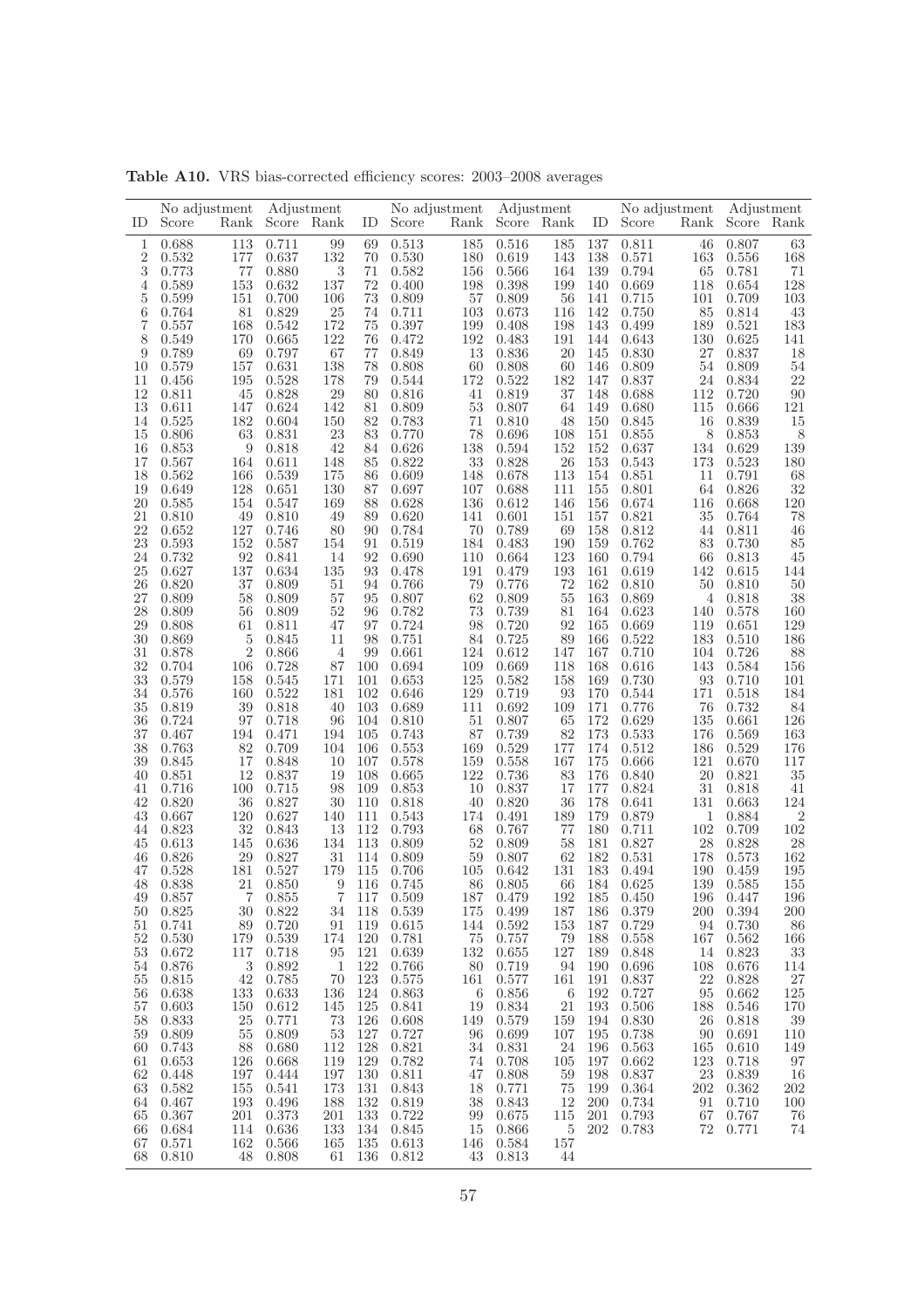|            |                | Wage in outputs       | Adjustment     |              |            |                | Wage in outputs | Adjustment     |            |            |                | Wage in outputs | Adjustment         |                      |
|------------|----------------|-----------------------|----------------|--------------|------------|----------------|-----------------|----------------|------------|------------|----------------|-----------------|--------------------|----------------------|
| ID         | Score          | Rank                  | Score          | Rank         | ID         | Score          | Rank            | Score          | Rank       | ID         | Score          | Rank            | Score              | Rank                 |
| 1          | 0.529          | 155                   | 0.500          | 139          | 69         | 0.418          | 196             | 0.372          | 199        | 137        | 0.607          | 106             | 0.514              | 126                  |
| $\sqrt{2}$ | 0.482          | 173                   | 0.444          | 167          | 70         | 0.520          | 159             | 0.534          | 114        | 138        | 0.449          | 189             | 0.413              | $181\,$              |
| 3<br>4     | 0.690<br>0.622 | 58<br>97              | 0.668<br>0.573 | 42<br>90     | 71<br>72   | 0.537<br>0.495 | 150<br>170      | 0.469<br>0.443 | 162<br>168 | 139<br>140 | 0.816<br>0.566 | 17<br>126       | 0.773<br>0.563     | 18<br>95             |
| 5          | 0.533          | 153                   | 0.484          | 149          | 73         | 0.704          | 44              | 0.509          | 130        | 141        | 0.562          | 131             | 0.509              | 129                  |
| 6          | 0.942          | 6                     | 0.934          | $\rm 5$      | 74         | 0.774          | 29              | 0.740          | 24         | 142        | 0.815          | 18              | 0.794              | 16                   |
| 7          | 0.544          | 144                   | 0.483          | 151          | 75         | 0.409          | 199             | 0.373          | 198        | 143        | 0.619          | 100             | 0.566              | $\boldsymbol{93}$    |
| 8          | 0.692          | 55                    | 0.678          | 40           | 76         | 0.551          | 140             | 0.504          | 136        | 144        | 0.634          | 87              | 0.553              | 101                  |
| 9          | 0.532          | 154                   | 0.469          | 161          | 77         | 0.645          | 79              | 0.566          | 92         | 145        | 0.618          | 101             | 0.581              | 86                   |
| 10<br>11   | 0.447<br>0.458 | 190<br>185            | 0.411<br>0.407 | 182<br>183   | 78<br>79   | 0.542<br>0.498 | 146<br>167      | 0.527<br>0.445 | 120<br>166 | 146<br>147 | 0.829<br>0.969 | 15<br>3         | 0.734<br>0.971     | 26<br>$\overline{2}$ |
| 12         | 0.558          | 134                   | 0.505          | 133          | 80         | 0.694          | 52              | 0.621          | 67         | 148        | 0.668          | 67              | 0.654              | 49                   |
| 13         | 0.691          | 57                    | 0.681          | $39\,$       | 81         | 0.679          | 61              | 0.585          | 84         | 149        | 0.612          | 103             | 0.581              | 87                   |
| 14         | 0.479          | 175                   | 0.439          | 172          | 82         | 0.709          | 42              | 0.658          | 46         | 150        | 0.674          | 65              | 0.606              | 75                   |
| 15         | 0.637          | 83                    | 0.575          | 88           | 83         | 0.493          | 172             | 0.390          | 189        | 151        | 0.558          | 135             | 0.483              | 150                  |
| 16         | 0.970          | $\overline{2}$        | 0.979          | $\mathbf{1}$ | 84         | 0.586          | 116             | 0.550          | 103        | 152        | 0.635          | 85              | 0.583              | $85\,$               |
| 17<br>18   | 0.551<br>0.562 | 139<br>130            | 0.517<br>0.522 | 125<br>124   | 85<br>86   | 0.610<br>0.588 | 104<br>113      | 0.642<br>0.525 | 51<br>121  | 153<br>154 | 0.479<br>0.585 | 176<br>117      | 0.423<br>0.485     | $178\,$<br>148       |
| 19         | 0.656          | 72                    | 0.616          | 71           | 87         | 0.666          | 68              | 0.541          | 108        | 155        | 0.793          | 21              | 0.769              | 19                   |
| <b>20</b>  | 0.454          | 187                   | 0.385          | 191          | 88         | 0.628          | 93              | 0.571          | 91         | 156        | 0.543          | 145             | 0.502              | $137\,$              |
| 21         | 0.696          | 49                    | 0.637          | 56           | 89         | 0.562          | 129             | 0.489          | 144        | 157        | 0.621          | 98              | 0.574              | 89                   |
| 22         | 0.598          | 110                   | 0.553          | 100          | 90         | 0.698          | 48              | 0.627          | 63         | 158        | 0.954          | 5               | 0.954              | $\boldsymbol{3}$     |
| 23<br>24   | 0.614<br>0.671 | 102<br>66             | 0.557<br>0.656 | $98\,$<br>47 | 91<br>92   | 0.495<br>0.704 | 169<br>45       | 0.441<br>0.636 | 170<br>58  | 159<br>160 | 0.645<br>0.744 | 80<br>33        | $0.629\,$<br>0.697 | 59<br>$33\,$         |
| 25         | 0.650          | 75                    | 0.627          | 62           | 93         | 0.480          | 174             | 0.435          | 173        | 161        | 0.640          | 82              | 0.600              | 76                   |
| 26         | 0.789          | 22                    | 0.775          | 17           | 94         | 0.629          | 92              | 0.540          | 109        | 162        | 0.731          | 37              | 0.638              | $55\,$               |
| 27         | 0.789          | 23                    | 0.734          | $27\,$       | 95         | 0.780          | 27              | 0.629          | 60         | 163        | 0.625          | 95              | 0.541              | $107\,$              |
| 28         | 0.597          | 111                   | 0.540          | 110          | 96         | 0.608          | 105             | 0.539          | 111        | 164        | 0.463          | 184             | 0.422              | 180                  |
| 29<br>30   | 0.529<br>0.876 | 156<br>12             | 0.470<br>0.812 | 160<br>12    | 97<br>98   | 0.564<br>0.695 | 128<br>50       | 0.507<br>0.655 | 132<br>48  | 165<br>166 | 0.619<br>0.434 | 99<br>191       | 0.587              | 82                   |
| 31         | 0.714          | 40                    | 0.625          | 65           | 99         | 0.570          | 122             | 0.465          | 163        | 167        | 0.695          | 51              | 0.381<br>0.671     | 194<br>41            |
| 32         | 0.716          | 38                    | 0.690          | 38           | 100        | 0.691          | 56              | 0.626          | 64         | 168        | 0.646          | 78              | 0.593              | 80                   |
| 33         | 0.540          | 148                   | 0.475          | 154          | 101        | 0.634          | 86              | 0.560          | 97         | 169        | 0.634          | 88              | 0.557              | $\boldsymbol{99}$    |
| 34         | 0.452          | 188                   | 0.396          | 185          | 102        | 0.709          | 43              | 0.690          | 37         | 170        | 0.552          | 138             | 0.508              | 131                  |
| 35<br>36   | 0.504<br>0.627 | 165<br>94             | 0.441<br>0.608 | 169<br>73    | 103<br>104 | 0.644<br>0.557 | 81<br>$136\,$   | 0.563<br>0.502 | 96<br>138  | 171<br>172 | 0.548<br>0.740 | 141<br>36       | 0.471<br>0.710     | $159\,$<br>$31\,$    |
| 37         | 0.425          | 194                   | 0.381          | 193          | 105        | 0.633          | 89              | 0.532          | 117        | 173        | 0.569          | 123             | 0.533              | 116                  |
| 38         | 0.580          | 119                   | 0.511          | 128          | 106        | 0.476          | 177             | 0.395          | 186        | 174        | 0.546          | 142             | 0.493              | 141                  |
| 39         | 0.921          | 9                     | 0.904          | 7            | 107        | 0.494          | 171             | 0.428          | 175        | 175        | 0.535          | 151             | 0.474              | $155\,$              |
| 40         | 0.699          | 47                    | 0.621          | 68           | 108        | 0.681          | 60              | 0.664          | 43         | 176        | 0.675          | 64              | 0.592              | 81                   |
| 41<br>42   | 0.785<br>0.767 | $25\,$<br>30          | 0.805<br>0.696 | 13<br>34     | 109<br>110 | 0.693<br>0.895 | 54<br>10        | 0.608<br>0.871 | 74<br>9    | 177<br>178 | 0.749<br>0.578 | 32<br>120       | 0.695<br>0.546     | $36\,$<br>$105\,$    |
| 43         | 0.683          | 59                    | 0.637          | 57           | 111        | 0.545          | 143             | 0.485          | 147        | 179        | 0.815          | 20              | 0.804              | 14                   |
| 44         | 0.886          | 11                    | 0.887          | 8            | 112        | 0.456          | 186             | 0.426          | 176        | 180        | 0.499          | 166             | 0.423              | 179                  |
| 45         | 0.533          | 152                   | 0.487          | 145          | 113        | 0.539          | 149             | 0.485          | 146        | 181        | 0.704          | 46              | 0.758              | 21                   |
| 46<br>47   | 0.971<br>0.524 | 1<br>157              | 0.945<br>0.514 | 4<br>127     | 114<br>115 | 0.927<br>0.659 | 8<br>70         | 0.799<br>0.595 | 15<br>79   | 182<br>183 | 0.646<br>0.416 | 76<br>197       | 0.629<br>0.378     | 61<br>195            |
| 48         | 0.765          | 31                    | 0.663          | 44           | 116        | 0.860          | 14              | 0.824          | 11         | 184        | 0.432          | 193             | 0.375              | 196                  |
| 49         | 0.960          | 4                     | 0.926          | - 6          |            | 117 0.434      |                 | 192 0.373      | 197        |            | 185 0.420      |                 | 195 0.391          | 188                  |
| 50         | 0.694          | 53                    | 0.661          | 45           | 118        | 0.467          | 183             | 0.384          | 192        | 186        | 0.470          | 179             | 0.431              | 174                  |
| 51         | 0.676          | 63                    | 0.622          | 66           | 119        | 0.598          | 109             | 0.546          | 106        | 187        | 0.559          | 133             | 0.525              | 123                  |
| 52         | 0.566          | 127                   | 0.534          | 115          | 120        | 0.554          | 137             | 0.479          | 153        | 188        | 0.515          | 161             | 0.465              | 164                  |
| 53<br>54   | 0.589<br>0.929 | 112<br>$\overline{7}$ | 0.531<br>0.868 | 118<br>10    | 121<br>122 | 0.741<br>0.588 | 35<br>114       | 0.696<br>0.525 | 35<br>122  | 189<br>190 | 0.631<br>0.586 | 91<br>115       | 0.613<br>0.492     | 72<br>142            |
| 55         | 0.650          | 74                    | 0.642          | 52           | 123        | 0.572          | 121             | 0.527          | 119        | 191        | 0.658          | 71              | 0.597              | 77                   |
| 56         | 0.567          | 124                   | 0.505          | 134          | 124        | 0.815          | 19              | 0.732          | 28         | 192        | 0.522          | 158             | 0.639              | 54                   |
| 57         | 0.540          | 147                   | 0.498          | 140          | 125        | 0.637          | 84              | 0.565          | 94         | 193        | 0.469          | 182             | 0.403              | 184                  |
| 58         | 0.633          | 90                    | 0.537          | 112          | 126        | 0.663          | 69              | 0.618          | 69         | 194        | 0.715          | $39\,$          | 0.642              | 53                   |
| 59<br>60   | 0.512<br>0.584 | 162<br>118            | 0.386<br>0.536 | 190<br>113   | 127<br>128 | 0.646<br>0.777 | 77<br>28        | 0.586<br>0.720 | 83<br>29   | 195<br>196 | 0.509<br>0.506 | 163<br>164      | 0.473<br>0.473     | 157<br>156           |
| 61         | 0.655          | 73                    | 0.597          | 78           | 129        | 0.677          | 62              | 0.644          | 50         | 197        | 0.784          | 26              | 0.742              | $23\,$               |
| 62         | 0.410          | 198                   | 0.365          | 200          | 130        | 0.567          | 125             | 0.618          | 70         | 198        | 0.711          | 41              | 0.710              | 32                   |
| 63         | 0.497          | 168                   | 0.472          | 158          | 131        | 0.862          | 13              | 0.761          | 20         | 199        | 0.347          | 202             | 0.315              | 202                  |
| 64         | 0.469<br>0.392 | 181<br>201            | 0.440          | 171<br>187   | 132<br>133 | 0.741<br>0.561 | 34<br>132       | 0.736<br>0.504 | 25<br>135  | 200<br>201 | 0.625          | 96              | 0.553<br>0.548     | 102                  |
| 65<br>66   | 0.470          | 180                   | 0.393<br>0.425 | 177          | 134        | 0.819          | $16\,$          | 0.716          | 30         | 202        | 0.600<br>0.787 | 108<br>24       | 0.753              | 104<br>22            |
| 67         | 0.472          | 178                   | 0.460          | 165          | 135        | 0.395          | 200             | 0.330          | $201\,$    |            |                |                 |                    |                      |
| 68         | 0.519          | 160                   | 0.490          | 143          | 136        | 0.605          | 107             | 0.482          | 152        |            |                |                 |                    |                      |

Table A11. Pseudo-Translog efficiency scores: 2003–2008 averages, no determinants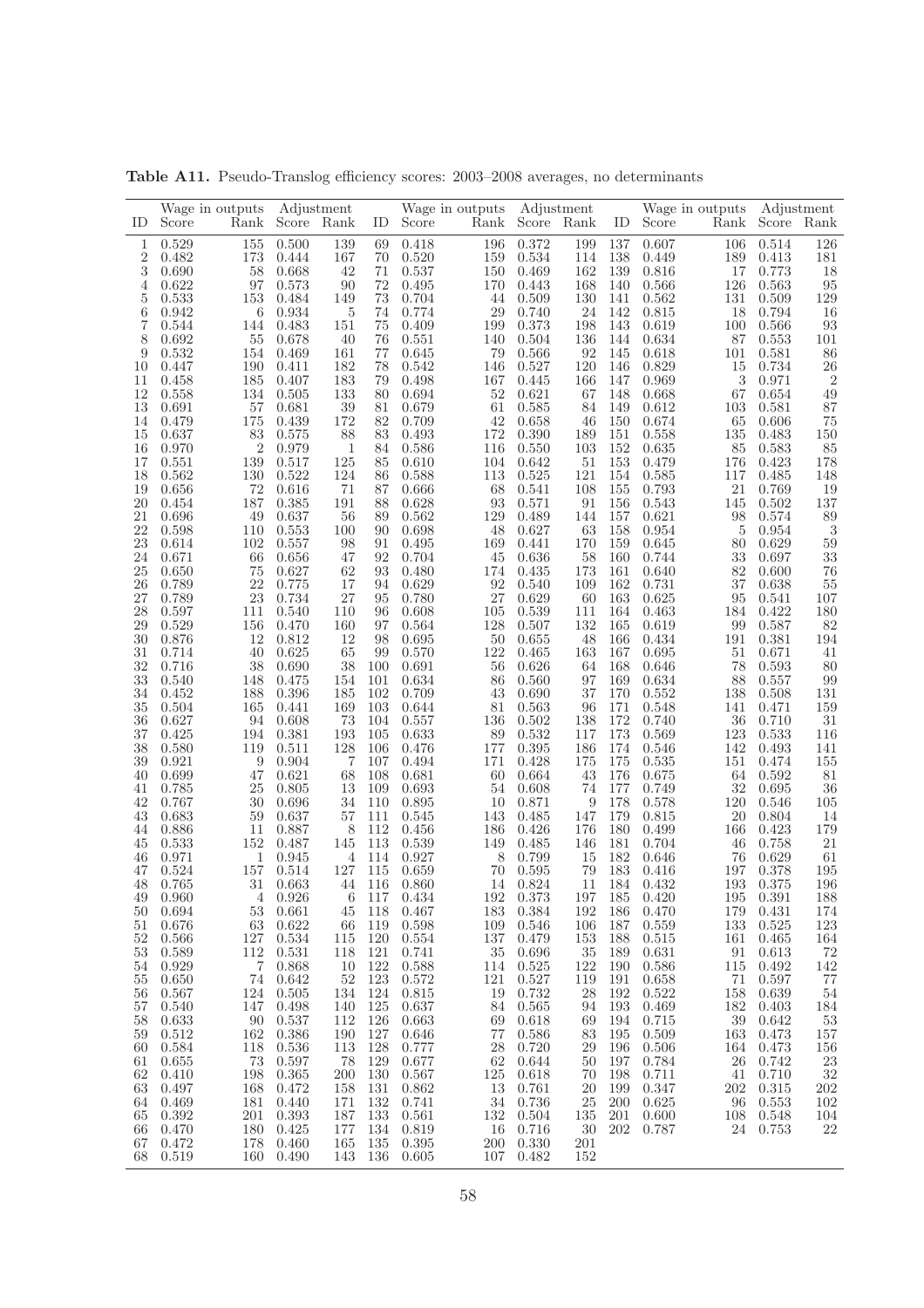| ID         | Score          | Wage in outputs<br>Rank | Adjustment         | Score Rank     | ID         | Score          | Wage in outputs<br>Rank | Adjustment<br>Score | Rank       | ID         | Score              | Wage in outputs<br>Rank | Adjustment<br>Score | Rank              |
|------------|----------------|-------------------------|--------------------|----------------|------------|----------------|-------------------------|---------------------|------------|------------|--------------------|-------------------------|---------------------|-------------------|
| 1          | 0.330          | 146                     | 0.387              | 141            | 69         | $0.305\,$      | 155                     | $0.334\,$           | 163        | 137        | 0.429              | 97                      | 0.487               | 100               |
| $\sqrt{2}$ | 0.356          | 137                     | 0.434              | 129            | 70         | 0.283          | 168                     | 0.334               | 164        | 138        | 0.297              | 160                     | 0.318               | 173               |
| $\,3$      | 0.383          | 128                     | 0.502              | 94             | 71         | 0.381          | 129                     | 0.428               | 132        | 139        | 0.626              | 18                      | 0.715               | $27\,$            |
| 4          | 0.409          | 108                     | 0.501              | 96             | 72         | 0.485          | 82                      | 0.542               | 86         | 140        | 0.294              | 163                     | 0.324               | $167\,$           |
| 5          | 0.501          | 77                      | 0.627              | 60             | 73         | 0.236          | 190                     | 0.287               | 187        | 141        | 0.545              | 57                      | 0.617               | 62                |
| 6<br>7     | 0.585<br>0.528 | 38<br>66                | 0.741<br>0.590     | 19<br>69       | 74<br>75   | 0.563<br>0.398 | 50<br>118               | 0.619<br>0.437      | 61<br>128  | 142<br>143 | 0.642<br>0.463     | 13<br>86                | 0.740<br>0.548      | 20<br>81          |
| 8          | 0.560          | 52                      | 0.678              | 36             | 76         | 0.408          | 110                     | 0.473               | 111        | 144        | 0.472              | 84                      | 0.525               | 89                |
| 9          | 0.229          | 195                     | 0.295              | 182            | 77         | 0.281          | 169                     | 0.341               | 159        | 145        | 0.513              | 72                      | 0.579               | $72\,$            |
| 10         | 0.233          | 192                     | 0.303              | 179            | 78         | 0.214          | 196                     | 0.275               | 194        | 146        | 0.677              | 5                       | 0.769               | 12                |
| 11<br>12   | 0.368<br>0.295 | 134<br>161              | 0.432<br>0.340     | 130<br>160     | 79<br>80   | 0.381<br>0.383 | 130<br>127              | 0.427<br>0.431      | 134<br>131 | 147<br>148 | 0.626<br>0.603     | 19<br>30                | 0.728<br>0.696      | $22\,$<br>31      |
| 13         | 0.549          | 55                      | 0.628              | 59             | 81         | 0.293          | 165                     | 0.362               | 152        | 149        | 0.595              | 33                      | 0.660               | $48\,$            |
| 14         | 0.371          | 133                     | 0.438              | 127            | 82         | 0.564          | 49                      | 0.698               | 30         | 150        | 0.626              | 17                      | 0.766               | 13                |
| 15         | 0.280          | 171                     | 0.356              | 153            | 83         | 0.273          | 178                     | 0.318               | 172        | 151        | 0.542              | 61                      | 0.638               | $57\,$            |
| 16         | 0.622          | 21                      | 0.829              | $\overline{4}$ | 84         | 0.570          | 46                      | 0.649               | $52\,$     | 152        | 0.443              | 91                      | 0.497               | 98                |
| 17<br>18   | 0.389<br>0.387 | 124<br>125              | 0.464<br>0.441     | 116<br>125     | 85<br>86   | 0.205<br>0.448 | 200<br>90               | 0.275<br>0.548      | 193<br>83  | 153<br>154 | 0.314<br>0.280     | 152<br>172              | 0.342<br>0.297      | $158\,$<br>181    |
| 19         | 0.442          | 92                      | 0.510              | 91             | 87         | 0.601          | 32                      | 0.676               | 38         | 155        | 0.678              | $\overline{4}$          | 0.803               | $\overline{7}$    |
| 20         | 0.280          | 173                     | 0.304              | 178            | 88         | 0.568          | 48                      | 0.672               | 43         | 156        | 0.360              | 135                     | 0.407               | $137\,$           |
| 21         | 0.398          | 117                     | 0.486              | 102            | 89         | 0.423          | 101                     | 0.486               | 101        | 157        | 0.389              | 122                     | 0.428               | $133\,$           |
| 22         | 0.428          | 98                      | 0.541              | 87             | 90         | 0.620          | 24                      | 0.753               | 15         | 158        | 0.742              | 1                       | 0.852               | $\sqrt{2}$        |
| 23<br>24   | 0.537<br>0.438 | 65<br>94                | 0.640<br>0.523     | $55\,$<br>90   | 91<br>92   | 0.515<br>0.558 | 70<br>53                | 0.548<br>0.645      | 82<br>54   | 159<br>160 | 0.473<br>0.467     | 83<br>85                | 0.557<br>0.558      | 78<br>77          |
| 25         | 0.413          | 106                     | 0.479              | 106            | 93         | 0.396          | 119                     | 0.450               | 123        | 161        | 0.575              | 45                      | 0.614               | $63\,$            |
| 26         | 0.645          | 12                      | 0.750              | 16             | 94         | 0.586          | 37                      | 0.659               | 49         | 162        | 0.178              | 201                     | 0.242               | $201\,$           |
| 27         | 0.593          | 34                      | 0.703              | 29             | 95         | 0.206          | 199                     | 0.266               | 198        | 163        | 0.277              | 175                     | 0.323               | 168               |
| 28<br>29   | 0.173          | 202                     | 0.233              | 202            | 96<br>97   | 0.401          | 115<br>109              | 0.452               | 119<br>117 | 164        | 0.250              | 181                     | 0.280               | $191\,$           |
| 30         | 0.381<br>0.637 | 132<br>14               | 0.451<br>0.717     | 121<br>26      | 98         | 0.409<br>0.613 | 26                      | 0.460<br>0.719      | 24         | 165<br>166 | 0.404<br>0.299     | 114<br>158              | 0.474<br>0.328      | 110<br>166        |
| 31         | 0.322          | 149                     | 0.364              | 150            | 99         | 0.358          | 136                     | 0.393               | 140        | 167        | 0.453              | 89                      | 0.529               | 88                |
| 32         | 0.591          | 35                      | 0.675              | 39             | 100        | 0.604          | 29                      | 0.670               | 44         | 168        | 0.455              | 88                      | 0.507               | 92                |
| 33         | 0.545          | 59                      | 0.574              | 76             | 101        | 0.515          | 71                      | 0.574               | 73         | 169        | 0.543              | 60                      | 0.639               | 56                |
| 34<br>35   | 0.259<br>0.423 | 180<br>103              | 0.288<br>0.481     | 183<br>105     | 102<br>103 | 0.541<br>0.410 | 62<br>107               | 0.667<br>0.483      | 45<br>103  | 170<br>171 | 0.423<br>0.298     | 100<br>159              | 0.478<br>0.331      | 108<br>$165\,$    |
| 36         | 0.561          | 51                      | 0.649              | 51             | 104        | 0.311          | 154                     | 0.344               | 157        | 172        | 0.557              | 54                      | 0.682               | $35\,$            |
| 37         | 0.277          | 176                     | 0.311              | 175            | 105        | 0.493          | 80                      | 0.551               | 80         | 173        | 0.349              | 139                     | 0.415               | $135\,$           |
| 38         | 0.243          | 186                     | 0.283              | 188            | 106        | 0.437          | 95                      | 0.468               | 113        | 174        | 0.389              | 123                     | 0.448               | 124               |
| 39         | 0.676          | 6                       | 0.857              | 1<br>71        | 107        | 0.456          | 87                      | 0.504               | 93         | 175        | 0.291              | 166                     | 0.338               | 162               |
| 40<br>41   | 0.513<br>0.578 | 73<br>43                | 0.579<br>0.687     | 33             | 108<br>109 | 0.578<br>0.356 | 44<br>138               | 0.677<br>0.405      | 37<br>138  | 176<br>177 | 0.427<br>0.703     | 99<br>$\sqrt{2}$        | 0.490<br>0.839      | 99<br>$\sqrt{3}$  |
| 42         | 0.538          | 64                      | 0.634              | 58             | 110        | 0.675          | $\overline{7}$          | 0.769               | 11         | 178        | 0.305              | $156\,$                 | 0.352               | 154               |
| 43         | 0.569          | 47                      | 0.664              | 46             | 111        | 0.490          | 81                      | 0.546               | 84         | 179        | 0.647              | 10                      | 0.817               | 5                 |
| 44         | 0.686          | 3                       | 0.777              | 9              | 112        | 0.381          | 131                     | 0.414               | 136        | 180        | 0.322              | 150                     | 0.369               | 147               |
| 45<br>46   | 0.421<br>0.674 | 104<br>8                | 0.473<br>0.788     | 112<br>8       | 113<br>114 | 0.423<br>0.239 | 102<br>189              | 0.466<br>0.316      | 114<br>174 | 181<br>182 | 0.211<br>$0.515\,$ | 197<br>69               | 0.272<br>0.612      | 196<br>65         |
| 47         | 0.505          | 75                      | 0.543              | 85             | 115        | 0.547          | 56                      | 0.608               | 66         | 183        | 0.247              | 183                     | 0.288               | 184               |
| 48         | 0.332          | 145                     | 0.385              | 143            | 116        | 0.582          | 41                      | 0.718               | $25\,$     | 184        | 0.336              | 143                     | 0.367               | 148               |
| 49         | 0.658          |                         | 9 0.772            |                |            | 10 117 0.344   |                         | 141 0.382           | 145        |            | 185 0.280          |                         | 174 0.306           | 176               |
| 50<br>51   | 0.625<br>0.545 | 20<br>58                | 0.738<br>0.675     | 21<br>42       | 118<br>119 | 0.405<br>0.442 | 113<br>93               | 0.439<br>0.497      | 126<br>97  | 186<br>187 | 0.395<br>0.231     | 121<br>193              | 0.451<br>0.274      | 120<br>195        |
| 52         | 0.540          | 63                      | 0.601              | 67             | 120        | 0.602          | 31                      | 0.685               | 34         | 188        | 0.520              | 68                      | 0.585               | 70                |
| 53         | 0.399          | 116                     | 0.482              | 104            | 121        | 0.617          | 25                      | 0.675               | 41         | 189        | 0.246              | 184                     | 0.300               | 180               |
| 54         | 0.646          | 11                      | 0.813              | 6              | 122        | 0.312          | 153                     | 0.347               | 155        | 190        | 0.433              | 96                      | 0.501               | 95                |
| 55         | 0.511          | 74                      | 0.574              | 74             | 123        | 0.418          | 105                     | 0.476               | 109        | 191        | 0.608              | 28                      | 0.743               | 18                |
| 56<br>57   | 0.406<br>0.395 | 111<br>120              | 0.465<br>0.450     | 115<br>122     | 124<br>125 | 0.637<br>0.233 | 15<br>191               | 0.708<br>0.279      | 28<br>192  | 192<br>193 | 0.211<br>0.328     | 198<br>148              | 0.251<br>0.371      | <b>200</b><br>146 |
| 58         | 0.405          | 112                     | 0.479              | 107            | 126        | 0.609          | 27                      | 0.661               | 47         | 194        | 0.637              | 16                      | 0.756               | 14                |
| 59         | 0.245          | 185                     | 0.287              | 185            | 127        | 0.584          | 39                      | 0.655               | 50         | 195        | 0.294              | 164                     | 0.319               | 170               |
| 60         | 0.229          | 194                     | 0.269              | 197            | 128        | 0.503          | 76                      | 0.574               | 75         | 196        | 0.295              | 162                     | 0.340               | 161               |
| 61         | 0.522          | 67                      | 0.614              | 64             | 129        | 0.583          | 40                      | 0.646               | 53         | 197        | 0.578              | 42                      | 0.675               | 40                |
| 62<br>63   | 0.329<br>0.341 | 147<br>142              | 0.367<br>$0.396\,$ | 149<br>139     | 130<br>131 | 0.386<br>0.622 | 126<br>$22\,$           | 0.459<br>0.724      | 118<br>23  | 198<br>199 | 0.243<br>0.240     | 187<br>188              | 0.282<br>0.263      | 189<br>199        |
| 64         | 0.281          | 170                     | 0.323              | 169            | 132        | 0.621          | 23                      | 0.747               | 17         | <b>200</b> | 0.496              | 79                      | 0.557               | 79                |
| 65         | 0.318          | 151                     | 0.362              | 151            | 133        | 0.300          | 157                     | 0.319               | 171        | 201        | 0.290              | 167                     | 0.345               | 156               |
| 66         | 0.260          | 179                     | 0.287              | 186            | 134        | 0.497          | 78                      | 0.591               | 68         | 202        | 0.586              | 36                      | 0.693               | 32                |
| 67<br>68   | 0.247<br>0.335 | 182<br>144              | 0.281<br>0.384     | 190<br>144     | 135<br>136 | 0.275<br>0.348 | 177<br>140              | 0.305<br>0.385      | 177<br>142 |            |                    |                         |                     |                   |
|            |                |                         |                    |                |            |                |                         |                     |            |            |                    |                         |                     |                   |

Table A12. Pseudo-Translog efficiency scores: 2003–2008 averages, determinants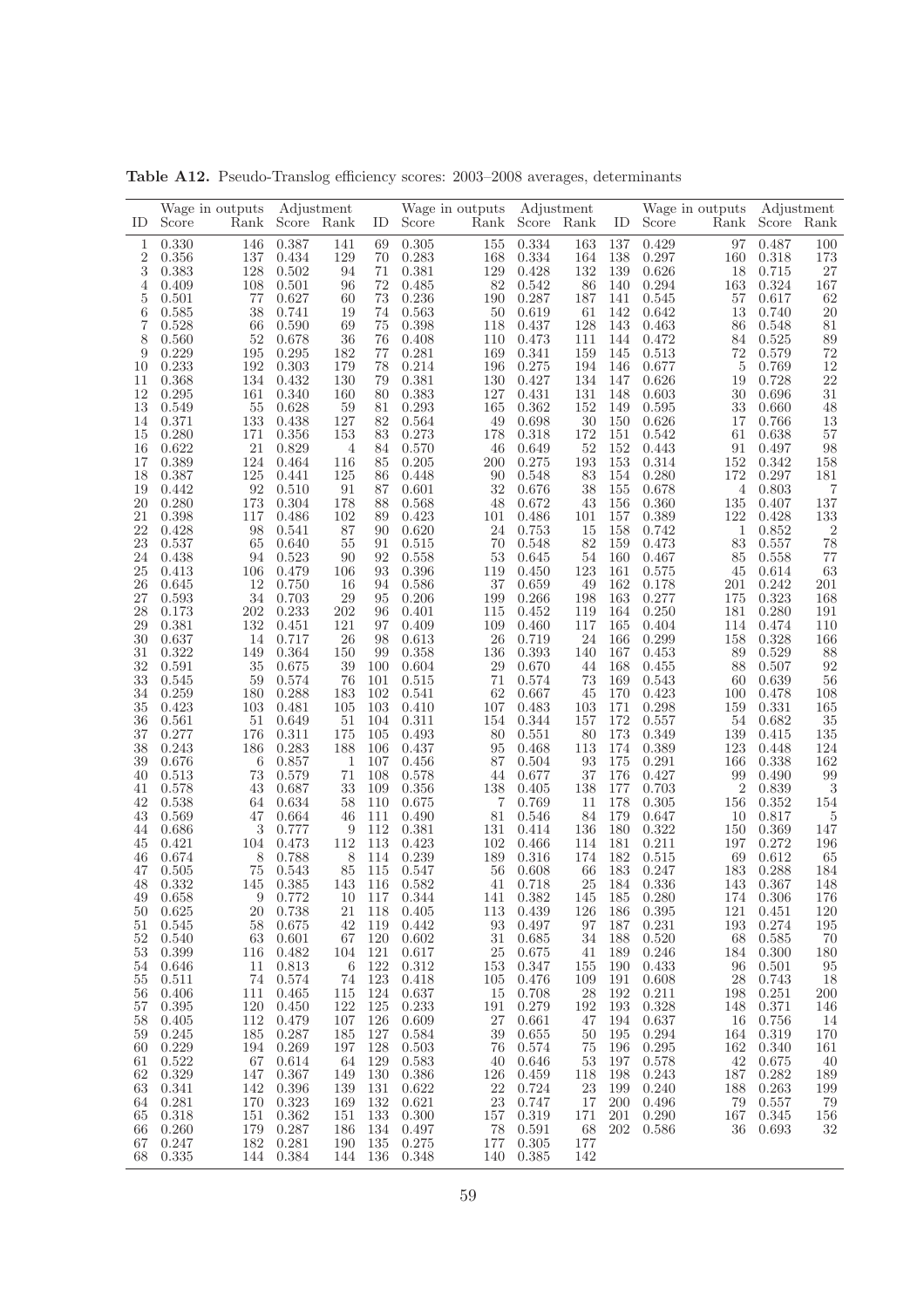|                              | PC1      | PC2      | PC3      | PC4      | PC5      | PC <sub>6</sub> |
|------------------------------|----------|----------|----------|----------|----------|-----------------|
| Eigenvalue                   | 8.468    | 1.317    | 1.226    | 0.988    | 0.909    | 0.852           |
| Proportion                   | 0.498    | 0.078    | 0.072    | 0.058    | 0.054    | 0.050           |
| Cumulative                   | 0.498    | 0.576    | 0.648    | 0.706    | 0.759    | 0.810           |
| Pupils in kindergartens      | 0.334    | $-0.059$ | $-0.014$ | $-0.024$ | 0.039    | 0.045           |
| Museums                      | 0.114    | 0.268    | 0.090    | 0.439    | $-0.634$ | $-0.379$        |
| Cultural facilities          | 0.307    | 0.031    | 0.024    | 0.057    | $-0.015$ | $-0.004$        |
| Objects in monuments reserve | 0.141    | 0.504    | 0.168    | $-0.147$ | 0.117    | $-0.329$        |
| <b>Sports</b>                | 0.299    | 0.003    | $-0.058$ | 0.011    | $-0.043$ | 0.008           |
| Nature reserves              | 0.086    | 0.377    | 0.363    | 0.171    | 0.631    | $-0.080$        |
| Pollution area (ha)          | 0.223    | 0.224    | 0.016    | $-0.166$ | $-0.119$ | $-0.002$        |
| Urban green area (ha)        | 0.101    | $-0.442$ | 0.266    | 0.289    | 0.202    | $-0.027$        |
| Landfill dummy               | $-0.028$ | 0.173    | 0.602    | 0.133    | $-0.262$ | 0.691           |
| Built-up area (ha)           | 0.323    | $-0.013$ | $-0.048$ | $-0.039$ | $-0.009$ | 0.043           |
| <b>Businesses</b>            | 0.328    | $-0.052$ | $-0.012$ | 0.002    | 0.076    | 0.003           |
| Municipal roads              | 0.282    | $-0.199$ | $-0.041$ | $-0.009$ | $-0.061$ | 0.173           |
| Bus stations                 | 0.295    | $-0.035$ | $-0.023$ | 0.023    | $-0.081$ | $-0.007$        |
| Homes for disabled           | $-0.019$ | 0.141    | $-0.425$ | 0.763    | 0.198    | 0.184           |
| Old population               | 0.335    | $-0.067$ | $-0.032$ | $-0.024$ | 0.045    | 0.042           |
| Municipal police             | 0.030    | 0.422    | $-0.455$ | $-0.195$ | 0.008    | 0.438           |
| Population                   | 0.337    | $-0.074$ | $-0.032$ | $-0.028$ | 0.036    | 0.055           |

Table A13. Principal component analysis: 1994–1996